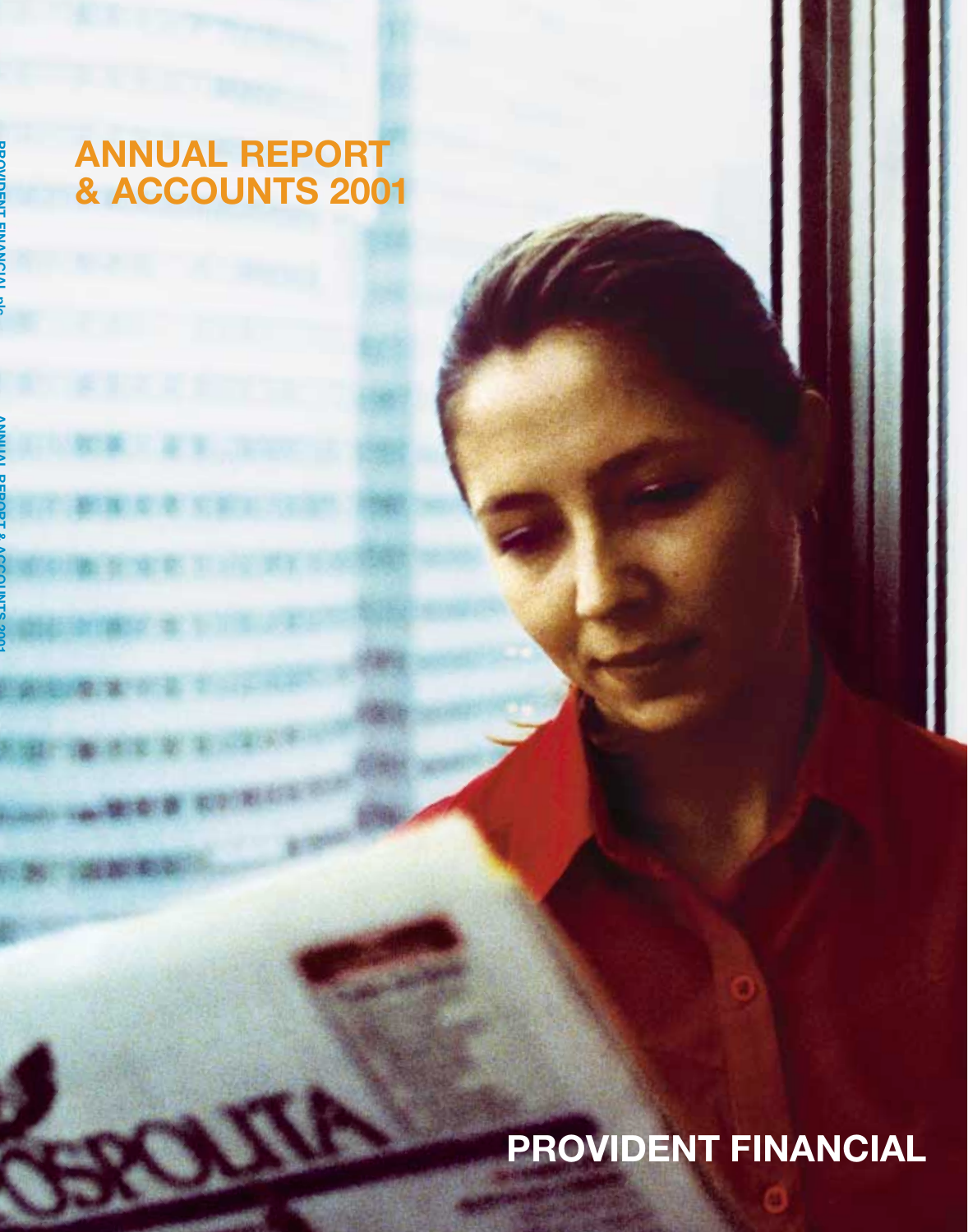



Company statement **1** 2001 highlights **2** Challenges and opportunities **4** Chairman's statement **6** Chief Executive's review **8** Financial review **26** Directors **30** Directors' report **32** Corporate governance **36** Accounts **45** Independent auditors' report **71** Information for shareholders **72**

**1 & 4 Provident employees at work in Yorkshire. 2 A Provident agent calls on her customers in Manchester. 3 Warsaw, where Provident has grown spectacularly in recent years.**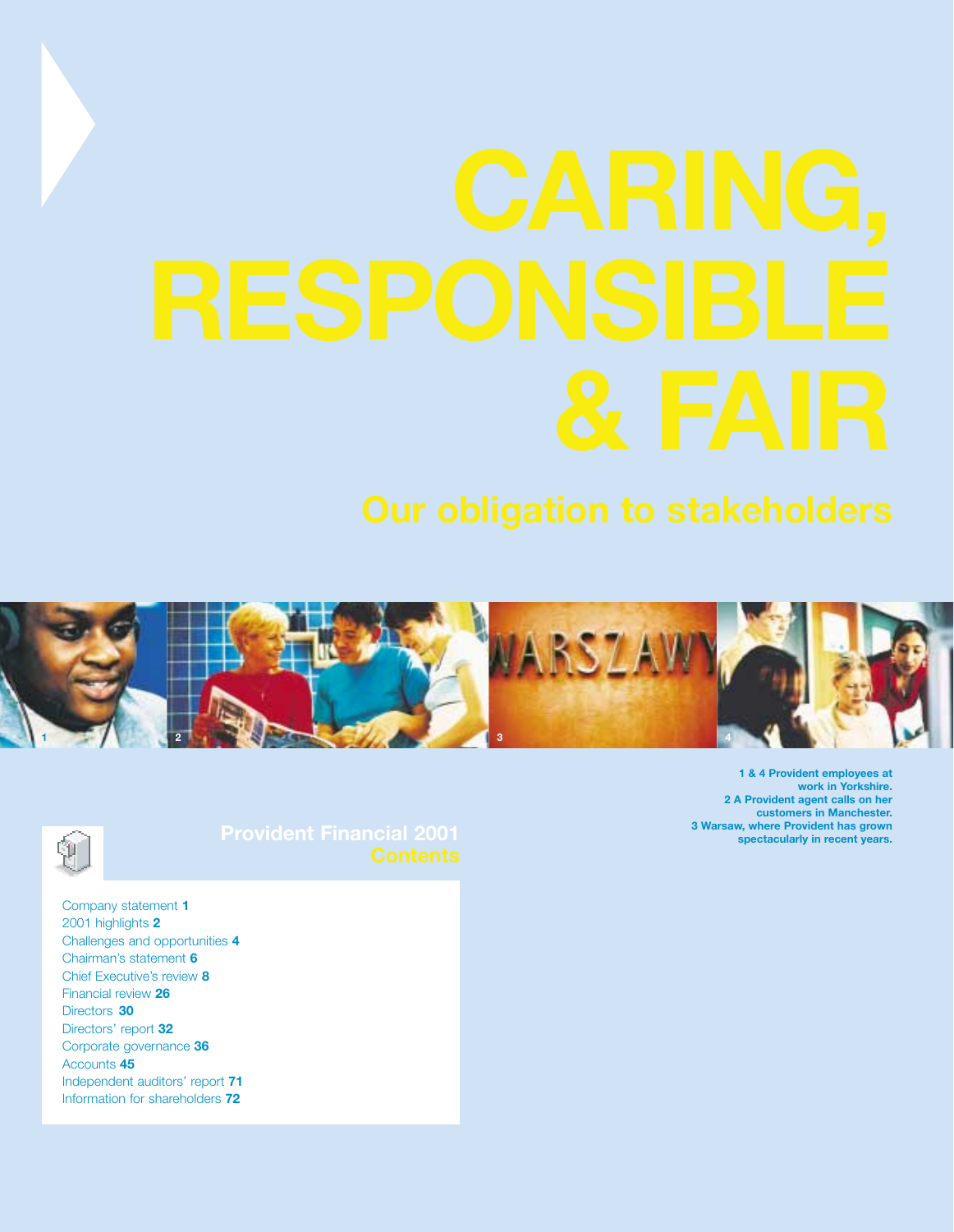# **SHAPING OUR FUTURE, COMPETING TO WIN**

**Our determination to foster a forward-looking, value-generating business culture**



As a leading provider of home credit, Provident offers small, unsecured cash loans to help customers smooth their household budgets. At a time when many financial services are becoming more remote, we offer friendly, human contact along with absolute transparency and a flexible repayment system. We align the interests of the company, its agents and its customers in such a way that everyone benefits from fair, responsible lending and a caring style of service that's hard to find elsewhere. As part of the same ethos, we aim to be a good employer and to help the community.

Provident is also in business to make a profit and give shareholders a return on their investment. Through our training and development, we're emphasising an entrepreneurial culture. In our product

# **Provident Financial 2001 Company statement**

development, we're looking at ways of winning more customers and offering new but related products to those we already serve – examples being the recently launched catalogue and the crossselling of motor insurance to home credit customers. And we're expanding with extraordinary success in central Europe.

In all these ways, Provident is seeking to foster a value-generating business culture, preserving the best of the past while adapting quickly and imaginatively to the future.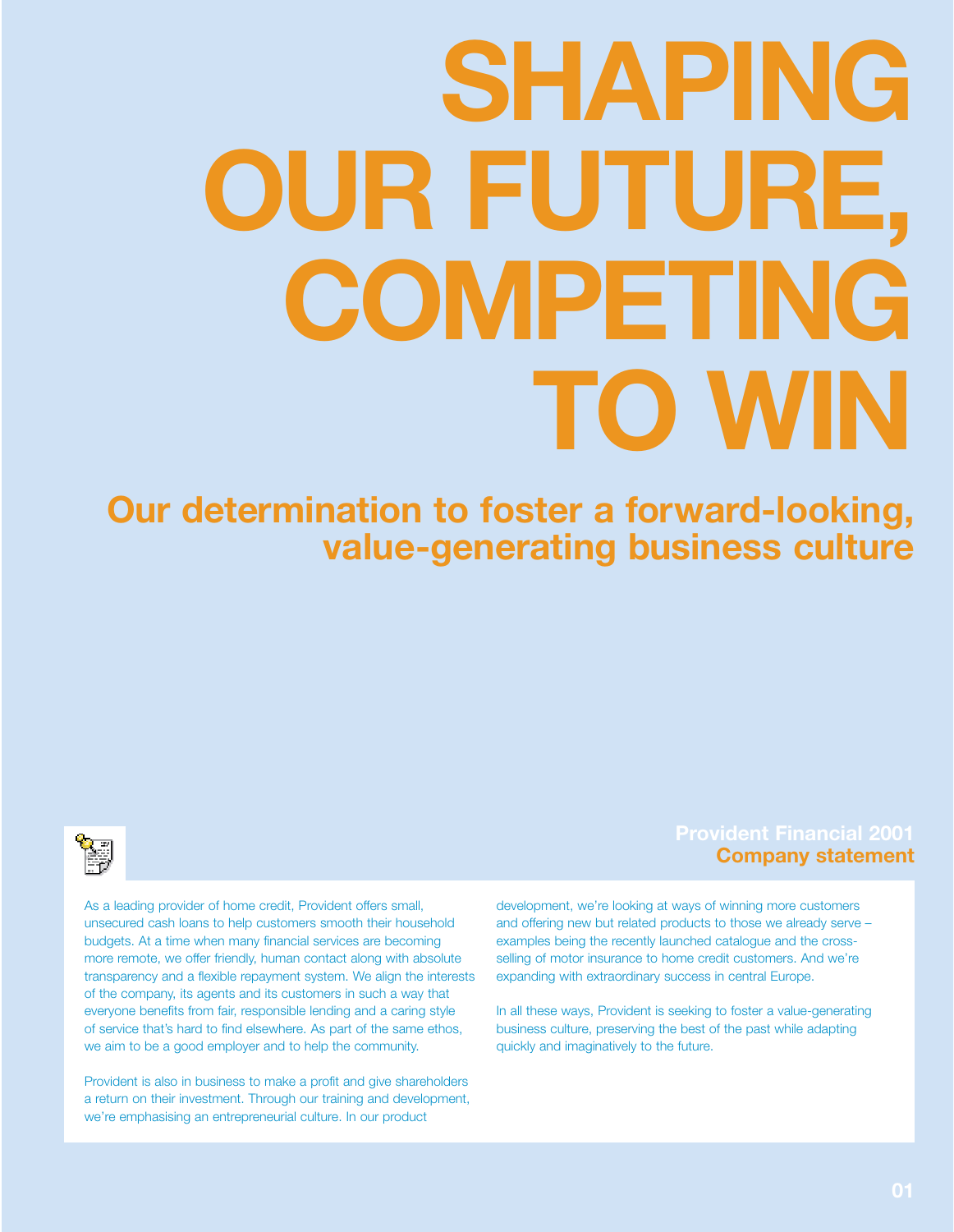# **HIGHLIGHTS OF THE YEAR 2001**



**The group continued to make good progress. The UK home credit division made steady progress in the relatively mature UK market. The international home credit division grew substantially, with its major businesses in Poland and the Czech Republic moving strongly into profit. The motor insurance division also had a very good year, reporting record policyholder numbers and record profits.**



**Results Group**

## **Results UK home credit**

- > Strong growth continued during the year
- > Turnover up **14%**
- > Customers up **9%** to **3.5m**
- > Profit before tax up **5.9%** to **£169.6m**
- > Earnings per share up **6%** to **50.39p**
- > Dividend per share up **7.5%** to **29.35p**
- > Steady growth
- > Customers up **2%** to **1.61m**
- > New catalogue and insurance products attracted **44,000** new customers
- > Credit issued up **3.6%** to **£915m**
- > Profit before tax up **2.3%** to **£150.4m**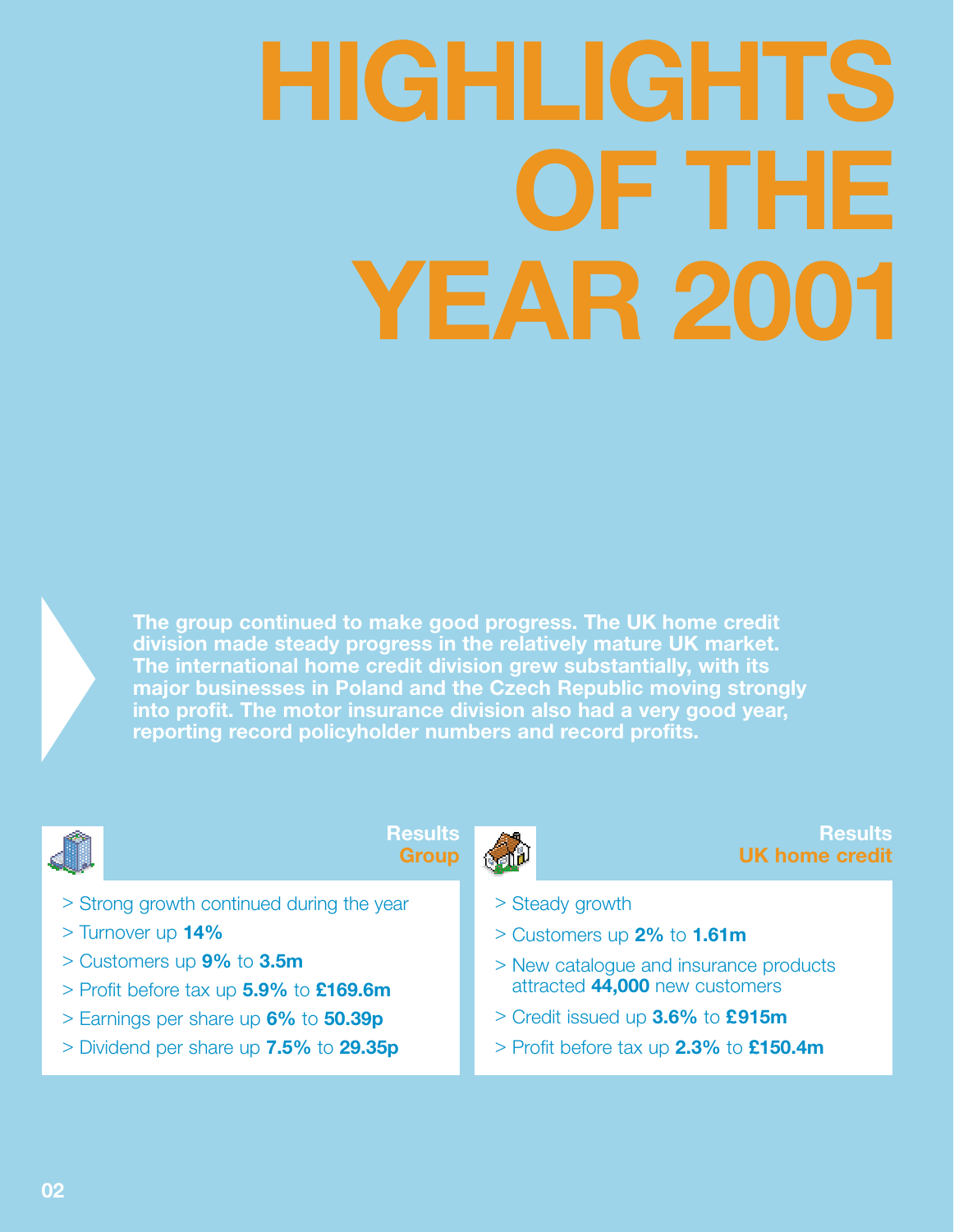

**Financial highlights: www.providentfinancial.com**

**For further information** 

# **News summary**

**Home credit customer numbers up by 11.5% to 2.3 million**

**Strong profit growth in Poland and Czech Republic**

> **Successful expansion into Hungary and Slovakia**

**Record profit from motor insurance division**



**Results International home credit**

- > An outstanding performance
- > Customer numbers up **42%** to **708,000**
- > Hungary and Slovakia successfully opened, South Africa closed
- > Poland: profit before tax of **£6.7m**  (loss of £2.8m in 2000)
- > Czech Republic: profit before tax of **£2.5m** (profit of £0.1m in 2000)
- > Division: profit before tax from ongoing operations of **£0.8m** (loss of £5.9m in 2000)



## **Results Motor insurance**

- > A record year
- > Policyholders up **8.5%** to **855,000**
- > Gross written premiums up **16%** to **£255m**
- > Profit before tax up **14%** to **£36.6m**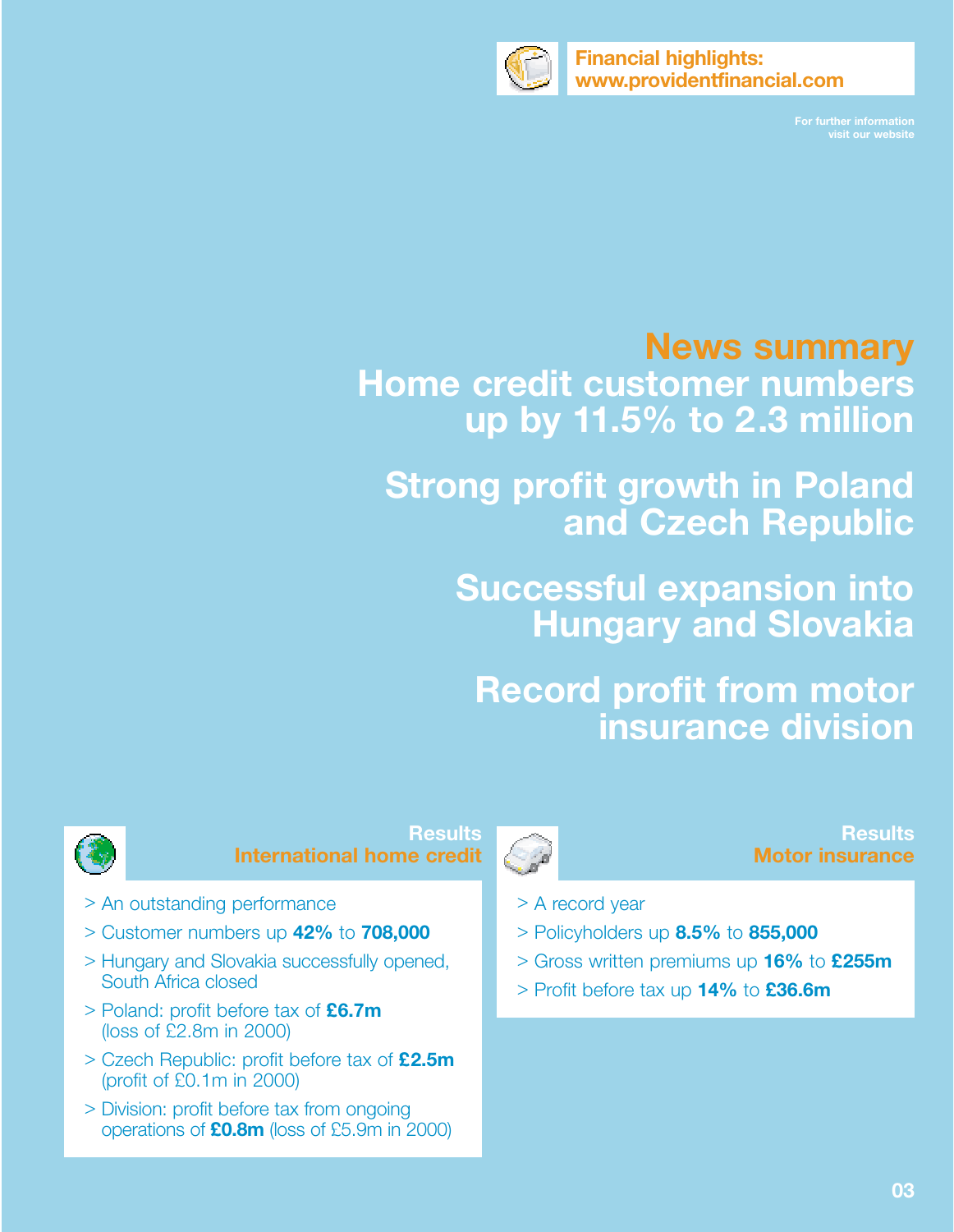# **CHALLENGES & OPPORTUNITIES**

# **The issues at the top of our agenda**



# **Issue #1 Steady growth and broader customer appeal**

#### **To continue growing and generating cash in our UK home credit division**

The UK home credit market is relatively mature. Provident is responding by emphasising its unique, personal service and by seeking out new products to offer to its market. Our target for 2002 is to continue to broaden our offer to customers and to maintain steady growth from this profitable and cash generative business.



# **Issue #2 Building on success in central Europe**

#### **To build profitability in our international home credit division**

Our businesses in Poland and the Czech Republic earned good profits in 2001. Our national infrastructures in both countries are well-developed and so, as we grow our customer numbers and average loan size, we expect profits to grow. We have also made an encouraging start in the pilot operations established in Hungary and Slovakia in 2001. Our focus in 2002 will be to build profits in Poland and the Czech Republic and develop further in Hungary and Slovakia.



### **Issue #3 New countries for future expansion**

#### **To explore international opportunities**

Provident has proved that the home credit business model has strong international appeal. We are now researching further markets and identifying the best approach in each case. We are looking for countries with stable economies, an effective legal system, a well-educated workforce, a large enough population, and a demand for credit to ensure a profitable business.



## **Issue #4 Shaping our future**

#### **To emphasise an entrepreneurial culture**

Provident is a long-established company with a tradition of customer service and success. We intend to build on our success by emphasising an entrepreneurial culture in which our people are confident, determined to win and ready to shape the future of Provident.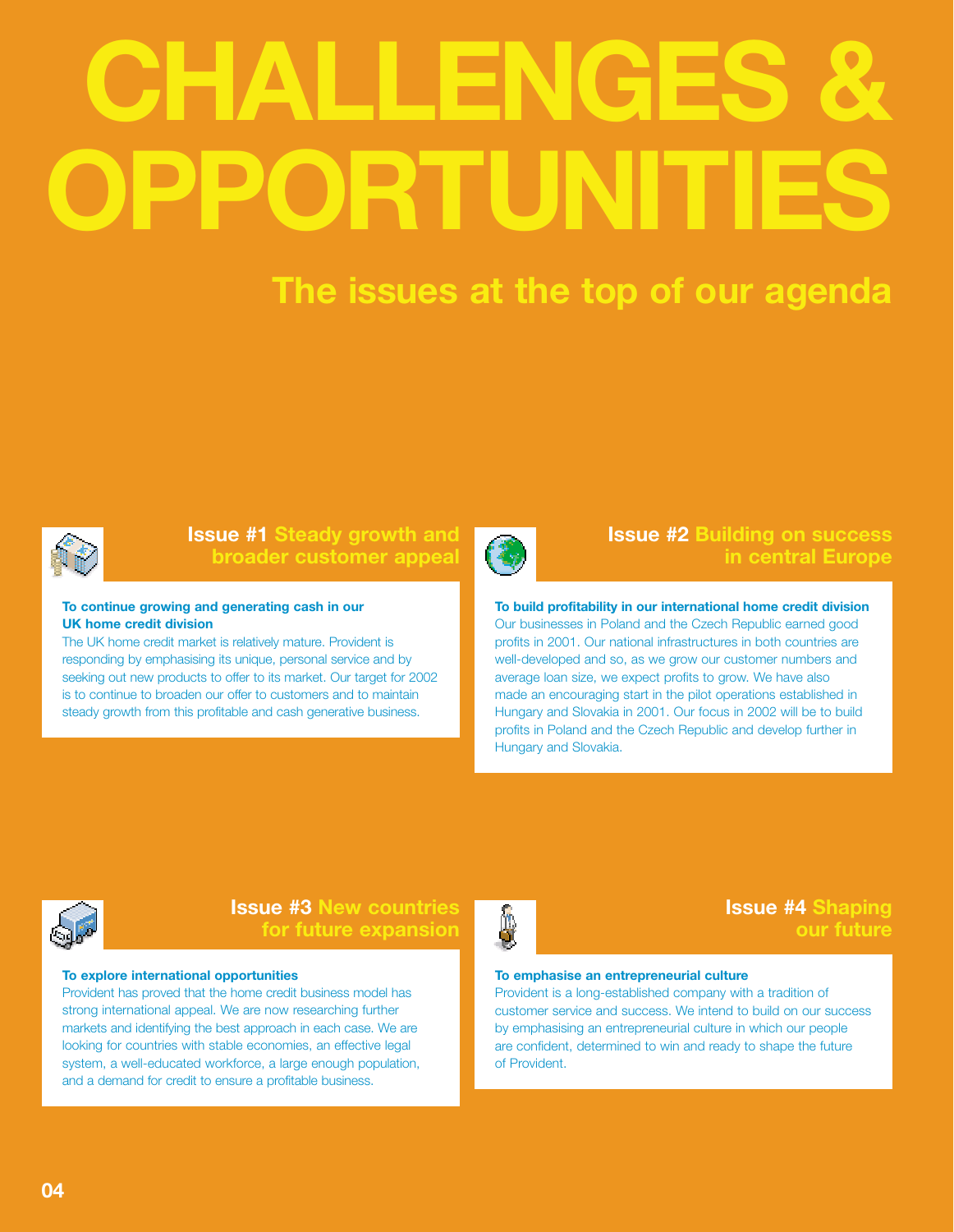

## **Challenges and opportunities: www.providentfinancial.com**



**1 To find out more about Provident, visit our website at www.providentfinancial.com. 2 Water-saving taps like these are part of Provident's drive to use natural resources as efficiently as possible.**



# **Issue #5 Being a good corporate citizen**

**To build on our programme of corporate social responsibility** We have a good record of caring for our customers, our workforce and of working hard to improve the communities in which we operate. As we have internationalised, we have taken this approach to our new markets. Whilst much has been achieved, there is much still to do. During 2001, we made significant improvements in our management of the environmental effects of our business. Moving forward, we intend to adopt a more proactive approach to talking and listening to our stakeholders.



# **Issue #6 Spreading the home credit message**

#### **To continue to explain the benefits of home credit to a wide audience**

Because home credit carries a high APR, it is sometimes criticised as being expensive. We believe that APR alone is a poor measure of cost or value to the customer in the case of small loans. When we explain the absence of penalty charges, the level of service from the agent, our focus on responsible and affordable lending and the high satisfaction rates among our customers, we find that most critics are won over. As a scrupulous lender, we will continue to spread this message.



**3 Home credit has proved hugely popular in central Europe. 4 Provident has a good record of caring for its employees.**

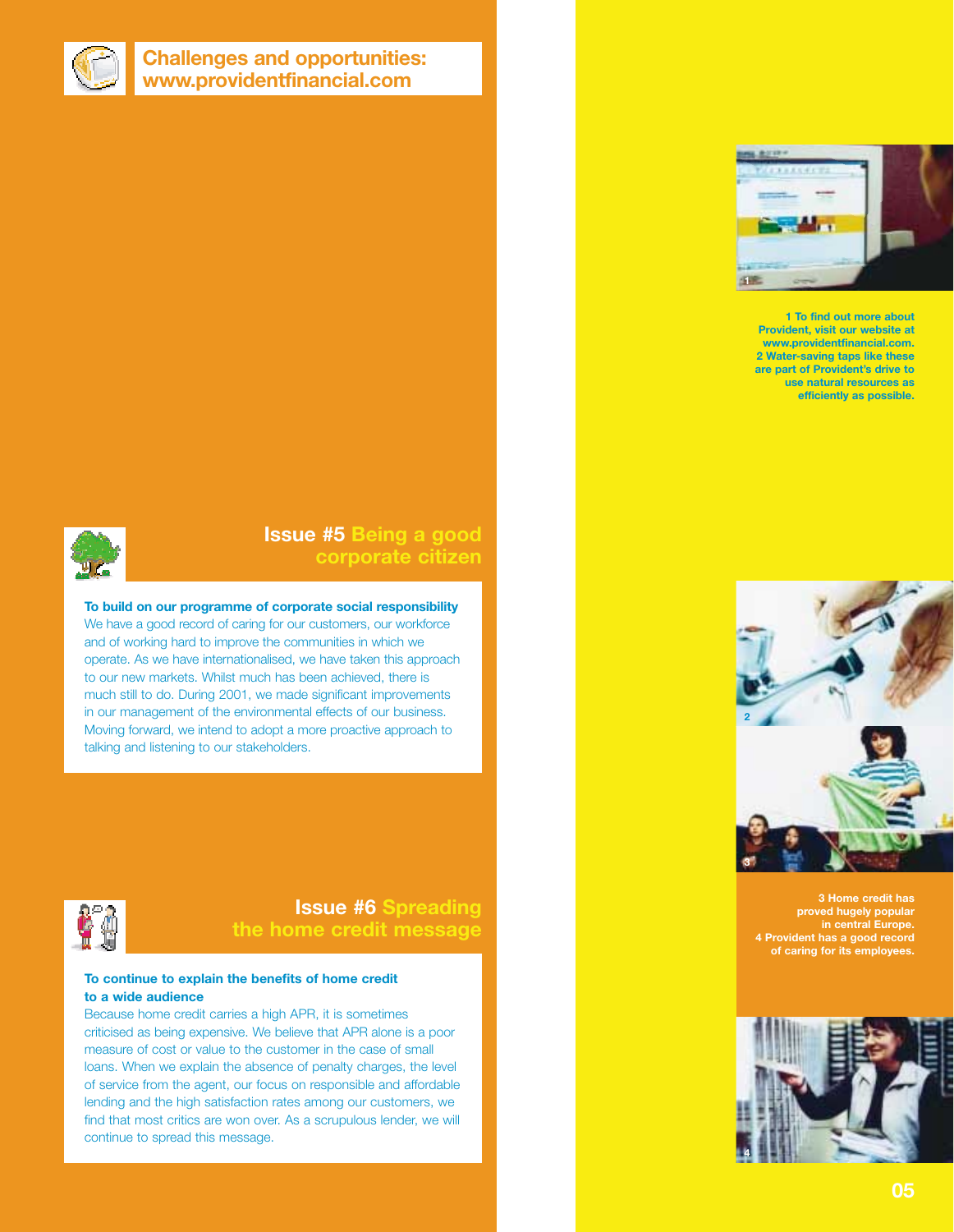

# **2001**

I am pleased to announce our results for 2001. Strong growth continued during the year, with group turnover up by 14% to £833 million and group customer numbers up by 9% to 3.5 million (2000 3.2 million). Group profit increased by 5.9% to £169.6 million (2000 £160.2 million) after incurring losses and closure costs totalling £5.0 million from the South African and Provident balance operations that were closed during the year. Earnings per share increased by 6.0% from 47.52p to 50.39p per share. The directors recommend a final dividend of 17.6p (2000 16.4p) giving a dividend for the year of 29.35p per ordinary share (2000 27.3p), an increase of 7.5%.

#### **Operations**

#### **UK home credit**

The UK home credit division continues to make steady progress. Credit issued increased by 3.6%, customer numbers by 2.0% and profit before tax by 2.3%. Credit quality remains good with bad debt as a percentage of credit issued at 8.3%. The introduction of two new products during the year, a mail order catalogue and a motor insurance offer, made a useful contribution, adding £18 million to credit issued and attracting 44,000 new customers.

#### **International home credit**

The international home credit division has grown substantially during the year, achieving excellent growth in profit in Poland and the Czech Republic and successfully establishing new operations in Hungary and Slovakia. Our South African operation was unable to establish a profitable business model and so was closed. It reported a loss, including closure costs, of £3.6 million for the year (2000 loss of £0.8 million).

Our business in Poland performed very well, achieving a pre-tax profit of £6.7 million, an improvement of £9.5 million over the loss of £2.8 million in 2000. Credit issued grew 113% to £158 million while customer numbers rose 65% to 504,000. Bad debt as a percentage of credit issued rose to 7.5%. The underlying level of bad debt as a percentage of credit issued that we expect over the full term of the loans currently written also increased and is

now in the range of 9% to 10%. This level of bad debt is acceptable given the rapid growth in the business and its excellent profitability.

Our Czech operation achieved pre-tax profit of £2.5 million, an increase of £2.4 million from £0.1 million in 2000. Credit issued rose by 26% to £53 million while customer numbers rose by 17% to 189,000. Progress in the year was slowed by a rise in the level of bad debt as a percentage of credit issued to 11.2%. The underlying bad debt as a percentage of credit issued now stands in the range of 11% to 12%, a level at which both profitability and return on capital remain good. The Czech team has performed well and has achieved a good result for the year.

We opened for business in March 2001 in Slovakia and May 2001 in Hungary. These are pilot scale operations designed to test our business model prior to a full launch. We currently have two branches in each country, a total of 15,700 customers, good collections and low bad debts. Both businesses are progressing well. The start-up losses from the two countries in 2001 were £3.6 million.

The international home credit division as a whole reported a pretax profit, excluding the losses of the discontinued South African operation, of £0.8 million (2000 loss of £5.9 million). This is an encouraging result, reflecting an outstanding performance from the staff and management of the division.

#### **Motor insurance**

The motor insurance division had another record year, benefiting from conditions at the top of the motor insurance cycle. Profit before tax increased by 14% to £36.6 million (2000 £32.0 million) while policyholder numbers rose by 8.5% to reach a new peak of 855,000. Gross written premiums increased by 16% to £255 million.

#### **The board**

We began our recent succession plans in 1999 when four out of our five executive directors were in their fifties. We first recruited John Harnett as Finance Director in April 1999 and promoted his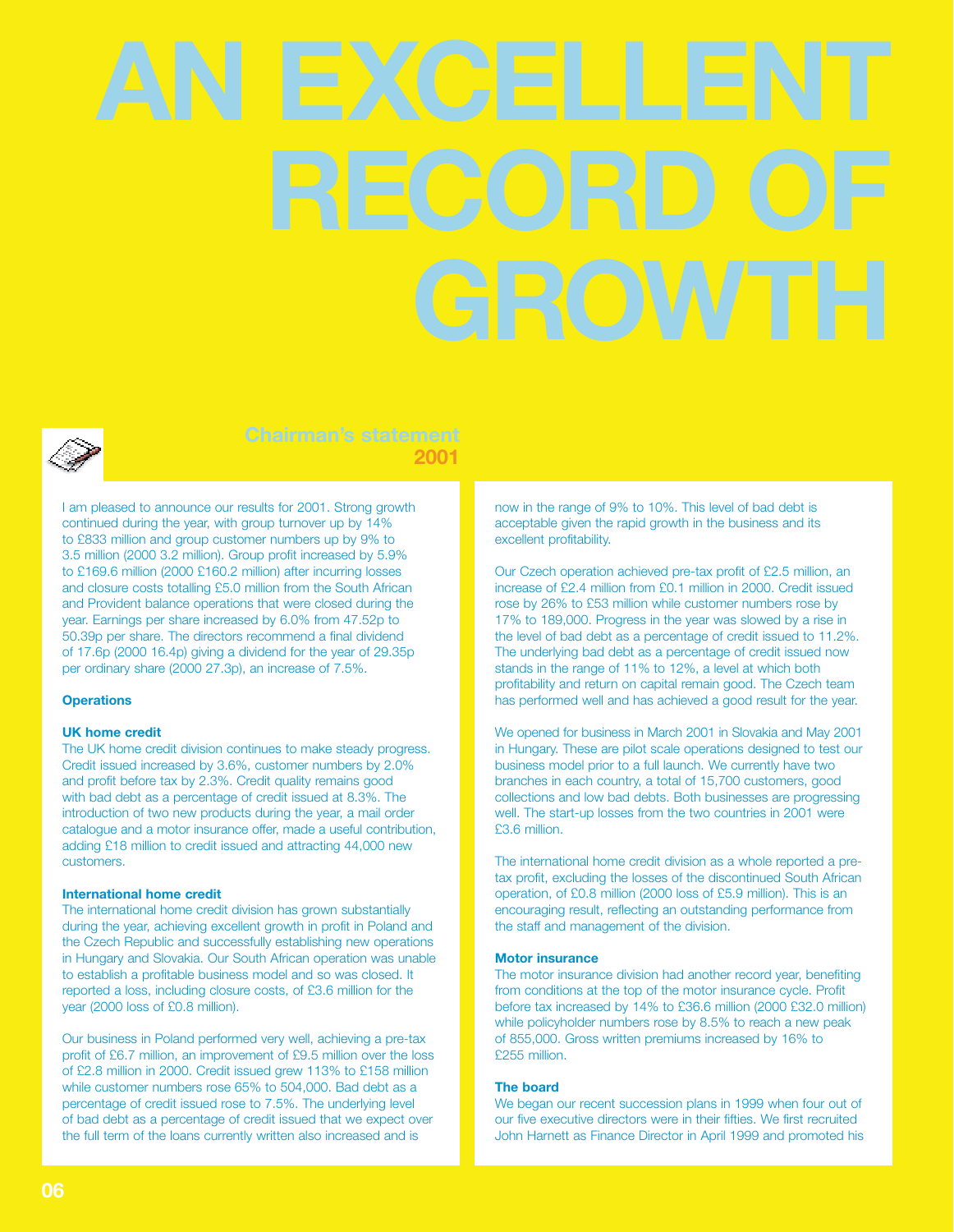

## predecessor, Robin Ashton, to Deputy Chief Executive. This was followed by the retirement of Peter Fryer, aged 57, in 2000 and Peter Bretherton, aged 55, in April 2001. At the same time, Chris Johnstone and David Swann replaced them on the board, with responsibility for the UK home credit and international home credit

operations respectively. On 30 September 2001 Robin Ashton was promoted to Chief Executive and Howard Bell, aged 57, retired after a 34 year career with the group, with the last four years as Chief Executive.

I would like to express our gratitude for his hard work, vision and leadership. I would also like to thank the three executive directors who have retired for their foresight and support in ensuring that their successors were appointed in a professional and timely manner. The transition to the new team has been smooth and they are already steering the company through its next stage of development.

Now that these succession plans have been completed, I am moving from executive to non-executive Chairman at the annual general meeting on 1 May 2002.

#### **Share buy-back**

The group continues to be strongly cash generative and, in line with our policy of maintaining an efficient capital structure, we purchased for cancellation 3.8 million shares during the second half of the year at a total cost of £23.2 million and an average cost per share of 615p.

#### **Prospects**

Provident Financial has an excellent record of growth and we expect this to continue in 2002.

The UK home credit division is a substantial, profitable and cash generative business, serving 1.6 million customers. It has enormous strengths in the personal relationship between agent and customer and offers a product that is flexible, convenient and tailored to the customer's requirements. It is the leader in a UK market that is relatively mature. We expect growth from the division for 2002 to be at a similar rate to that for 2001.

We see excellent prospects for growth in customer numbers, credit issued and profit from our international home credit division. We believe that there are other international markets offering the prospect for profitable development. In 2002, however, we intend to build on our success in central Europe, to focus on growing profits in Poland and the Czech Republic and to develop further our businesses in Hungary and Slovakia. It is not our intention, at this time, to open in a further country during 2002.

2001 has been another record year for profit from our motor insurance division and our policyholder numbers are at an all time high. There are now signs of a change in pricing conditions in the market. Our premium rates increased by 6% in 2001 compared to 17% in 2000 and, in a more competitive market, premium rates increased only slightly in the second half of the year. Although the outlook is uncertain, we believe the motor insurance market is at the top of the cycle and, with annual claims inflation running at about 9%, we continue to caution that a downturn in margins may begin in 2002.

I am pleased to conclude that Provident Financial continues to make good progress. We remain a profitable and sound business that is relevant to our customers. While preserving our traditional values, we're also working hard to shape our future – not least, by emphasising a culture in which Provident people are determined to win and can move quickly to seize new opportunities. We've shown we can do it in central Europe and expect to see a strong emphasis on performance, creativity and innovation across the business.

We look forward to continuing our good progress in 2002.

John van Kuffeler, Chairman 8 March 2002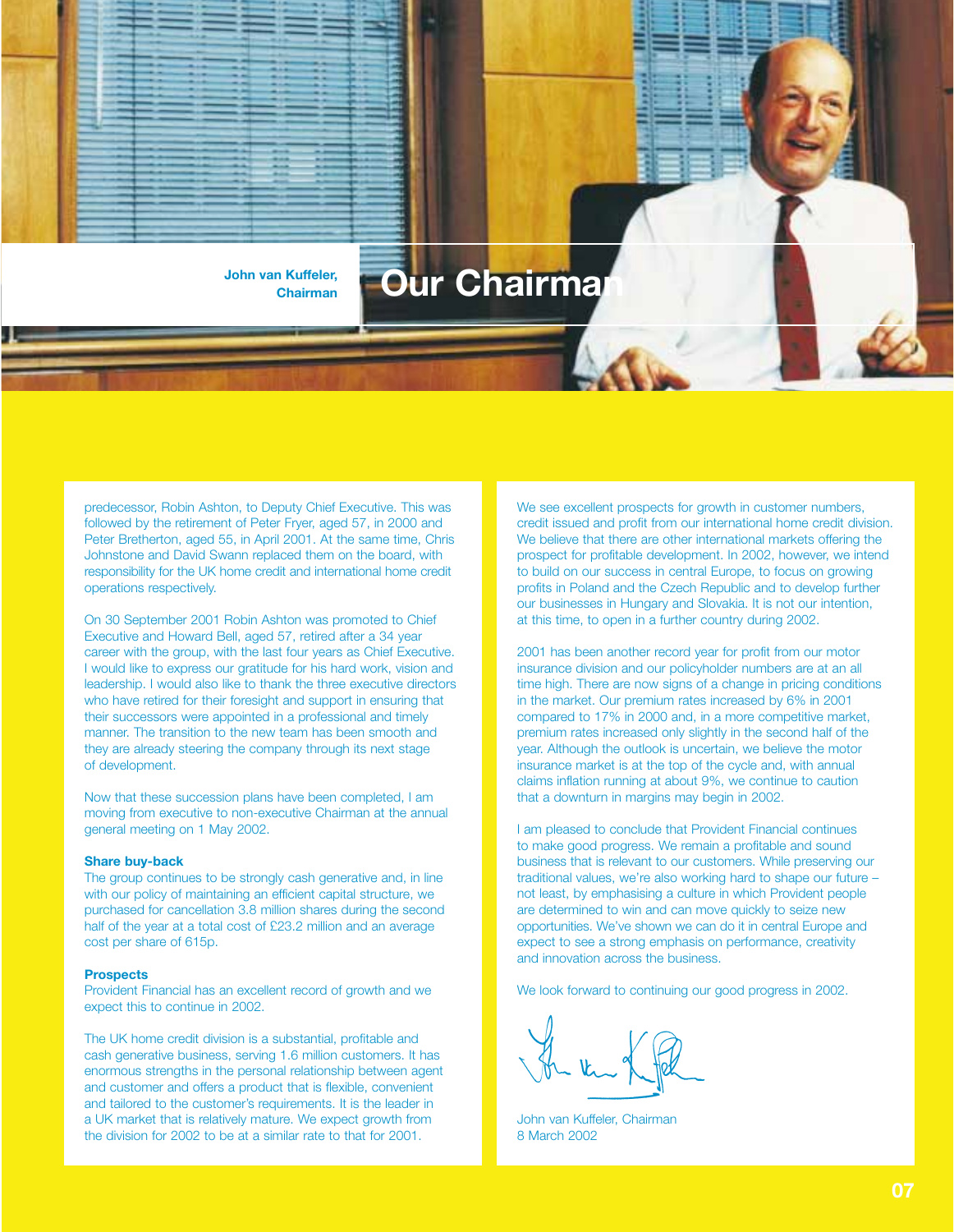# **THE WAY IT LOOKS TO ME**

**Chief Executive, Robin Ashton, offers a personal view of the group's direction and development**



## **Chief Executive's review 2001**

As the new Chief Executive, I consider it a privilege to hold this position. I'm naturally proud to head a thriving business with a market capitalisation of £1.5 billion, but even more proud of the service we provide to our customers and the work we do for communities.

#### **What's Provident all about?**

A challenge I constantly face is persuading people that it's possible to build a large, successful company on the simple concept of small cash loans with agents calling every week at the customer's home to collect repayments. I'm often asked how it all works and why customers should want to buy the product.

Well, the fact is that 2.3 million home credit customers in the UK and abroad have chosen to use Provident. And the reasons are clear. Customers needing small amounts of credit enjoy a fast, convenient service with no queues, no complicated forms and cash delivered to the door. Week by week, agents and their customers build up a relationship that underpins the success of the business.

Is the service expensive? When you take all the features of the product into account, I believe we offer very good value.

First, the sums lent are small: almost half of our loans are for £200 or less. Small loans cost a similar amount to set up as larger ones, so this has to be reflected in the price. Also, our loans are unsecured so the risk lies with us, not the customer.

Second, the fact that we collect repayments every week from the customer's home provides a service and a routine that help our borrowers to stay creditworthy. It also avoids inconvenient and expensive trips to town to make repayments.

Third, when all product costs are taken into account, the cost of our loans compares favourably with competing forms of small sum finance such as agency mail order or the typical bank overdraft. Because bank overdrafts are not required to quote an APR, and the cost of credit is embedded in the product price in mail order catalogues, people sometimes, incorrectly, conclude that the Provident service is more expensive. Furthermore, in contrast to most consumer credit, our product carries no penalties for late payment or extra charges whatsoever. Customers know from the start exactly what they have to pay and every instalment reduces the balance owed.

Agents' income is not based on credit issued but on how much they collect, so they have an incentive not to lend more than their customers can repay. Given that we don't impose penalty charges, it's also in the agents' interests not to encourage their customers into too much debt. So responsible lending is built into our system.

There's clearly a social value in what we do. Some of our customers would not otherwise have access to credit and Provident helps to include them in the financial mainstream. However, most of our customers do have other forms of credit: in the UK, for example, 62% have a bank current account, 22% own a credit card and 15% have a mortgage. Some 38% of our loans in the UK are to customers in the C1/C2 socio-economic groups compared to 31% to customers in the D and 28% in the E group. So it's clear that most customers have access to other forms of credit but choose Provident for its service and convenience.

And the service is hugely popular. Our customer satisfaction ratings in independent research stand at 90% (astonishingly high for the financial services industry) and two thirds of our new business comes from personal recommendation. Many of our borrowers are second and third generation Provident customers.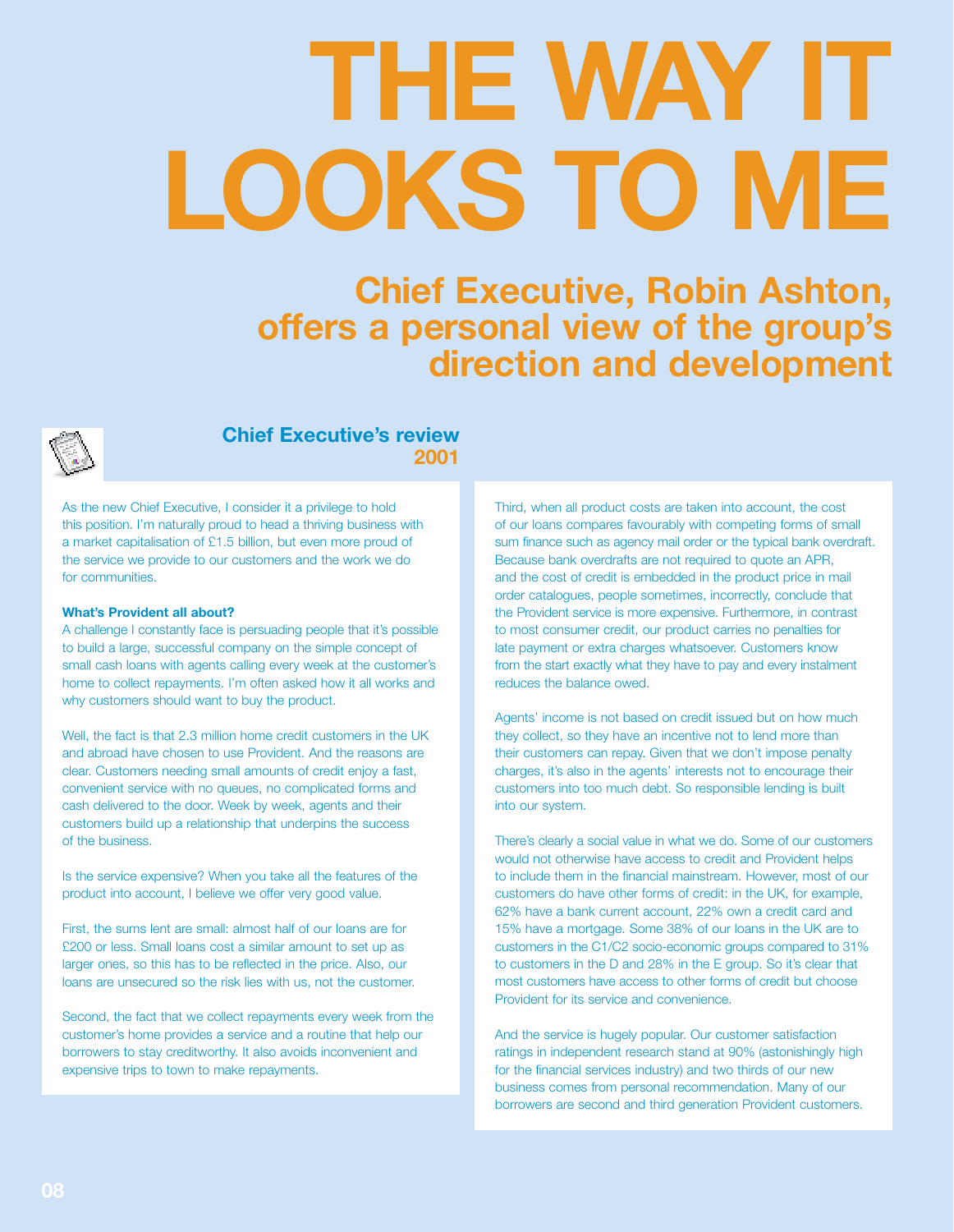**Ours is a forward-looking group based on sound business principles. We build strong relationships with our customers and offer a high quality service that meets their needs and provides good returns for our shareholders. "**

**"**



**Robin Ashton,**

# **Chief Executive Chief Executive Chief Executive**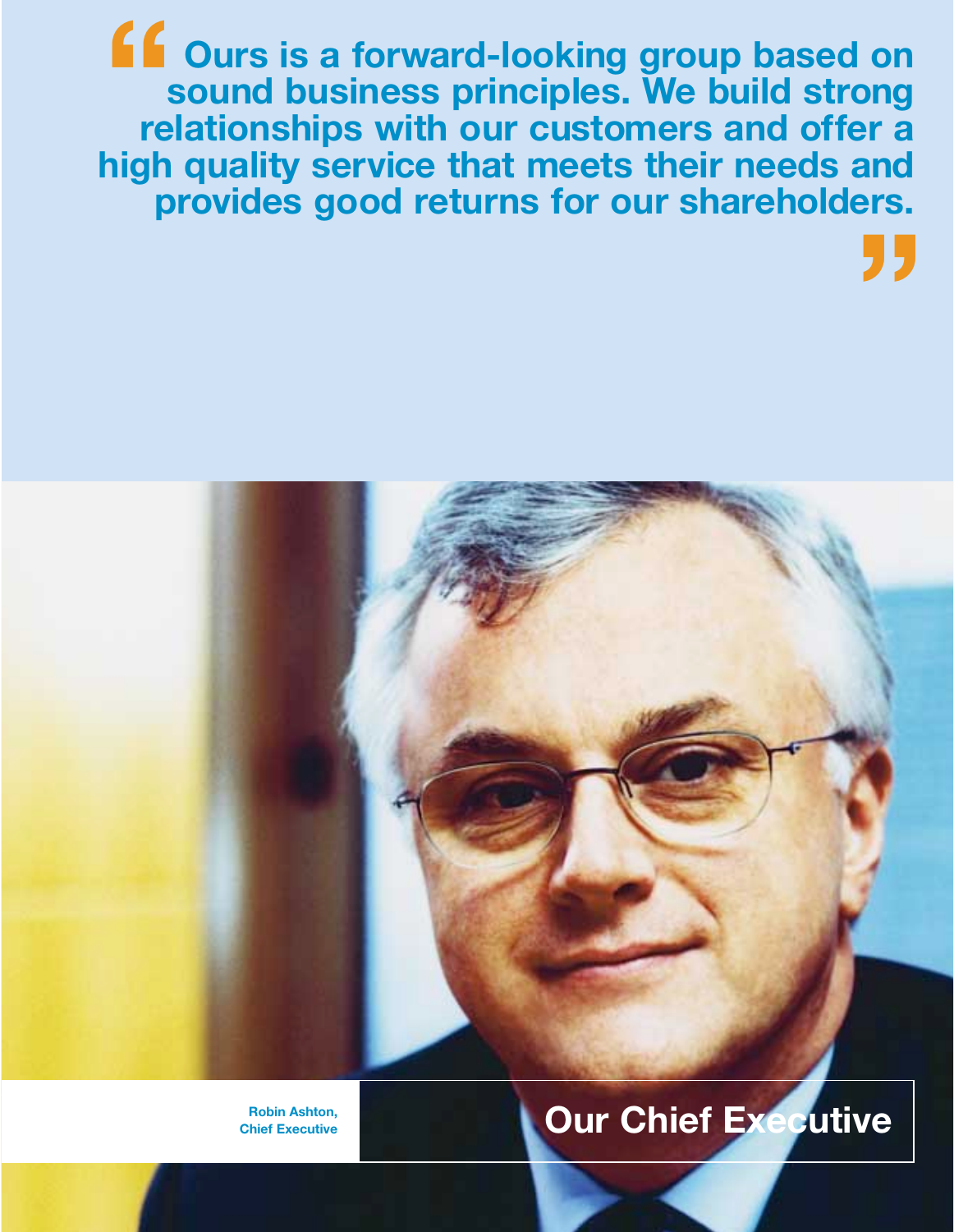# **We've proved conclusively that the business model can be exported, almost without change, and be very successful. ff**<br>that<br>port **"**



### **Chief Executive's review 2001 continued**

#### **UK home credit**

The UK home credit market is relatively mature. So compared to the 1990s, we're having to work harder for our growth. Part of our strategy is therefore to look for other products that will help us to attract and retain more customers and offer more to the customers we already have.

One example is the catalogue offer. This provides our customers with branded products at high street prices. We have a partner to handle the logistics while we focus on what we're good at. Our agents endorse the catalogue and offer to supply credit to pay for the goods.

A second example is the link-up with our insurance brokers, Colonnade, to cross sell motor insurance to home credit customers. In this case the agent ascertains the customer's renewal date, Colonnade gets in touch and, if the quote is accepted, the agent offers credit to cover the premium. Although the volumes are still quite low, the early signs are promising.

While these two products get established, we continue to look for other opportunities to build on the strengths of the home credit customer relationships.

#### **International home credit**

It's hard to believe how far and fast our international home credit division has grown in such a short space of time. It was only in 1997 that we sent a small number of UK managers to Poland and the Czech Republic to test the market. But it quickly became apparent that here was a remarkable opportunity.

Initially, in a society grown used to bureaucracy and long queues at the bank to get anything done, the Provident offer sounded too good to be true. "The bank comes to the customer? You don't ask for security? I don't believe it!" was a typical reaction.

But things were changing fast in central Europe – and still are. Lots of visitors to our central European operations expect a poor and underdeveloped economy and are surprised by the new high-rise buildings, the BMWs on the streets and the stores crammed with consumer goods. These are advanced, westernstyle societies with excellent education and infrastructure, a flexible workforce and supportive legislation – shaped in part by these countries' ambitions to join the EU. Their citizens want the good things in life and Provident has stepped in early to help them realise their aspirations.

The figures speak for themselves. From a standing start four and a half years ago, Provident Polska has 212 offices, 1,594 full-time employees, 8,415 agents and over half a million customers. In a smaller market, the Czech operation has 525 employees, 2,549 agents and 189,000 customers. Together, they put us well on track for our target of one million customers in central Europe by 2004. Best of all, both businesses are now in profit.

Between start-up and the end of 2000, our Polish business had reported total pre-tax losses of £7.5 million. In 2001, we virtually paid back that investment with a profit of £6.7 million. Similarly, in the Czech Republic, the cumulative losses to the end of 2000 were £3.9 million. These have been substantially recouped in 2001 with a profit of £2.5 million.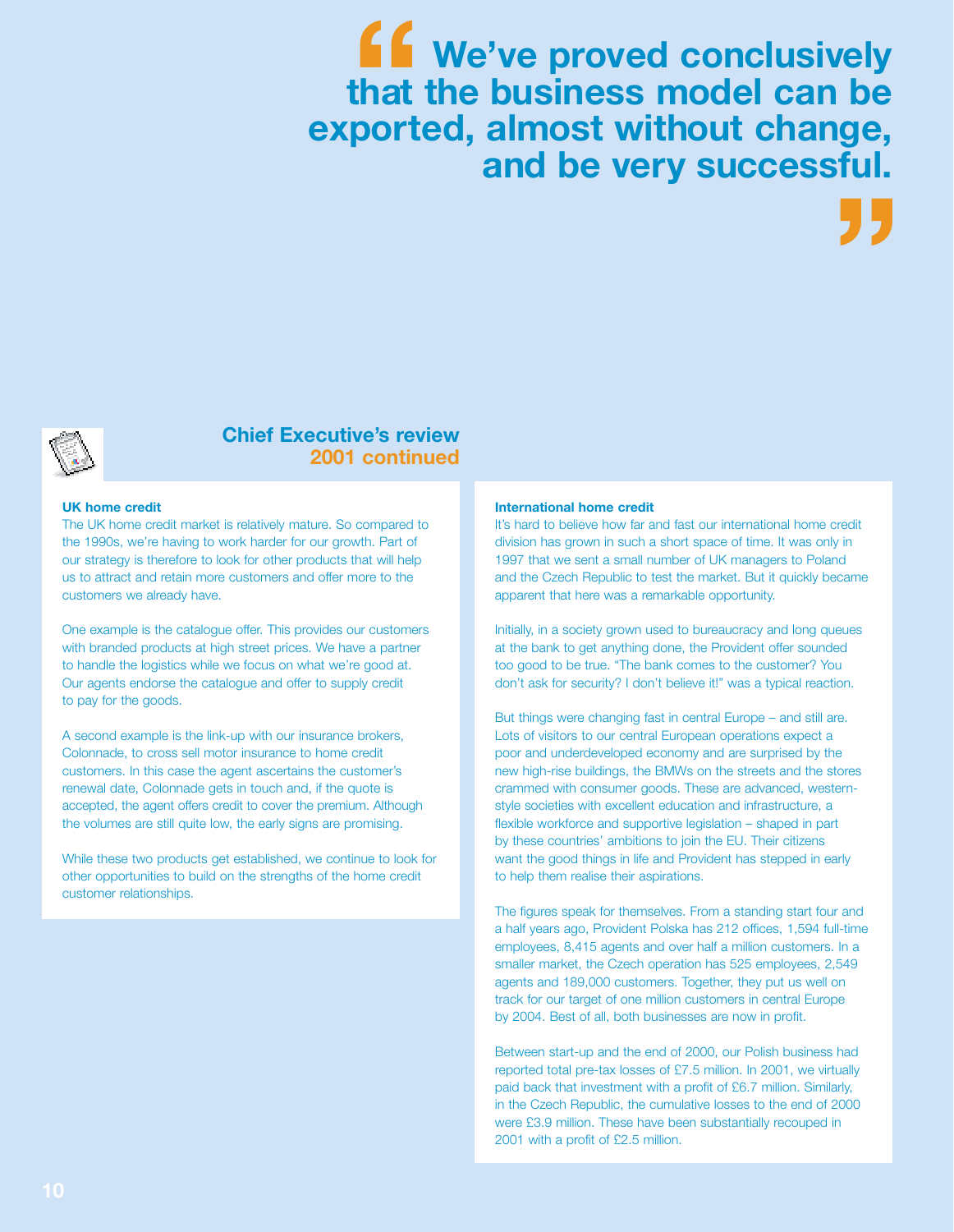**1 One of Provident Polska's 8,415 agents makes a call in Warsaw. 2 Customers in Manchester welcome their local agent.**



**shop signage; a delivery to Provident's reception desk; city rooftops; getting the consumer habit in a Prague department store.**



### **Our divisions**

- **> UK home credit**
- **> International home credit**
- **> Motor insurance**

Back in 1997, we didn't expect to build a business of this size and profitability quite so quickly or with such a relatively small dent in our profit and loss account. We've proved conclusively that the business model can be exported, almost without change, and be very successful.

Of course there are issues that have to be managed. This year, for example, the Czech Republic and Poland have seen a rise in bad debt. That's partly a function of growth. When the priority is to add customers, we're bound to have a higher proportion of borrowers whom agents haven't yet got to know and who are therefore inherently more risky. In November 2000, to develop the business, we also introduced a new loan with a longer payback period of 50 weeks in both countries, which means a bigger bad debt charge if customers stop paying.

Nonetheless, the economics of both businesses remain good and they are already generating healthy profits and good returns on capital employed. Overcoming new challenges is all part of the process of building successful and substantial nationwide businesses from scratch, and we remain delighted with the development of both businesses.

This year we expanded into Slovakia and Hungary, using key people from Poland and the Czech Republic to get the new businesses started. Both operations are doing well in their early stages. We currently have four offices, two in each country, 15,700 customers, good collections and low bad debts.

We see strong prospects for further growth. In Poland and the Czech Republic, the infrastructure is now largely in place so we can concentrate on expanding from the base we've already built. At present, the combined operating costs in these two businesses represent 78% of their combined revenues compared to 63% in the UK. But as we get more customers per agent and more agents per supervisor, and as customers borrow more, costs will fall as a proportion of revenues, and profits will increase.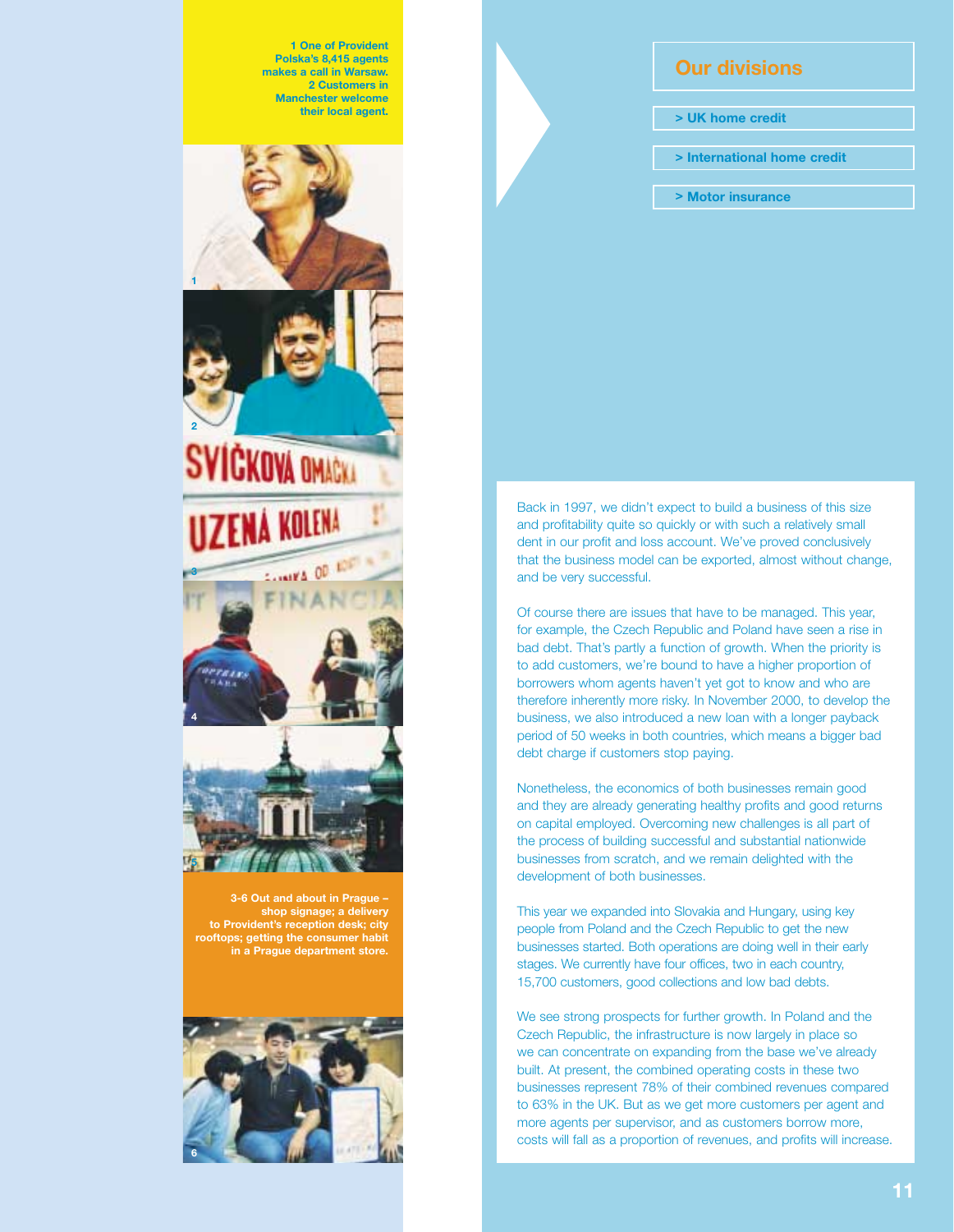

**3 Pupils at Rhodesway School, part of Provident's community arts programme.**







# **Chief Executive's review 2001 continued**

And that's without taking account of other products that we may decide to launch when home credit is properly embedded. In time, we expect profit margins to be similar to those of the UK.

#### **Motor insurance**

Motor insurance is a major business in its own right for Provident. There are two parts to it – a broking operation with 88 high street outlets and a telebroking business, and an underwriting arm that specialises in women drivers and non-comprehensive insurance for second or older cars. People are often surprised to learn that Provident is the tenth largest motor underwriter in the UK.

In motor insurance, our strategy is to keep our costs low and to write business only when it's profitable. So when market prices rise, we write more business: when they fall, we prefer to maintain margins and let our customer numbers contract. While the rest of the industry typically goes for market share and lets its profits fluctuate, we reduce the volatility of our profits by shrinking and expanding our volume and our cost base.

That's a management challenge in itself. Over the years, we've become very good at making profits throughout the cycle while growing and contracting the business. It helps, too, that we keep the business simple, focused and tightly managed, making sure we have good people, good technology and good claims management. As a result, we're almost the only motor insurer that makes a profit throughout the cycle. 2001 produced yet another record result.

Motor insurance rates in general have levelled off in the last six months and we could be due for a downturn in margins. If that happens, our volumes and profits will obviously fall – though we will, of course, continue to ensure that policies are only written with a view to a profit.

#### **Social responsibility**

As well as helping our customers with fair and responsible lending, we're taking a long, careful look at what it means to be a good corporate citizen.

Social responsibility has been built into the business for 120 years. Today, however, governments, investors and others are increasingly concerned that businesses should behave responsibly and should make a positive contribution to society at large.

For this reason, we're becoming more systematic in measuring and managing our community involvement. We began last year by publishing a commitment to assess and reduce the environmental effects of our business. We've made good progress, setting targets in a number of areas from managing energy to cutting waste and establishing a formal Environment Management System.

But behaving well environmentally is only one aspect of corporate social responsibility. Right now, we're assessing the effects of everything we do on all our stakeholder groups so that we understand their needs more thoroughly and can respond more effectively. We're also contributing to the development of public policy as it affects our customers.

This broader view of social responsibility in no way diminishes our commitment to the communities in which our customers, employees and agents live and work. Again this year, we've contributed both financially and in terms of time and effort to a range of good causes from the National Society for the Prevention of Cruelty to Children (NSPCC) to The Prince's Trust to a secondary school here on our doorstep in Bradford. Much of the work focuses on children and it's been good to see our international home credit division also making its mark as a good corporate citizen.

You'll find more detail on page 23 and in a separate document on corporate social responsibility that accompanies this report.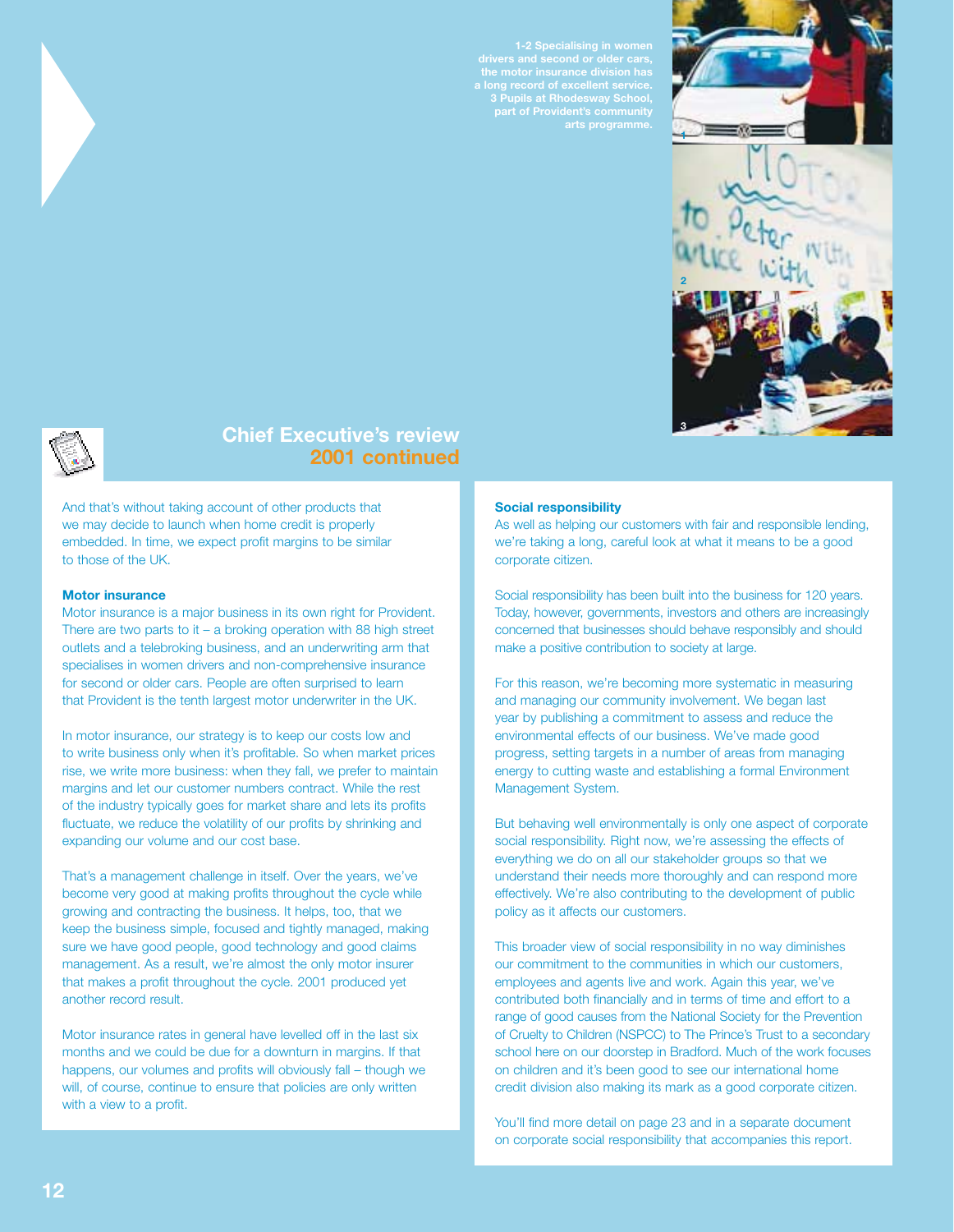**We're privileged at Provident in having such a great body of agents along with talented employees at all levels who do their work so incredibly well. "**



**"**

**4-5 Motor insurance division – telebroking; Colonnade Insurance Brokers' branch**



#### **Our people**

Every Chief Executive says his greatest resource is his people. But that applies particularly to Provident in that we depend so much on the relationship between agents and customers. Agents in turn need good, supportive relationships with the branch managers, and so it continues up the chain.

We're privileged at Provident in working with such a great body of agents along with talented employees at all levels who do their work so incredibly well. I know our people take great pride in the job they do and I'm grateful for everybody's hard work and dedication.

In return, we're committed to developing our people to the peak of their abilities. It's been particularly gratifying in recent years to see bright young people taken on in Poland and the Czech Republic and rising rapidly through the organisation. We're now at a point where central European employees are starting to take senior positions in the group – some even moving to the UK to continue their careers. More and more, I expect to see a two-way flow of skills between the UK and our international operations.

#### **Looking forward**

Looking forward, I believe that Provident has excellent prospects for future growth.

We have a UK home credit business that is the leader in its market and we expect it to continue to generate good profits. It does, however, operate in a relatively mature market and so we must look to broaden our offer in order to find additional growth. I'm encouraged by the success of our new initiatives in 2001. During 2002, we'll continue to look for further ways to broaden our offer.

Our international business shows great promise both from our existing central European markets and from expansion into new countries. I firmly believe that controlled and measured expansion into further new territories is worthwhile, but for 2002 I've asked our international home credit division to focus on building profitability in Poland and the Czech Republic and on further developing our pilot operations in Hungary and Slovakia. This represents significant progress and we'll revert to our plans for geographic expansion in 2003.

Our motor insurance business is earning record profits at the top of the insurance cycle. We believe it is likely that the cycle will turn down in 2002 and margins may begin to decline. We will manage the business as we have in the past, pricing to earn an adequate return on capital and shrinking our business and our cost base, if necessary.

I see a future in which Provident serves its customers in an increasing number of countries with a broadened range of simple financial products. I will emphasise a culture in which Provident people embrace change and focus on performance, creativity and innovation. This will, I believe, generate new opportunities to serve our customers and to build additional value for our shareholders.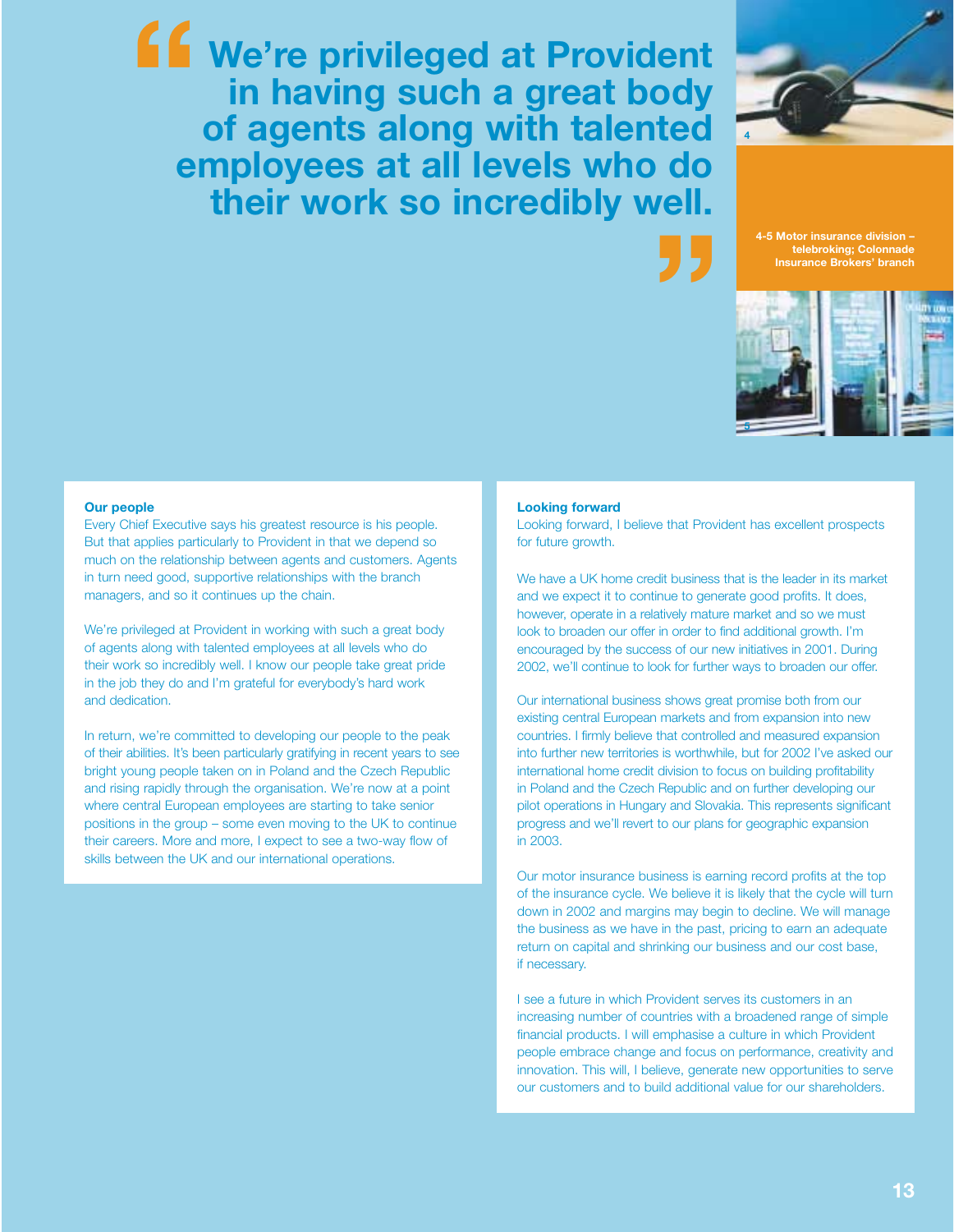**1 For many customers, the 'Provi' agent is a friend. 2 Employees at the international home credit division's head office in Bradford plan the next stage of the company's growth.** 



**3 Winning more customers in Poland: home credit was a new concept when Provident first arrived and demand has been phenomenal.** 

> **4 Chris Johnstone, Managing Director of the UK home credit division.**



**Home credit – helping to** 

**Our customers**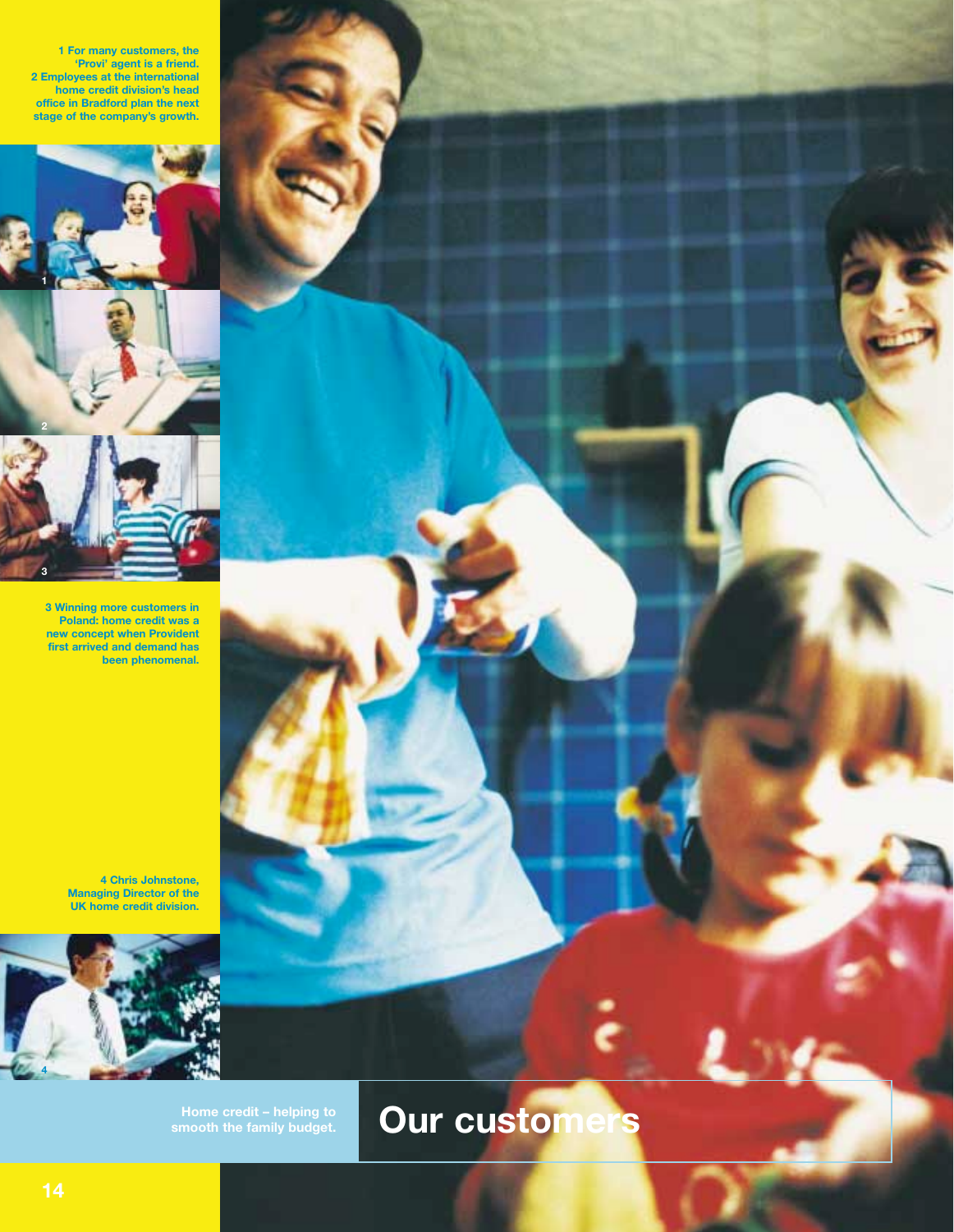**Nurturing that all-important trust between agents and customers**

**People sometimes query how such a customer-friendly business can still make money. "The bank comes to the customer? There are no penalties? You don't ask for security? I don't believe it!" was a typical reaction when we first arrived in Poland. And we have to admit that fundamentally we trust our customers. But the reason we can do so is the relationship we have with them via our agents.**



## **Chief Executive's review Customers and agents**

The relationship between agent and customer is sometimes described as the 'magic' that makes Provident work. It contrasts with the growing remoteness of most financial services and is greatly valued by our customers.

By visiting the customer's home each week, the agent gets to understand the customer's needs and circumstances. She (for it usually is a woman) can gauge when another loan might be in order or when to advise a smaller loan or no loan so her customer isn't over-stretched.

Many agents become customers' friends and confidantes – genuinely looking out for their customers' interests. As the relationship evolves, customers often develop a strong loyalty to their agent. And if they do get into difficulties, they know they'll meet a sympathetic response.

"We're a fixture in people's routine," says agent Sally Harris who collects on a housing estate in Kent. "Some customers tell me off when I'm late because they reckon they set their clocks by my visit. Even when they've paid off their loan, people still regard themselves as customers. They know they've got someone to turn to if the need arises."

The agents, in turn, enjoy supportive relationships with the branch managers who will often join them on their rounds to offer assistance. "I've told agents they can call me at any time," says manager, Donald Morgan who works with Sally. "It's a people business. If you treat people with consideration, they will want to work with you. And that applies throughout the organisation."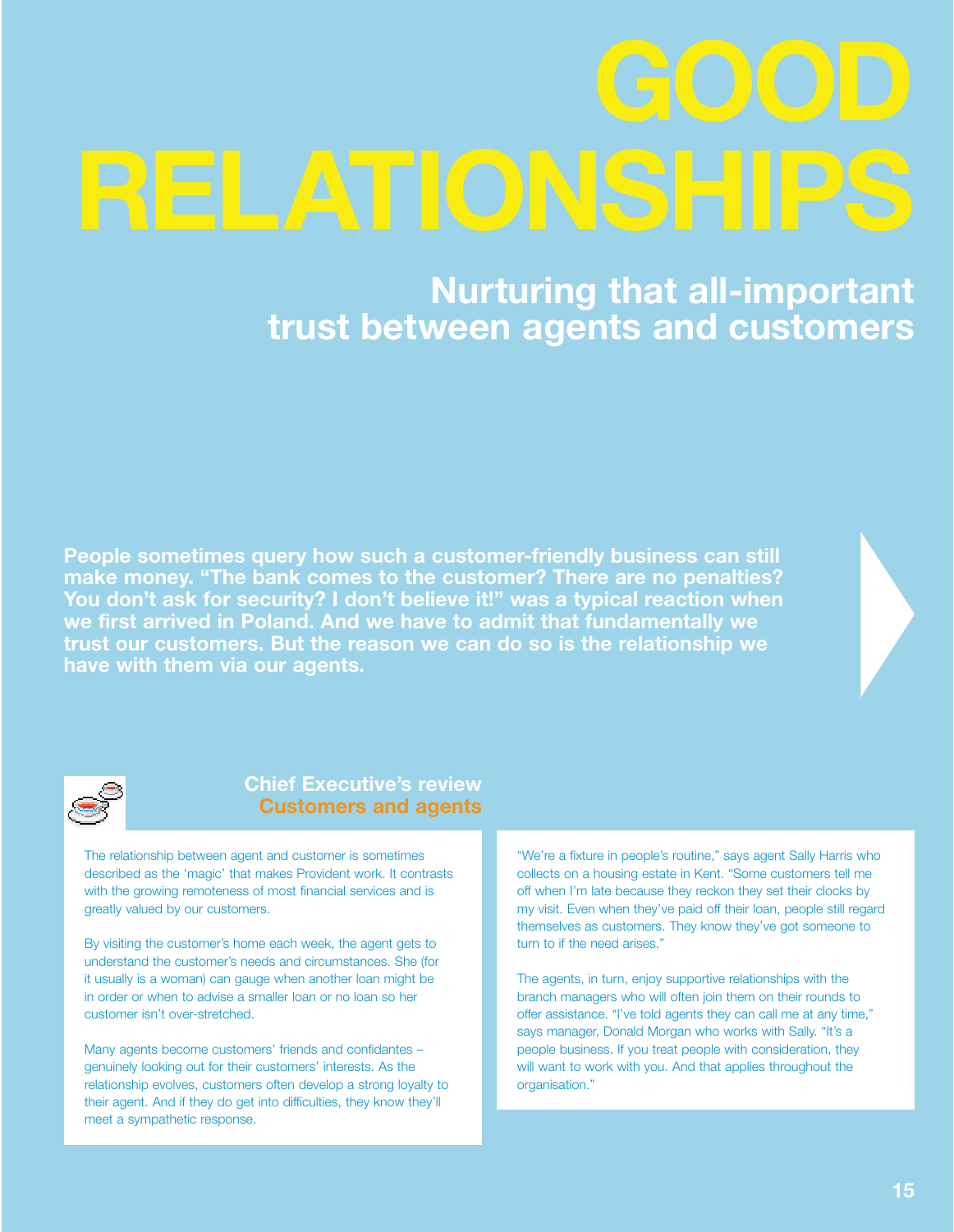# **MANAGING CAREERS**

**Offering the best to talented people – and expecting their best in return**

**Getting the best from good people – training in progress in Prague. Staff training in progress in Prague.**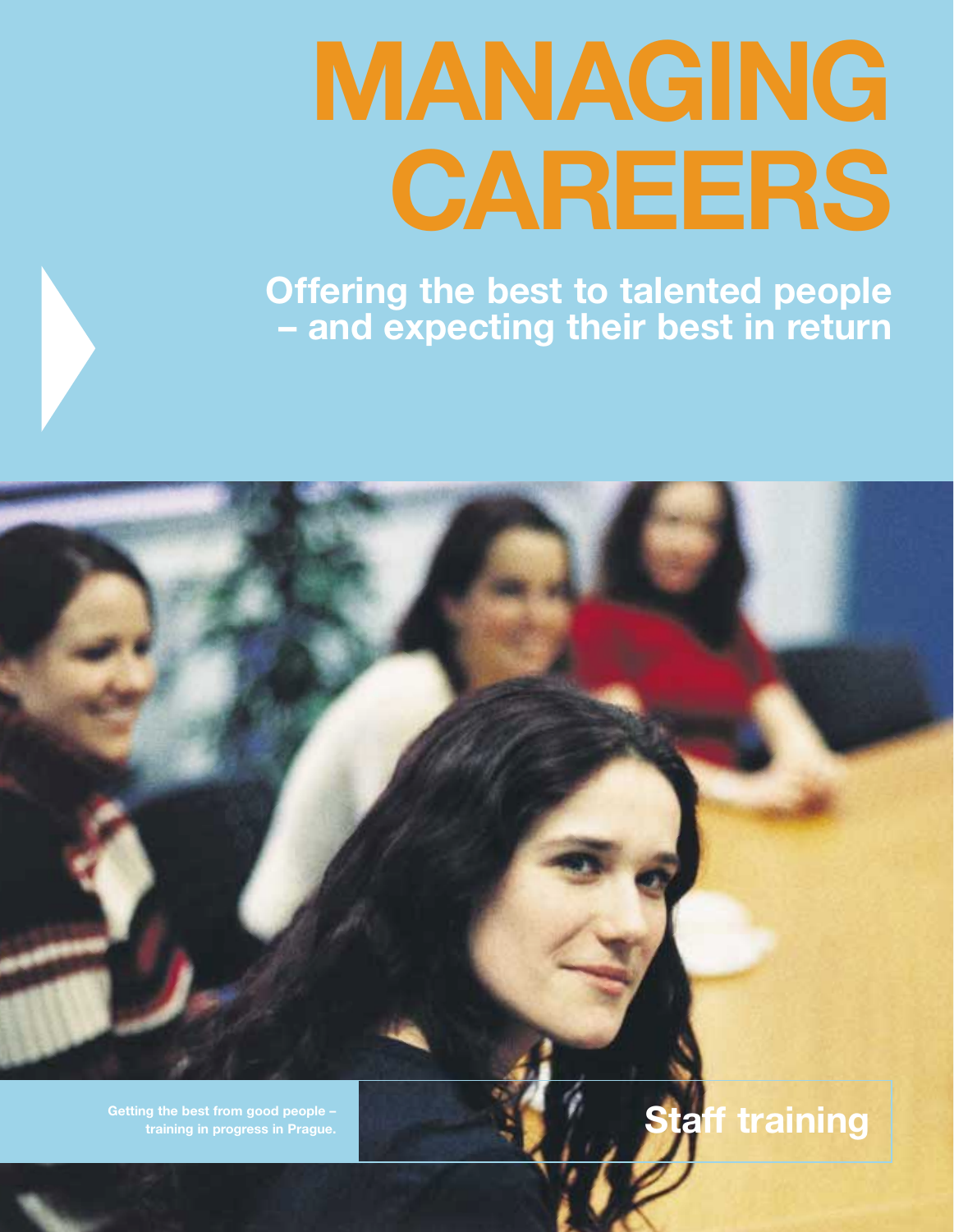

**where skills and hard work are recognised and where talented people can rise quickly.** 



**4 Provident constantly reviews its training programmes to make sure they're relevant and effective.** 







# **Chief Executive's review Our people**

We have always prided ourselves on the quality of people that want to work for the organisation – not to mention the ability to recognise talent and develop agents and employees.

A lot of effort goes into finding agents of the right calibre and easing them gradually into their roles. For their first two weeks they accompany a so-called 'buddy agent', or mentor, on his or her rounds. After that, they're encouraged to contact the buddy if there's anything they want to talk about. As they begin their own rounds, new agents are accompanied by a branch manager for a couple of weeks to offer support with their customers.

Support for agents is structured and comprehensive. It covers the products, the agent's responsibilities under consumer credit law, safety, how to judge the amount of credit that should be offered, how to manage arrears, and so on. Every agent has a weekly meeting with their manager to cover the running of their agency and where there may be further business opportunities.

Provident's employees also benefit from regular appraisals and recommendations from their managers on how to improve their performance and prospects. Our training programmes are constantly being developed to take account of individual needs.

At Provident, good people rise quickly – both in the UK and in central Europe where the company's expansion has opened new opportunities. As part of helping people to progress, we encourage our managers to gain formal qualifications. One result is that a number of employees have gained MBAs. Some employees from central Europe are currently studying for the qualification in Leeds. It all helps to bring fresh ideas into the business and ensures that more of our people take a keen interest in the company's development.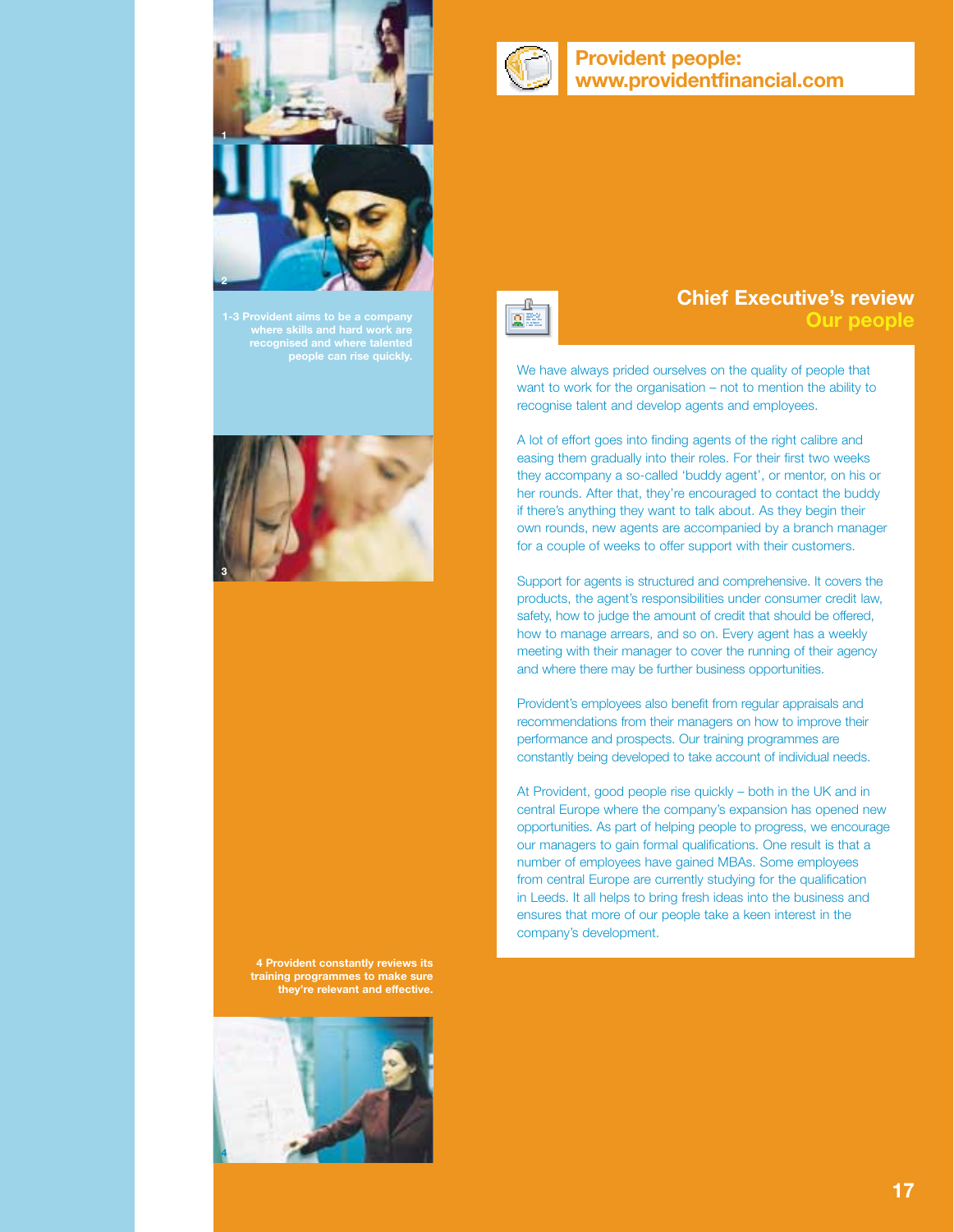

**1 & 2 Provident has become a major force in Poland's economy as its network has spread across the country.** 

**3 Provident Polska's 'Club Success' rewards highperforming agents.**



**4 David Swann, Managing Director of the international home credit division.**



**Marta Bartosiak, employee of** 

# **Pur international business**

Rada pod mi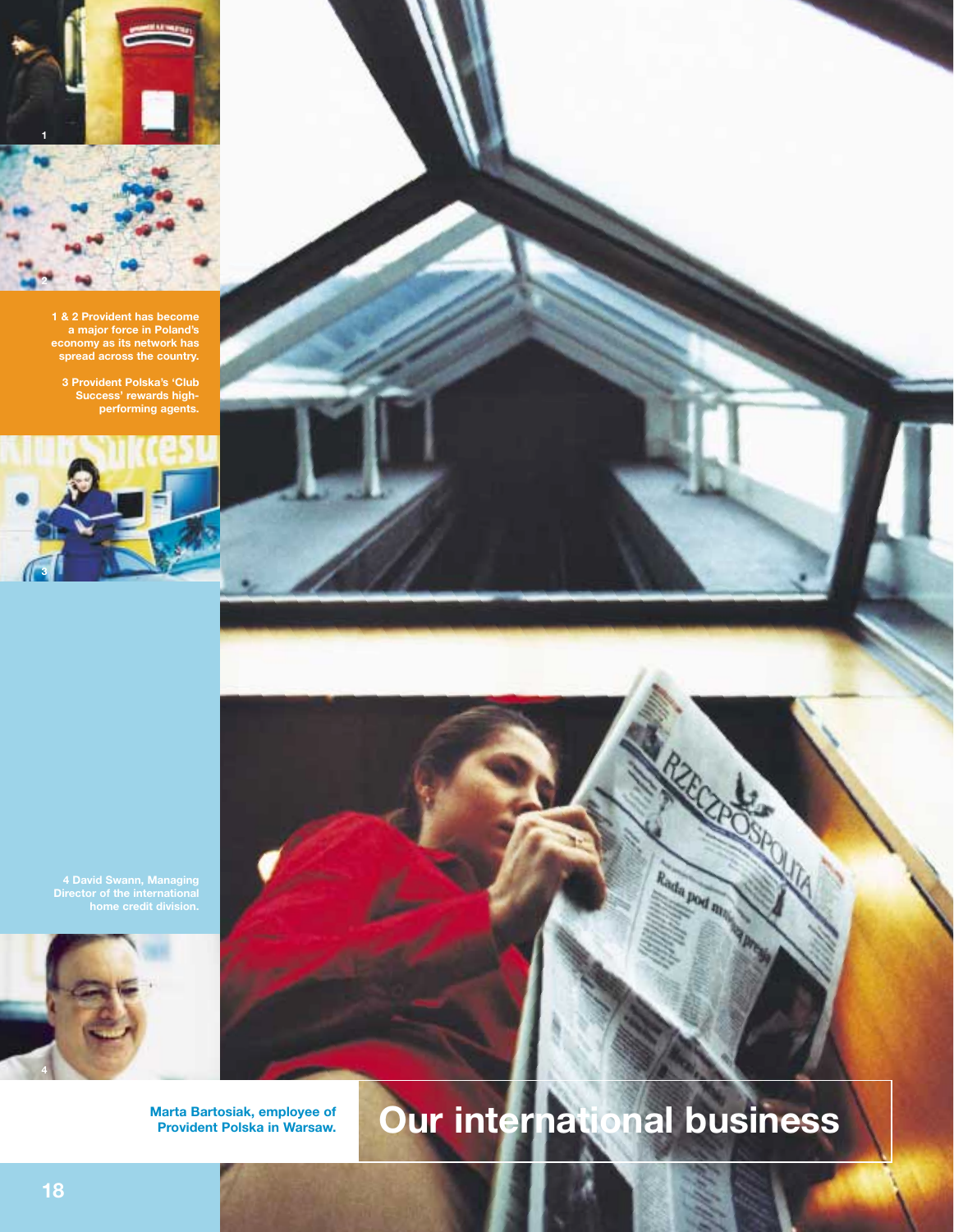# **EXPANSION IN CENTRAL EUROPE**

# **From one to 700,000 customers in four and a half years**



| <b>International division</b> |  |  |  |  |
|-------------------------------|--|--|--|--|
| > Poland                      |  |  |  |  |
|                               |  |  |  |  |
| > Czech Republic              |  |  |  |  |
| > Hungary                     |  |  |  |  |
|                               |  |  |  |  |
| > Slovakia                    |  |  |  |  |



# **Chief Executive's review International home credit division**

When Steve Ford was given the brief to go and open up in Poland, a lot of people were surprised that Provident was considering such a bold move after well over 100 years in the UK. "Within 24 hours of arriving," says Steve, "I knew it could work. Nothing like home credit existed – and all our subsequent research confirmed a tremendous pull for the product."

On 1 August 1997, Steve opened for business in a single room in Warsaw with one manager, one agent and his first customer – Mrs Jadwiga Filipska, whose picture still hangs in the Warsaw office. Provident's growth from those small beginnings has outstripped the most optimistic forecasts. We all take pride that over 10,000 people now earn an income from Provident Polska and that Provident has nudged ahead of Tesco as the biggest British-owned provider of jobs in the country.

December 2001 saw a further milestone – the 500,000th customer – and in January 2002 Steve and his team moved to a new and bigger head office, opened by Michael Pakenham, the British ambassador to Poland.

It was a similar story of growth in the Czech Republic. Mark Bardsley left the UK home credit business in 1997 with the aim of establishing a pilot operation to prove the viability of the home credit model. Today, the Czech business is profitable, has national coverage and serves almost 190,000 customers.

Together, the central European businesses now serve 700,000 customers – nearly half the figure for the UK. And with all this experience to go on, the newer operations in Slovakia and Hungary have kicked off at an even faster pace. Whereas Provident Polska had eight employees at the end of its first three months, the Hungarian business had 69. And because Hungarians and Slovaks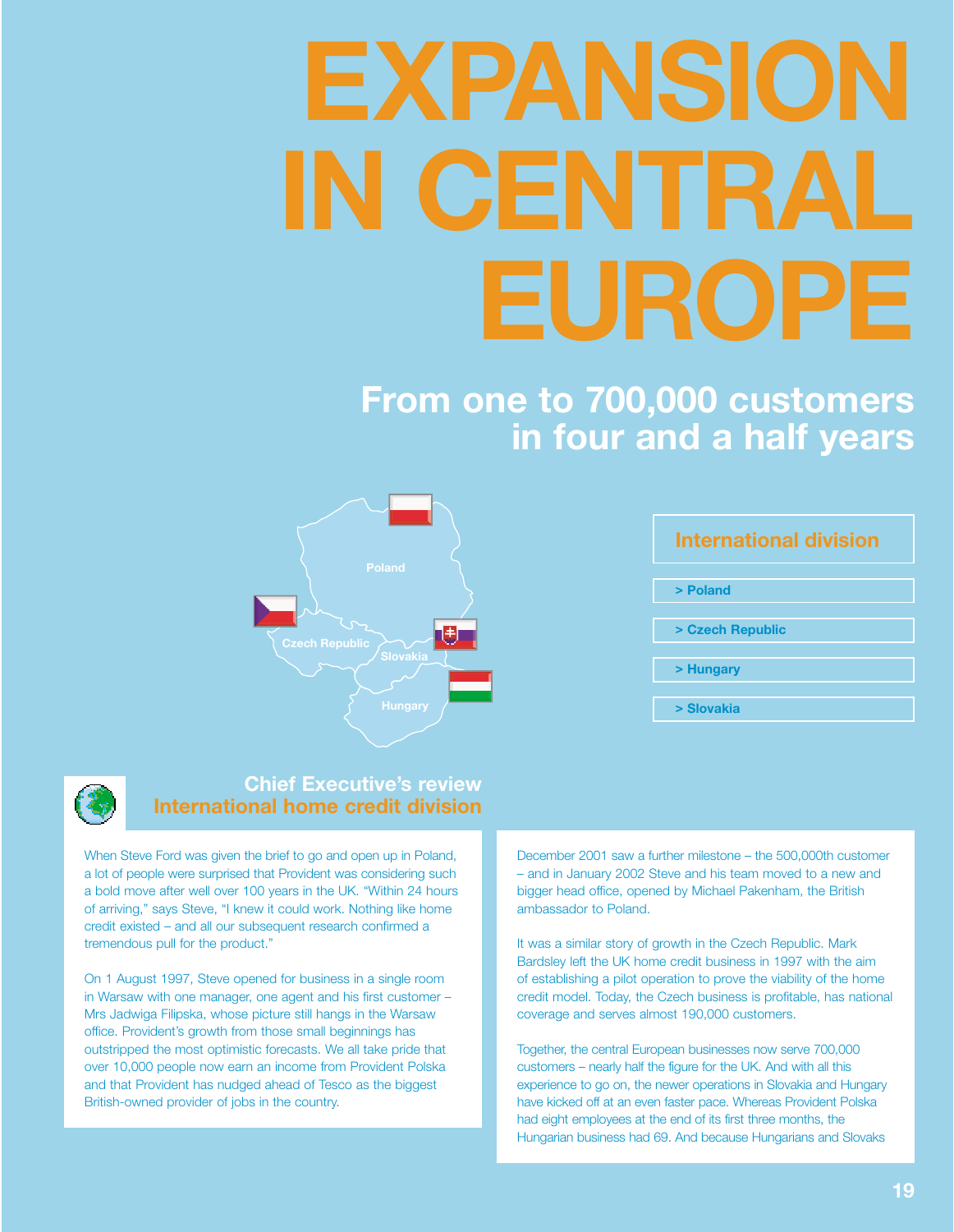# **International customer growth**

|                       | 98     | -99     | 00      | 01       |
|-----------------------|--------|---------|---------|----------|
| Poland                | 10,000 | 72,000  | 305,000 | 504,000  |
| <b>Czech Republic</b> | 6.000  | 66,000  | 161,000 | 189,000, |
| Hungary               |        |         |         | 10,000   |
| Slovakia              |        |         |         | 5,000    |
| Total                 | 16,000 | 138,000 | 466,000 | 708,000  |



**In Poland and the Czech Republic, the infrastructure is now largely in place and we can concentrate on expanding from the base we've already built.** 



### **Chief Executive's review International home credit division**

have seen Provident's success in neighbouring countries, the best people are even more willing to join.

#### **People**

Steve Ford is quick to credit his employees for Provident Polska's extraordinary success. He comments: "They're a young team – average age 27. They're bright. They're dynamic. A lot of them gave up careers and took a personal risk to join this fledgling organisation. We've given them headroom and they've done a fantastic job, both in growing customer numbers and in managing the business as it evolves."

He points to people like his first Polish employee, Adam Chilinski, who's now Provident's number two in Hungary. Or Lena Wlocszewska, who ran a big agency force for a cosmetics firm – a perfect qualification except that she didn't speak much English. So she knuckled down and learnt it, joined as an office manager and is now in charge of all the company's training and development. Or Beata Sikora, who rose from the bottom rung of management to the Provident Polska board in three years – also learning English along the way.

Provident's culture is another draw for talented people. There's minimal hierarchy. Staff are on first name terms and managers' doors are always open. Add the sense that anyone can rise as far and fast as their merits allow, and it's easy to see why Provident is such a prestigious place to work.

#### **Image**

One lesson that all the central European businesses have learnt is the importance of a powerful brand. When Provident first arrived, the offer seemed so attractive that a lot of people suspected a catch. So it was vital to project the image of a serious, substantial organisation. The British heritage helped, as did the smart offices and high standard of marketing. Provident also worked hard to keep the press, who have generally been very supportive, wellinformed from the start.

Recent TV advertising has made a huge impact. When the campaign began on 1 November 2001, calls to the Prague customer centre leapt from 200 to 3,000 a day. Awareness of the brand runs high. Although these things are hard to measure, it could be claimed that Provident is Poland's leading financial brand and one of the country's top brands in any sector.

It's certain that Provident is a major force in the marketplace – big enough for its salaries, commissions and loans to make a noticeable difference to the national economy. One sign of its prestige is the fact that Provident Polska, along with companies like British Airways and HSBC, is a patron of the British Polish Chamber of Commerce, to which Steve Ford was recently elected a director.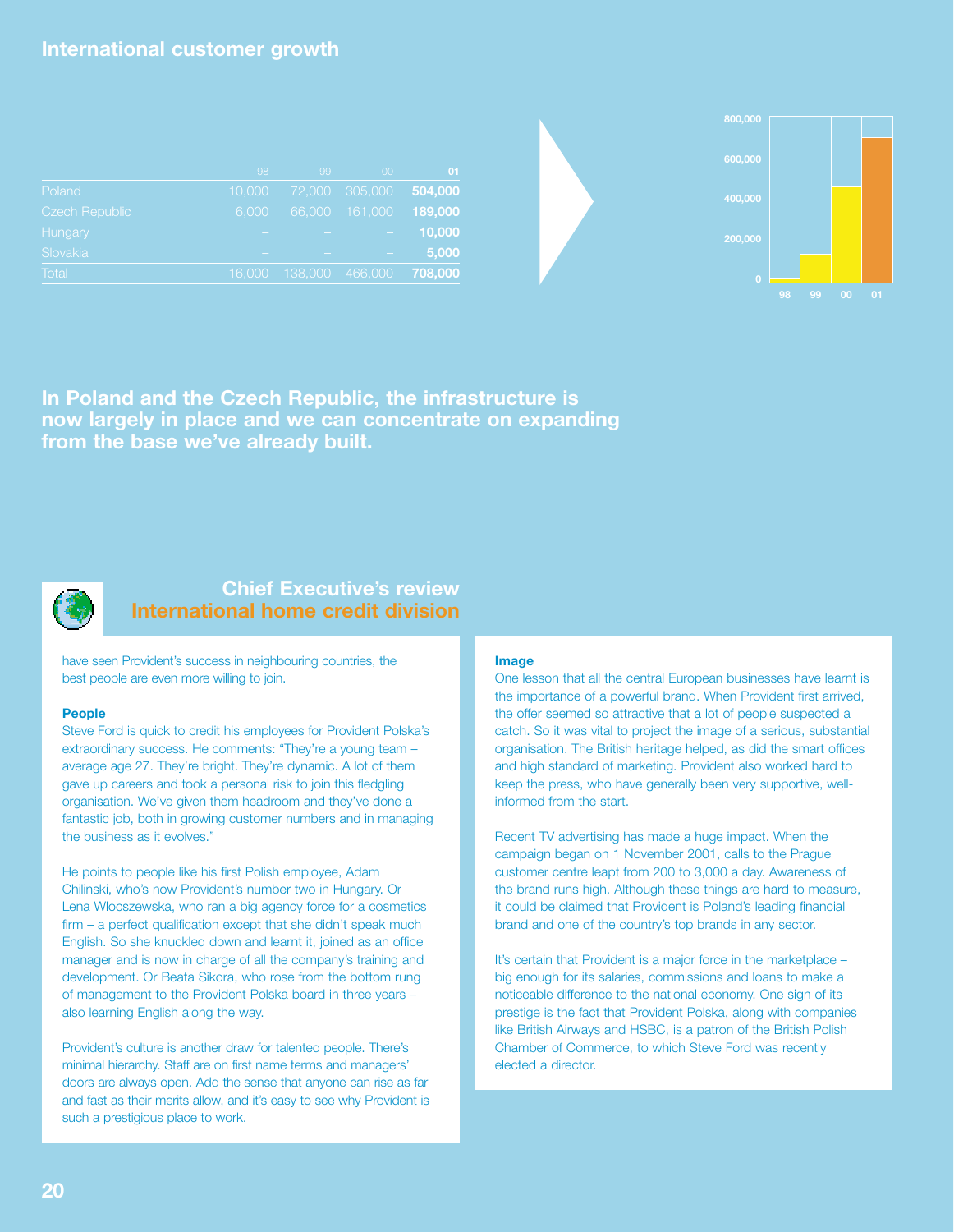

**1 2001 saw a hugely successful TV advertising campaign in Poland and the Czech Republic. 2 Statue symbolising Warsaw in the city's marketplace. 3 Prague airport.**

**3**

**4 Provident's Steve Ford – recently elected a director of the British Polish Chamber of Commerce. 5 Provident is one of the best known brands in Poland.** 



# PROVIDE **5**

# Focus on central Europe **Focus** on  $\frac{HeIping\,\,ordinary\,\,people\,\,in\,\,central\,\,European\,\,society.}$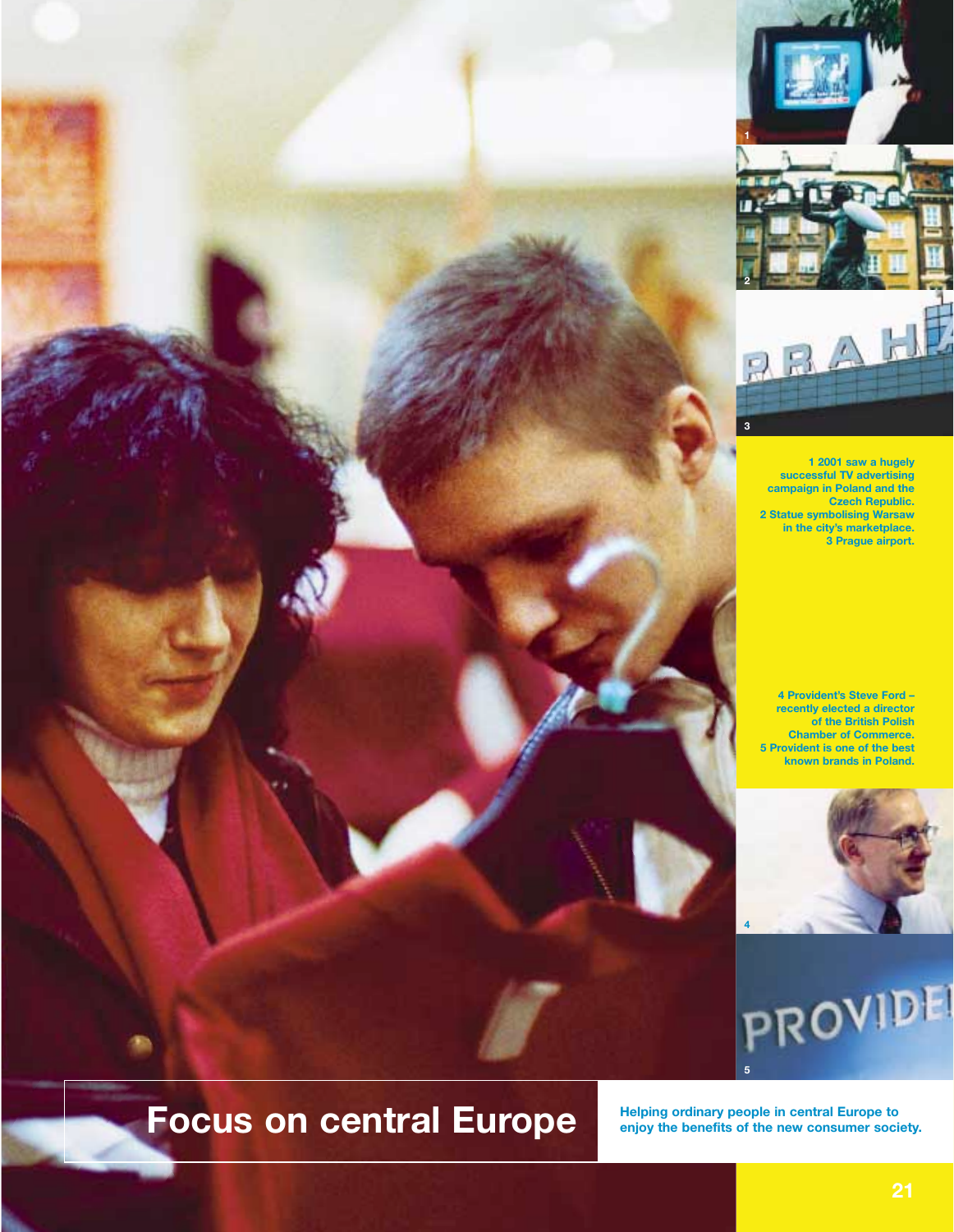# **SOCIAL RESPONSIBILITY**

**Ensuring we behave responsibly and make a positive contribution to society**

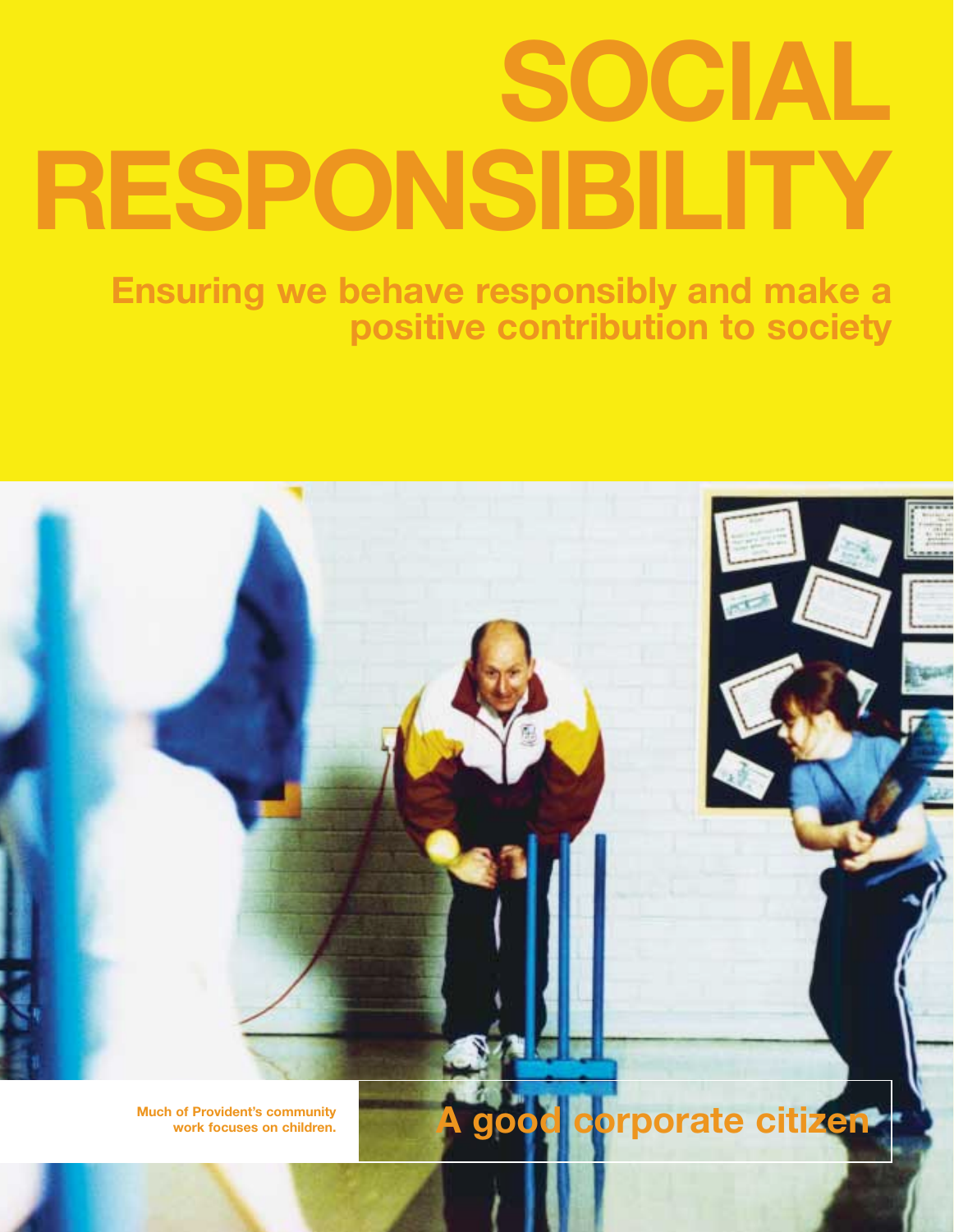

### **Provident in the community: www.providentfinancial.com**



**Provident's community arts programme supports: 1 Creative sessions for all ages at the West Yorkshire Playhouse; 2 The Face to Face project which helped schools to use images from the National Portrait Gallery in their classwork; and 3 A long-term partnership with Rhodesway, a specialist visual arts college in Bradford.**



## **Chief Executive's review Corporate social responsibility**

Governments, investors, companies and the public at large are increasingly concerned that businesses should behave responsibly and make a positive contribution to society. As part of this debate, we at Provident Financial are looking seriously at the question: "What does corporate social responsibility – or CSR – mean for us at the start of the 21st century?"

In a sense, our business has always been about social responsibility. For over 120 years, Provident Financial has helped ordinary people by providing simple, affordable financial services. We have strong roots in the community and succeed by meeting its needs for credit.

#### **A systematic approach**

That said, we recognise the need to take a more structured approach to our community involvement – to make more explicit the social commitment which has long been implicit in what we do. This involves defining the company's impact on society, identifying the many groups of stakeholders that our business touches in one way or another, and making sure we understand and meet their needs.

During 2001 we looked at current thinking on CSR on the part of governments and other bodies in the UK and abroad. We examined the growing interest in CSR among our institutional investors. We also reviewed how other companies are responding and listened to a cross-section of our managers and staff about their understanding of corporate social responsibility.

All this discussion and research revealed many instances of good policy and practice within the group. It also highlighted areas where performance could be improved, and identified the need for a systematic framework for managing, measuring and reporting our impact on society.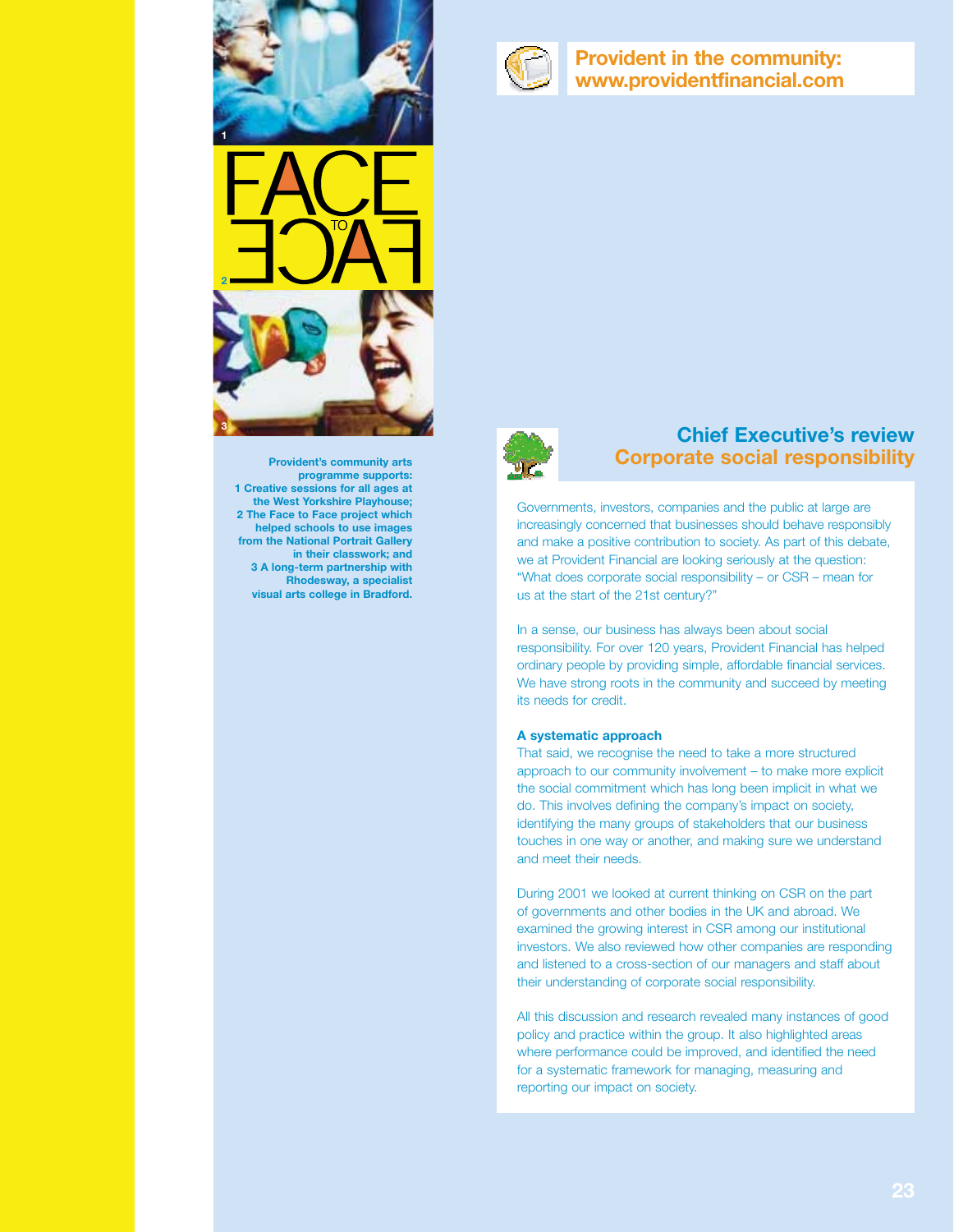**We have recognised for a while that we need to be more systematic in measuring and managing our performance as a corporate citizen. That process is now under way. ff**<br>eed<br>anag **"**



## **Chief Executive's review Corporate social responsibility**

At the same time, we're contributing to the debate as the UK and EU authorities formulate policy on the social obligations of large companies – our aim being to ensure that consumers are protected but also have access to the products and services they want. We've been involved, for example, in the UK government's Social Exclusion Unit and the DTI task force on over-indebtedness and have given evidence to the EU and the UK Government to inform their current reviews of the Consumer Credit Directive and the Consumer Credit Act. We've sponsored work by research organisations and think-tanks on social and financial exclusion and have given financial support to a number of organisations that help people who are experiencing trouble with debt.

#### **Improving our environmental performance**

Behaving well environmentally is an important part of corporate social responsibility. Last year we stated our intention to develop a formal programme for measuring and improving our environmental performance. This followed a review of the environmental effects of our operations which identified the main issues we need to address – our use of energy, paper and water; our disposal of waste; our use of vehicles; and the way we purchase goods and services.

The next step was to look at structures and systems to help us achieve our objectives. Stage one was to set up a strategy group and a working group. On the basis that we cannot manage what we cannot measure, we also identified a number of key performance indicators to enable us to gauge our environmental improvement.

We then set objectives and targets in five key areas: the creation of a formal Environment Management System; raising environmental awareness among employees and other stakeholders; using energy responsibly; managing and minimising waste (including our handling of the supply chain); and controlling emissions. Of our 2001

targets, 64% have been fully achieved, 25% have been substantially achieved and 7% have been partially achieved. Only 4% of our targets have been carried over from last year and we expect these to be met fully in the first quarter of 2002. In each of these five areas, we're now addressing a fresh set of targets for 2002. Also this year, we will start to include the international home credit division.

#### **Helping the community**

Along with identifying the overall social impact of the company and improving our environmental performance, the third element of good corporate citizenship is our long-held commitment and growing contribution to the wider community.

We see our community work as a way of investing in society. The fact that 23,662 agents visit their customers' homes week in, week out, gives Provident a special insight into the issues facing local communities as they appear to the people who live there. In addressing these issues, we work with partner organisations who bring their own skills, while also encouraging our employees to take action themselves.

As the community benefits, so do we – through good publicity, through strengthening our links with the people and businesses around us, and through using community projects to develop new skills and a greater sense of professional pride among our own employees. In 2001, we contributed £890,505 to our community programme in the UK and central Europe.

In the UK, the main focus of our work was the NSPCC. Along with its Scottish sister charity, Children 1<sup>st</sup>, the NSPCC was our national charity partner and we sponsored a number of projects to help children and families with particular needs.

Another strand in our work is an emphasis on community arts as a way of renewing neighbourhoods and enriching the lives of young people. We continued to support the innovative educational work of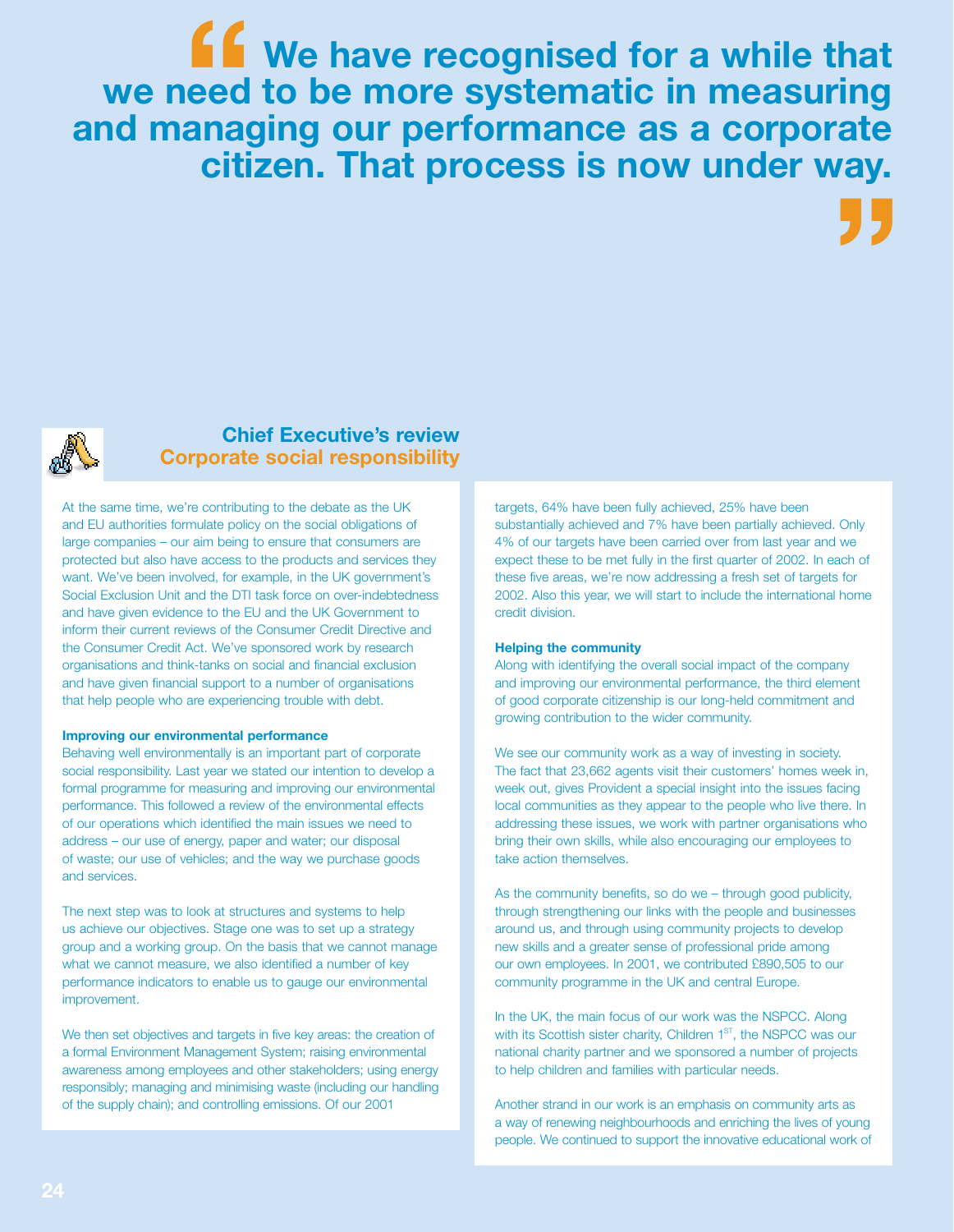**1-3 Provident's contribution as a good corporate citizen extends from helping charities (here The Prince's Trust) to saving energy and water.**





the West Yorkshire Playhouse and helped the charity, L'Ouverture, to assemble a cast of inner city youngsters for a hugely successful theatrical production. Having sponsored the Painting the Century exhibition at the National Portrait Gallery, we paid for hundreds of schoolchildren and teachers to visit the exhibition and helped them to incorporate what they saw into their classwork.

Within West Yorkshire, we've sponsored organisations such as The Prince's Trust and the Quest for Economic Development which help young people to find their feet in the world of work. We've also formed a partnership with Rhodesway School in Bradford. With Provident's help, Rhodesway recently became a specialist visual arts college and we've continued to support its work.

Our Provident in the Community programme supports employees and agents in raising funds for local projects. The main focus is on charities and activities that benefit children and each division in the group has its own community programme. Employee and agent fundraising has exceeded last year's efforts. A series of 'It's a Knockout' regional events for employees and agents of UK home credit raised over £40,000 for the NSPCC alone and further sums for charities such as Children in Need and Bradford War on Cancer were raised throughout the year. The motor insurance division concentrates on helping voluntary and community groups in and around its home town of Halifax while the international home credit division has taken to community work with extraordinary enthusiasm. Beneficiaries range from orphanages and a centre for disabled children in Poland to a Czech organisation working to preserve the original forests in the Jizera Mountains.

#### **An enduring business**

I said back on page 8 that a lot of people question how a major business such as Provident can be based on such a simple concept as home credit. I hope the intervening pages have supplied at least some of the answers.

Ultimately, the concept remains relevant because it taps into the real needs of our customers. Our product makes a difference to people's lives, whether they live in Grimsby or Gdansk, and customers respond by wanting more of the same.

At the same time, the continuing run of strong results from our motor insurance division shows that here, too, Provident is supplying what customers really want.

As well as being proud of our products, we're proud of what Provident offers its employees and the way our staff have reciprocated with such excellent service during the year. We're also proud of what the group and employees are doing together to make Provident a better corporate citizen. Couple all of that with a keen eye for shareholder value, and it should be clear why we at Provident believe we have a vigorous, enduring business with plenty of potential for growth.

My thanks to everyone in Provident for a job well done – and to you, our shareholders, for your support during the year.

Robin Ashton, Chief Executive 8 March 2002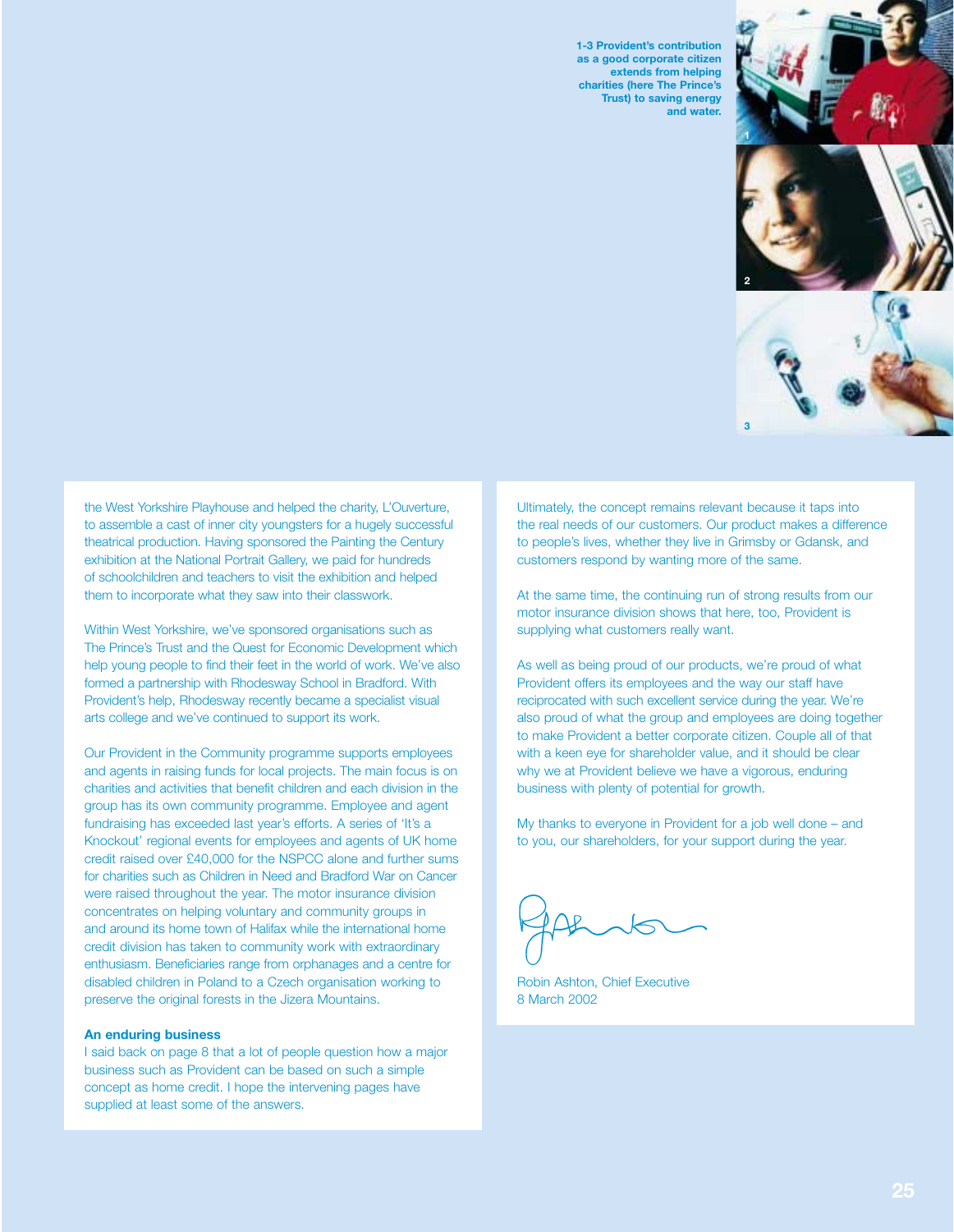# **MANAGING FINANCES**

**Finance Director, John Harnett, reviews the results of the year**

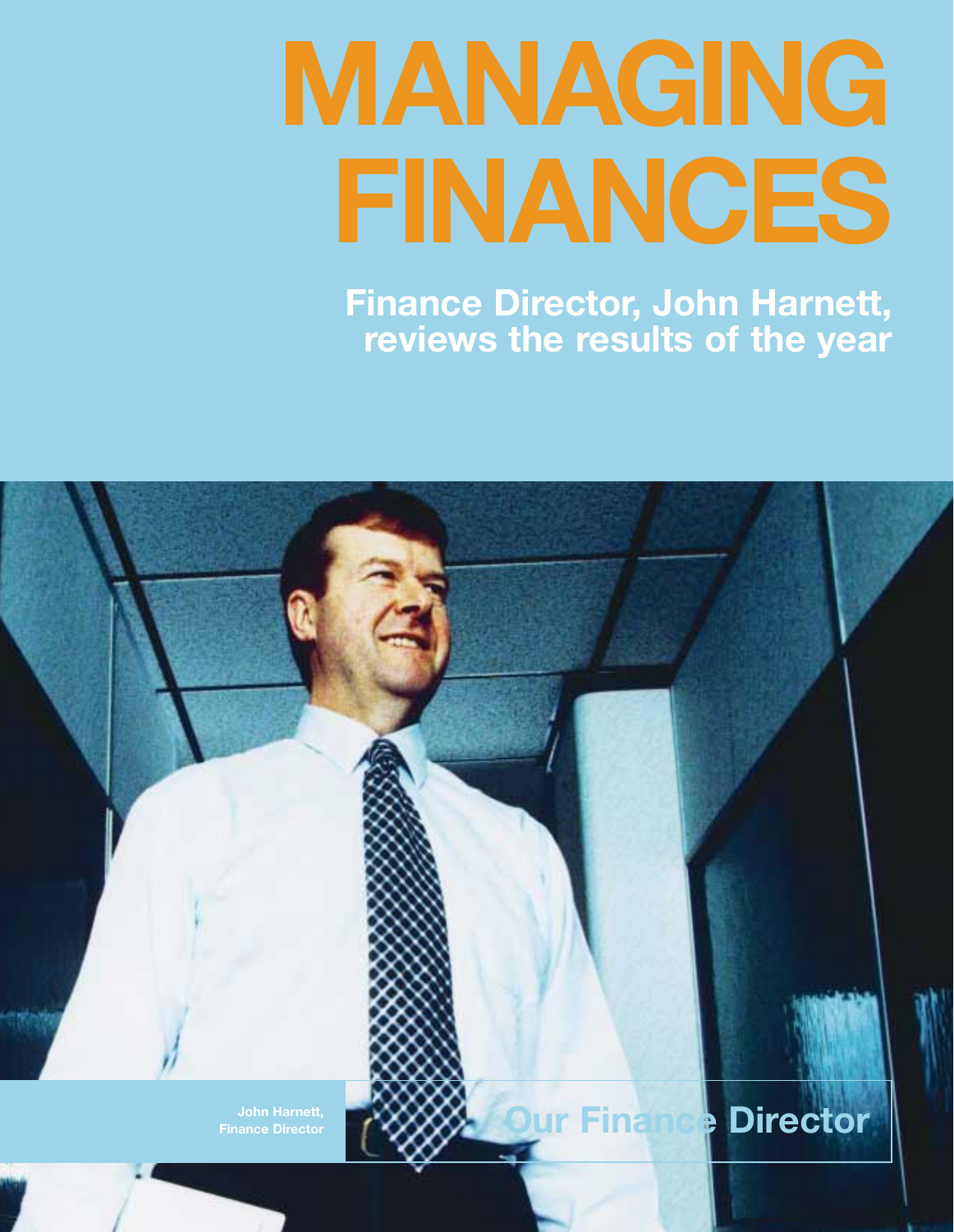**Less than five years after start-up, we have two substantial overseas businesses with national coverage and excellent prospects, for a net investment in start-up losses to date of £2.2 million.**

### **Poland profit before tax (£m)**



## **Czech Republic profit before tax (£m)**





### **Financial review 2001**

#### **Profit**

Group pre-tax profit increased to £169.6 million (2000 £160.2 million), up by £9.4 million (5.9%). The result for the year includes closure costs and operating losses in respect of the South African and Provident balance operations of £5.0 million (2000 £2.3 million). Excluding these items, profit before tax increased by 7.5% to £174.6 million.

UK home credit showed steady profit growth of 2.3% to £150.4 million (2000 £147.0 million).

The international home credit operations (excluding South Africa) reported a profit for the year of £0.8 million (2000 a loss of £5.9 million) after start-up losses in Slovakia and Hungary of £3.6 million. Poland and the Czech Republic reported strong growth with profits of £6.7 million and £2.5 million respectively compared to a loss in Poland in 2000 of £2.8 million and a profit in the Czech Republic in 2000 of £0.1 million. The charts above show the development of profit in Poland and the Czech Republic from 1997.

The motor insurance division saw volumes and premiums increase, enabling it to record a 14% increase in profit to £36.6 million (2000 £32.0 million). Central costs of £13.1 million (2000 £10.6 million) include additional interest costs of £1.3 million following the share buy-backs in 2000 and 2001.

#### **Earnings, tax and dividends**

Reported earnings per share increased by 6.0% to 50.39p. Earnings per share stated prior to the losses of South Africa and Provident balance increased to 51.89p from 48.19p in 2000, an underlying increase of 7.7%.

The effective tax rate of 27% is due to the efficient management of the group's tax affairs. It is expected that the effective tax rate will be at or around 29% in 2002.

The full year dividend per share has been increased by 7.5% to 29.35p, with a dividend cover of 1.72 times.

#### **Economic profit**

The group has a track record of generating added value for its shareholders by earning post tax profit in excess of its cost of equity. This measure is known as economic profit. In 2001, economic profit was £95.8 million, up by 10.3% on 2000's economic profit of £86.9 million.

#### **Cash flows**

The group has a record of strong cash generation. During the year the group generated free cash flow (cash available for distribution to shareholders after funding the capital requirements of the group) of £95.1 million (2000 £77.2 million). This is analysed as follows:

|                                     | 2001   | 2000   |
|-------------------------------------|--------|--------|
|                                     | £m     | £m     |
| UK home credit                      | 77.3   | 84.7   |
| International home credit           | (62.0) | (52.7) |
| Motor insurance                     | 90.9   | 55.7   |
| Central overheads and interest paid | (11.1) | (10.5) |
|                                     | 95.1   | 77 2   |

The motor insurance division is required to maintain capital within the business at levels set by its regulators. Of the free cash flow generated in 2001 of £90.9 million (2000 £55.7 million), £69.4 million (2000 £47.4 million) was retained in the business to cover technical reserves and to meet capital adequacy requirements and, therefore, could not be used to pay dividends.

The cash flows arising from our home credit and motor insurance businesses are substantially different. In home credit, advances are made to customers which are collected in future periods and which therefore require funding. In the motor insurance division, premiums are received in advance and are held on deposit until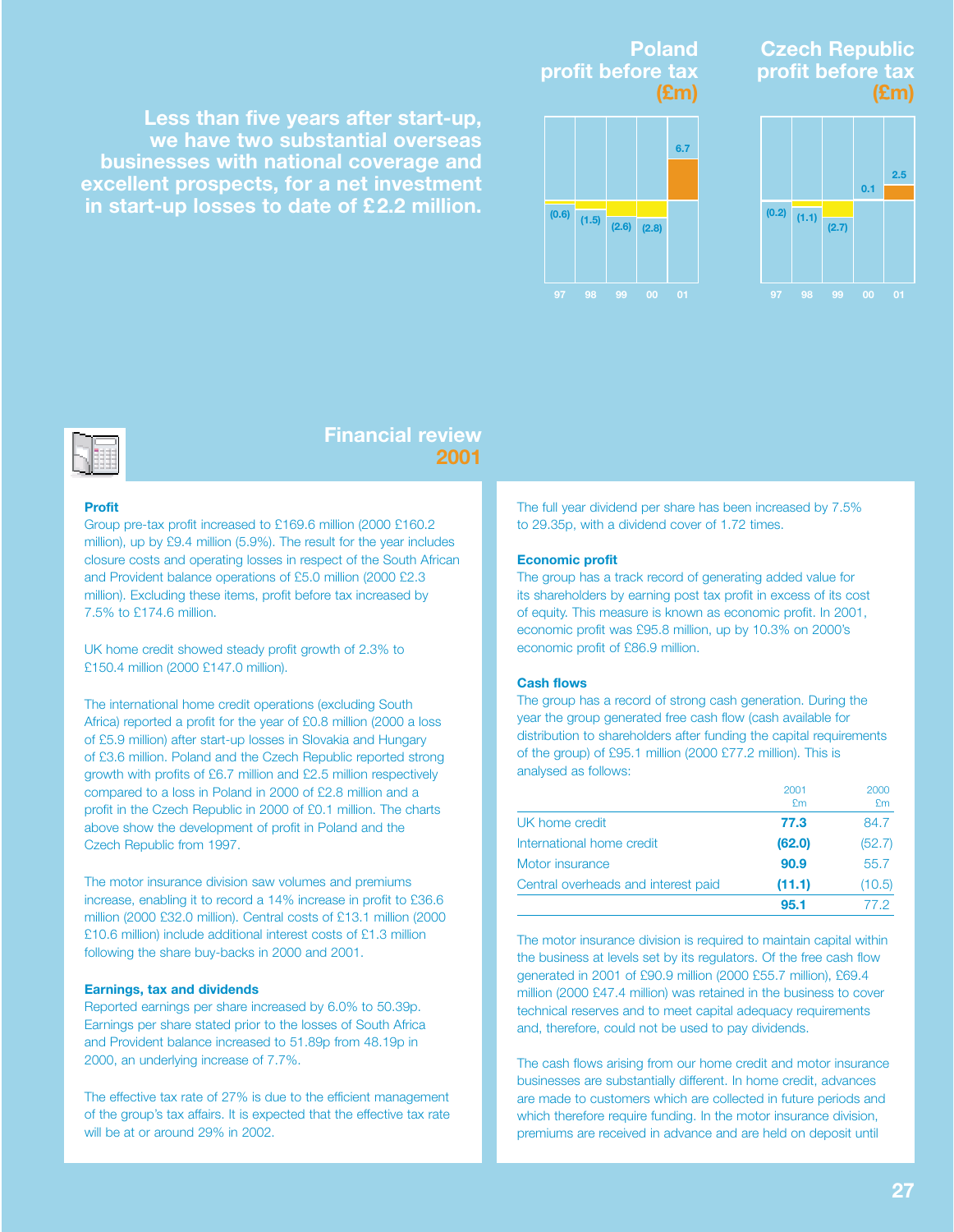# **Economic profit (£m)**



# **Free cash flow (£m)**



# **Group earnings per share (p)**





## **Financial review 2001 continued**

claims are paid at a later date. The cash and investments held by the motor insurance division are strictly segregated from the rest of the group and are not available to service borrowings or to pay dividends to our shareholders. Borrowings and investments are, therefore, considered separately.

#### **Capital structure**

Our business continues to be strongly cash generative and, in accordance with our policy to maintain an efficient capital structure, we have spent £23.2 million to repurchase 3.8 million shares during the year at an average cost per share of 615p. This is in addition to the £84.6 million of shares we purchased between October 1999 and March 2000. At 31 December 2001, £194.7 million of the group's shareholders' equity of £296.5 million supported the home credit businesses, resulting in 27% of customer receivables being financed by shareholders' equity and the remainder by borrowings and other creditors. Our target is to fund about 25% of our home credit receivables by equity.

#### **Gearing ratio**

The group's gearing ratio (net borrowings divided by group net assets) increased in 2001 to 163% from 144% at 31 December 2000. However, as outlined below, the group's net borrowings relate to the home credit businesses and the gearing ratio of this part of the group (net borrowings divided by home credit and central net assets) at 31 December 2001 was 248% (2000 228%).

#### **Borrowings**

**Purpose** The group borrows principally to fund the loans advanced to customers by the home credit businesses. To ensure that there are sufficient funds available, we arrange committed borrowing facilities comfortably exceeding our peak funding requirements and for periods well in excess of the life of the loans. At 31 December 2001 we had committed facilities of £740 million, compared with gross borrowings of £516 million. Our borrowing facilities had an average maturity of 4.4 years.

**Sources** The group's main sources of funding are term loans and committed revolving loan and acceptance credit facilities provided by 25 banks based in the UK, the Republic of Ireland, Poland, the Czech Republic and Hungary. During 2001, the group undertook a private placement of £103 million seven and ten year loan notes to UK and US institutional investors to supplement its bank facilities. The dollar proceeds resulting from this transaction have been swapped into sterling.

**Scale** Overall group borrowings were £516 million at 31 December 2001 compared with £422 million in 2000. The principal use of the increased borrowing was to finance the growth in the international home credit division's loan book.

**Interest payable and interest cover** Interest costs of £35.1 million were £10.5 million higher than in 2000, largely reflecting the higher average level of borrowings during the year resulting from the expansion of the international home credit division. The average rate of interest paid, including hedging costs, was 7.4% in 2001 compared with 6.7% in 2000. Interest payable is covered six times by profit before interest and tax (2000 eight times).

**Timing** The normal pattern of lending to customers means that our peak funding requirements arise in December each year.

**Covenants** The group has continued to comply with all its borrowing covenants, none of which represents a restriction on our plans.

#### **Investments**

Our insurance businesses receive premiums in advance and hold a portion of these in reserve until claims are paid. These funds are invested in a low-risk portfolio in order to produce a reliable flow of interest income while ensuring the security of the investment. The motor insurance division's investment portfolio consists entirely of deposits with, or investments in, interest-bearing instruments issued by banks and building societies for periods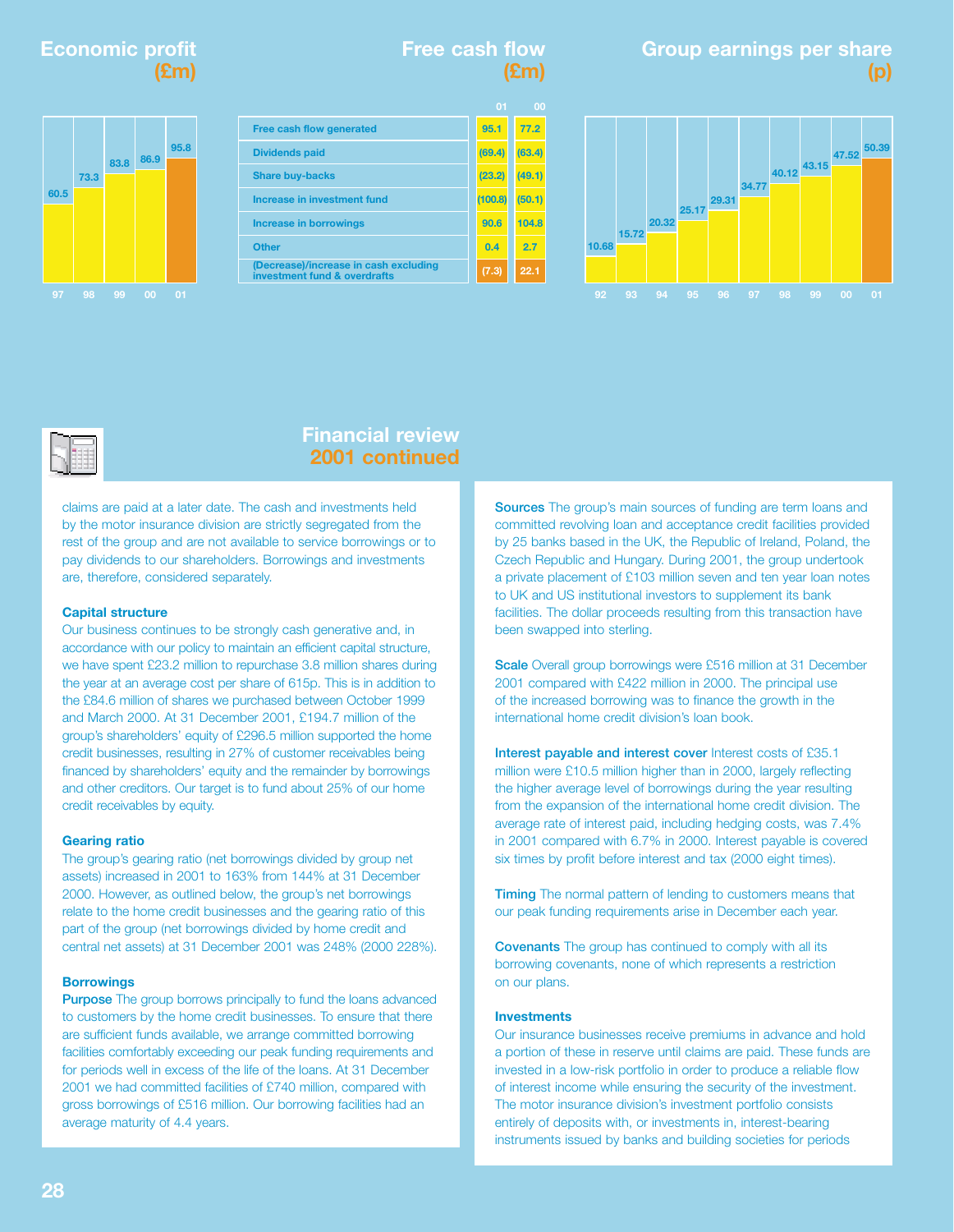# **Profit before tax (£m)**

# **Dividend per share (p)**





up to five years. There are strict limits, approved by the board, on our maximum exposure to any one counterparty and on the average maturity of the portfolio.

Total interest earning deposits and investments held by the motor insurance division amounted to £427 million at 31 December 2001 (2000 £343 million). The division's total investment income increased from £20.8 million to £23.2 million, reflecting the higher average value of the investment fund. The yield in 2001 averaged 6.0% compared with 6.5% in 2000.

#### **Treasury activities**

Treasury activities are organised to minimise the risks inherent in providing funding for the group, to maximise the reliable flow of income from invested insurance funds whilst preserving the capital value of those funds, and to manage the level of interest rate and exchange rate risk. The board reviews and agrees policies for managing the main financial risks faced by the group in relation to funding, investment and hedging. These policies ensure that the borrowings and investments are with high quality counterparties, are limited to specific instruments and that the exposure to any one counterparty or type of instrument is controlled within limits.

Treasury activities are managed on a day-to-day basis by the group's treasury function and are reported to both the treasury committee and the board on a regular basis. All transactions in derivatives are undertaken to manage the risk arising from the underlying business activities. No transactions of a speculative nature are undertaken and written options may only be used when matched by purchased options. All treasury activities are subject to periodic independent reviews and audits, both internal and external.

#### **Interest rate and currency hedging**

**Interest rate** The interest rate risk for the group, inherent in the funding and investment portfolios, is managed by a combination of natural hedging, which allows the increased cost of borrowing resulting from higher interest rates to be offset by increased investment income and vice versa, and by the use of derivative instruments such as interest rate swaps and caps. Details of the group's interest rate exposure at 31 December 2001 are set out on page 62 in note 14 of the notes to the accounts.

**Currency** As the group expands internationally our exposure to movements in exchange rates is increasing. Our policy is to minimise the value of our net assets denominated in foreign currencies by funding a high proportion of our overseas receivables by borrowings in local currency or by sterling borrowings swapped into local currency for the duration of the loans. As far as possible, we aim to hedge the currency risk associated with expected future cash flows arising in the following 12 months and denominated in local currencies.

Details of the group's currency exposure at 31 December 2001 are set out on page 64 in note 14 of the notes to the accounts.

#### **Going concern**

In light of the financial position and committed borrowing facilities at 31 December 2001, the directors have reviewed the group's budgets, plans and cash flow forecasts for the year to 31 December 2002 and outline projections for the four subsequent years. They have a reasonable expectation that the group has adequate resources to continue its operational existence for the foreseeable future. For this reason, the directors continue to adopt the going concern basis in preparing the accounts.

Jehn Ham

John Harnett, Finance Director 8 March 2002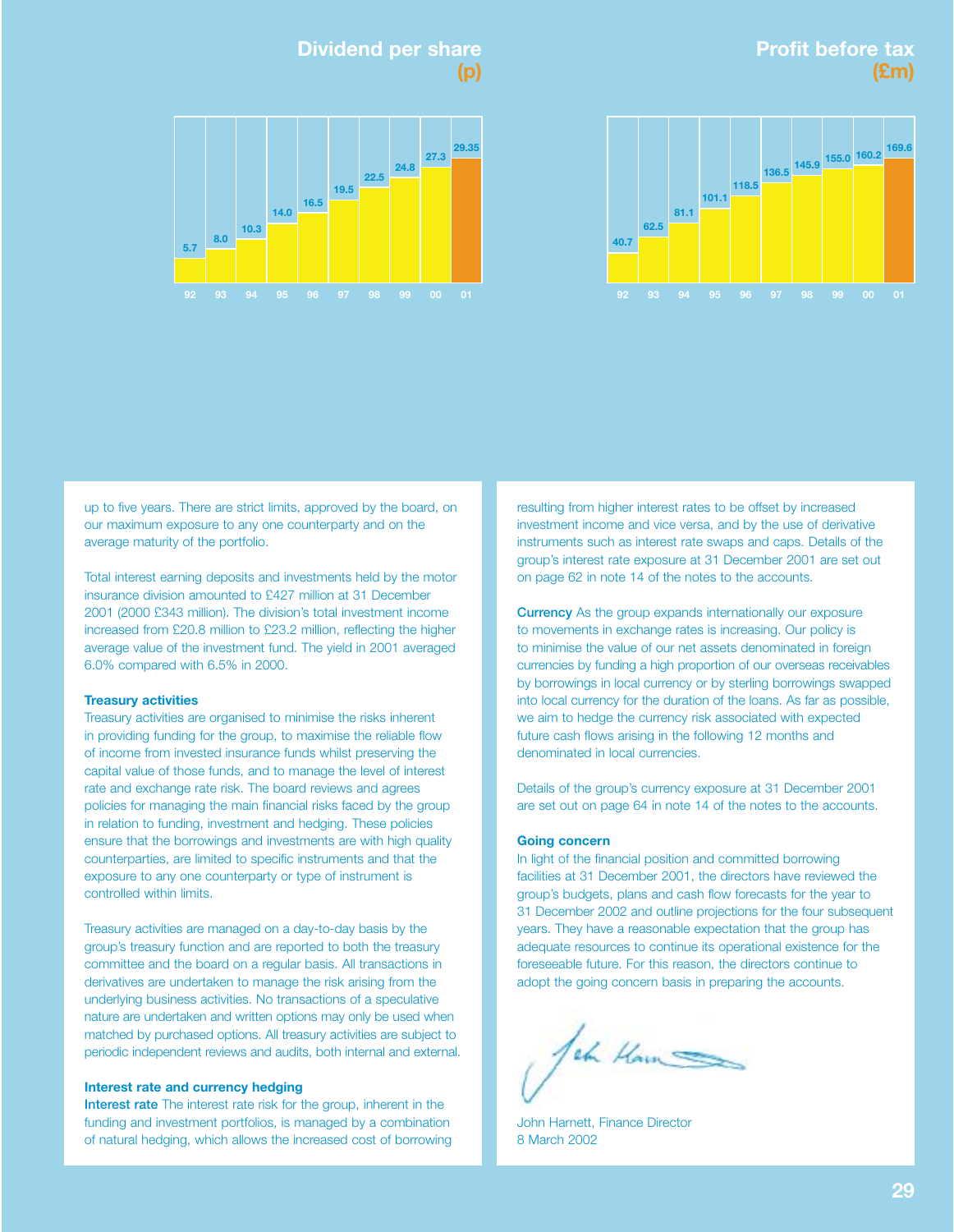# **OUR DIRECTORS**

# **Board committees**

**Audit committee** Charles Gregson Angela Heylin

**Executive committee** David Swann

#### **Nomination committee**

Charles Gregson Angela Heylin



**Angela Heylin**



**John de Blocq van Kuffeler Charles Gregson**

# **Directors' biographies**

#### **John de Blocq van Kuffeler Chairman, age 53**

economics and qualified as a chartered accountant in 1973. He joined Provident Financial in appointed Executive Chairman in 1997. He will become non-executive was formerly Group Chief Executive He is Chairman of The Fleming Technology Trust plc, Huveaux PLC and the Finsbury Smaller the Medical Defence Union Limited.

#### **Robin Ashton Chief Executive, age 44**

1982 having graduated in economics and law. He joined the group in 1983 as Finance Director of Provident Deputy Managing Director of H T Greenwood and Managing Director became Group Treasurer in 1989 Director in 1993. In 1999 he was appointed Deputy Chief Executive and in September 2001 was



**Robin Ashton**



#### **John Harnett Finance Director, age 47**

in 1981 having graduated in business studies. He joined the group in 1999 and was appointed to the board as held positions as Finance Director of Allied Colloids PLC and Holliday Chemical Holdings plc.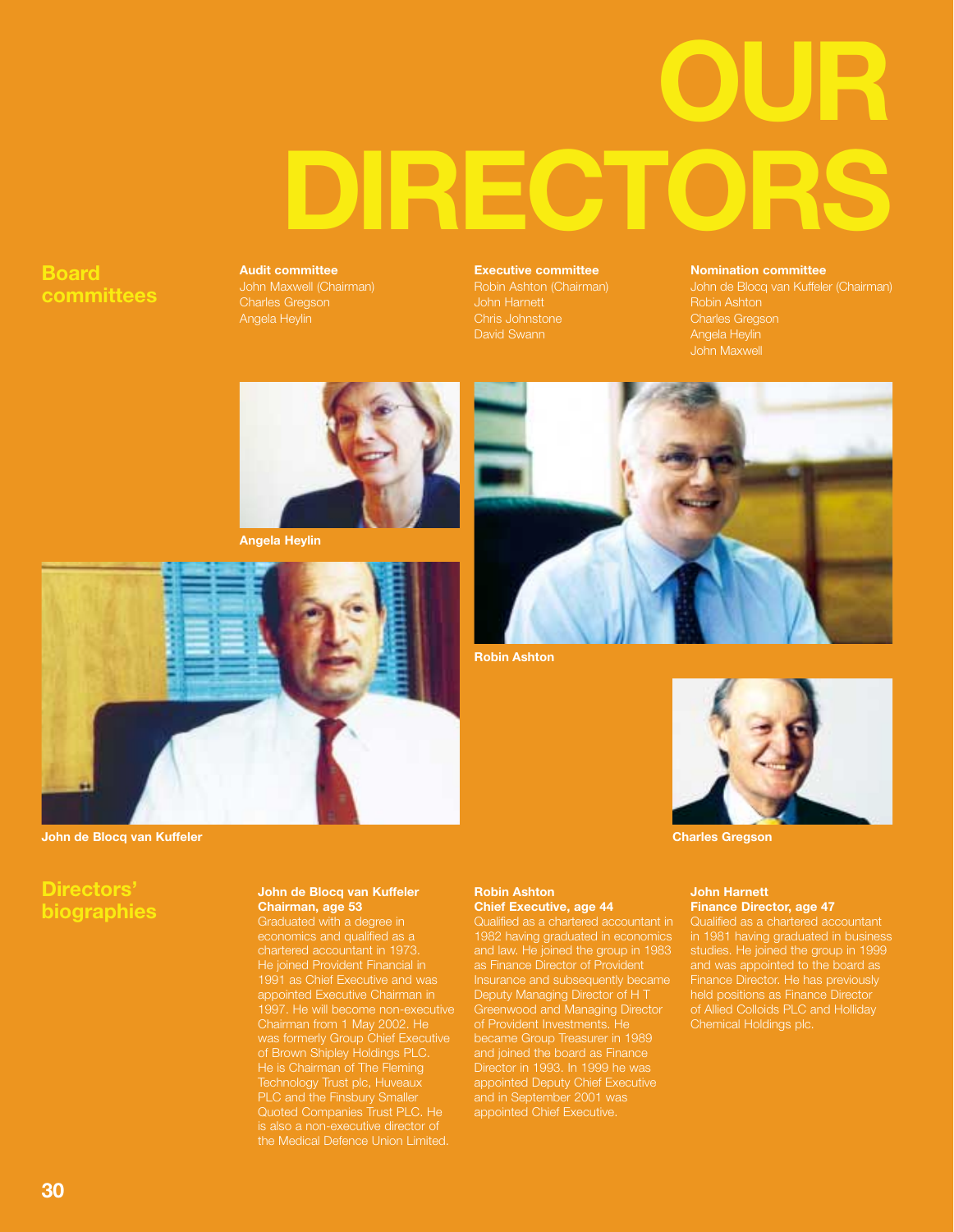**Remuneration committee** Angela Heylin (Chairman) Charles Gregson John Maxwell

#### **Risk advisory committee**

Charles Gregson (Chairman) Robin Ashton Angela Heylin John Maxwell





#### **Chris Johnstone Managing Director, UK home credit, age 43**

Qualified as a chartered accountant in 1982. He joined the group in 1984 as management accountant was appointed Finance Director of Provident Insurance in 1986 and Managing Director in 1989. He became Managing Director of the 1999 he was appointed Managing Director of the UK home credit division. He joined the board of

#### **David Swann Managing Director, international home credit, age 55**

Graduated with a degree in economics and politics. He joined the group in 1973 and has held credit business including Managing Director of Provident Personal Credit (North). He was responsible for group corporate development from 1994 to the initial investigation of international potential for home credit. In 1997 he was appointed Managing Director of He joined the board of Provident Financial in April 2001.





#### **Charles Gregson Deputy Chairman and senior non-executive director, age 54**

Joined the board of Provident Financial in 1995 as a non-executive director and was appointed Deputy of United Business Media plc and Chairman of ICAP plc.

#### **Angela Heylin OBE Non-executive director, age 58**

executive director of Mothercare She is Chairman of the House of

#### **John Maxwell**

**Non-executive director, age 57** Financial in May 2000. He is a non-executive director of The Big Wellington Underwriting plc and Wellington Agencies Limited. He Ballet School.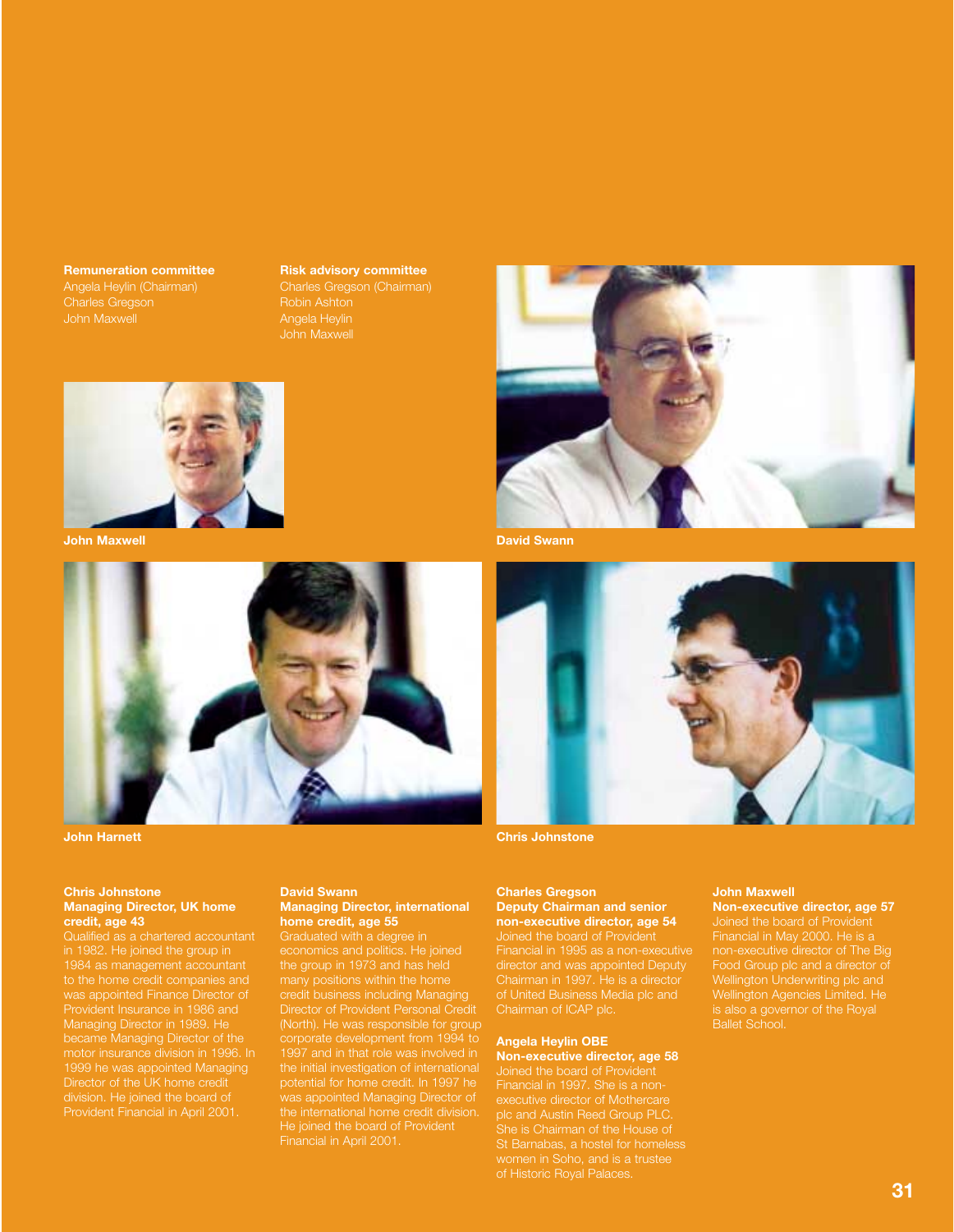

# **Directors' report**

The directors submit their report for the financial year ended 31 December 2001.

#### **1 Review of the business**

**1.1** A full review of the group's activities, performance and prospects is contained in the Chairman's statement, the Chief Executive's review and the Financial review on pages 6 to 29 of this report.

**1.2** Provident Financial plc ("the company") is a holding company. Details of the main trading subsidiary undertakings are contained on page 59 in note 10 of the notes to the accounts.

#### **2 Dividends**

An interim dividend of 11.75p per ordinary share was paid on 19 October 2001. The board recommends a final dividend of 17.60p per ordinary share to be paid on 10 May 2002 to shareholders on the register at the close of business on 19 April 2002. This makes a total dividend for the year of 29.35p per ordinary share.

#### **3 Share capital**

#### **3.1 Decrease in issued ordinary share capital**

During the year the ordinary share capital in issue decreased by 3,517,691 to 245,413,339. Details are set out on page 67 in note 20 of the notes to the accounts.

#### **3.2 Employee savings-related share option schemes**

The current scheme for employees resident in the UK is the Provident Financial plc Employee Savings-Related Share Option Scheme 1993 ("the 1993 scheme"). Additionally in 2000, the company established a separate scheme, the Provident Financial plc International Employee Savings-Related Share Option Scheme ("the 2000 scheme"), for employees who are resident outside the UK. Details of options granted and exercised are shown in the tables in paragraphs 3.4 and 3.5 below.

#### **3.3 Executive share option schemes**

No further options can be granted under the Provident Financial plc Senior Executive Share Option Scheme ("the 1985 scheme"). The current schemes are the Provident Financial plc Senior Executive Share Option Scheme (1995) ("the 1995 scheme") and the Provident Financial plc Senior Executive Share Option Scheme (1996) ("the 1996 scheme"). Details of options granted and exercised are shown in the tables in paragraphs 3.4 and 3.5 below.

#### **3.4 Share option schemes: grants 1 January 2001 – 28 February 2002**

|                         |                |               |           | Normal                     |
|-------------------------|----------------|---------------|-----------|----------------------------|
|                         |                | <b>Number</b> | Exercise  | exercise                   |
| Date of grant of option | Name of scheme | of shares     | price (p) | dates                      |
| 1 March 2001            | 1995 scheme    | 45,048        | 799       | March 2004 - February 2011 |
| 1 March 2001            | 1996 scheme    | 209,952       | 799       | March 2004 - February 2011 |
| 2 August 2001           | 1995 scheme    | 14.469        | 622       | August 2004 - August 2011  |
| 2 August 2001           | 1996 scheme    | 146.991       | 622       | August 2004 - August 2011  |
| 29 August 2001          | 1993 scheme    | .527.966      | 498       | November 2004 - April 2009 |

#### **3.5 Share option schemes: exercises 1 January 2001 – 28 February 2002 and outstanding options**

| Name of scheme | Options exercised<br>in 2001 | Options outstanding at<br>31 December 2001 | Normal exercise<br>dates | Exercise<br>price (p) | <b>Exercised from</b><br>01.01.02 to 28.02.02 |
|----------------|------------------------------|--------------------------------------------|--------------------------|-----------------------|-----------------------------------------------|
| 1985 scheme    | 86,000                       | 96,000                                     | up to 2005               | 256.5 and 276.5       |                                               |
| 1993 scheme    | 534.199                      | 2,967,851                                  | up to 2009               | $226 - 744$           | 4,787                                         |
| 1995 scheme    |                              | 277,468                                    | up to 2011               | $520 - 1.037$         | $\overline{\phantom{m}}$                      |
| 1996 scheme    | 168,309                      | 2,797,700                                  | up to 2011               | $450 - 1.037$         | 29,876                                        |
| 2000 scheme    |                              | 28,278                                     | up to 2006               | 712                   | $\overline{\phantom{0}}$                      |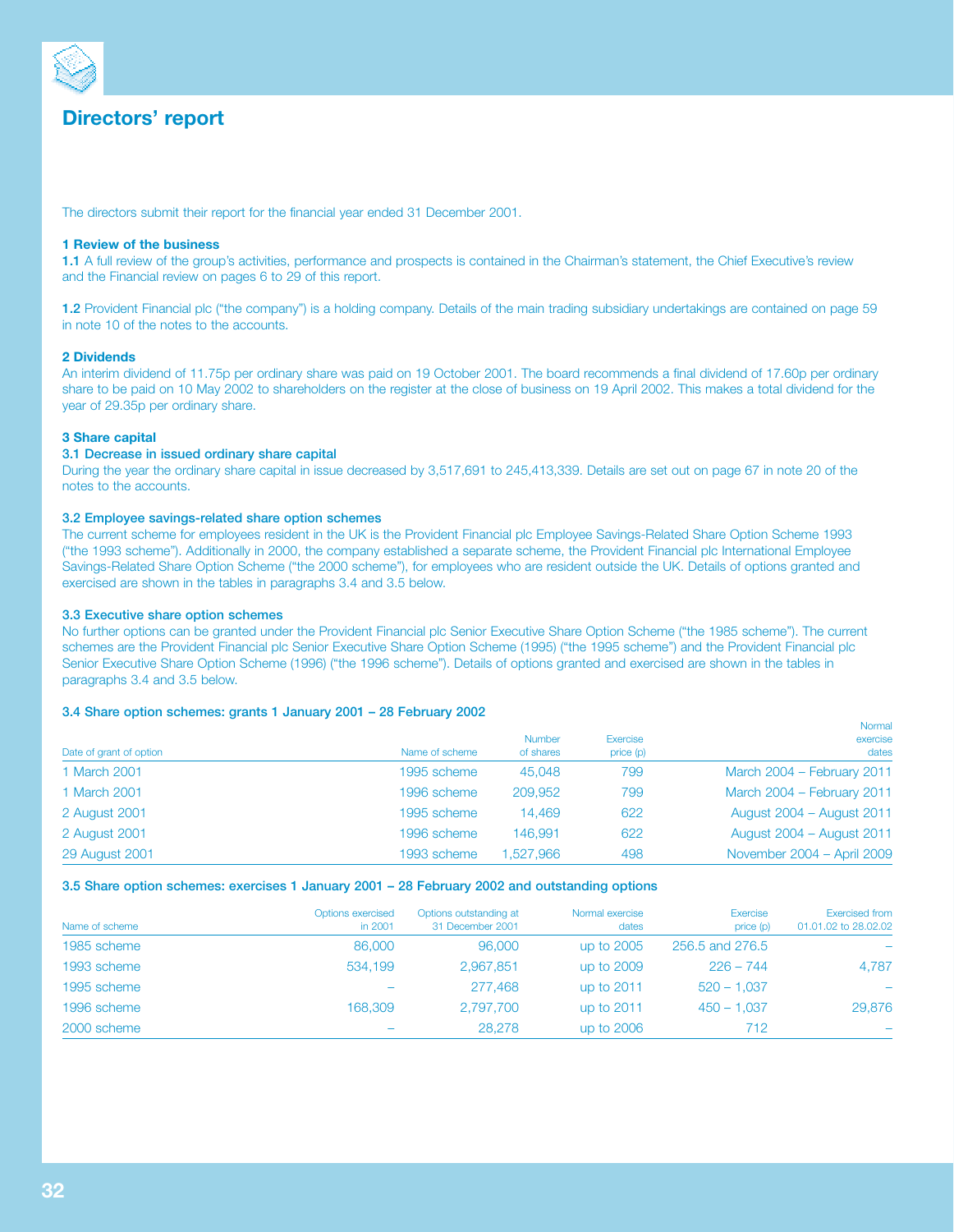# **Directors' report** continued

#### **3.6 The Provident Financial Qualifying Employee Share Ownership Trust ("the QUEST")**

The QUEST, a discretionary trust for the benefit of group directors and employees, operates in conjunction with the 1993 scheme. The trustee, Provident Financial Trustees Limited, is a subsidiary of the company. As at 1 January 2001, the trustee held 2,656,310 ordinary shares in the company. 520,280 ordinary shares were transferred to directors and employees on the exercise of options pursuant to the employee savingsrelated share option schemes during 2001. On 31 December 2001, the trustee held 2,136,030 ordinary shares in the company. Further details are set out on page 59 in note 11 of the notes to the accounts.

#### **3.7 Purchases of shares**

**3.7.1** At the annual general meeting of the company held on 26 April 2001 the shareholders authorised the company to purchase up to 24,850,000 of its ordinary shares. In September and October 2001, the company purchased ordinary shares pursuant to this authority. The purpose was to maintain an efficient capital structure and enhance the company's earnings per share. Details of the shares purchased are shown in the table in paragraph 3.7.2 below.

#### **3.7.2 Purchase of shares: 2001**

| Date of purchase (2001) | <b>Number</b><br>of shares | Nominal value<br>£ | Price<br>per share (p) | Consideration | Costs<br>£ | $%$ of<br>current issued<br>share capital | Date of<br>cancellation<br>(2001) |
|-------------------------|----------------------------|--------------------|------------------------|---------------|------------|-------------------------------------------|-----------------------------------|
| 18 September            | 500,000                    | 51,818.18          | 635.00                 | 3,175,000     | 23,813     | 0.20                                      | 25 September                      |
| 19 September            | 275,000                    | 28,500.00          | 625.00                 | 1,718,750     | 12,892     | 0.11                                      | 27 September                      |
| 20 September            | 172,000                    | 17,825.45          | 613.50                 | 1,055,220     | 7,918      | 0.07                                      | 27 September                      |
| 21 September            | 890,000                    | 92,236.36          | 584.72                 | 5,204,008     | 39,035     | 0.37                                      | 2 October                         |
| 25 September            | 80,000                     | 8,290.91           | 593.44                 | 474,752       | 3,562      | 0.03                                      | 3 October                         |
| 26 September            | 325,000                    | 33,681.82          | 599.70                 | 1,949,025     | 14,623     | 0.13                                      | 4 October                         |
| 27 September            | 50,000                     | 5,181.82           | 599.35                 | 299,675       | 2,249      | 0.02                                      | 5 October                         |
| 28 September            | 30,000                     | 3,109.09           | 613.00                 | 183,900       | 1,380      | 0.01                                      | 9 October                         |
| 2 October               | 650,000                    | 67,363.63          | 618.62                 | 4,021,000     | 30,158     | 0.27                                      | 12 October                        |
| 3 October               | 400,000                    | 41,454.54          | 614.88                 | 2,459,500     | 18,449     | 0.16                                      | 11 October                        |
| 5 October               | 150,000                    | 15,545.45          | 615.00                 | 922,500       | 6,922      | 0.06                                      | 12 October                        |
| 8 October               | 250,000                    | 25,909.09          | 617.50                 | 1,543,750     | 11,580     | 0.10                                      | 15 October                        |
|                         | 3,772,000                  | 390,916.34         |                        | 23,007,080    | 172,581    | 1.53                                      |                                   |

**3.7.3** A further authority for the company to purchase its own shares will be sought from shareholders at the forthcoming annual general meeting ("the AGM") to be held on 1 May 2002.

#### **3.8 Substantial shareholdings**

The company has received notifications from Axa Investment Managers UK Limited, Fidelity International Limited/FMR Corporation, The Prudential Assurance Company Limited and Prudential plc that each is interested in more than 3% of the ordinary share capital of the company. On the basis of the information available to the company, these and the following investment managers (through segregated managed funds) have interests in aggregate amounting to over 3%:

| Schroder Investment Management Limited                | 7.09% |
|-------------------------------------------------------|-------|
| <b>Prudential plc</b>                                 | 5.97% |
| <b>Henderson Global Investors</b>                     | 4.91% |
| Axa Investment Managers UK Limited                    | 4.10% |
| <b>Fidelity International Limited/FMR Corporation</b> | 3.67% |
| CGNU plc                                              | 3.40% |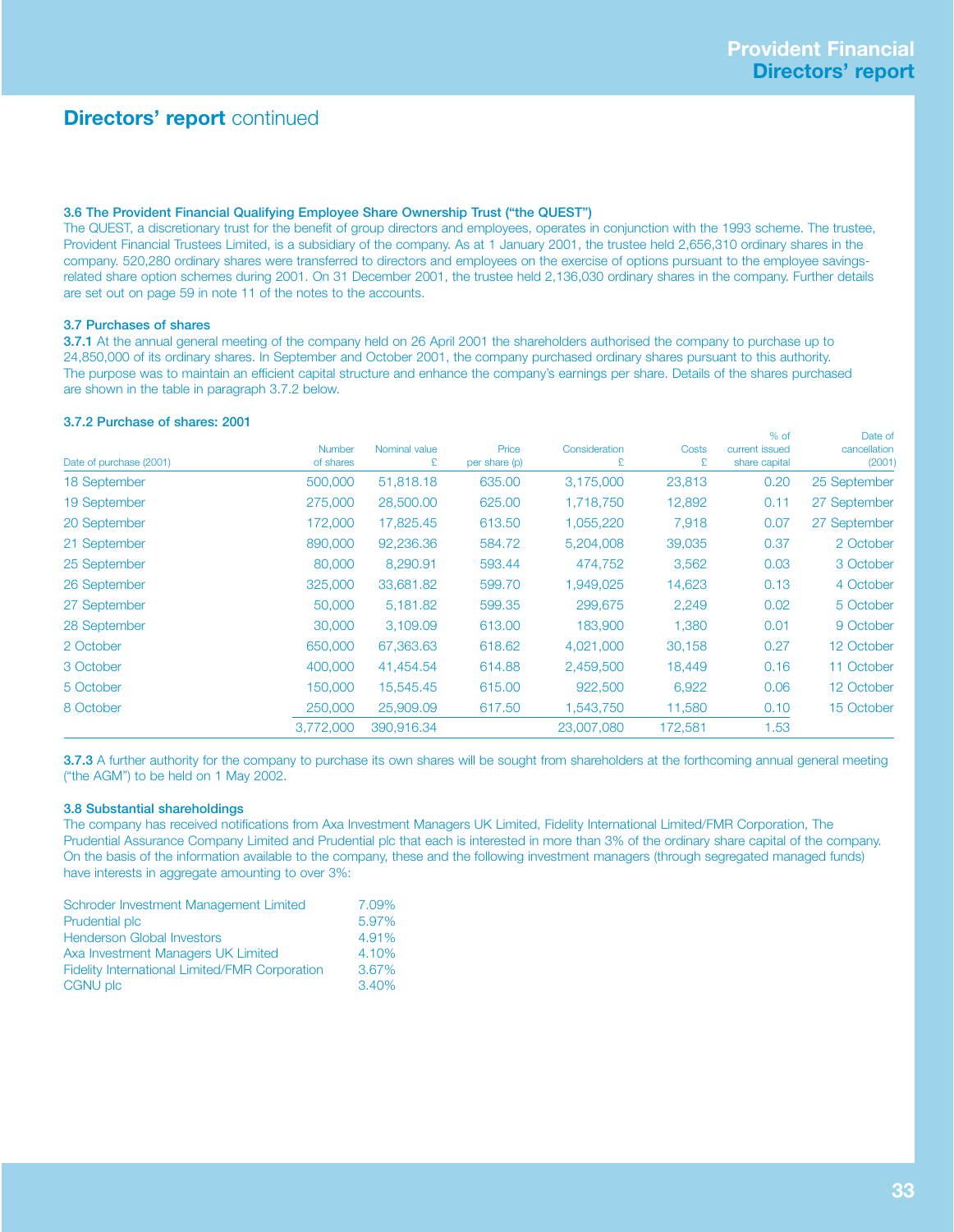

# **Directors' report** continued

#### **4 Directors**

**4.1** The directors of the company (as at 28 February 2002) are shown on pages 30 and 31 of this report.

**4.2** In accordance with the articles of association, John van Kuffeler and John Harnett retire by rotation and, being eligible, offer themselves for re-election at the AGM.

**4.3** The directors' interests in shares of the company and its subsidiaries are disclosed on page 39 in paragraph 4.4.

**4.4** During the year no director had a material interest in any contract of significance to which the company or a subsidiary undertaking was a party.

**4.5** As permitted by section 310(3)(a) of the Companies Act 1985, the company maintains liability insurance cover for directors and officers of the company.

#### **5 Corporate governance**

Full details of the company's approach to corporate governance, the remuneration report and the statement of compliance with the Combined Code are set out on pages 36 to 44 of this report.

#### **6 Employee involvement**

**6.1** The company operates the Provident Financial plc Employee Savings-Related Share Option Scheme (1993) (referred to in paragraph 3.2 above). 2,307 employees are currently saving to buy shares in the company under this scheme. One of the three directors of the trustee company of the QUEST has been selected by group employees.

**6.2** The company produces an annual report for staff which comments on the published annual results. There are also operating company newsletters, team briefings, staff meetings and conferences, including trades union meetings in those companies which recognise unions.

**6.3** The group operates a number of pension schemes. Involvement in the two major group pension schemes, which together cover most of the group employees, is achieved by the appointment of member trustees of each scheme and by regular newsletters and communications from the trustees to members. In addition, there is a website dedicated to pensions matters.

**6.4** The company achieved recognition by Investors in People in 1997 and re-recognition in 2000. It is fully committed to encouraging employees at all levels to study for relevant educational qualifications and to training employees at all levels in the group.

#### **7 Social, environmental and ethical matters**

**7.1** During the year, the company made donations for charitable purposes of £265,563. The group invested a further £624,942 in support of community programmes (based on the London Benchmarking Group's guidelines). No political donations were made.

**7.2** The group's community involvement is referred to on pages 22 to 25. Further details are contained in the separate booklet entitled Corporate Social Responsibility.

**7.3** The board takes regular account of the significance of social, environmental and ethical ("SEE") matters to the businesses of the group. A corporate affairs activity report, which deals with relevant matters, is presented at each board meeting. Responsibility for this area rests with John Harnett.

**7.4** SEE risks are dealt with by means of the company's risk management process; details of this are set out on pages 43 and 44 in paragraph 6 (accountability and audit) of the corporate governance report. The board considers that it has adequate information relating to SEE risks.

**7.5** There are no specific remuneration incentives in the group based on SEE matters. However, the annual bonus scheme for executive directors comprises specific objectives, which include such matters where appropriate; details of this are set out on page 38 in paragraph 4.3.3(a) of the corporate governance section. Details of training for directors are set out on page 36 in paragraph 2.6 of the corporate governance section.

**7.6** During 2001, an environmental review was carried out and an environmental strategy group chaired by John Harnett was established. Working groups were established within subsidiary companies. A programme of work to measure and improve the environmental impact of the group's operations has been approved and firm targets have been set. Full details of the environmental work which has been carried out are contained in the booklet entitled Corporate Social Responsibility. A review of other SEE matters was undertaken and it is anticipated that this work will be progressed further in 2002, including work to quantify the financial benefits which may arise from the programme.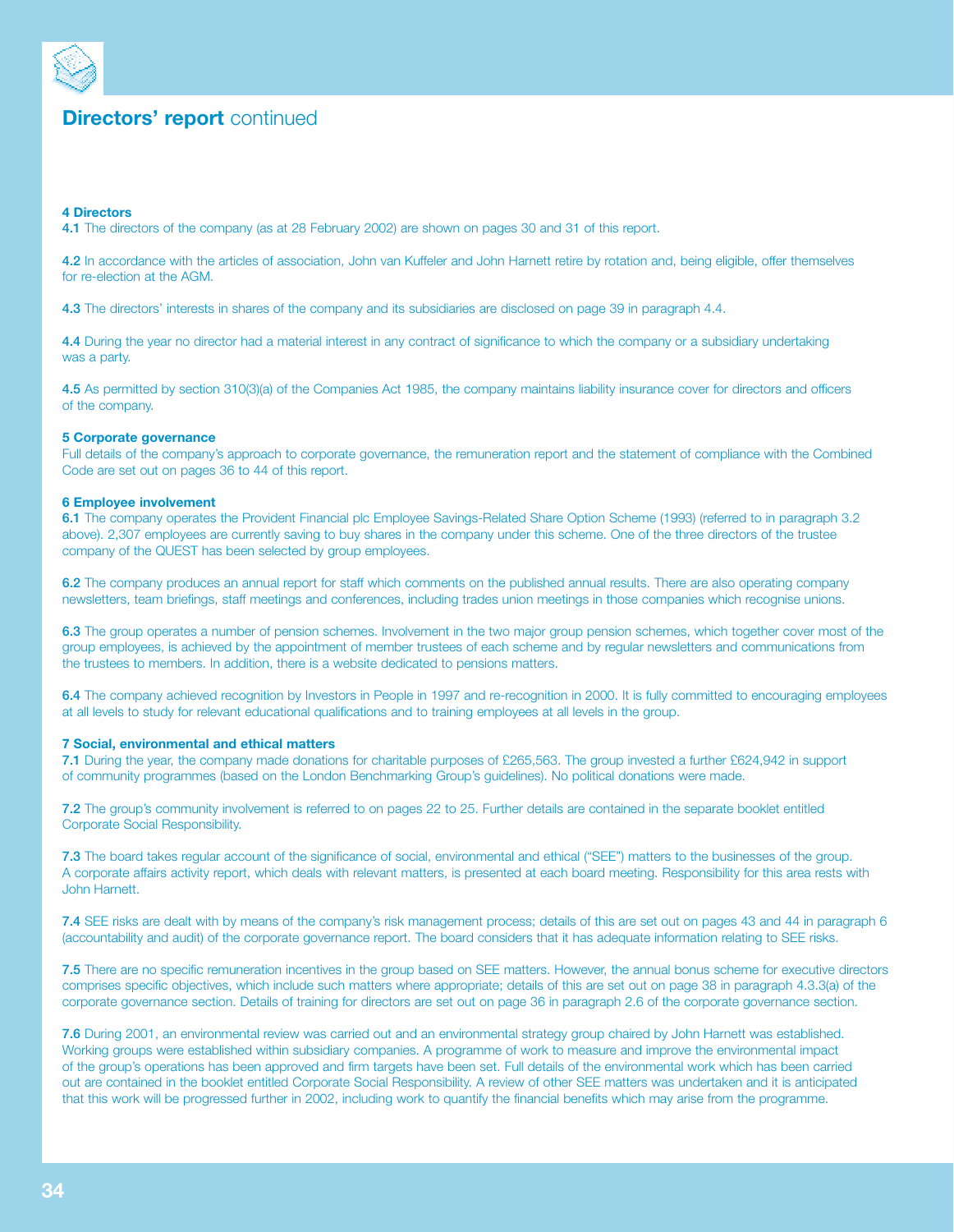# **Directors' report** continued

#### **8 Health and safety**

8.1 The group attaches great importance to the health and safety of its employees and other people who may be affected by its activities.

**8.2** In December 2001, the board approved a revised group health and safety policy and a framework for health and safety. It established the Health and Safety Steering Group which is chaired by Chris Johnstone. This will formally report to the board each December on health and safety within the group by producing a written report and will have a general co-ordination role. Subsidiary boards are responsible for the issue and implementation of their own health and safety policy as it affects the subsidiary company's day to day responsibility for health and safety. Each board will consider health and safety at a board meeting once a year and produce a written report for the Health and Safety Steering Group.

#### **9 Equal opportunities**

The company is committed to equal opportunity in recruitment, promotion and employment and does not discriminate on the basis of sex, race or religion. It gives full and fair consideration to applications for employment from disabled persons and to their subsequent training and career development.

#### **10 Supplier policy statement**

**10.1** The company agrees terms and conditions for its business transactions with suppliers and payment is made in accordance with these, subject to the terms and conditions being met by the supplier.

**10.2** The company acts as a holding company and had no trade creditors at 31 December 2001. The average number of days' credit taken by the group during the year was 20 days (2000 26 days).

#### **11 European monetary union (EMU)**

Working parties have been established within the group. They have considered the implications for the introduction of the euro. Responsibility for EMU preparation rests with a steering group chaired by John Harnett. The costs associated with the introduction of the euro in the Republic of Ireland are not significant. It is too early to forecast the potential costs should the euro be introduced in the UK.

## **12 Auditors**

PricewaterhouseCoopers have expressed their willingness to continue in office as the company's auditors and a resolution to reappoint them and to authorise the directors to fix their remuneration will be proposed at the AGM.

## **13 Annual general meeting**

The 42nd annual general meeting of the company will be held at 12 noon on Wednesday 1 May 2002 at the Hanover International Hotel and Club, Mayo Avenue, off Rooley Lane, Bradford, West Yorkshire BD5 8HZ. The Notice of Meeting, together with an explanation of the items of business, will be contained in the Chairman's letter to shareholders to be dated 22 March 2002.

By order of the board

Mastellan

Rosamond Marshall Smith Company Secretary 8 March 2002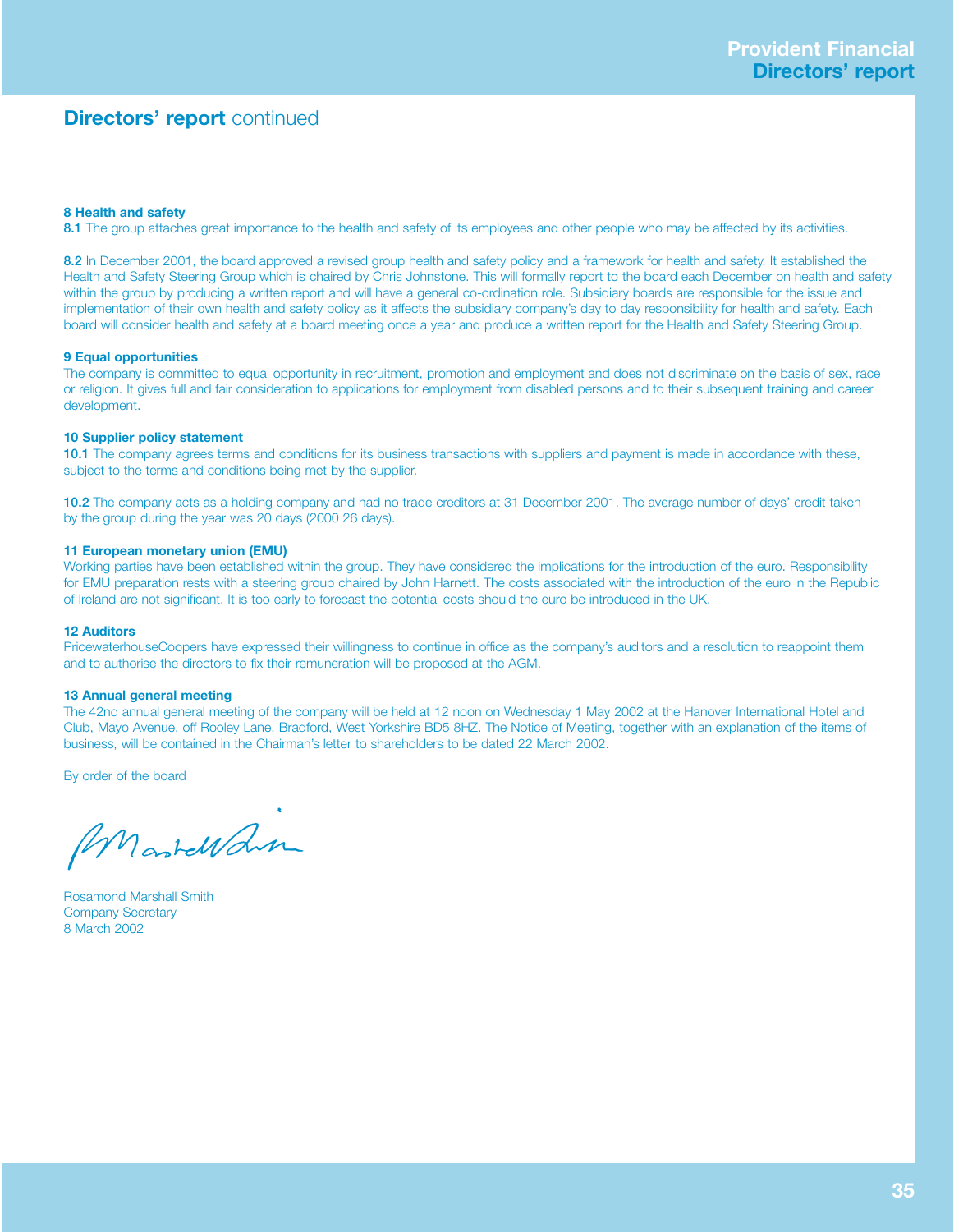

# **Corporate governance**

## **1 Introduction**

This section explains how the company has applied the principles set out in section 1 of the Combined Code, being the principles of good governance and code of best practice prepared by the Hampel Committee on Corporate Governance, appended to, but not forming part of, the Listing Rules of the Financial Services Authority.

## **2 Directors**

**2.1** The board leads and controls the company. It currently comprises a Chairman, four executive directors and three non-executive directors; the Chairman is currently executive but will become non-executive with effect from 1 May 2002. Each of the non-executive directors is independent for the purposes of the Combined Code (namely, independent of management and free from any business or other relationship which could materially interfere with the exercise of his or her independent judgement). The board is thus considered to be well-balanced.

**2.2** The board meets seven times a year, including an annual planning conference. Additional meetings are called when required and there is frequent contact between meetings where necessary to progress the company's business. A pack of board papers (including a detailed agenda) is sent to each director in the week before the board meeting so that he or she has sufficient time to review them. A detailed paper is provided on any issue where the board is to be asked to make a decision. All directors are therefore able to bring independent judgement to bear on issues such as strategy, performance, resources and standards of conduct.

**2.3** All directors are able to consult with the Company Secretary. In addition, there is a formal procedure by which any director may take independent professional advice at the company's expense in the performance of his or her duties. The appointment and removal of the Company Secretary is a matter for the board.

**2.4** Under the company's articles of association, one third of the directors are obliged to retire each year and each director must offer himself for re-election every three years. A director who is initially appointed by the board is subject to election at the annual general meeting following his or her appointment. In 2001, biographical details of the directors submitted for election and re-election at the annual general meeting were supplied to shareholders in the relevant circular dated 23 March 2001.

**2.5** Non-executive directors are appointed for fixed periods of three years, subject to election by shareholders. Their initial three years may be extended for one further three year period (and, in exceptional cases, for a further three year period), subject to re-election by shareholders.

**2.6** Training for directors is reviewed annually. Where a new director is appointed, full consideration is given to training needs (including training on social, environmental and ethical matters) and an appropriate individual induction programme is arranged.

**2.7** The roles of the Chairman and Chief Executive are separated. The non-executive Deputy Chairman is the senior member other than the Chairman to whom concerns can be conveyed. The executive directors are responsible for the day-to-day running of the group but the board has a formal schedule of matters specifically reserved to it for decision, including corporate strategy, approval of budgets, financial results, new board appointments, proposals for dividend payments and the approval of all major transactions. This schedule is reviewed on an annual basis.

## **3 Board committees**

**3.1** The board has appointed five committees. All committees have written terms of reference which are reviewed on an annual basis.

## **3.2 Audit committee**

**3.2.1** From 1 January to 31 December 2001 this committee consisted of Charles Gregson and Angela Heylin under the chairmanship of John Maxwell.

**3.2.2** It meets three times a year and forms an important part of the group's control framework. It keeps under review the adequacy of internal financial controls, accounting policies and financial reporting. It also keeps under review non-audit services provided to the company by its auditors, seeking to balance the maintenance of objectivity and value for money. Meetings are attended by both the internal and external auditors as required and by the Finance Director. At least once a year the members of the committee meet with the external auditors without an executive director being present. The internal audit function reports to the audit committee. This guarantees the function's independence from group management and ensures that appropriate action is taken in response to audit findings.

#### **3.3 Executive committee**

**3.3.1** From 1 January to 26 April 2001 this committee consisted of Robin Ashton, Peter Bretherton and John Harnett under the chairmanship of Howard Bell. On 26 April 2001 Peter Bretherton ceased to be a director and a member and Chris Johnstone and David Swann were appointed as directors and members. On 30 September 2001 Howard Bell retired as a director and a member and on 12 October 2001 Robin Ashton was appointed chairman of this committee.

**3.3.2** It meets as required and deals with matters relating to the running of the group, other than those matters reserved to the board and those specifically assigned to the other committees. There is a formal schedule of matters reserved to it for decision.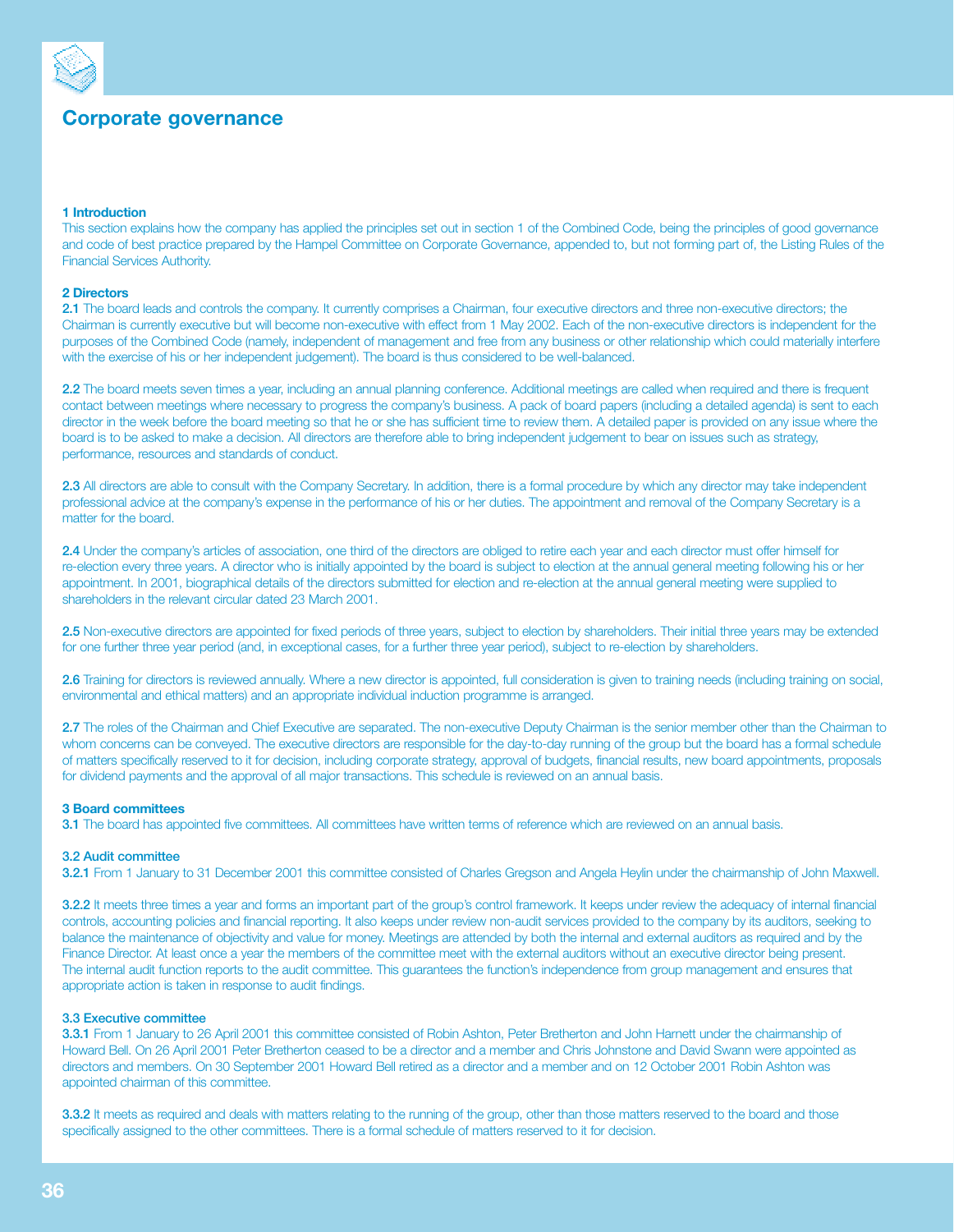#### **3.4 Nomination committee**

**3.4.1** From 1 January to 30 September 2001 this committee consisted of Howard Bell, Charles Gregson, Angela Heylin and John Maxwell under the chairmanship of John van Kuffeler. Howard Bell ceased to be a director and a member on 30 September 2001 and on 12 October 2001 Robin Ashton was appointed as a member.

**3.4.2** Its remit is to assist the board in the process of the selection and appointment of any new director.

#### **3.5 Remuneration committee**

**3.5.1** From 1 January to 31 December 2001 this committee consisted of Charles Gregson and John Maxwell under the chairmanship of Angela Heylin.

**3.5.2** It considers the framework of executive remuneration and makes recommendations to the board. It also considers the specific remuneration packages and conditions of service of the executive directors, including their service agreements. It meets at least four times a year.

#### **3.6 Risk advisory committee**

**3.6.1** From 1 January to 30 September 2001 this committee consisted of Howard Bell, Angela Heylin and John Maxwell under the chairmanship of Charles Gregson. Howard Bell ceased to be a director and a member on 30 September 2001 and on 12 October 2001 Robin Ashton was appointed as a member.

**3.6.2** Its function is to keep under review the effectiveness of the group's system of non-financial internal controls, including operational and compliance controls and risk management.

## **4 Remuneration report**

## **4.1 Introduction**

For many years the company has followed accepted best practice in matters concerning executive directors' service agreements and remuneration. The remuneration committee ("the committee") consists of the non-executive directors. Details of the membership of the committee are set out in paragraph 3.5.1 above.

## **4.2 Remuneration policy**

**4.2.1** The remuneration policy applied by the committee is based on the need to attract, reward, motivate and retain executive directors in a manner consistent with the long-term accumulation of value for shareholders. The committee is also conscious of the need to avoid paying more than is reasonable for this purpose.

**4.2.2** The committee has considered the best practice provisions in Schedule A of the Combined Code. It determines executive packages for each of the executive directors. No director is involved in deciding his own remuneration.

**4.2.3** The committee consults with the Chairman about the proposals for the Chief Executive's salary and with the Chief Executive about the proposals for the other executive directors. The committee has access to professional advice from both inside and outside the company.

**4.2.4** In 2001, the committee carried out a review of the executive directors' remuneration and took advice from Monks Partnership. No major changes were made to the company's remuneration policy but it was decided to introduce a target holding of the company's shares for executive directors and, subject to shareholder approval, to make some amendments to the executive share option schemes (see paragraph 4.5.3) and to introduce a deferred bonus scheme for executive directors. Full details are set out in the Chairman's letter to shareholders to be dated 22 March 2002.

## **4.3 Directors' remuneration**

**4.3.1** The executive directors' remuneration consists of an annual salary, an annual cash bonus and other benefits. In addition, the directors participate in share option schemes and pension schemes.

**4.3.2** Salaries for executive directors are reviewed annually and changes are effective from 1 January. For 2002, there was a review of salaries taking into account the group's business performance, salary and bonus trends in the UK and each individual director's performance. Comparisons were made with appropriate companies of similar size and with broadly comparable activities but without giving undue weight to these. The executive directors' salary increases averaged 5% and these increases were implemented from 1 January 2002.

**4.3.3** Annual cash bonuses are payable. They are calculated as a percentage of salary. The purpose of the bonus scheme is to provide a meaningful incentive for executive directors which is clearly focused on improving the group's performance and directly aligns shareholder and executive director interests.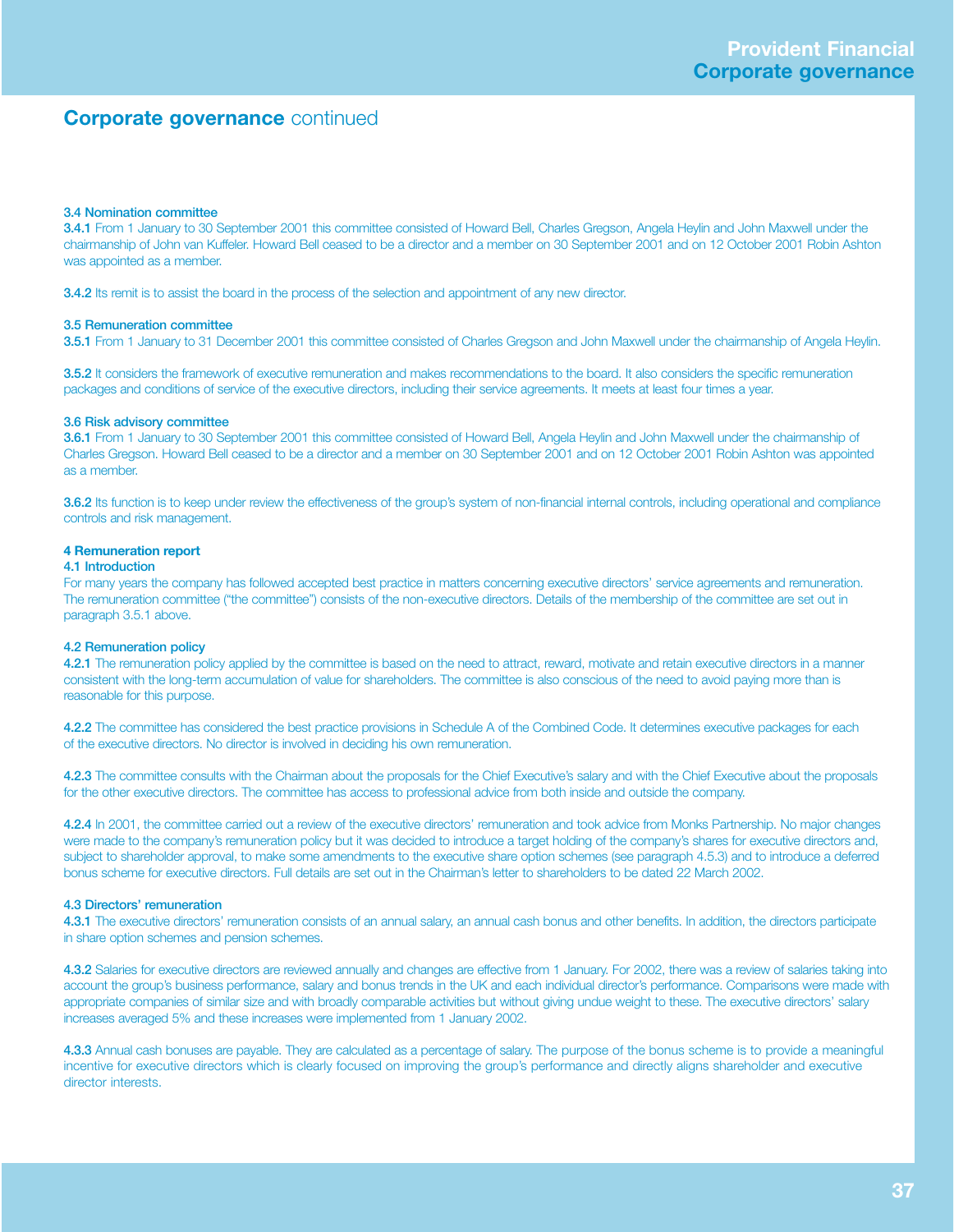

**4.3.3 (a)** Executive directors are eligible for annual cash bonuses by reference to the growth in the company's audited earnings per share over the previous financial year and the achievement of agreed personal objectives. For 2002, no bonus will be payable if growth in earnings per share is less than 5%. Up to 15% of salary will be payable if growth in earnings per share is 5% and the percentage rises to a maximum of 100% of salary for 22% growth in earnings per share, provided that each director's agreed personal objectives have also been achieved. In exceptional circumstances the committee may make such adjustments to the calculation of earnings per share as it considers fair and reasonable.

## **4.3.3 (b)** Bonuses do not form part of pensionable earnings.

**4.3.4** The executive directors are provided with company-owned cars, fuel, long-term disability income under the company's insured permanent health policy and medical cover for them and their immediate families. Benefits in kind are not pensionable.

**4.3.5** Full details of salaries, bonus earnings and other benefits for 2001 (with 2000 comparative figures) are set out in the table of directors' remuneration in paragraph 4.3.7 below.

**4.3.6** The fees for the non-executive directors are fixed by the board. Their business expenses are reimbursed. Full details of their fees for 2001 (with 2000 comparative figures) are set out in the table of directors' remuneration in paragraph 4.3.7 below.

#### **4.3.7 Directors' remuneration**

The aggregate directors' emoluments during the year amounted to £2,008,000 (2000 £2,010,000 excluding directors who retired in 2000) analysed as follows:

|                                |                          |                          |                 |                                | 2001  | 2000  |
|--------------------------------|--------------------------|--------------------------|-----------------|--------------------------------|-------|-------|
|                                | Salary                   | <b>Bonus</b>             | <b>Benefits</b> | Fees                           | Total | Total |
|                                | £'000                    | £'000                    | £'000           | £'000                          | £'000 | £'000 |
| <b>Executive Chairman</b>      |                          |                          |                 |                                |       |       |
| John van Kuffeler              | 380                      | 77                       | 22              | $\overline{\phantom{0}}$       | 479   | 532   |
| <b>Executive directors</b>     |                          |                          |                 |                                |       |       |
| <b>Robin Ashton</b>            | 281                      | 54                       | 20              | $\overline{\phantom{0}}$       | 355   | 323   |
| Howard Bell*                   | 255                      | 51                       | 17              | $\overline{\phantom{0}}$       | 323   | 461   |
| Peter Bretherton*              | 74                       | 15                       | 30              | ÷                              | 119   | 342   |
| <b>John Harnett</b>            | 225                      | 45                       | 22              | ÷                              | 292   | 286   |
| Chris Johnstone**              | 134                      | 36                       | 9               | $\equiv$                       | 179   |       |
| David Swann**                  | 134                      | 34                       | 13              | $\equiv$                       | 181   |       |
|                                | 1,103                    | 235                      | 111             | $\qquad \qquad \longleftarrow$ | 1,449 | 1,412 |
| <b>Non-executive directors</b> |                          |                          |                 |                                |       |       |
| <b>Charles Gregson</b>         |                          |                          |                 | 25                             | 25    | 25    |
| Angela Heylin                  |                          | $\overline{\phantom{0}}$ | 3               | 25                             | 28    | 25    |
| <b>John Maxwell</b>            |                          | $\overline{\phantom{0}}$ | 2               | 25                             | 27    | 16    |
|                                | $\overline{\phantom{0}}$ | $\overline{\phantom{m}}$ | 5               | 75                             | 80    | 66    |
| <b>Total</b>                   | 1,483                    | 312                      | 138             | 75                             | 2,008 | 2,010 |
|                                |                          |                          |                 |                                |       |       |

\* Remuneration in 2001 up to date of retirement as a director (see paragraph 4.3.8 below).

\*\* Remuneration in 2001 from date of appointment as a director.

#### **4.3.8 Succession planning**

**4.3.8 (a)** The board began its recent succession plans in 1999 when four out of five executive directors were in their fifties. First John Harnett was recruited as Finance Director in April 1999 and his predecessor, Robin Ashton, was promoted to Deputy Chief Executive. This was followed by the retirement from the board of Peter Fryer, aged 57, Financial Services Director, in 2000 and Peter Bretherton, aged 55, Director of Corporate Affairs, in April 2001. At the same time, Chris Johnstone and David Swann replaced them on the board, with responsibility for UK home credit and international home credit operations respectively. On 30 September 2001 Robin Ashton was promoted to Chief Executive and Howard Bell, aged 57, retired from the board after a 34 year career with the group, with the last four years as Chief Executive. Having successfully overseen these changes, the Chairman will move from an executive to a non-executive role in May 2002.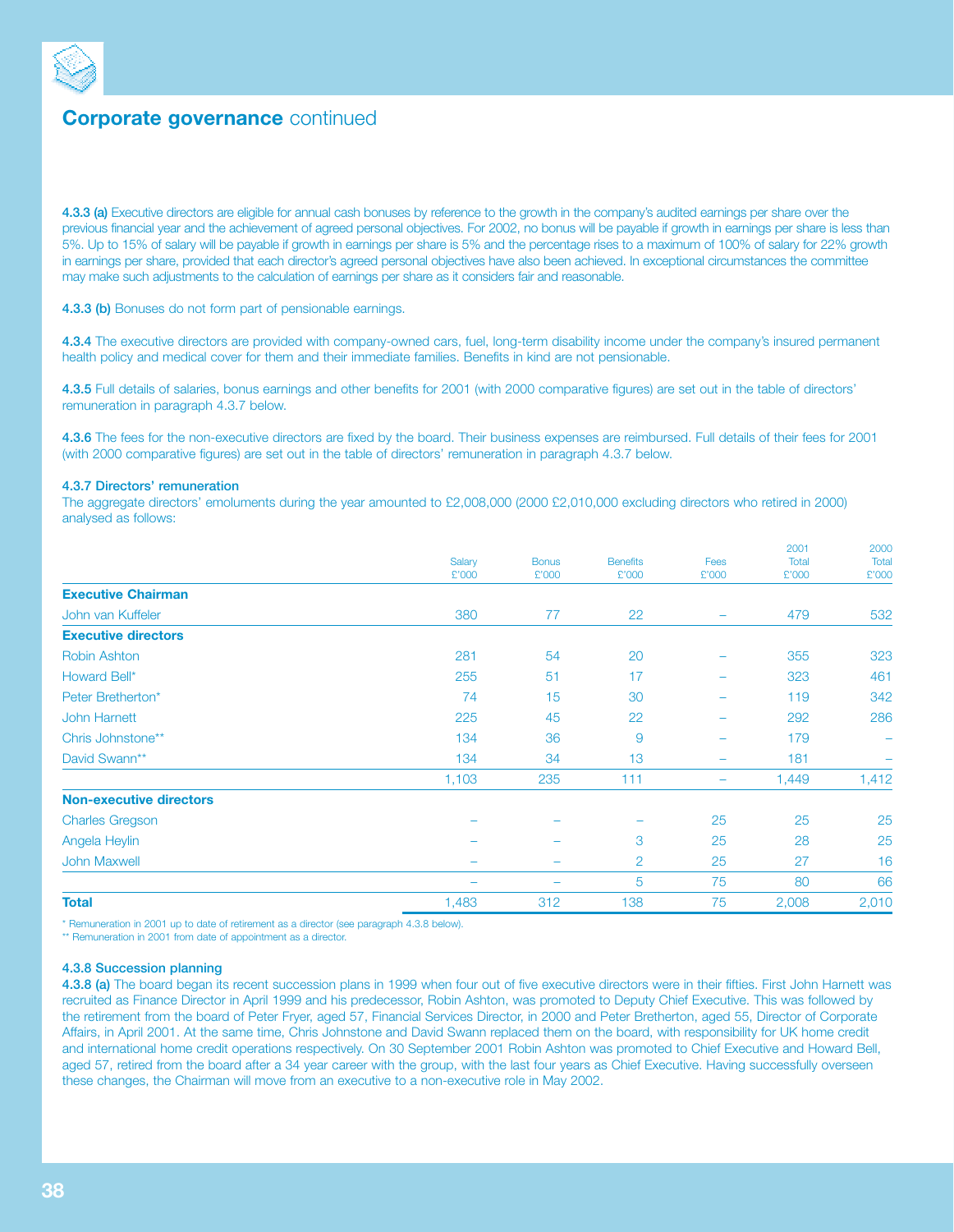**4.3.8 (b)** The timing and successful implementation of these board changes was critical for the future development of the company and its businesses, both within the UK and internationally. Both Howard Bell and Peter Bretherton agreed to retire before their normal retirement dates in order to facilitate the change in board structure. In considering appropriate arrangements for Howard Bell and Peter Bretherton, the remuneration committee took into account a number of factors; these included the requirements of the businesses of the group, the fact that the timing of the changes was designed to be at the most opportune time for the future development of these businesses, the need for a smooth transition in changes of management at the highest level, the benefit of retaining the facility to use the services of these senior executives and the need to protect the commercial interests of the group. Both Howard Bell and Peter Bretherton had service contracts which required two years notice to be given by the company. The transition has been smooth and the new team of executive directors is already steering the group through its next stage of development. The board considers that the arrangements were fair and reasonable and in the best interests of the company.

**4.3.8 (c)** Howard Bell entered into a fixed term service contract with the company as an executive under the terms of which he would continue to receive basic salary (£340,000 a year, increased annually to take account of inflation) and certain benefits (principally a company car and pension contributions) until his normal retirement date of 28 March 2004. This contract also contains restrictive covenants to safeguard the company's interests. From 1 October to 31 December 2001 he received £85,000 in salary and £41,811 by way of benefits. The total salary and benefits payable under the contract to March 2004 are expected to be approximately £1,286,000. This comprises £858,000 for salary, £378,000 for pension contributions and £50,000 for other benefits. In addition he has the right to exercise outstanding executive and employee savingsrelated share options in respect of 250,660 shares until 27 September 2004, at prices ranging between 226p and 985p.

**4.3.8 (d)** Peter Bretherton also entered into a similar fixed term service contract (containing restrictive covenants) with the company as an executive under the terms of which he would continue to receive basic salary (£226,840 a year, increased annually to take account of inflation) and certain benefits until 31 July 2003. From 27 April to 31 December 2001 he received £153,000 in salary and £55,000 by way of benefits. The total salary and benefits payable under the contract to July 2003 are expected to be approximately £705,000. This comprises £515,000 for salary, £147,000 for pension contributions and £43,000 for other benefits. In addition he has the right to exercise outstanding executive and employee savingsrelated share options in respect of 114,411 shares until 31 July 2003, at prices ranging between 226p and 985p. In November 2001 he exercised executive options granted to him in 1994, 1995 and 1996 over 70,000 shares on which he made a gain of £234,400.

**4.3.8 (e)** Peter Fryer received payments totalling £196,000 in 2001 pursuant to the arrangements made when he retired from the board in April 2000. He also received benefits (including pension contributions) during the year of £101,000. In March 2001 he exercised executive options over 30,000 shares granted to him in 1996 on which he made a gain of £94,500 and in June 2001 he exercised executive options granted to him in 1997 over 42,287 shares on which he made a gain of £62,796.

## **4.4 Directors' interests in shares**

**4.4.1** The interests of the directors in the issued share capital of the company were as follows:

|                        |                     | <b>Beneficial holdings</b><br>Number of shares |  |  |
|------------------------|---------------------|------------------------------------------------|--|--|
|                        | 31 December<br>2001 | 1 January<br>2001                              |  |  |
| John van Kuffeler      | 10,000              | 181,542                                        |  |  |
| <b>Robin Ashton</b>    | 58,500              | 57,996                                         |  |  |
| John Harnett           | 8,000               | 8,000                                          |  |  |
| <b>Chris Johnstone</b> | 92,318              | 88,818*                                        |  |  |
| David Swann            | 47,035              | 46,961*                                        |  |  |
| <b>Charles Gregson</b> | 1,837               | 1,837                                          |  |  |
| Angela Heylin          | 1,100               | 1,100                                          |  |  |
| John Maxwell           | 2,100               | 2,100                                          |  |  |

\* At date of appointment as a director.

**4.4.2** There were no changes in beneficial holdings between 31 December 2001 and 28 February 2002. No director had any non-beneficial holdings at 31 December 2001 or at any time up until 28 February 2002.

**4.4.3** The QUEST operates in conjunction with the Provident Financial plc Employee Savings-Related Share Option Scheme (1993) and shares are transferred from the QUEST to employees when they exercise options. The directors, as beneficiaries under the QUEST along with group employees, are technically treated as having an interest in the shares held by the QUEST. As at 31 December 2001, the QUEST held 2,136,030 shares in the company.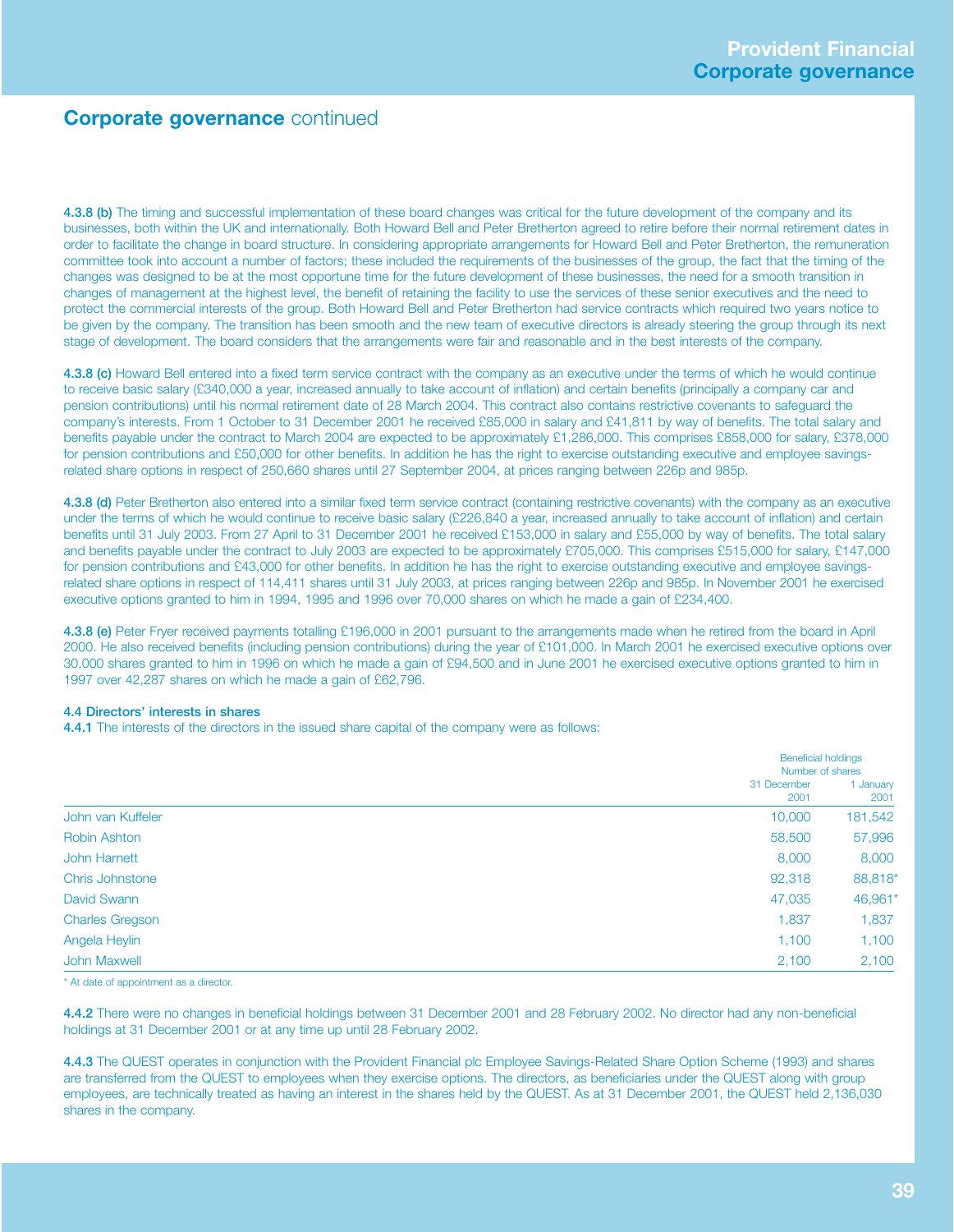

## **4.5 Share option schemes**

**4.5.1** Directors' share options at 31 December 2001 were as follows:

|                        |                   |                    |                          |                             |                     |                              | exercisable<br>dates of<br>Market price                           |
|------------------------|-------------------|--------------------|--------------------------|-----------------------------|---------------------|------------------------------|-------------------------------------------------------------------|
| <b>Director's name</b> | 1 January<br>2001 | Granted<br>in 2001 | Surrendered<br>in 2001   | <b>Exercised</b><br>in 2001 | 31 December<br>2001 | <b>Exercise</b><br>price (p) | at date of<br>options held at<br>31 December 2001<br>exercise (p) |
| John van Kuffeler      | 45,000            | -                  |                          | ÷,                          | 45,000              | 450.0                        | $9/1999 - 9/2006$                                                 |
|                        | 75,803            |                    |                          |                             | 75,803              | 638.5                        | $9/2000 - 8/2007$                                                 |
|                        | 37,664            |                    |                          |                             | 37,664              | 985.0                        | $8/2001 - 8/2008$                                                 |
|                        | 3,395             |                    |                          |                             | $3,395*$            | 508.0                        | $11/2002 - 4/2003$                                                |
|                        | 47,483            |                    |                          |                             | 47,483              | 979.3                        | $3/2002 - 3/2009$                                                 |
|                        | 38,462            |                    |                          | -                           | 38,462              | 520.0                        | $2/2003 - 2/2010$                                                 |
|                        | 247,807           |                    |                          | -                           | 247,807             |                              |                                                                   |
| Robin Ashton           | 30,000            | $\equiv$           |                          | ÷,                          | 30,000              | 450.0                        | $9/1999 - 9/2006$                                                 |
|                        | 43,774            |                    |                          |                             | 43,774              | 638.5                        | $9/2000 - 8/2007$                                                 |
|                        | 2,620             |                    |                          |                             | $2,620*$            | 744.0                        | $11/2005 - 4/2006$                                                |
|                        | 20,660            |                    |                          |                             | 20,660              | 985.0                        | $8/2001 - 8/2008$                                                 |
|                        | 26,651            |                    |                          | $\overline{\phantom{0}}$    | 26,651              | 979.3                        | $3/2002 - 3/2009$                                                 |
|                        | 30,001            |                    |                          |                             | 30,001              | 520.0                        | $2/2003 - 2/2010$                                                 |
|                        |                   | 28,939             |                          | -                           | 28,939              | 622.0                        | $8/2004 - 8/2011$                                                 |
|                        | 153,706           | 28,939             |                          | -                           | 182,645             |                              |                                                                   |
| <b>John Harnett</b>    | 33,269            |                    |                          | ÷,                          | 33,269              | 1,037.0                      | $5/2002 - 5/2009$                                                 |
|                        | 87,500            |                    |                          |                             | 87,500              | 520.0                        | $2/2003 - 2/2010$                                                 |
|                        |                   | 16,077             |                          | $\overline{\phantom{0}}$    | 16,077              | 622.0                        | $8/2004 - 8/2011$                                                 |
|                        | 120,769           | 16,077             |                          | -                           | 136,846             |                              |                                                                   |
| Chris Johnstone        | 15,000            |                    |                          |                             | 15,000              | 450.0                        | $9/1999 - 9/2006$                                                 |
|                        | 34,178            |                    |                          |                             | 34,178              | 638.5                        | $9/2000 - 8/2007$                                                 |
|                        | 1,358             |                    |                          |                             | $1,358*$            | 508.0                        | $11/2002 - 4/2003$                                                |
|                        | 7,615             |                    |                          |                             | 7,615               | 985.0                        | $8/2001 - 8/2008$                                                 |
|                        | 8,144             |                    |                          |                             | 8,144               | 979.3                        | $3/2002 - 3/2009$                                                 |
|                        | 42,502            |                    |                          |                             | 42,502              | 520.0                        | $2/2003 - 2/2010$                                                 |
|                        |                   | 33,119             |                          |                             | 33,119              | 622.0                        | $8/2004 - 8/2011$                                                 |
|                        | 1,422             |                    | (1, 422)                 |                             |                     | 712.0                        |                                                                   |
|                        |                   | 2,033              |                          |                             | $2,033*$            | 498.0                        | $11/2006 - 4/2007$                                                |
|                        | 110,219           | 35,152             | (1, 422)                 | -                           | 143,949             |                              |                                                                   |
| David Swann            | 10,000            |                    | $\overline{\phantom{0}}$ | (10,000)                    | ÷,                  | 256.5                        | 824.0                                                             |
|                        | 10,000            |                    |                          | (10,000)                    |                     | 276.5                        | 824.0                                                             |
|                        | 5,176             |                    |                          |                             | $5,176*$            | 226.0                        | $8/2002 - 1/2003$                                                 |
|                        | 15,000            |                    |                          |                             | 15,000              | 450.0                        | $9/1999 - 9/2006$                                                 |
|                        | 33,336            |                    |                          |                             | 33,336              | 638.5                        | $9/2000 - 8/2007$                                                 |
|                        | 1,358             |                    |                          |                             | $1,358*$            | 508.0                        | $11/2002 - 4/2003$                                                |
|                        | 7,428             |                    |                          |                             | 7,428               | 985.0                        | $8/2001 - 8/2008$                                                 |
|                        | 7,944             |                    |                          |                             | 7,944               | 979.3                        | $3/2002 - 3/2009$                                                 |
|                        | 33,882            |                    |                          |                             | 33,882              | 520.0                        | $2/2003 - 2/2010$                                                 |
|                        | $\qquad \qquad -$ | 41,800             |                          |                             | 41,800              | 622.0                        | $8/2004 - 8/2011$                                                 |
|                        | 1,422             | $\rightarrow$      | (1, 422)                 |                             | $\rightarrow$       | 712.0                        |                                                                   |
|                        |                   | 2,033              |                          |                             | $2,033*$            | 498.0                        | $11/2006 - 4/2007$                                                |
|                        | 125,546           | 43,833             | (1, 422)                 | (20,000)                    | 147,957             |                              |                                                                   |
| <b>Total</b>           | 758,047           | 124,001            | (2,844)                  | (20,000)                    | 859,204             |                              |                                                                   |
|                        |                   |                    |                          |                             |                     |                              |                                                                   |

Range of

\* employee savings-related share options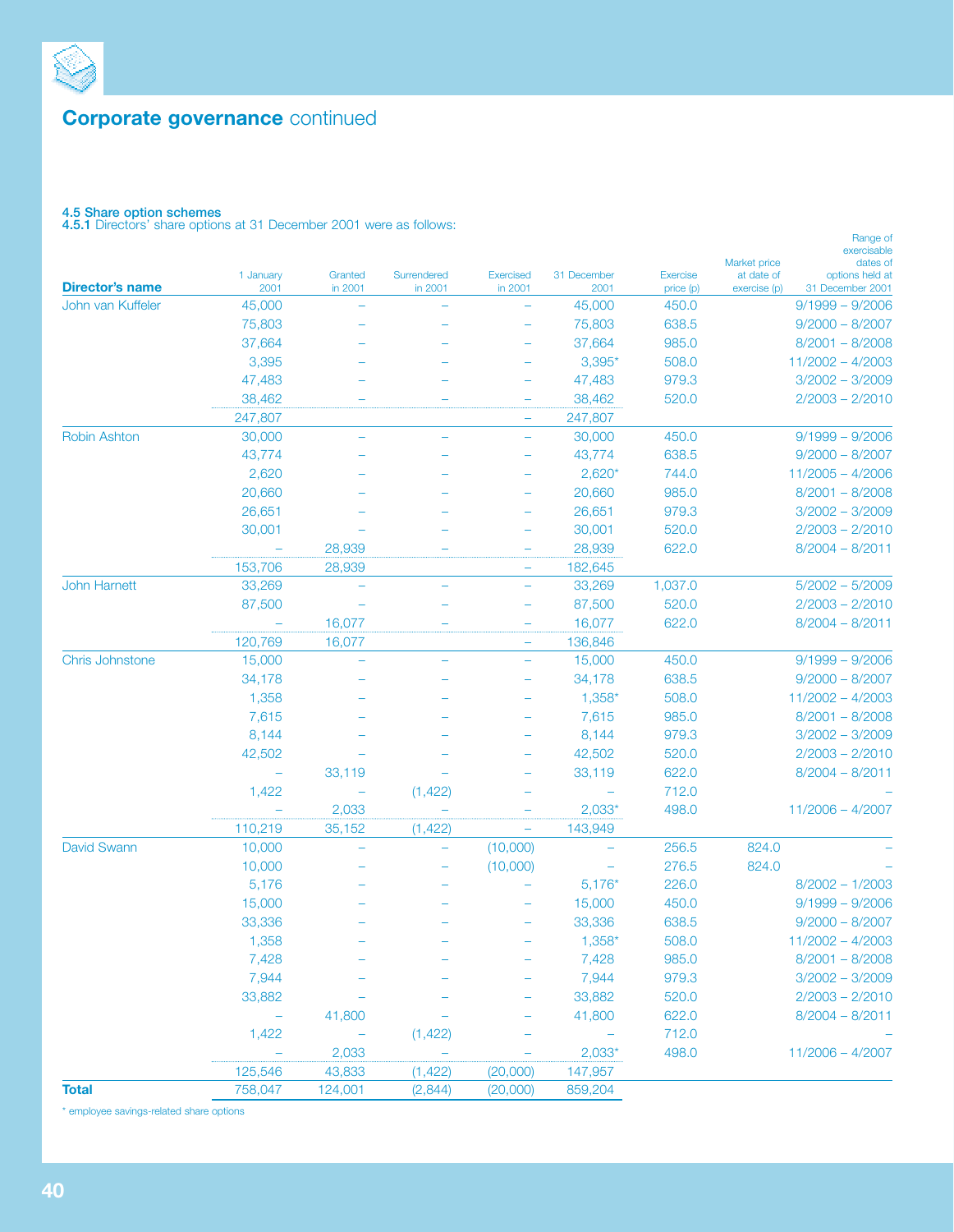**4.5.2** The executive share option schemes provide a longer term incentive for executive directors and senior managers. The committee considers that these schemes are an important part of the link between the interests of shareholders and of executive directors and senior managers. The grant of options under these schemes to executive directors and senior managers is normally considered once in each year after the announcement of the company's results in accordance with a formula based on a multiple of salary. No executive options have been offered at a discount.

**4.5.3** The Provident Financial plc Senior Executive Share Option Scheme (1995) is an Inland Revenue approved scheme. The aggregate exercise prices of the options held by an executive must not exceed £30,000. The Provident Financial plc Unapproved Senior Executive Share Option Scheme (1996) is not approved by the Inland Revenue. The aggregate exercise prices of the options held by an executive must not exceed four times his salary (as defined in this scheme). Both schemes have performance targets which have to be met before any options can be exercised. Broadly, these are that over a three year period the real growth in earnings per share must average 3% a year (after making appropriate adjustments for inflation). Subject to shareholder approval, it is proposed to amend the aggregate four times salary to an annual limit of two times salary.

**4.5.4** The executive directors (together with other eligible group employees) participate in the Provident Financial plc Employee Savings-Related Share Option Scheme (1993). Participants save a fixed sum each month for three or five years and have the option to use these funds to purchase shares after three, five or seven years. The exercise price is fixed at up to 20% below the market value of the shares at the date directors and employees are invited to participate in the scheme. Up to £250 can be saved each month.

**4.5.5** The aggregate notional gain (representing the difference between the exercise price and the market price of the shares at the date of exercise) made by all the directors on the exercise of share options during 2001 amounted to £111,500 (2000 £20,000).

**4.5.6** The company's highest paid director in 2001 was John van Kuffeler, whose emoluments amounted to £479,000 (2000 £532,000) and whose notional gain (representing the difference between the exercise price and the market price of the shares at the date of exercise) on the exercise of share options amounted to £nil (2000 £nil).

**4.5.7** None of the options held by the directors lapsed during the year. On 8 August 2001 Chris Johnstone surrendered for no consideration an option over 1,422 shares which had been granted on 5 September 2000 at a price of 712p. On 21 August 2001 David Swann also surrendered for no consideration an option over 1,422 shares which had been granted on 5 September 2000 at a price of 712p.

**4.5.8** The mid-market closing price of the company's shares on 31 December 2001 was 645p and the range during 2001 was 574p to 1055p.

**4.5.9** There were no changes in directors' share options between 31 December 2001 and 28 February 2002.

**4.5.10** None of the directors has notified the company of an interest in any other shares, transactions or arrangements which requires disclosure.

## **4.6 Pensions and life assurance**

**4.6.1** There are three directors (2000 three) for whom retirement benefits are accruing under the Provident Financial Senior Pension Scheme ("the senior pension scheme") and two directors (2000 two) for whom retirement benefits are accruing under money purchase schemes. Benefits are also accruing under the senior pension scheme for three former directors, Howard Bell, Peter Bretherton and Peter Fryer (see paragraph 4.3.8 above).

**4.6.2** John van Kuffeler and John Harnett each have a defined contribution personal pension arrangement and each is also a member of the Provident Financial Supplemental Pension Scheme, which was established for employees whose benefits from tax-approved schemes are restricted by the earnings cap. Life assurance benefit up to the level of the earnings cap is provided by the senior pension scheme; additional death in service benefit is provided by the Provident Financial Unapproved Funded Death Benefits Scheme.

**4.6.3** For John van Kuffeler, the company contributes 23% of his basic salary to his pension arrangements. The contributions are invested to produce benefits at his normal retirement date at age 60 or on death. He is also eligible for a lump sum death benefit of four times basic salary at date of death. Provision of these benefits is through personal pension policies, the Provident Financial Supplemental Pension Scheme and the Provident Financial Unapproved Funded Death Benefits Scheme. The company's contributions in respect of John van Kuffeler during 2001 (including the cost of the life insurance) amounted to £91,097 (2000 £90,964).

**4.6.4** For John Harnett, the position is identical to that specified in paragraph 4.6.3 for John van Kuffeler, except that the company contributes 20% of his basic salary to his pension arrangements. The company's contributions in respect of John Harnett during 2001 (including the cost of the life insurance) amounted to £49,254 (2000 £41,408).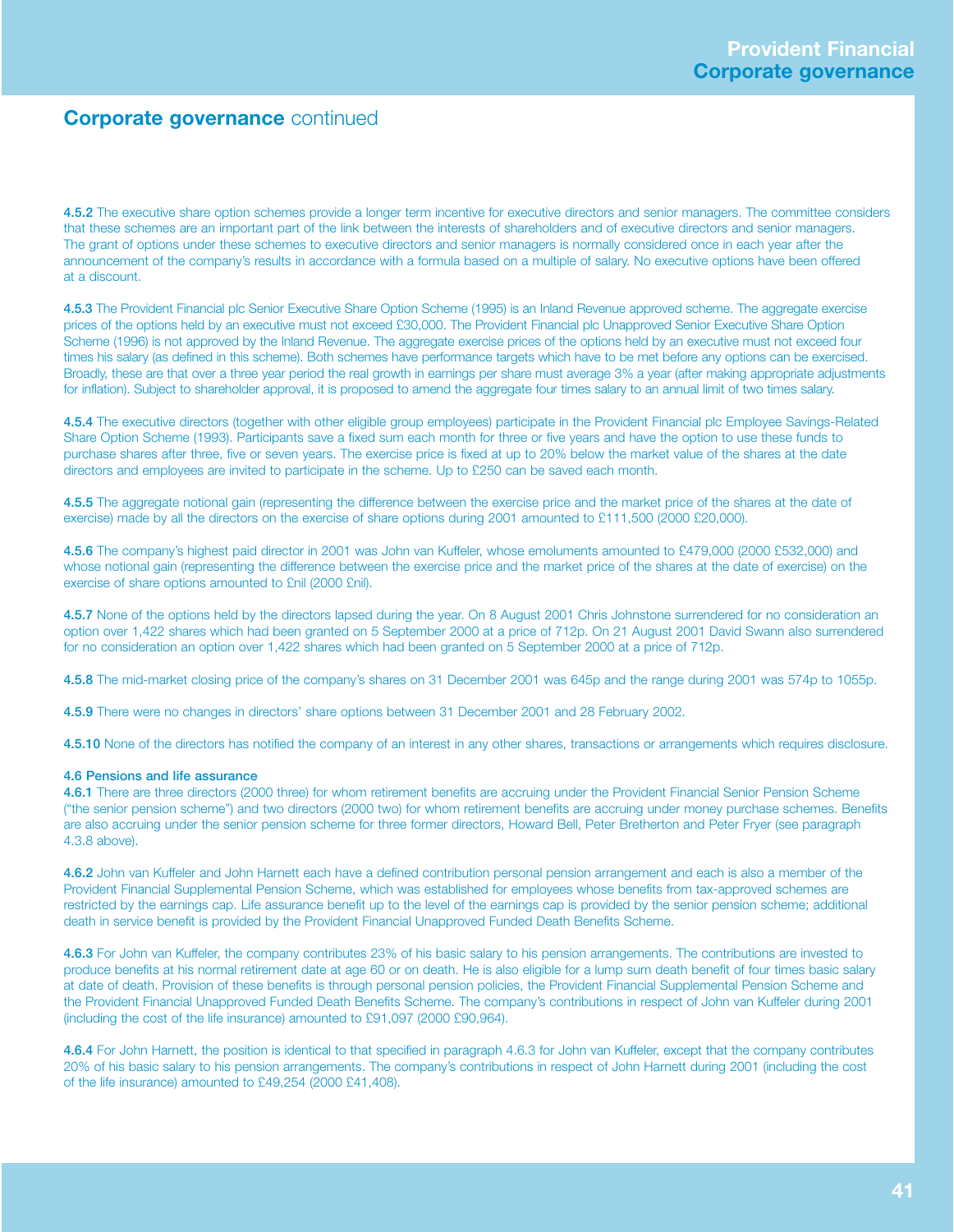

**4.6.5** The executive directors, except John van Kuffeler and John Harnett, participate in the senior pension scheme, a defined benefit scheme which provides pensions and other benefits within Inland Revenue limits. The senior pension scheme provides, in respect of service from 1 January 2000, a pension of up to two-thirds of basic salary at the normal retirement date at age 60. (The pension provided in respect of service prior to 1 January 2000 is up to two-thirds of basic salary at the normal retirement date at age 60 reduced by an amount approximately equal to two-thirds of the single person's basic rate state pension from state pension age.) The senior pension scheme is contributory and directors contribute at the rate of 6% of basic salary. (Prior to 1 January 2000 the directors contributed at the rate of 6% of basic salary net of an amount approximately equal to the single person's basic rate state pension.)

## **4.6.6** Details of the pension entitlements earned during 2001 are set out below:

|                        | Age                 |                     | Accrued<br>annual pension* |        | Increase in annual<br>pension** |        | Director's<br>contribution*** |  |
|------------------------|---------------------|---------------------|----------------------------|--------|---------------------------------|--------|-------------------------------|--|
| Director's name        | 31 December<br>2001 | 31 December<br>2001 | 31 December<br>2000        | 2001   | 2000                            | 2001   | 2000<br>$\mathbf{F}$          |  |
| <b>Robin Ashton</b>    | 43                  | 94,200              | 74,100                     | 17.700 | 15,900                          | 15,100 | 12,500                        |  |
| <b>Howard Bell</b>     | 57                  | 210,400             | 196,400                    | 7.500  | 35,200                          | 14,900 | 18,200                        |  |
| Peter Bretherton       | 56                  | 120,500             | 119,300                    | 1,200  | 17,400                          | 4,200  | 12,100                        |  |
| <b>Chris Johnstone</b> | 42                  | 65,800              | 46,700                     | 19,100 |                                 | 7,700  |                               |  |
| David Swann            | 54                  | 112,600             | 73,900                     | 38,700 |                                 | 7.700  |                               |  |

\* Accrued annual pension is the pension to which the director would be entitled at his normal retirement date based on the number of years of pensionable service at 31 December 2001, assuming no further contributions after that date. Accrued annual pension for Chris Johnstone and David Swann is as at date of appointment as a director. Accrued annual pension for Howard Bell and Peter Bretherton is as at date of retirement as a director.

\*\* Increase in annual pension is the increase during the year in the accrued annual pension arising from the changes in pensionable service and salary, over and above any general increase to compensate for inflation.

\*\*\* Director's contribution for Chris Johnstone and David Swann is from the date of appointment as a director. Director's contribution for Howard Bell and Peter Bretherton in 2001 is up to the date of retirement as a director.

**4.6.7** The senior pension scheme also provides spouses' pensions (of four-ninths of basic salary at date of death if the director dies in service and two-thirds of the director's pension if the director dies in retirement) and lump sums on death in service (of four times basic salary at date of death plus a return of the director's contributions). If the director does not leave a spouse, the pension will be paid to any dependants at the discretion of the trustees of the senior pension scheme.

**4.6.8** A director can normally retire under the senior pension scheme rules at any time between ages 50 and 60, in which case the pension payable would be the accrued pension (based on salary and pensionable service at the date he leaves the service of the company) reduced to reflect the longer period for which it will be paid.

**4.6.9** Pensions in respect of service up to 1 January 2000 are guaranteed to increase, when in payment, at a rate of 5% each year. Pensions in respect of service from 1 January 2000 are guaranteed to increase each year by the lower of the annual increase in the retail prices index and 5%. Discretionary increases may be granted by the trustees with the consent of the company.

**4.6.10** There are no discretionary benefits for which allowance is made when calculating transfer values on leaving service.

## **4.7 Service agreements**

The executive directors have service agreements which require two years' notice to be given by the company. The company and the committee consider that the two year notice periods are in the best interests of the group. In view of the group's specialist businesses, the main concern is to retain senior management and seek to ensure that they are not able to leave and make their valuable experience and training available to a competitor without adequate safeguards. The company has a policy and a record of retaining its executive directors and management over the longer term and providing them with extensive development opportunities and with support in their study for qualifications.

#### **4.8 Directors' service agreements and the 2002 annual general meeting**

**4.8.1** Two directors are offering themselves for re-election at the AGM. John van Kuffeler and John Harnett each have a service agreement with a two year notice period.

**4.8.2** The board considered on 24 January 2002 whether or not the policy set out in the remuneration report should be an agenda item for the AGM and decided that it would not form part of the agenda.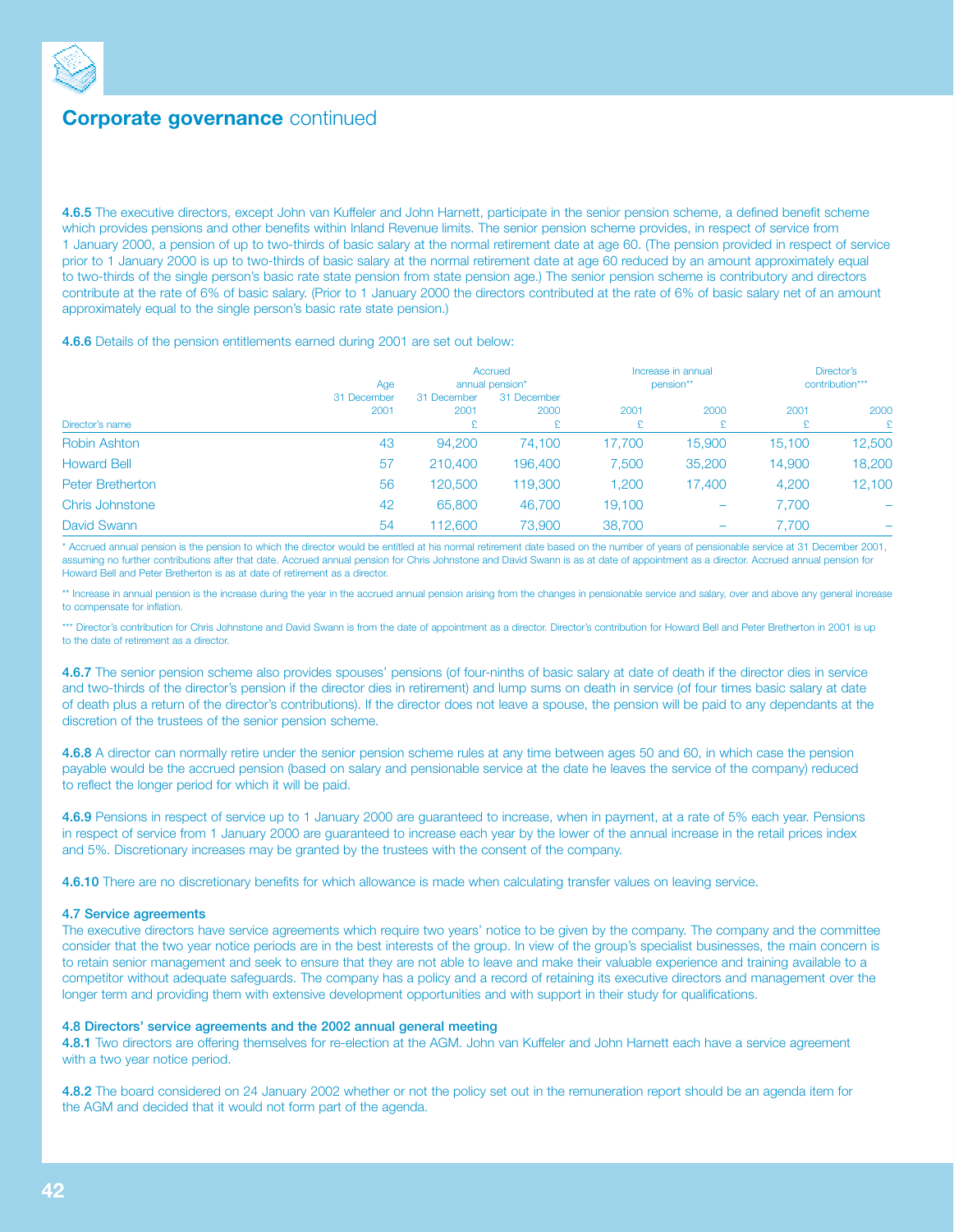## **4.9 External appointments**

The committee believes that the company and the executive director concerned can benefit from the director accepting appropriate external appointments, including appointment to a non-associated company as a non-executive director. The committee will generally allow up to two appointments. In normal circumstances, directors are permitted to retain fees and expenses from external appointments.

## **4.10 Audit**

All elements of the directors' remuneration, including pension entitlements and share options, have been audited.

## **5 Relations with shareholders**

**5.1** The directors meet with institutional shareholders on a regular basis.

**5.2** The company encourages private investors to attend the AGM. The chairmen of all the board committees are available to answer questions from shareholders. There is an opportunity for shareholders to ask questions generally and on each resolution proposed.

**5.3** At the 2001 AGM details of proxy votes cast on each resolution were made available to shareholders and other interested parties.

**5.4** At the 2001 AGM the company proposed separate resolutions on substantially separate issues and will continue to do so. The company has in previous years generally given shareholders longer notice of the AGM than is required by law. Last year 21 working days' notice of the 2001 AGM was given; this year 24 working days' notice is being given.

**5.5** The company established the Provident Financial Company Nominee Scheme to enable shareholders to take advantage of a low-cost telephone dealing service through the CREST electronic settlement system. Members of this scheme receive all documents sent to shareholders and may attend, speak and vote at the AGM.

#### **6 Accountability and audit**

**6.1** The board presents the company's position and prospects in as clear a way as possible, both by means of the accounts and in circulars and reports to shareholders.

**6.2** The board is responsible for the group's system of internal control. Any system can provide only reasonable and not absolute assurance of meeting internal control objectives.

**6.3** The group's internal audit function is provided by Ernst & Young. The audit committee formally agrees the internal audit plan once a year and reviews regular reports on the activity of the internal audit function.

**6.4** The key elements of the internal control system which have been established are as follows:

**6.4.1** In December each year the board approves detailed budgets and cash flow forecasts for the year ahead. It also approves outline projections for the subsequent three years. A detailed review takes place at the half-year. Actual performance against budgets is monitored in detail regularly and reported monthly for review by the directors. The company reports to shareholders on a half-yearly basis.

**6.4.2** The audit committee keeps under review the adequacy of internal financial controls in conjunction with the internal auditors and reports to the board annually. An annual programme of work which targets and reports on higher risk areas is carried out by the internal auditors. The operation of internal financial controls is monitored by regular management reviews, including a procedure by which operating companies certify compliance quarterly.

**6.4.3** The risk advisory committee considers the nature and extent of the risks facing the group, keeps them under review and notifies the board of changes in the status and control evaluation of risks. It reports to the board on an annual basis. In addition, the risk advisory group (consisting of the executive directors, the director of group accounting and the company secretary) formally reviews internal risk assessments from each division three times a year and directs reviews of internal controls and particular areas of risk. It reports to the risk advisory committee.

**6.4.4** The board requires its subsidiaries to operate in accordance with its corporate policies and subsidiaries are obliged to certify compliance on an annual basis.

**6.4.5** The directors have a general responsibility for taking such steps as are reasonably open to them to safeguard the assets of the company and of the group and to prevent and detect material fraud and other irregularities.

**6.4.6** The board has reviewed the effectiveness of the group's framework of internal controls during 2001.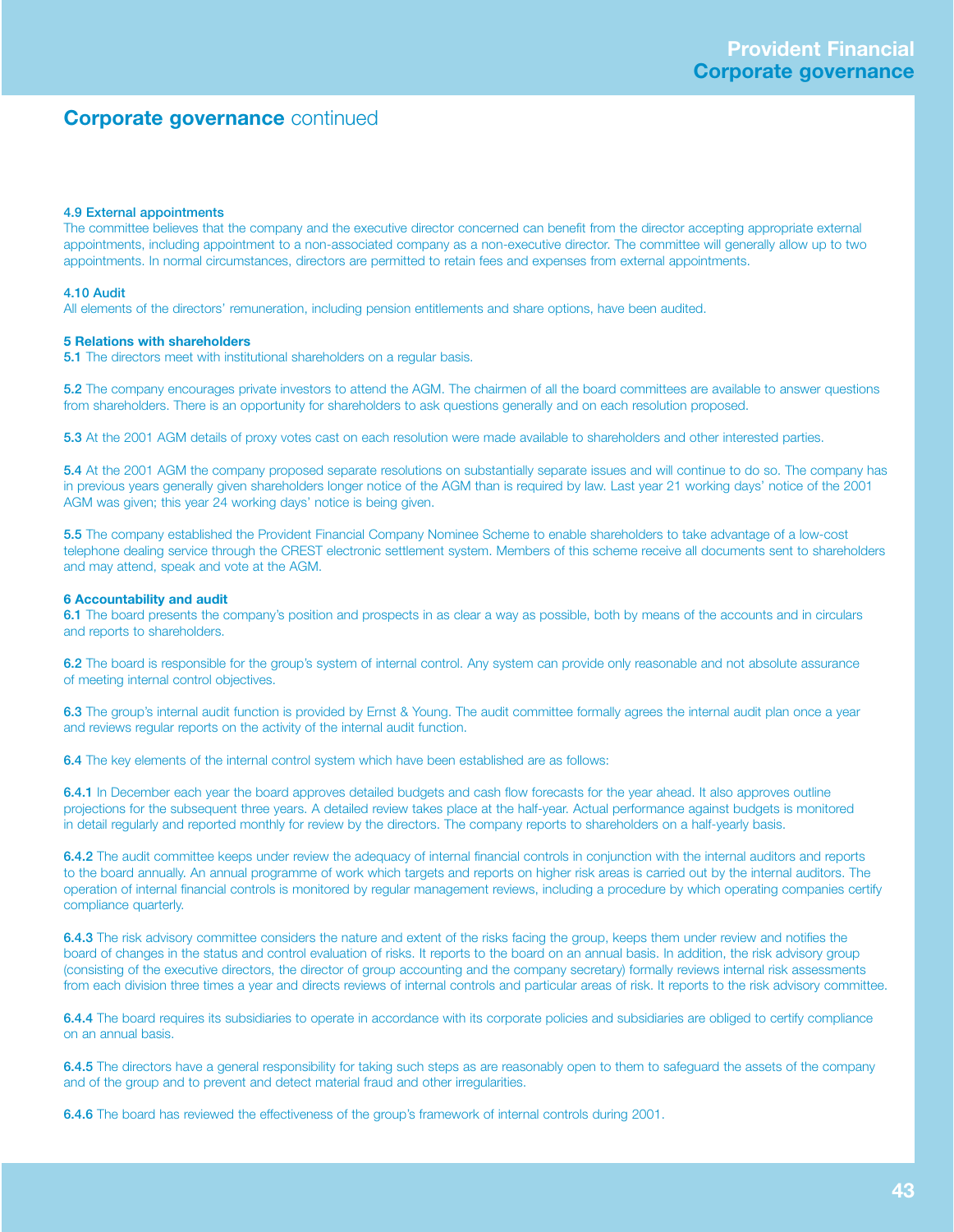

**6.5** The assets of the group's two major pension schemes are held separately from those of the group and are administered by separate boards of trustees. Member trustees are appointed to each of the two trustee boards. The funds' assets are managed independently by Legal & General Assurance (Pensions Management) Limited, Merrill Lynch Investment Managers and Schroder Properties Limited and are held by custodians independent of the company and these companies. The rules of all the schemes prevent self-investment by the trustees in either shares of the company or property of the group.

## **7 Directors' responsibilities in relation to the accounts**

**7.1** The following statement, which should be read in conjunction with the independent auditors' report on page 71, is made to distinguish for shareholders the respective responsibilities of the directors and of the auditors in relation to the accounts.

**7.2** The directors are required by the Companies Act 1985 to prepare accounts for each financial year which give a true and fair view of the state of affairs of the company and the group as at the end of the financial year and of the group's profit or loss and cash flows for the financial year. The directors consider that in preparing the accounts on pages 46 to 70 the group has used appropriate accounting policies, consistently applied and supported by reasonable and prudent judgements and estimates, and that all applicable Accounting Standards have been followed.

**7.3** The directors have responsibility for ensuring that the company and the group keep accounting records which disclose with reasonable accuracy the financial position of the company and of the group and which enable them to ensure that the accounts comply with the Companies Act 1985.

**7.4** This document (the annual report and accounts 2001) will be published on the company's website (in addition to the normal paper version). The maintenance and integrity of the Provident Financial website is the responsibility of the directors and the work carried out by the auditors does not involve consideration of these matters.

**7.5** Legislation in the UK governing the preparation and dissemination of financial statements may differ from legislation in other jurisdictions.

#### **8 Statement of compliance with the Combined Code**

The company has complied with all the provisions in Sections A, B, C and D of the Combined Code throughout 2001, with the exception of B.1.7. It is not considered appropriate that the notice periods in the executive directors' contracts should be reduced to one year for the reasons set out in paragraph 4.7 above.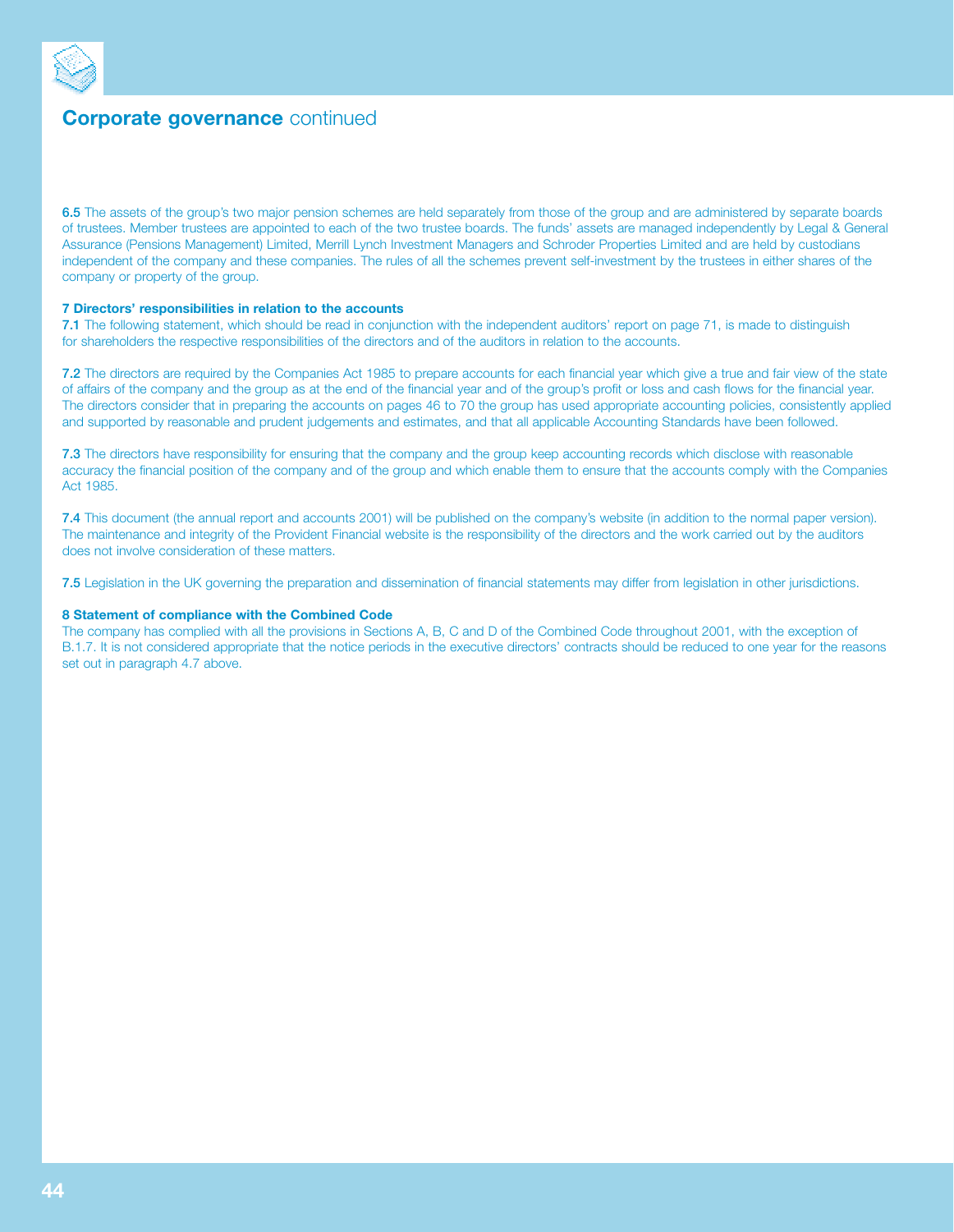# **ACCOUNTS**



# **Provident Financial Accounts contents**

Consolidated profit and loss account **46** Statement of total recognised gains and losses **46** Balance sheets **47** Consolidated cash flow statement **48** Principal accounting policies **50** Notes to the accounts **52**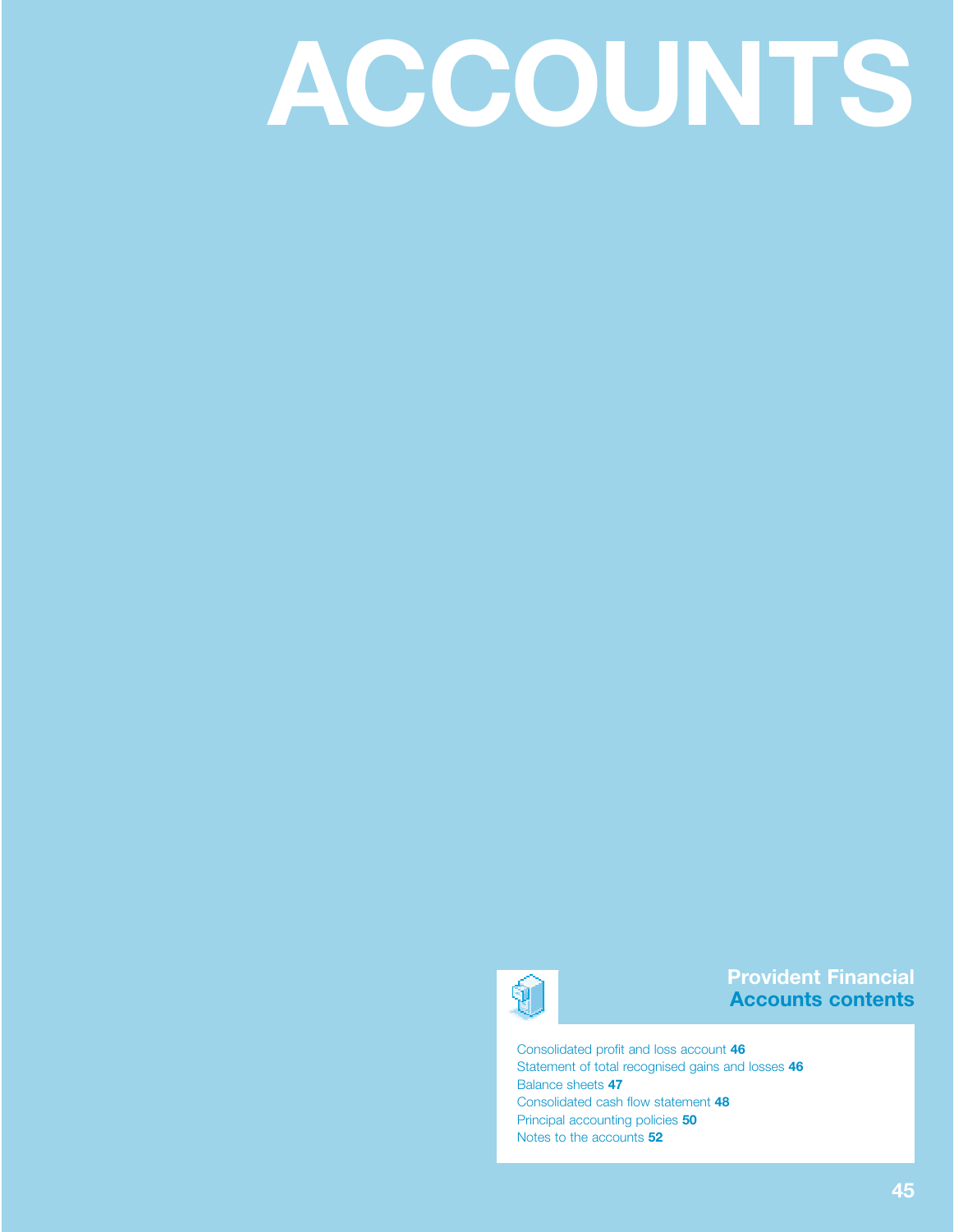

# **Consolidated profit and loss account**

| <b>Notes</b>   |                    |            |
|----------------|--------------------|------------|
|                | £'000              | £'000      |
|                | 833,178            | 727,894    |
|                | (435, 198)         | (395, 517) |
|                | 397,980            | 332,377    |
|                | (228, 370)         | (172, 158) |
|                | 169,610            | 160,219    |
| 3              | (45, 795)          | (42, 613)  |
|                | 123,815            | 117,606    |
| $\overline{4}$ | (71, 788)          | (65, 810)  |
| 23             | 52,027             | 51,796     |
|                |                    |            |
| 5              | 50.39 <sub>p</sub> | 47.52p     |
| 5              | 51.89 <sub>p</sub> | 48.19p     |
| 5              | 50.08p             | 47.27p     |
|                |                    |            |

The results shown in the profit and loss account derive wholly from continuing activities.

There is no material difference between the result for the year as shown above and the historical cost equivalent.

# **Statement of total recognised gains and losses**

| for the year ended 31 December                         |    | 2001<br>£'000 | 2000<br>£'000 |
|--------------------------------------------------------|----|---------------|---------------|
| Profit after taxation                                  |    | 123,815       | 117,606       |
| Currency translation differences                       | 23 | (120)         | 160           |
| Total recognised gains and losses relating to the year |    | 123.695       | 117,766       |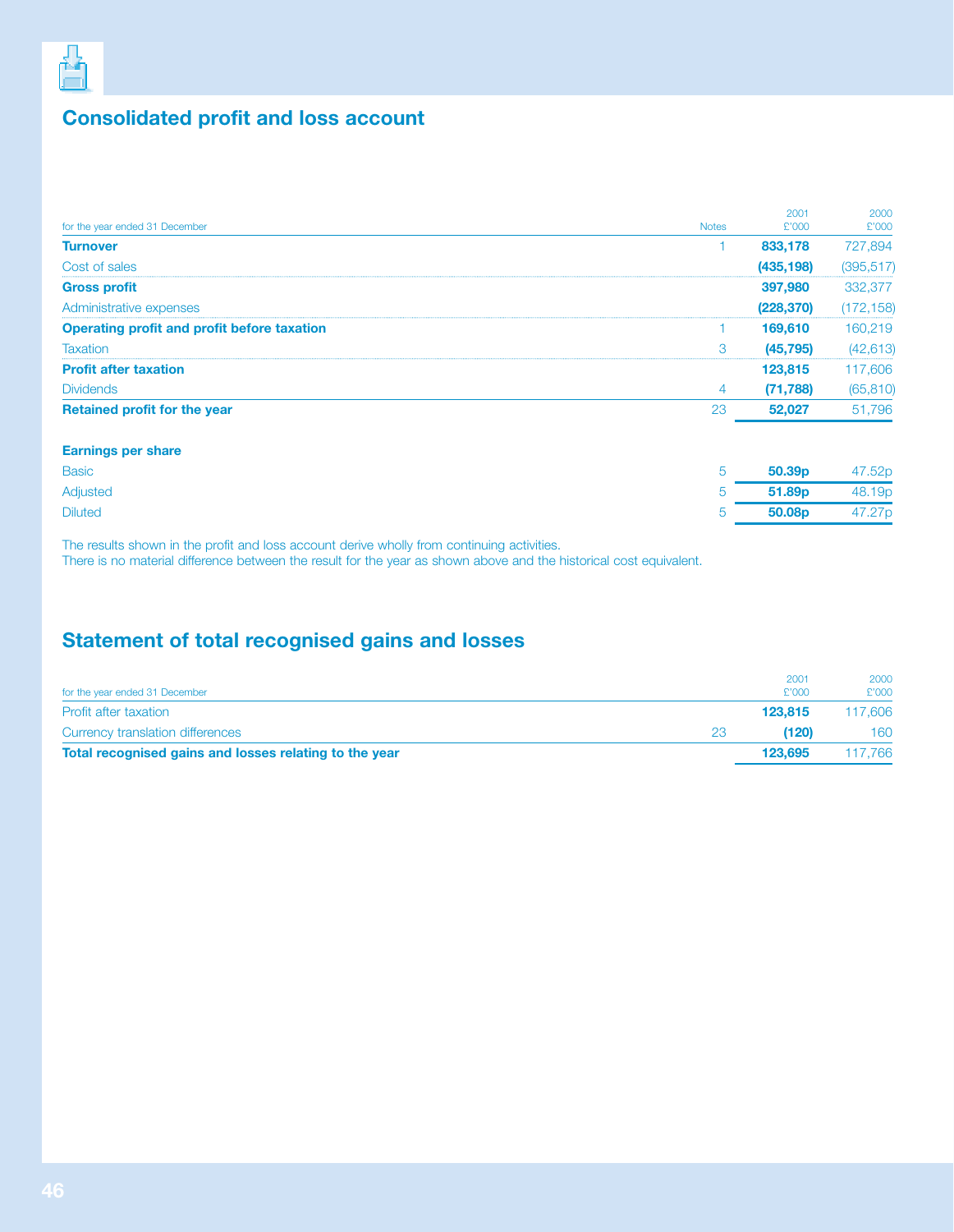# **Balance sheets**

|                                                            |              | Group         |               | Company       |               |
|------------------------------------------------------------|--------------|---------------|---------------|---------------|---------------|
| as at 31 December                                          | <b>Notes</b> | 2001<br>£'000 | 2000<br>£'000 | 2001<br>£'000 | 2000<br>£'000 |
| <b>Fixed assets</b>                                        |              |               |               |               |               |
| Intangible assets                                          | 8            | 3,510         |               |               |               |
| Tangible assets                                            | 9            | 36,678        | 26,677        | 4,760         | 4,771         |
| Investments in subsidiary undertakings                     | 10           |               |               | 939,334       | 895,433       |
| Investment in own shares                                   | 11           | 12,750        | 14,507        | 12,750        | 14,507        |
|                                                            |              | 52,938        | 41,184        | 956,844       | 914,711       |
| <b>Current assets</b>                                      |              |               |               |               |               |
| Amounts receivable from customers                          |              |               |               |               |               |
| - due within one year                                      | 12(a)        | 719,637       | 637,706       |               |               |
| - due in more than one year                                | 12(a)        | 9,614         | 9,497         |               |               |
| <b>Debtors</b>                                             | 15           | 173,216       | 162,727       | 542,789       | 436,108       |
| Investments                                                |              |               |               |               |               |
| - realisable within one year                               | 16           | 430,621       | 330,000       |               |               |
| Cash at bank and in hand                                   | 16           | 44,623        | 50,881        | 216           | 893           |
|                                                            |              | 1,377,711     | 1,190,811     | 543,005       | 437,001       |
| <b>Current liabilities</b>                                 |              |               |               |               |               |
| Bank and other borrowings                                  | 13           | (42, 969)     | (37, 133)     | (13, 178)     | (19, 218)     |
| Creditors - amounts falling due within one year            | 17           | (173, 047)    | (166,091)     | (93, 491)     | (99, 314)     |
| Insurance accruals and deferred income                     | 18           | (438, 838)    | (374, 611)    |               |               |
|                                                            |              | (654, 854)    | (577, 835)    | (106, 669)    | (118, 532)    |
| <b>Net current assets</b>                                  |              | 722,857       | 612,976       | 436,336       | 318,469       |
| <b>Total assets less current liabilities</b>               |              | 775,795       | 654,160       | 1,393,180     | 1,233,180     |
| <b>Non-current liabilities</b>                             |              |               |               |               |               |
| Bank and other borrowings                                  | 13           | (473, 231)    | (384,908)     | (434, 554)    | (348, 407)    |
| Provisions for liabilities and charges - deferred taxation | 19           | (6,016)       | (2,566)       | (1, 394)      | (1,426)       |
|                                                            |              | (479, 247)    | (387, 474)    | (435, 948)    | (349, 833)    |
| <b>Net assets</b>                                          |              | 296,548       | 266,686       | 957,232       | 883,347       |
| <b>Capital and reserves</b>                                |              |               |               |               |               |
| Called-up share capital                                    | 20           | 25,433        | 25,798        | 25,433        | 25,798        |
| Share premium account                                      | 21           | 51,840        | 51,638        | 51,840        | 51,638        |
| Merger reserve                                             |              |               |               | 2,335         | 2,335         |
| <b>Revaluation reserve</b>                                 |              | 1,641         | 1,641         | 2,703         | 2,703         |
| Other reserves                                             | 22           | 4,358         | 3,967         | 783,147       | 739,412       |
| Profit and loss account                                    | 23           | 213,276       | 183,642       | 91,774        | 61,461        |
| <b>Equity shareholders' funds</b>                          | 24           | 296,548       | 266,686       | 957,232       | 883,347       |

These accounts were approved by the board on 8 March 2002.

**John van Kuffeler** Chairman **John Harnett** Finance Director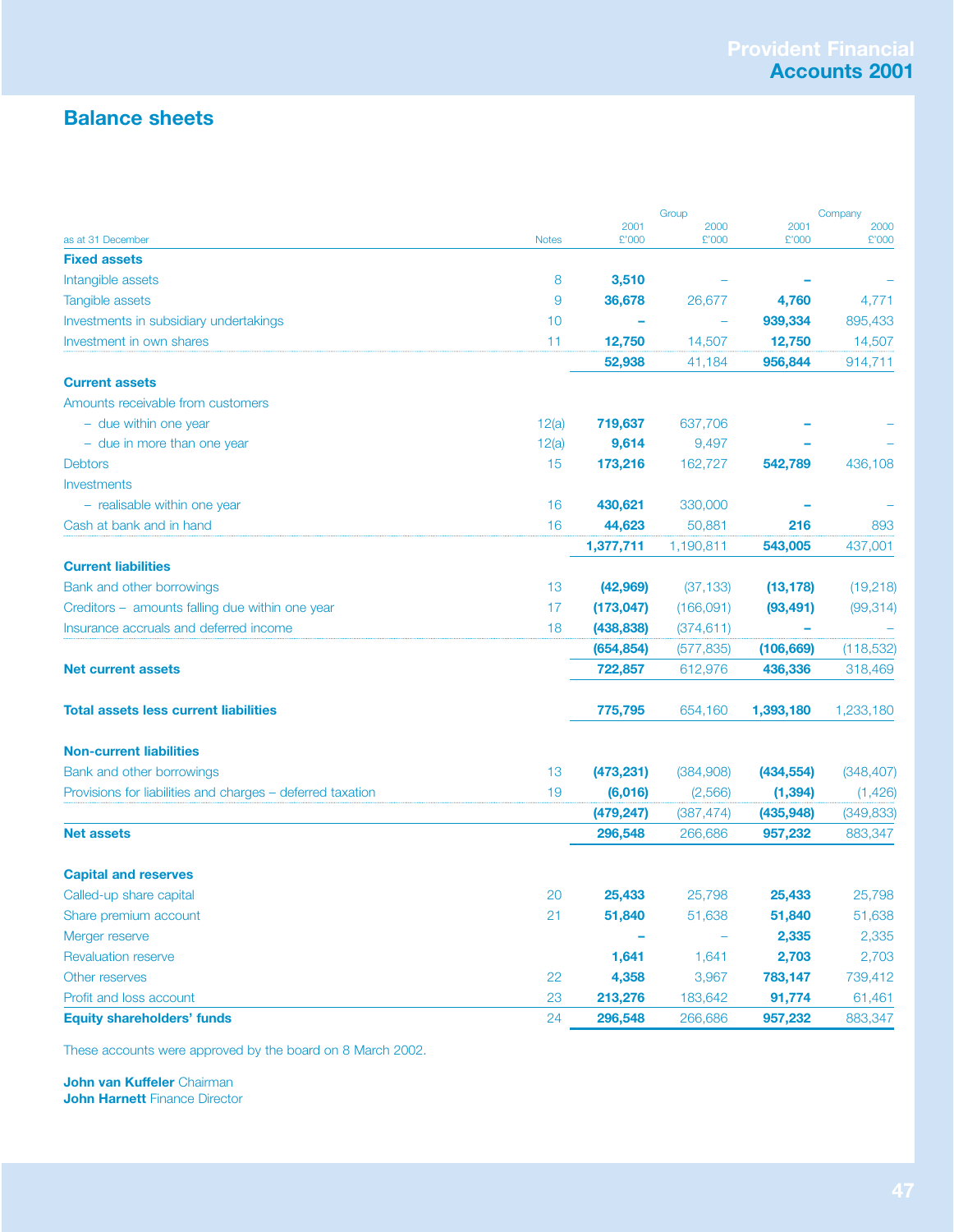

# **Consolidated cash flow statement**

| for the year ended 31 December                          | 2001<br>£'000 | 2000<br>£'000 |
|---------------------------------------------------------|---------------|---------------|
| Net cash inflow from operating activities (see page 49) | 159,713       | 136,994       |
| <b>Taxation</b>                                         |               |               |
| UK corporation tax                                      | (40, 072)     | (48, 217)     |
| Overseas tax                                            | (6, 364)      | (1, 411)      |
|                                                         | (46, 436)     | (49, 628)     |
| <b>Capital expenditure and financial investment</b>     |               |               |
| Capital expenditure:                                    |               |               |
| Purchase of tangible fixed assets                       | (19, 941)     | (10, 269)     |
| Sale of tangible fixed assets                           | 1,697         | 1,024         |
| Options exercised (QUEST shares)                        | 1,757         | 2,509         |
| Financial investments other than liquid resources:      |               |               |
| Sale of investments                                     | 10,000        | 35,000        |
|                                                         | (6, 487)      | 28,264        |
| <b>Acquisitions and disposals</b>                       |               |               |
| Purchase of business (note 10)                          | (2,510)       |               |
|                                                         | (2,510)       |               |
| <b>Equity dividends paid</b>                            | (69, 360)     | (63, 367)     |
| <b>Management of liquid resources</b>                   |               |               |
| Purchase of investments                                 | (2,367,695)   | (2, 276, 770) |
| Sale of investments                                     | 2,257,074     | 2,178,072     |
|                                                         | (110, 621)    | (98, 698)     |
| <b>Financing</b>                                        |               |               |
| Issue of share capital                                  | 1,135         | 224           |
| New short and medium term loans                         | 123,534       | 20,000        |
| Net movement on existing short and medium term loans    | (20, 489)     | 77,766        |
| Share buy-back                                          | (23, 180)     | (49, 052)     |
|                                                         | 81,000        | 48,938        |
| Increase in cash in the period                          | 5,299         | 2,503         |

The cash flow statement above has been prepared in accordance with FRS 1 (Revised 1996) 'Cash Flow Statements'. As required by that standard, the statement aggregates the cash flows arising from the motor insurance and home credit divisions. However, the cash and investments held by the motor insurance division are required by its regulators to be strictly segregated from the rest of the group and are not available to repay group borrowings. A commentary on the group's borrowings and investments has been included in the Financial review on pages 28 and 29.

At 31 December 2001 the cash and investments held by the motor insurance division amounted to £426.5m (2000 £342.5m).

Liquid resources consist of bank and building society deposits that have a term of either one year or less to maturity when acquired.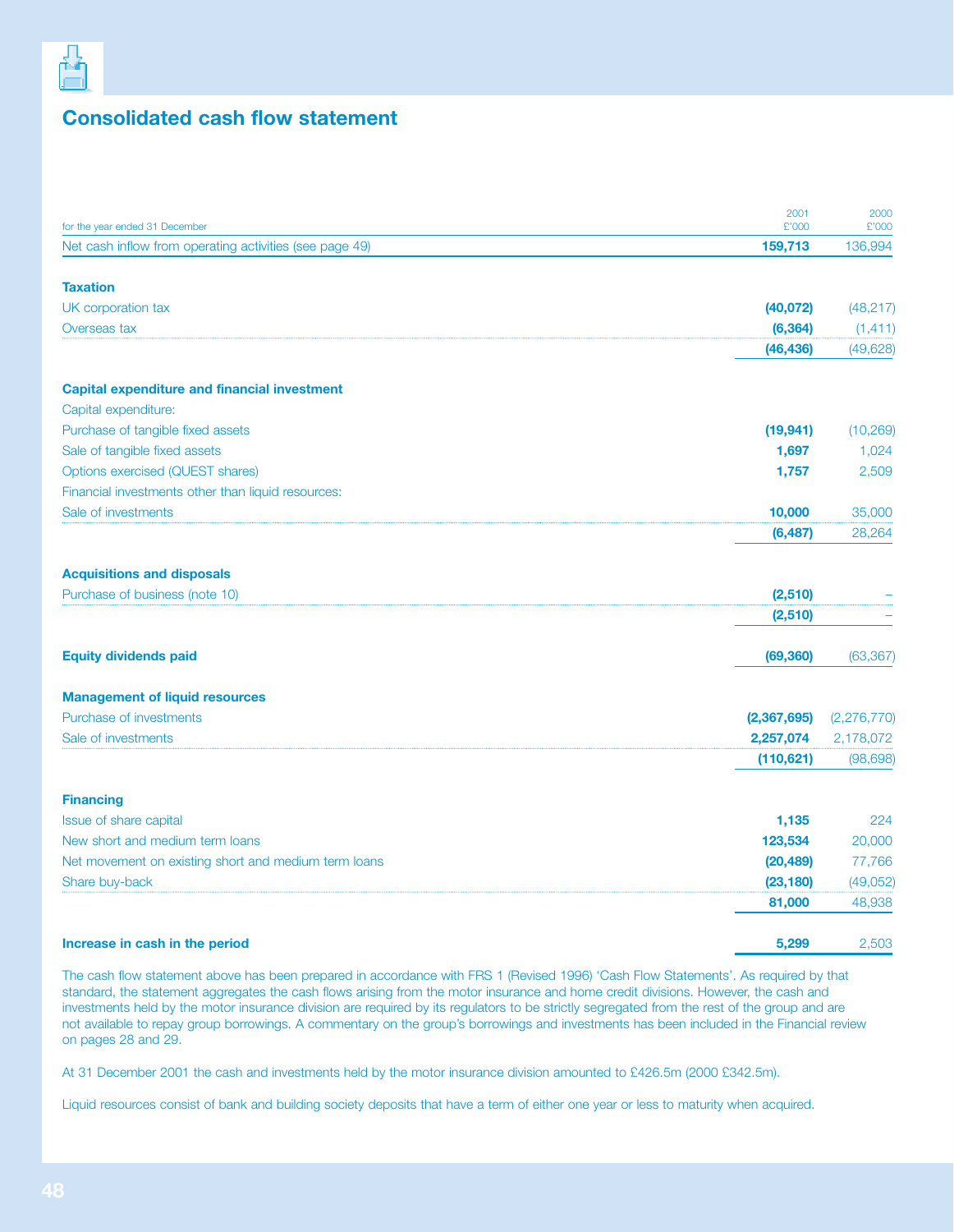# **Consolidated cash flow statement** continued

| Reconciliation of net cash flow to movement in net debt | 2001<br>£'000 | 2000<br>£'000 |
|---------------------------------------------------------|---------------|---------------|
| Increase in net cash in the period                      | 5,299         | 2,503         |
| Cash outflow from increase in liquid resources          | 110.621       | 98,698        |
|                                                         | 115,920       | 101.201       |
| Cash inflow from increase in debt                       | (103.045)     | (97, 766)     |
| Change in net debt resulting from cash flows            | 12,875        | 3.435         |
| Loans relating to business acquired (note 10)           | (975)         |               |
| Exchange adjustments                                    | (1,696)       | 1,038)        |
| Net debt at 1 January                                   | (51, 160)     | (53, 557)     |
| Net debt at 31 December                                 | (40, 956)     | (51, 160)     |
|                                                         |               |               |

| Analysis of changes in net debt        | January<br>2001<br>£'000 | Cash<br>flows<br>£'000 | Acquisition<br>£'000 | Exchange<br>movements<br>£'000 | Other<br>changes<br>£'000 | 31 December<br>2001<br>£'000 |
|----------------------------------------|--------------------------|------------------------|----------------------|--------------------------------|---------------------------|------------------------------|
| Cash at bank and in hand               | 50,881                   | (7,090)                |                      | 832                            |                           | 44,623                       |
| Overdrafts                             | 12,389)                  | 12.389                 |                      |                                |                           |                              |
|                                        | 38,492                   | 5.299                  |                      | 832                            |                           | 44,623                       |
| Investments realisable within one year | 320,000                  | 110.621                |                      |                                |                           | 430,621                      |
| Bank and other borrowings              |                          |                        |                      |                                |                           |                              |
| - less than one year                   | (24, 744)                | 6.117                  |                      |                                | (24,342)                  | (42,969)                     |
| - more than one year                   | (384,908)                | (109.162)              | (975)                | (2.528)                        | 24,342                    | (473, 231)                   |
| <b>Net debt</b>                        | (51, 160)                | 12.875                 | (975)                | 1,696)                         |                           | (40,956)                     |

Cash, borrowings and overdraft balances shown above at 31 December 2001 and 2000 agree to the balance sheets at those dates. Investments realisable within one year exclude those current asset investments which are not considered to be liquid resources (being those investments with more than one year to maturity when acquired, but less than one year to maturity at the balance sheet date).

| Operating profit<br>Depreciation and amortisation<br>Loss on sale of tangible fixed assets<br>Increase in amounts receivable from customers | 169,610<br>8,217<br>451<br>(80, 661)<br>(8, 124) | 160,219<br>5,935<br>312 |
|---------------------------------------------------------------------------------------------------------------------------------------------|--------------------------------------------------|-------------------------|
|                                                                                                                                             |                                                  |                         |
|                                                                                                                                             |                                                  |                         |
|                                                                                                                                             |                                                  | (72,071)                |
|                                                                                                                                             |                                                  |                         |
| Increase in debtors                                                                                                                         |                                                  | (33,098)                |
| Increase in unearned insurance premiums                                                                                                     | 12,642                                           | 43,030                  |
| Increase in insurance claims provision                                                                                                      | 51,569                                           | 24,608                  |
| Decrease in amounts due to retailers                                                                                                        | (1, 518)                                         | (1,741)                 |
| Increase in accruals                                                                                                                        | 11,755                                           | 8,488                   |
| (Decrease)/increase in other liabilities and deferred income                                                                                | (4,228)                                          | 1,312                   |
| Net cash inflow from operating activities                                                                                                   | 159,713                                          | 136,994                 |
| Analysed as:                                                                                                                                |                                                  |                         |
| Net cash inflow from UK home credit                                                                                                         | 123,535                                          | 131,320                 |
| Net cash outflow from international home credit                                                                                             | (52, 523)                                        | (50, 936)               |
| Net cash inflow from motor insurance                                                                                                        | 99,429                                           | 67,163                  |
| Net cash outflow from central                                                                                                               | (10, 728)                                        | (10, 553)               |
| Net cash inflow from operating activities                                                                                                   | 159,713                                          | 136,994                 |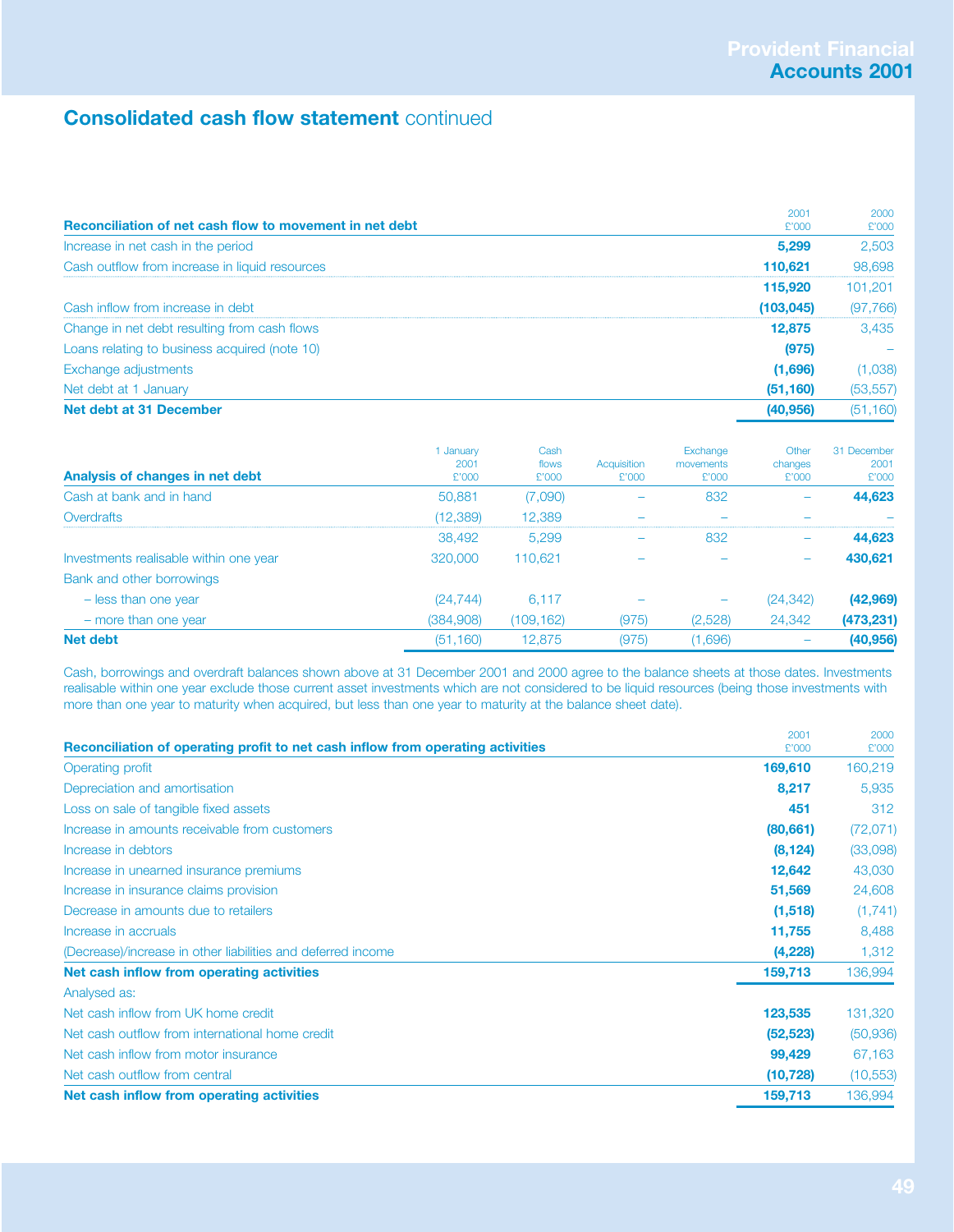

# **Principal accounting policies**

#### **Accounting convention**

The accounts have been prepared in compliance with the Companies Act 1985 and in accordance with applicable Accounting Standards. They have been prepared under the historical cost convention as modified to include the valuation of land and buildings at 31 December 1994. FRS 18 'Accounting policies' has been adopted in the current year, but this did not require any change in accounting policy.

## **Basis of consolidation**

The consolidated profit and loss account and balance sheet include the accounts of the company and its subsidiary undertakings drawn up to the end of the financial year. The results of subsidiary undertakings acquired and sold during the year are included in the consolidated profit and loss account from the dates of acquisition or to the dates of disposal. Inter-company sales and profits are eliminated on consolidation and all sales and profit figures relate to external transactions only.

#### **Goodwill**

Goodwill arising on acquisition, being the excess of the purchase consideration over the fair value of the assets acquired, is capitalised and amortised over its estimated useful economic life. Goodwill arising on acquisitions prior to the introduction of FRS 10 'Goodwill and Intangible Assets' is eliminated against reserves. On the subsequent disposal or closure of a business, goodwill previously eliminated against reserves is charged to the profit and loss account.

## **Turnover and revenue recognition**

Turnover, which excludes value added tax and intra-segmental and inter-segmental transactions, comprises revenue earned for the home credit businesses, premiums written (net of reinsurance costs) for underwriting and commission/fees earned in respect of broking. In the home credit businesses the charge payable by the customer on the amount of credit advanced is recorded as revenue. It is included in the customer's account balance at the inception of the instalment credit agreement and is recognised in the profit and loss account as follows:

- (i) at the inception of the agreement, the profit and loss account is credited with a proportion of revenue:
	- mainly to cover initial expenses, and
	- relating to debt insurance, other than an amount sufficient to cover the cost of potential rebates to customers for early settlement;
- (ii) the balance of revenue remaining is carried forward in the balance sheet as deferred revenue, to be credited to the profit and loss account in future periods. A proportion of this deferred revenue is credited to the profit and loss account in future periods on the 'sum of the digits' method, mainly to cover finance costs, and the balance is credited proportionately to collections received.

In respect of the motor insurance business, which is underwritten by Provident Insurance plc and undertaken on a reinsurance basis by Provident Reinsurance Limited, credit is taken for premium income over the life of the policy and commission and expenses are also charged over the life of the policy.

#### **Amounts receivable from customers**

Provision is made for all doubtful debts based on formulae which reflect the historical performance of the various categories of delinquent debtors or on the expected performance where there is insufficient historical experience. The relevant proportion is appropriated from deferred revenue and the balance from the profit and loss account. Debts are written off when all reasonable steps to recover them have been taken without success.

#### **Provision for unpaid insurance claims**

Provision is made at the year end for the estimated gross cost of claims incurred but not settled at the balance sheet date, including the gross cost of claims incurred but not yet reported to the company. The estimated cost of claims includes expenses to be incurred in settling claims and a deduction for the expected value of salvage and other recoveries. The company takes all reasonable steps to ensure that it has appropriate information regarding its claims exposures. However, given the uncertainty in establishing claims provisions, it is likely that the outcome will prove to be different from the original liability established.

The estimated cost of claims is calculated by reference to the projected number of claims, based on statistics showing how the number of notified claims has developed over time, and the anticipated average cost per claim, based on historical levels adjusted to allow for changes in such variables as legislation, inflation rates, the mix of business and industry benchmarks.

Provisions are calculated gross of any reinsurance recoveries. Reinsurance recoveries in respect of estimated claims incurred but not reported are assumed to be consistent with the historical pattern of such recoveries, adjusted to reflect changes in the nature and extent of the group's reinsurance programme over time. An assessment is also made of the recoverability of reinsurance recoveries having regard to market data on the financial strength of each of the reinsurance companies.

#### **Investments**

Deposits with financial institutions are stated at the lower of cost and estimated realisable value. Fixed interest securities which are generally held to maturity are valued at amortised cost. The amortisation is calculated so as to write off the difference between the purchase price and the maturity value over the life of the security. Gains and losses on disposals of investments are dealt with in the profit and loss account when realised.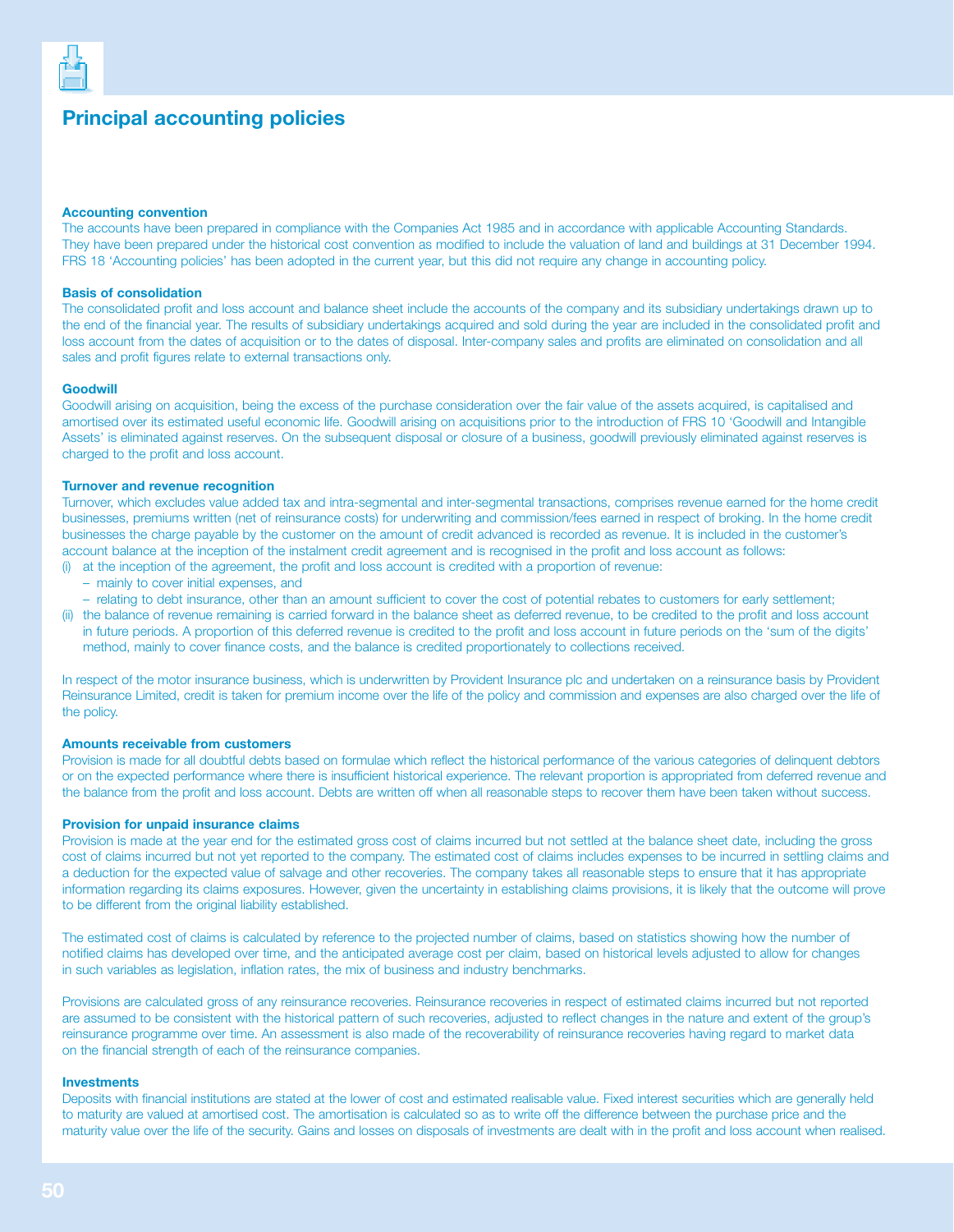# **Principal accounting policies** continued

#### **Investment in own shares**

Shares in the company held by the QUEST are shown at their estimated recoverable amount, being the option price of the shares payable by employees. The amount contributed to the QUEST in excess of the option price is charged against reserves. The company has taken advantage of the exemption in UITF Abstract 17 'Employee Share Schemes' (Revised 2000) in respect of accounting for its employee savings-related share option schemes which states that the requirements of the Abstract need not be applied to such schemes.

## **Tangible fixed assets and depreciation**

Tangible fixed assets are stated at cost or valuation. On adoption of FRS 15 'Tangible Fixed Assets', the group followed the transitional provisions to retain the book value of land and buildings at 31 December 1999 which were revalued in 1994 but not to adopt a policy of revaluation in the future. Costs that are directly attributable to the development of new business application software are capitalised.

Depreciation is calculated to write down the assets to their estimated realisable value over their useful lives. The following are the principal bases used:

| Land                                                   |                       |                  |
|--------------------------------------------------------|-----------------------|------------------|
| Freehold and long leasehold buildings                  |                       |                  |
| Short leasehold buildings                              | Over the lease period |                  |
| <b>Fixtures and fittings</b>                           |                       |                  |
| Equipment including computers and capitalised software | 20 to $33\%$          |                  |
| Motor vehicles                                         |                       | Reducing balance |

Any impairment, being the excess of carrying value over recoverable amount, is charged to the revaluation reserve or the profit and loss account as appropriate.

#### **Operating leases**

Costs in respect of operating leases are charged to the profit and loss account on a straight line basis over the lease term.

#### **Deferred taxation**

To the extent that either a liability or benefit is expected to arise in the foreseeable future, deferred taxation is calculated using the liability method, that is on all timing differences at the rates of tax ruling at the dates when those timing differences are expected to reverse.

## **Pension scheme arrangements**

Contributions to separately administered pension funds are charged to the profit and loss account to spread the costs of pensions over the employees' working lives. The regular pension costs are attributed to individual years using the projected unit method. Variations in pension costs, which are identified as a result of actuarial valuations, are amortised over the average remaining service lives of employees.

#### **Foreign currencies**

Transactions in foreign currencies are recorded at the rate of exchange ruling at the date of the transaction. Profits and losses of subsidiary undertakings and branches which have currencies of operation other than sterling are translated into sterling at average rates of exchange. Assets and liabilities denominated in foreign currencies are translated at the year end exchange rates or the contracted rate to the extent hedged.

Exchange differences arising from the retranslation of the opening net assets of subsidiary undertakings and branches, which have currencies of operation other than sterling, net of any related foreign currency loans taken out to hedge overseas investments, are taken to reserves, together with the differences arising when the profit and loss accounts are translated at average rates and compared with rates ruling at the year end. Other exchange differences are taken to the profit and loss account.

#### **Financial instruments**

The group uses derivative financial instruments to hedge exposures to fluctuations in interest and foreign exchange rates. Instruments accounted for as hedges are structured so as to reduce the market risk associated with the underlying transaction being hedged and are designated as a hedge at the inception of the contract.

Interest rate swap and cap agreements are used to manage interest rate exposures. Amounts payable or receivable in respect of these financial instruments are recognised as adjustments to interest payable or receivable over the periods of the contracts.

Foreign exchange contracts which hedge balance sheet assets and liabilities are revalued at closing rates and exchange differences arising are taken to reserves. Gains and losses on contracts hedging forecast transactional cash flows are recognised in the hedged periods. Cash flows associated with derivative financial instruments are classified in the cash flow statement in the same way as the transactions being hedged.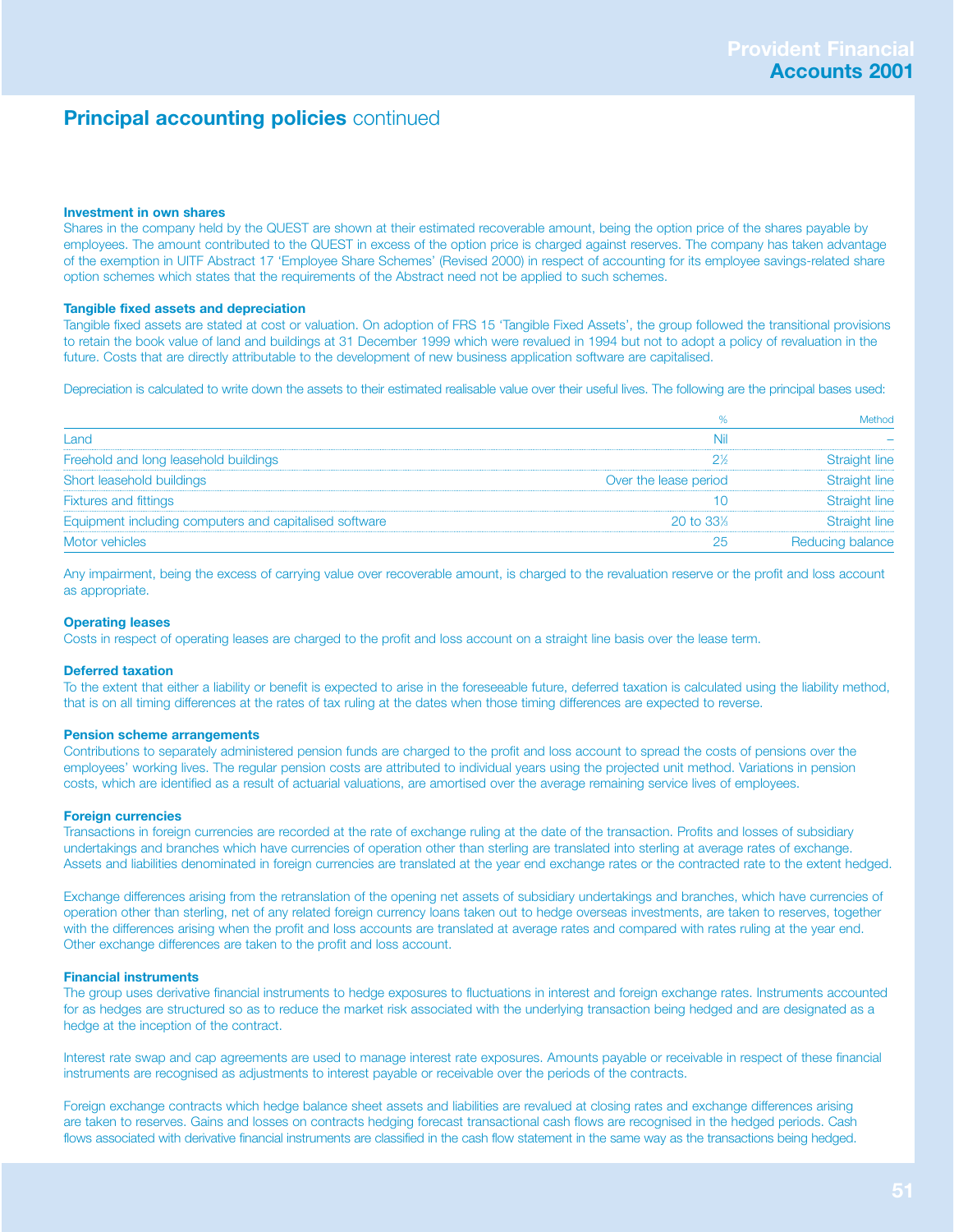

# **Notes to the accounts**

## **1 Segmental reporting**

Analyses by class of business and geographical location of turnover, profit before taxation, net assets and total amount payable are set out in notes (a) and (b) as follows:

|                           |               | Turnover      |               | Profit before taxation |               | Net assets    |               | Total amount payable* |
|---------------------------|---------------|---------------|---------------|------------------------|---------------|---------------|---------------|-----------------------|
| (a) Class of business     | 2001<br>£'000 | 2000<br>£'000 | 2001<br>£'000 | 2000<br>£'000          | 2001<br>£'000 | 2000<br>£'000 | 2001<br>£'000 | 2000<br>£'000         |
| UK home credit            | 465.539       | 457.242       | 150.376       | 146.985                | 275,006       | 231,096       | 1,429,070     | 1.376.210             |
| International home credit |               |               |               |                        |               |               |               |                       |
| excluding South Africa    | 99,615        | 40.187        | 758           | (5,956)                | (10, 167)     | (9,256)       | 345,911       | 175,776               |
| Motor insurance           | 266,023       | 228,723       | 36,597        | 32,042                 | 101.274       | 97.589        |               |                       |
|                           | 831,177       | 726.152       | 187.731       | 173.071                | 366,113       | 319,429       | 1.774.981     | 1.551.986             |
| Central                   |               |               | (13.081)      | (10.570)               | (70.402)      | (56, 498)     |               |                       |
| <b>Ongoing operations</b> | 831,177       | 726.152       | 174,650       | 162.501                | 295,711       | 262.931       | 1.774.981     | 1,551,986             |
| <b>South Africa</b>       | 1.964         | 1.714         | (3,608)       | (789)                  | 271           | 3.251         | 5.754         | 7.564                 |
| Provident balance         | 37            | 28            | (1.432)       | .493)                  | 566           | 504           |               |                       |
| <b>Total</b>              | 833,178       | 727.894       | 169.610       | 160.219                | 296,548       | 266,686       | 1.780.735     | .559.550              |

\* Total amount payable represents credit issued in the year plus the related service charge in respect of the home credit business.

Turnover and cost of sales for the UK home credit division in 2000 included the cost of goods sold to customers under arrangements with retail suppliers of £8,868,000. Divisional turnover net of these items was £448,374,000. In 2001, the cost of goods sold to customers under such arrangements has been excluded from turnover and cost of sales to better reflect the underlying nature of these arrangements. Turnover in 2001 in respect of these arrangements represents solely the revenue earned in the period on the amount of credit advanced to the customer. The 2000 figure for UK home credit turnover has not been restated as the impact is not material.

For the year ended 31 December 2001 the international home credit division, including South Africa, reported turnover of £101,579,000 (2000 £41,901,000) and a loss before taxation of £2,850,000 (2000 £6,745,000) and had net liabilities of £9,896,000 (2000 £6,005,000).

For the year ended 31 December 2001 the motor insurance division, including Provident balance, reported turnover of £266,060,000 (2000 £228,751,000) and a profit before taxation of £35,165,000 (2000 £30,549,000) and had net assets of £101,840,000 (2000 £98,093,000).

The international home credit profit/(loss) before taxation, excluding South Africa, can be analysed as follows:

|                              | 2001<br>£'000 | 2000<br>£'000            |
|------------------------------|---------------|--------------------------|
| Poland                       | 6,746         | (2,769)                  |
| <b>Czech Republic</b>        | 2,455         | 87                       |
| Slovakia                     | (1, 293)      | $\overline{\phantom{0}}$ |
| Hungary                      | (2, 257)      |                          |
| Central divisional overheads | (4,893)       | (3,274)                  |
| <b>Total</b>                 | 758           | (5,956)                  |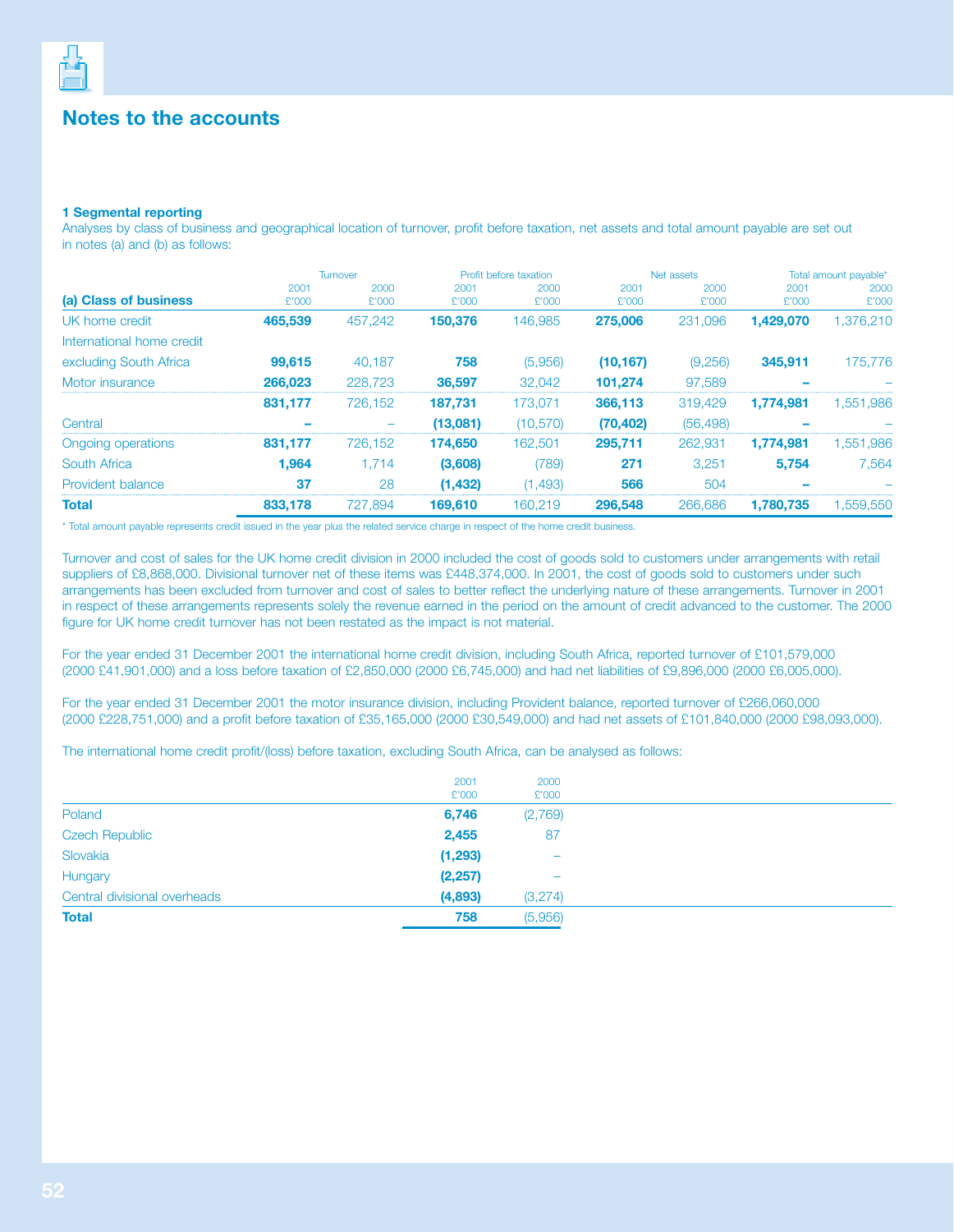## **1 Segmental reporting** continued

|                            | <b>Turnover</b> |                          | Profit before taxation |           | Net assets |           | Total amount payable* |           |
|----------------------------|-----------------|--------------------------|------------------------|-----------|------------|-----------|-----------------------|-----------|
| (b) Geographical           | 2001            | 2000                     | 2001                   | 2000      | 2001       | 2000      | 2001                  | 2000      |
| analysis by location       | £'000           | £'000                    | £'000                  | £'000     | £'000      | £'000     | £'000                 | £'000     |
| UK and Republic of Ireland | 731,599         | 685,993                  | 180,648                | 174.260   | 355,791    | 313,679   | 1,429,070             | 1,376,210 |
| Poland                     | 74,131          | 26,020                   | 6,746                  | (2,769)   | 13,534     | 8,015     | 258,807               | 112,840   |
| <b>Czech Republic</b>      | 24,851          | 14,167                   | 2,455                  | 87        | (432)      | (1,761)   | 83,555                | 62,936    |
| South Africa               | 1,964           | 1.714                    | (3,608)                | (789)     | 271        | 3.251     | 5,754                 | 7,564     |
| Hungary                    | 448             |                          | (2,257)                |           | (971)      |           | 2.549                 | -         |
| Slovakia                   | 185             |                          | (1,293)                |           | (1, 243)   |           | 1.000                 |           |
|                            | 833,178         | 727.894                  | 182.691                | 170.789   | 366,950    | 323,184   | 1.780.735             | .559.550  |
| Central                    |                 | $\overline{\phantom{m}}$ | (13,081)               | (10, 570) | (70, 402)  | (56, 498) |                       |           |
| <b>Total</b>               | 833,178         | 727.894                  | 169,610                | 160.219   | 296,548    | 266,686   | 1.780.735             | 1,559,550 |
|                            |                 |                          |                        |           |            |           |                       |           |

\* Total amount payable represents credit issued in the year plus the related service charge in respect of the home credit business

Analyses by class of business are based on the group's divisional structure.

Turnover between segments is not material and there is no material difference between the geographical analysis of turnover by location and by destination.

## **2 Profit before taxation is stated after:**

|                                                                                | 2001   | 2000                     |
|--------------------------------------------------------------------------------|--------|--------------------------|
| <b>Charging:</b>                                                               | £'000  | £'000                    |
| Interest on borrowings (included in cost of sales) – bank loans and overdrafts | 29,167 | 22,931                   |
| $-$ other loans                                                                | 5,936  | 1,648                    |
| Auditors' remuneration - audit services (company £52,000; 2000 £47,000)        | 300    | 250                      |
| - tax compliance and advice                                                    | 778    | 407                      |
| - other non-audit services                                                     | 143    | 92                       |
| Depreciation of tangible fixed assets                                          | 8,082  | 5,935                    |
| Amortisation of goodwill                                                       | 135    | $\overline{\phantom{m}}$ |
| Loss on sale of tangible fixed assets                                          | 451    | 312                      |
| Operating lease rentals - equipment                                            | 22     | 84                       |
| - property                                                                     | 7,426  | 5,628                    |
| <b>Crediting:</b>                                                              |        |                          |
| Investment income (included in cost of sales)                                  | 24,104 | 20,811                   |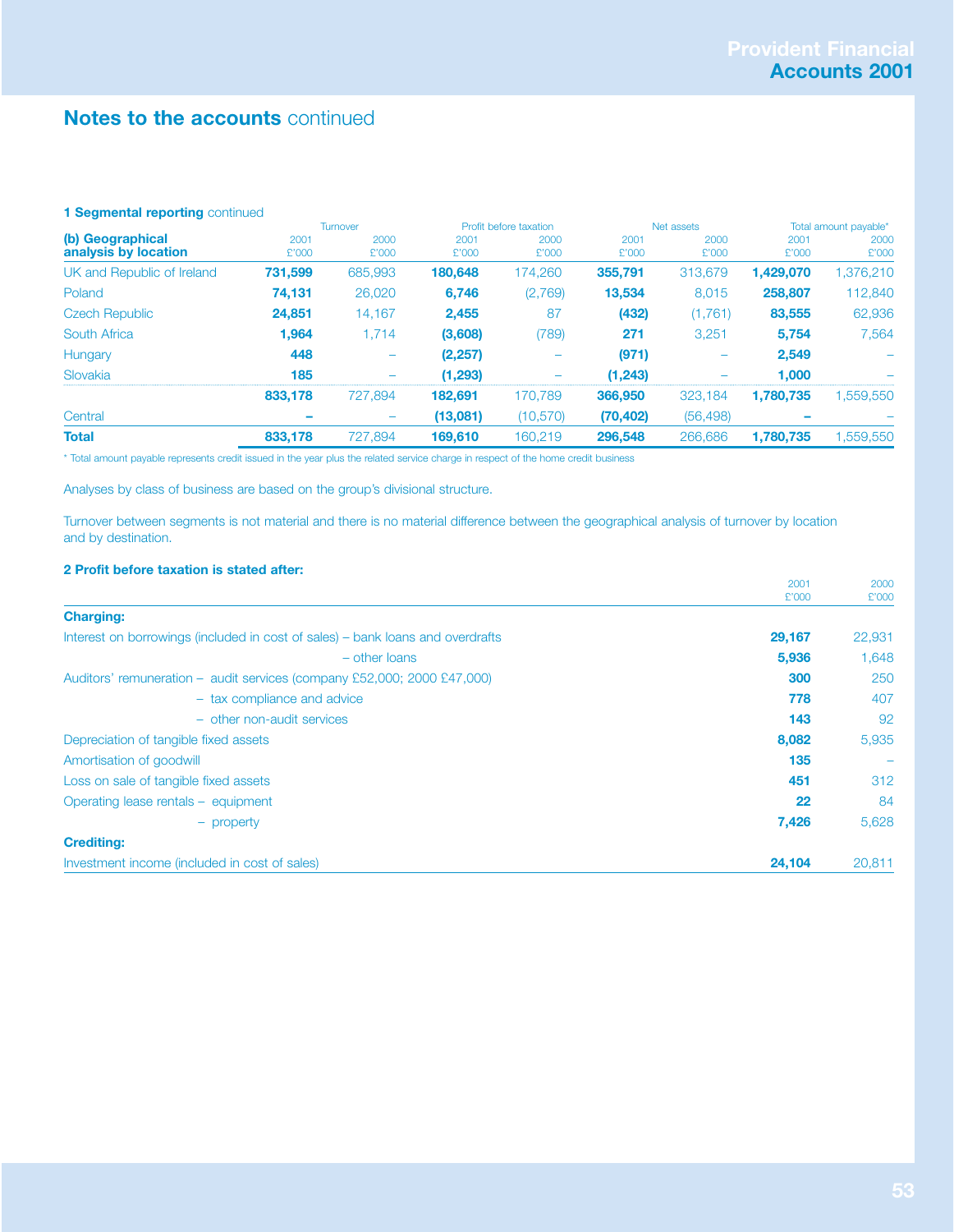

## **3 Taxation**

|                                                                            | 2001     | 2000     |
|----------------------------------------------------------------------------|----------|----------|
|                                                                            | £'000    | £'000    |
| The charge for taxation on the profit for the year comprises:              |          |          |
| UK corporation tax chargeable on the profit for the year at 30% (2000 30%) | 43.021   | 45,409   |
| Deferred tax (note 19(c))                                                  | 3,568    | 1.247    |
| Overseas tax                                                               | 4,843    | 1.331    |
|                                                                            | 51,432   | 47,987   |
| Prior year corporation tax                                                 | (5, 553) | (6,082)  |
| Prior year deferred tax (note 19(c))                                       | (84)     | 2,032    |
| Prior year overseas tax                                                    |          | (1, 324) |
| <b>Total</b>                                                               | 45.795   | 42,613   |

Retained profits of certain overseas subsidiaries would, if remitted to the UK, be subject to additional taxation for which no provision has been made in these accounts as there is currently no intention to remit such profits. The effective tax rate for 2001 is below the standard rate of UK corporation tax owing to the favourable agreement of prior year tax liabilities.

## **4 Dividends**

|                                                           | 2001<br>£'000 | 2000<br>£'000 |
|-----------------------------------------------------------|---------------|---------------|
| Ordinary shares:                                          |               |               |
| Interim dividend paid of 11.75p per share (2000 10.90p)   | 28,971        | 25.421        |
| Proposed final dividend of 17.60p per share (2000 16.40p) | 42,817        | 40,389        |
| <b>Total</b>                                              | 71.788        | 65,810        |

## **5 Earnings per share**

The basic and diluted earnings per share figures have been calculated using the profit for the year attributed to ordinary shareholders of £123,815,000 (2000 £117,606,000) and the weighted average number of shares in issue during the year.

The adjusted earnings per share figure is shown excluding the losses of the home credit operation in South Africa and Provident balance Limited. The adjustments made, and their impact on earnings per share, are as follows:

|                                                 | 2001<br>Earnings<br>£'000 | 2001<br>Earnings<br>per share<br>pence | 2000<br>Earnings<br>£'000 | 2000<br>Earnings<br>per share<br>pence |
|-------------------------------------------------|---------------------------|----------------------------------------|---------------------------|----------------------------------------|
| <b>Basic earnings</b>                           | 123,815                   | 50.39                                  | 117.606                   | 47.52                                  |
| Losses of businesses closed in 2001, net of tax | 3.680                     | 1.50                                   | .675                      | 0.67                                   |
| <b>Adjusted earnings</b>                        | 127.495                   | 51.89                                  | 119,281                   | 48.19                                  |

The weighted average number of shares in issue during the year can be reconciled to the number used in the basic, adjusted and diluted earnings per share calculations as follows:

| 2001<br>Weighted average number of shares<br><b>Number</b> | 2000<br>Number                 |
|------------------------------------------------------------|--------------------------------|
| In issue during the year                                   | 248, 147, 454 250, 221, 347    |
| Held by the QUEST                                          | $(2,456,807)$ $(2,727,626)$    |
| Used in basic and adjusted earnings per share calculations | <b>245,690,647</b> 247,493,721 |
| Issuable on conversion of outstanding options              | 1,546,712 1,286,831            |
| Used in diluted earnings per share calculation             | 247,237,359 248,780,552        |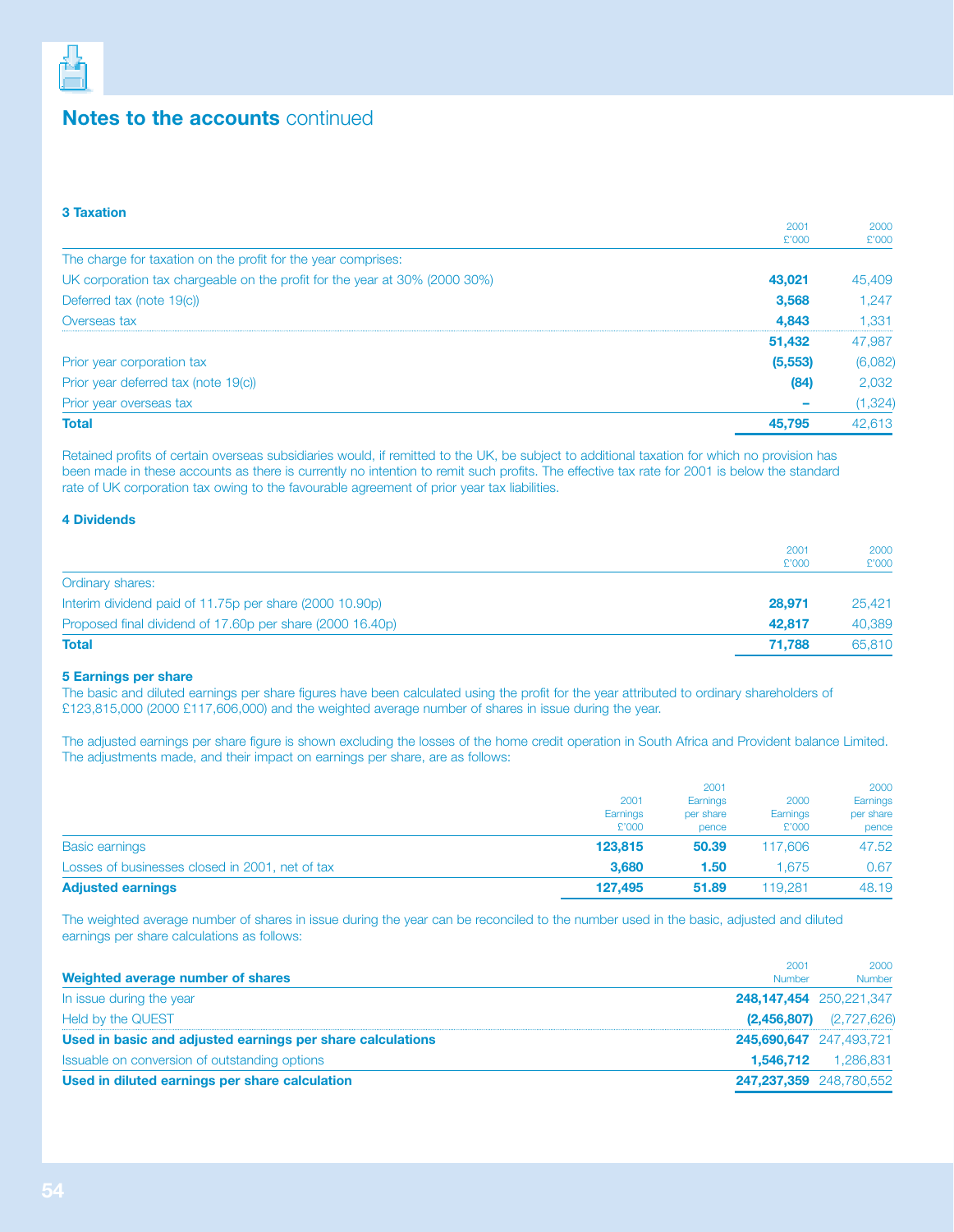## **6 Directors' remuneration**

Details of directors' remuneration, share options, pension contributions and pension entitlements are included in the remuneration report on pages 37 to 43.

## **7 Employee information**

| 2001<br>Number | 2000<br><b>Number</b> |
|----------------|-----------------------|
| 2,995          | 2,939                 |
| 2,379          | 1,425                 |
| 1,492          | 1,315                 |
| 48             | 41                    |
| 6,914          | 5,720                 |
|                |                       |
| 6,319          | 5,158                 |
| 595            | 562                   |
| 6,914          | 5,720                 |
|                |                       |

| (b) Group employment costs – all employees (including executive directors) | 2001<br>£'000 | 2000<br>£'000 |
|----------------------------------------------------------------------------|---------------|---------------|
| Aggregate gross wages and salaries paid to the group's employees           | 104.870       | 90,635        |
| Employers' national insurance contributions                                | 11.925        | 8.664         |
| Pension costs (note 26(a))                                                 | 7.275         | 6.114         |
| <b>Total</b>                                                               | 124.070       | 105.413       |

## **8 Intangible fixed assets**

| $\tilde{\phantom{a}}$    | Consolidated<br>goodwill |
|--------------------------|--------------------------|
|                          | £'000                    |
| <b>Cost</b>              |                          |
| At 1 January 2001        |                          |
| Increase during the year | 3,645<br>                |
| At 31 December 2001      | 3,645                    |
|                          |                          |
| <b>Amortisation</b>      |                          |

| Net book value at 31 December 2001 |     |
|------------------------------------|-----|
| At 31 December 2001                | 135 |
| Provided during the year           | 135 |
| At 1 January 2001                  |     |

## Net book value at 31 December 2000 –

The increase during the year relates to the acquisition of the entire issued share capital of N & N Cheque Encashment Limited on 4 April 2001 (see note 10).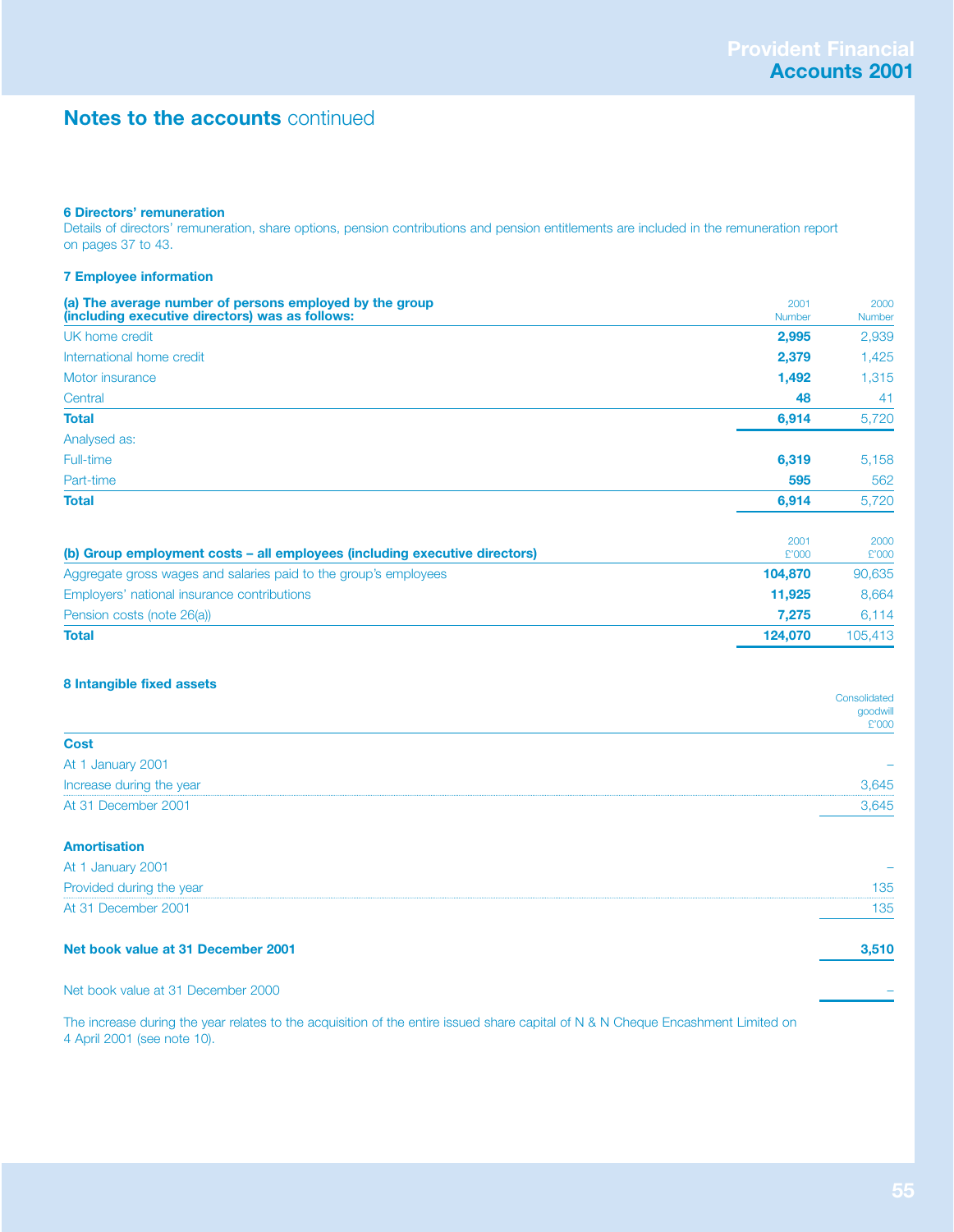

## **9 Tangible fixed assets**

|                                    | Freehold<br>land and | Leasehold<br>land and | Equipment<br>and  |                |
|------------------------------------|----------------------|-----------------------|-------------------|----------------|
| (a) Group                          | buildings<br>£'000   | buildings<br>£'000    | vehicles<br>£'000 | Total<br>£'000 |
| <b>Cost or valuation</b>           |                      |                       |                   |                |
| At 1 January 2001:                 |                      |                       |                   |                |
| Cost                               | 1,246                | 1,436                 | 44,026            | 46,708         |
| Valuation in 1994                  | 8,601                | 410                   |                   | 9,011          |
| Exchange adjustments               |                      |                       | 231               | 231            |
| Additions at cost                  |                      |                       | 19,941            | 19,941         |
| <b>Acquisitions</b>                |                      |                       | 101               | 101            |
| <b>Disposals</b>                   | (282)                | (34)                  | (7, 527)          | (7, 843)       |
|                                    | 9,565                | 1,812                 | 56,772            | 68,149         |
| At 31 December 2001:               |                      |                       |                   |                |
| Cost                               | 1,078                | 1,402                 | 56,772            | 59,252         |
| Valuation                          | 8,487                | 410                   |                   | 8,897          |
|                                    | 9,565                | 1,812                 | 56,772            | 68,149         |
| <b>Depreciation</b>                |                      |                       |                   |                |
| At 1 January 2001                  | 1,334                | 561                   | 27,147            | 29,042         |
| Exchange adjustments               |                      |                       | 42                | 42             |
| Charged to profit and loss account | 241                  | 69                    | 7,772             | 8,082          |
| Eliminated on disposal             | (84)                 | (20)                  | (5,591)           | (5,695)        |
| At 31 December 2001                | 1,491                | 610                   | 29,370            | 31,471         |
| Net book value at 31 December 2001 | 8,074                | 1,202                 | 27,402            | 36,678         |
| Net book value at 31 December 2000 | 8,513                | 1,285                 | 16,879            | 26,677         |

Leasehold land and buildings consist of:

(i) long leases at a cost/valuation of £959,000 and a net book value of £757,000; and

(ii) short leases at a cost of £853,000 and a net book value of £445,000.

The historical cost and related depreciation of land and buildings included at a cost/valuation is:

|                                       |               | Freehold land<br>and buildings |               | Long leasehold<br>land and buildings |  |
|---------------------------------------|---------------|--------------------------------|---------------|--------------------------------------|--|
|                                       | 2001<br>£'000 | 2000<br>£'000                  | 2001<br>£'000 | 2000<br>£'000                        |  |
| <b>Historical cost</b>                | 10.343        | 10.625                         | 790           | 790                                  |  |
| Depreciation based on cost            | (4, 142)      | (3,966)                        | (173)         | 154)                                 |  |
| <b>Historical cost net book value</b> | 6.201         | 6.659                          | 617           | 636                                  |  |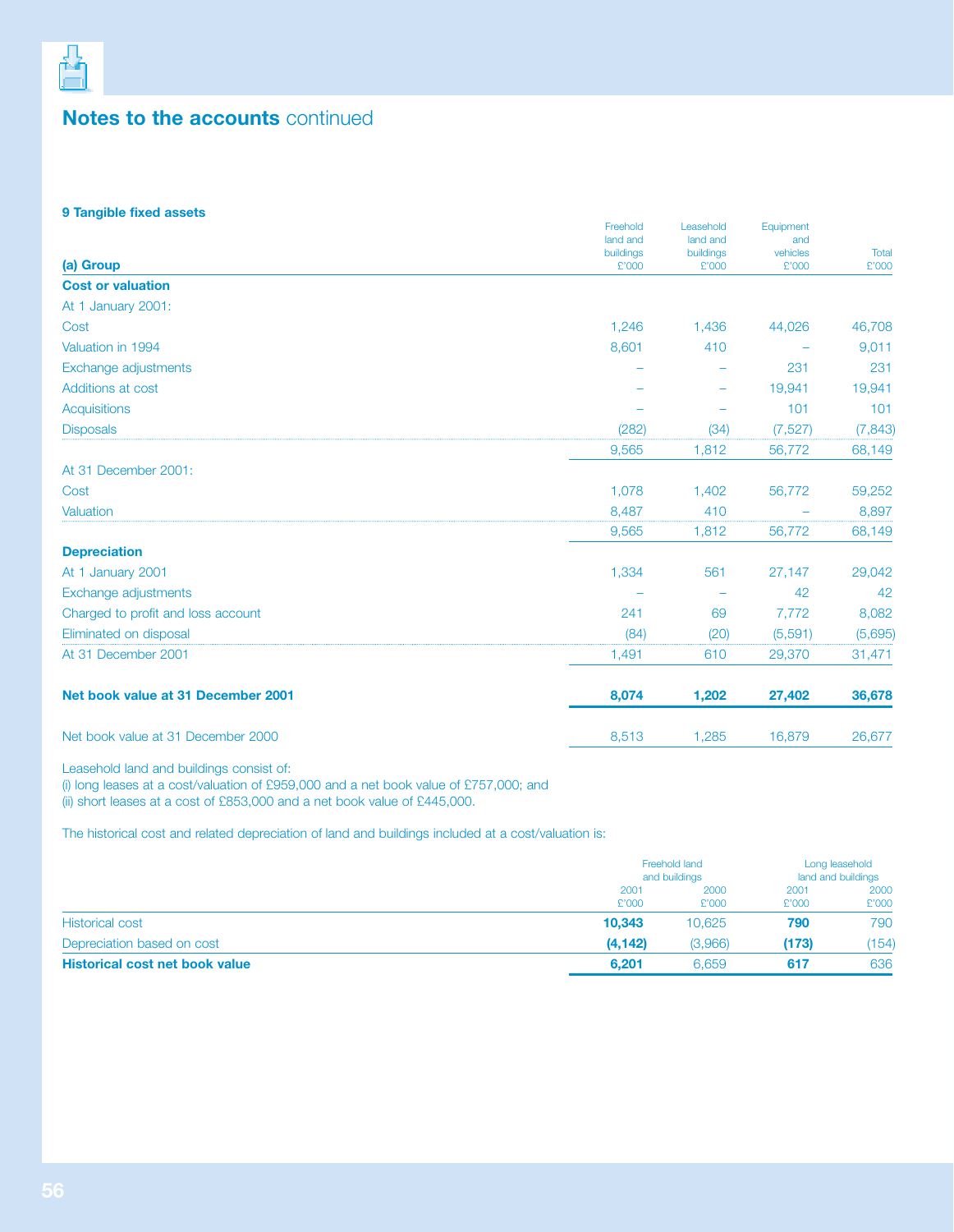## **9 Tangible fixed assets continued**

|                                    | Freehold<br>land and | Leasehold<br>land and | Equipment<br>and  |                       |
|------------------------------------|----------------------|-----------------------|-------------------|-----------------------|
| (b) Company                        | buildings<br>£'000   | buildings<br>£'000    | vehicles<br>£'000 | <b>Total</b><br>£'000 |
| <b>Cost or valuation</b>           |                      |                       |                   |                       |
| At 1 January 2001:                 |                      |                       |                   |                       |
| Cost                               | 624                  |                       | 1,833             | 2,457                 |
| Valuation in 1994                  | 3,776                | 180                   |                   | 3,956                 |
| Additions at cost                  |                      |                       | 501               | 501                   |
| <b>Disposals</b>                   |                      |                       | (301)             | (301)                 |
| Transfers from group companies     |                      |                       | 33                | 33                    |
|                                    | 4,400                | 180                   | 2,066             | 6,646                 |
| At 31 December 2001:               |                      |                       |                   |                       |
| Cost                               | 624                  |                       | 2,066             | 2,690                 |
| Valuation                          | 3,776                | 180                   |                   | 3,956                 |
|                                    | 4,400                | 180                   | 2,066             | 6,646                 |
| <b>Depreciation</b>                |                      |                       |                   |                       |
| At 1 January 2001                  | 649                  | 27                    | 966               | 1,642                 |
| Charged to profit and loss account | 110                  | 5                     | 325               | 440                   |
| Eliminated on disposal             |                      |                       | (198)             | (198)                 |
| Transfers from group companies     |                      |                       | $\overline{2}$    | $\overline{2}$        |
| At 31 December 2001                | 759                  | 32                    | 1,095             | 1,886                 |
| Net book value at 31 December 2001 | 3,641                | 148                   | 971               | 4,760                 |
| Net book value at 31 December 2000 | 3,751                | 153                   | 867               | 4,771                 |
|                                    |                      |                       |                   |                       |

Leasehold land and buildings consist of long leases at a cost/valuation of £180,000 and a net book value of £148,000.

The historical cost and related depreciation of land and buildings included at a cost/valuation is:

|                                       |               | Freehold land<br>and buildings |               | Long leasehold<br>land and buildings |  |
|---------------------------------------|---------------|--------------------------------|---------------|--------------------------------------|--|
|                                       | 2001<br>£'000 | 2000<br>£'000                  | 2001<br>£'000 | 2000<br>£'000                        |  |
| <b>Historical cost</b>                | 2,652         | 2,652                          |               |                                      |  |
| Depreciation based on cost            | (1,239)       | (1, 171)                       | (11)          | (11)                                 |  |
| <b>Historical cost net book value</b> | 1.413         | 1.481                          |               |                                      |  |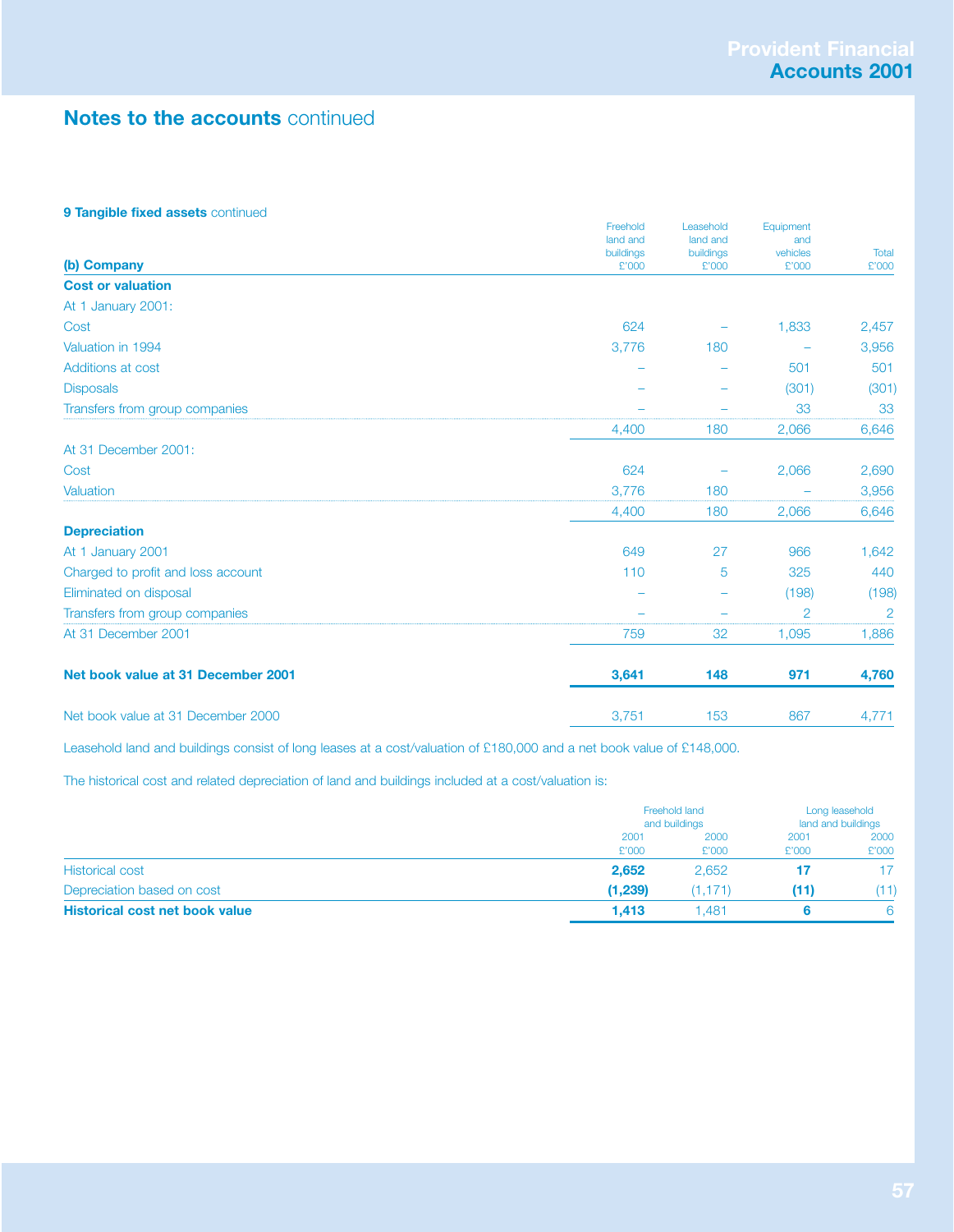

## **10 Investment in subsidiary undertakings**

|                                                      |                | Shares at     |                |  |
|------------------------------------------------------|----------------|---------------|----------------|--|
|                                                      | Loans<br>£'000 | cost<br>£'000 | Total<br>£'000 |  |
| <b>Cost</b>                                          |                |               |                |  |
| At 1 January 2001                                    | 551,803        | 352,670       | 904,473        |  |
| <b>Additions</b>                                     | 43,344         | 3,555         | 46,899         |  |
| At 31 December 2001                                  | 595,147        | 356,225       | 951,372        |  |
| <b>Provision for diminution in value</b>             |                |               |                |  |
| At 1 January 2001                                    |                | 9,040         | 9,040          |  |
| Provided during the year                             |                | 2.998         | 2,998          |  |
| At 31 December 2001                                  |                | 12,038        | 12,038         |  |
| <b>Total cost less provision at 31 December 2001</b> | 595,147        | 344,187       | 939,334        |  |
| Total cost less provision at 31 December 2000        | 551,803        | 343,630       | 895,433        |  |

On 4 April 2001, the company acquired the entire issued share capital of N & N Cheque Encashment Limited. Goodwill on the acquisition has been capitalised as an intangible asset in the balance sheet and is being amortised over a period of 20 years. In the opinion of the directors the period of 20 years is a reasonable estimate of the useful economic life of the investment.

An analysis of the provisional book value and fair value of the net liabilities acquired is as follows:

|                                                | Provisional  |
|------------------------------------------------|--------------|
|                                                | book and     |
|                                                | fair value   |
|                                                | to the group |
|                                                | £'000        |
| <b>Fixed assets</b>                            | 101          |
| <b>Debtors</b>                                 | 280          |
| Cash                                           | 45           |
| Creditors falling due within one year          | (541)        |
| Creditors falling due after more than one year | (975)        |
| Net liabilities                                | ,090'        |
|                                                |              |

| <b>Consideration:</b>                  |       |
|----------------------------------------|-------|
| Cash, including costs                  | 2.555 |
| <b>Goodwill arising on acquisition</b> | 3.645 |

The results of N & N Cheque Encashment Limited in the period immediately prior to and subsequent to the acquisition were not material to the group.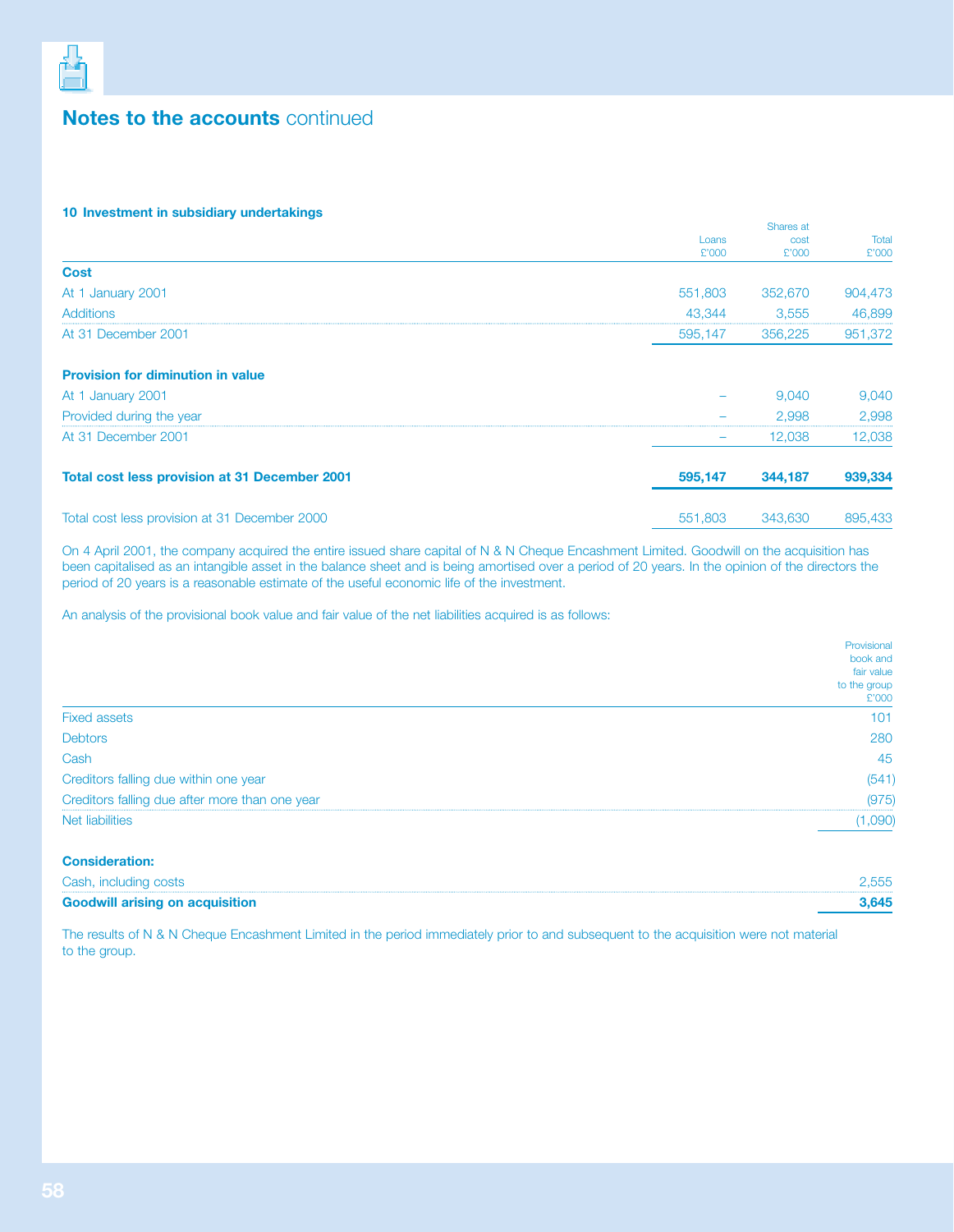## **10 Investment in subsidiary undertakings** continued

The following are the subsidiary undertakings which, in the opinion of the directors, principally affect the profit or assets of the group. A full list of subsidiary undertakings will be annexed to the next annual return of the company to be filed with the Registrar of Companies. All subsidiaries are consolidated.

|                           |                                          | Country of<br>incorporation<br>or registration | <b>Class</b><br>of capital | %<br>holding |
|---------------------------|------------------------------------------|------------------------------------------------|----------------------------|--------------|
| <b>UK home credit</b>     | <b>Provident Personal Credit Limited</b> | England                                        | Ordinary                   | $100*$       |
|                           | Greenwood Personal Credit Limited        | England                                        | Ordinary                   | $100*$       |
| International home credit | <b>Provident International Limited</b>   | England                                        | Ordinary                   | $100*$       |
|                           | Provident Polska S.A.                    | Poland                                         | Ordinary                   | $100*$       |
|                           | Provident Financial s.r.o.               | <b>Czech Republic</b>                          | Ordinary                   | $100*$       |
|                           | Provident Financial s.r.o.               | Slovakia                                       | Ordinary                   | $100*$       |
|                           | <b>Provident Financial Rt.</b>           | Hungary                                        | Ordinary                   | $100*$       |
| <b>Motor insurance</b>    | Provident Insurance plc                  | England                                        | Ordinary                   | 100          |
|                           | <b>Colonnade Reinsurance Limited</b>     | Guernsey                                       | Ordinary                   | 100          |
|                           |                                          |                                                | Preference                 | 100          |
|                           | <b>Provident Reinsurance Limited</b>     | Guernsey                                       | Ordinary                   | $100*$       |
|                           | Colonnade Insurance Brokers Limited      | England                                        | Ordinary                   | $100*$       |

\* Shares held by wholly-owned intermediate holding companies.

The above companies operate principally in their country of incorporation or registration.

The financial year end of all subsidiaries is 31 December except for Provident Insurance plc. That company's financial year end is 30 June which, in the opinion of the directors, facilitates the negotiation of reinsurance arrangements. Accordingly, the management accounts of that company for the year ended 31 December 2001, which have been audited for the purposes of the group accounts, have been consolidated.

## **11 Investment in own shares**

The QUEST is a discretionary trust established for the benefit of the employees of the group. The company has also established Provident Financial Trustees Limited, a wholly-owned subsidiary undertaking, to act as trustee of the QUEST. All costs relating to the QUEST are dealt with in the profit and loss account as they accrue. The trustee has waived the right to receive dividends on the shares it holds.

At 31 December 2001 the QUEST held 2,136,030 (2000 2,656,310) shares with a cost of £18,369,000 (2000 £22,430,000) and a market value of £13,777,394 (2000 £26,271,000). In accordance with UITF Abstract 13 'Accounting for ESOP Trusts' the shares have been included in the balance sheets of the company and the group and written down to the price at which the option was granted in respect of each share (being an aggregate of £12,750,000). The amount contributed to the QUEST in excess of the option price has been charged against reserves.

## **12 Amounts receivable from customers**

|                                                                                       | Group     | Group      |
|---------------------------------------------------------------------------------------|-----------|------------|
|                                                                                       | 2001      | 2000       |
| (a) Instalment credit receivables                                                     | £'000     | £'000      |
| Gross instalment credit receivables                                                   | 1,105,511 | 976,269    |
| Less: provision for bad and doubtful debts (note 12(b))                               | (86, 251) | (79, 220)  |
| Instalment credit receivables after provision for bad and doubtful debts (note 13(a)) | 1,019,260 | 897,049    |
| Less: deferred revenue thereon                                                        | (290,009) | (249, 846) |
| <b>Total</b>                                                                          | 729.251   | 647,203    |
| Analysed as $-$ due within one year                                                   | 719,637   | 637,706    |
| - due in more than one year                                                           | 9.614     | 9,497      |
| <b>Total</b>                                                                          | 729,251   | 647,203    |

At 31 December 2001 the net amounts receivable from UK home credit customers were £618,025,000 (2000 £585,449,000) and from international home credit customers were £111,226,000 (2000 £61,754,000).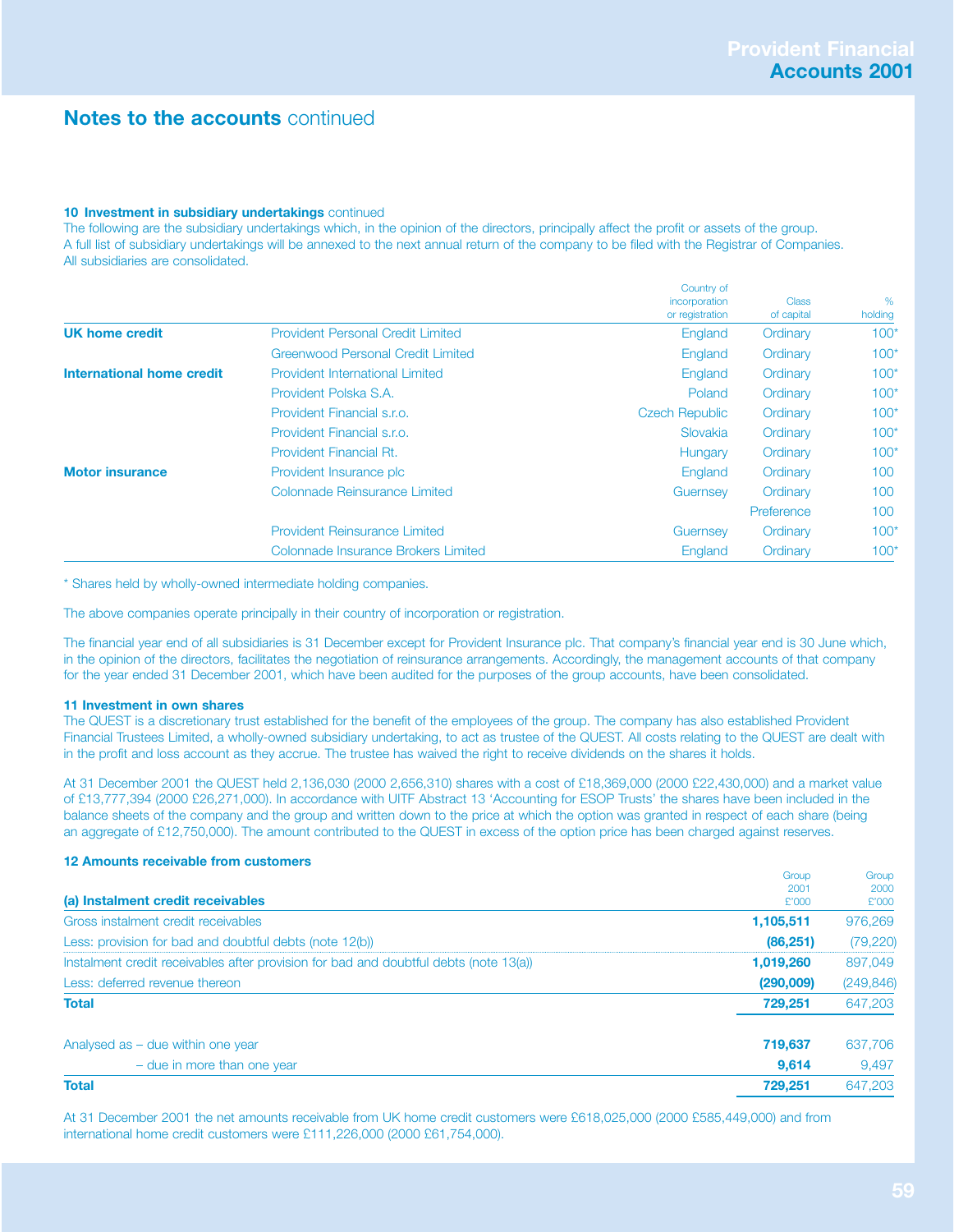

## **12 Amounts receivable from customers** continued

|                                                                  | Group     | Group     |
|------------------------------------------------------------------|-----------|-----------|
|                                                                  | 2001      | 2000      |
| (b) Bad and doubtful debts                                       | £'000     | £'000     |
| Gross provision at 31 December (note 12(a))                      | 86,251    | 79,220    |
| Less: deferred revenue thereon                                   | (27, 589) | (24, 400) |
| Net provision at 31 December                                     | 58,662    | 54,820    |
| Net provision at 1 January                                       | (54, 820) | (60, 823) |
| Increase/(decrease) in provision (net of deferred revenue)       | 3.842     | (6,003)   |
| Amounts written off (net of deferred revenue)                    | 92,204    | 82,307    |
| Net charge to profit and loss account for bad and doubtful debts | 96.046    | 76,304    |
| Analysed as - UK home credit                                     | 76.345    | 71,460    |
| - international home credit                                      | 19.701    | 4.844     |
| <b>Total</b>                                                     | 96,046    | 76,304    |

The gross provision is made against the total amount receivable from customers which includes unearned service charges ('deferred revenue'). The relevant proportion of the gross provision is appropriated from deferred revenue and the balance from the profit and loss account.

## **13 Maturity of instalment credit receivables, borrowing facilities available and borrowings**

| (a) Group              | Instalment<br>credit<br>receivables<br>£'000 | 2001<br><b>Borrowing</b><br>facilities<br>available<br>£'000 | <b>Borrowings</b><br>£'000 | Instalment<br>credit<br>receivables<br>£'000 | 2000<br><b>Borrowing</b><br>facilities<br>available<br>£'000 | <b>Borrowings</b><br>£'000 |
|------------------------|----------------------------------------------|--------------------------------------------------------------|----------------------------|----------------------------------------------|--------------------------------------------------------------|----------------------------|
| Repayable:             |                                              |                                                              |                            |                                              |                                                              |                            |
| On demand              |                                              | 6,167                                                        |                            |                                              | 15,701                                                       | 12,389                     |
| In less than 6 months  | 793,693                                      | 9,204                                                        | 8,924                      | 657,731                                      | 20,000                                                       | 18,026                     |
| $\ln 6 - 12$ months    | 212.153                                      | 34,500                                                       | 34,045                     | 226,033                                      | 6.718                                                        | 6.718                      |
| In less than 12 months | 1,005,846                                    | 49,871                                                       | 42,969                     | 883,764                                      | 42,419                                                       | 37,133                     |
| In $12 - 24$ months    | 13,414                                       | 20.210                                                       | 15,210                     | 13.285                                       | 23,582                                                       | 18,592                     |
| $\ln 24 - 60$ months   |                                              | 461.007                                                      | 288,568                    |                                              | 230,596                                                      | 189.294                    |
| In more than 60 months |                                              | 213,453                                                      | 169,453                    |                                              | 229,000                                                      | 177,022                    |
| In more than 12 months | 13,414                                       | 694,670                                                      | 473,231                    | 13.285                                       | 483,178                                                      | 384,908                    |
| Total                  | 1,019,260                                    | 744,541                                                      | 516,200                    | 897,049                                      | 525,597                                                      | 422,041                    |

|                        |                                             | 2001              |                                             | 2000              |
|------------------------|---------------------------------------------|-------------------|---------------------------------------------|-------------------|
|                        | <b>Borrowing</b><br>facilities<br>available | <b>Borrowings</b> | <b>Borrowing</b><br>facilities<br>available | <b>Borrowings</b> |
| (b) Company            | £'000                                       | £'000             | £'000                                       | £'000             |
| Repayable:             |                                             |                   |                                             |                   |
| On demand              | 6,167                                       |                   | 15,701                                      | 12,487            |
| $\ln 6 - 12$ months    | 19,500                                      | 13,178            | 20,000                                      | 6.731             |
| In less than 12 months | 25,667                                      | 13,178            | 35,701                                      | 19,218            |
| In $12 - 24$ months    | 15,000                                      | 10,000            |                                             |                   |
| $\ln 24 - 60$ months   | 420,089                                     | 255,101           | 207,007                                     | 171,406           |
| In more than 60 months | 213,453                                     | 169,453           | 229,000                                     | 177,001           |
| In more than 12 months | 648,542                                     | 434,554           | 436,007                                     | 348,407           |
| <b>Total</b>           | 674,209                                     | 447.732           | 471,708                                     | 367.625           |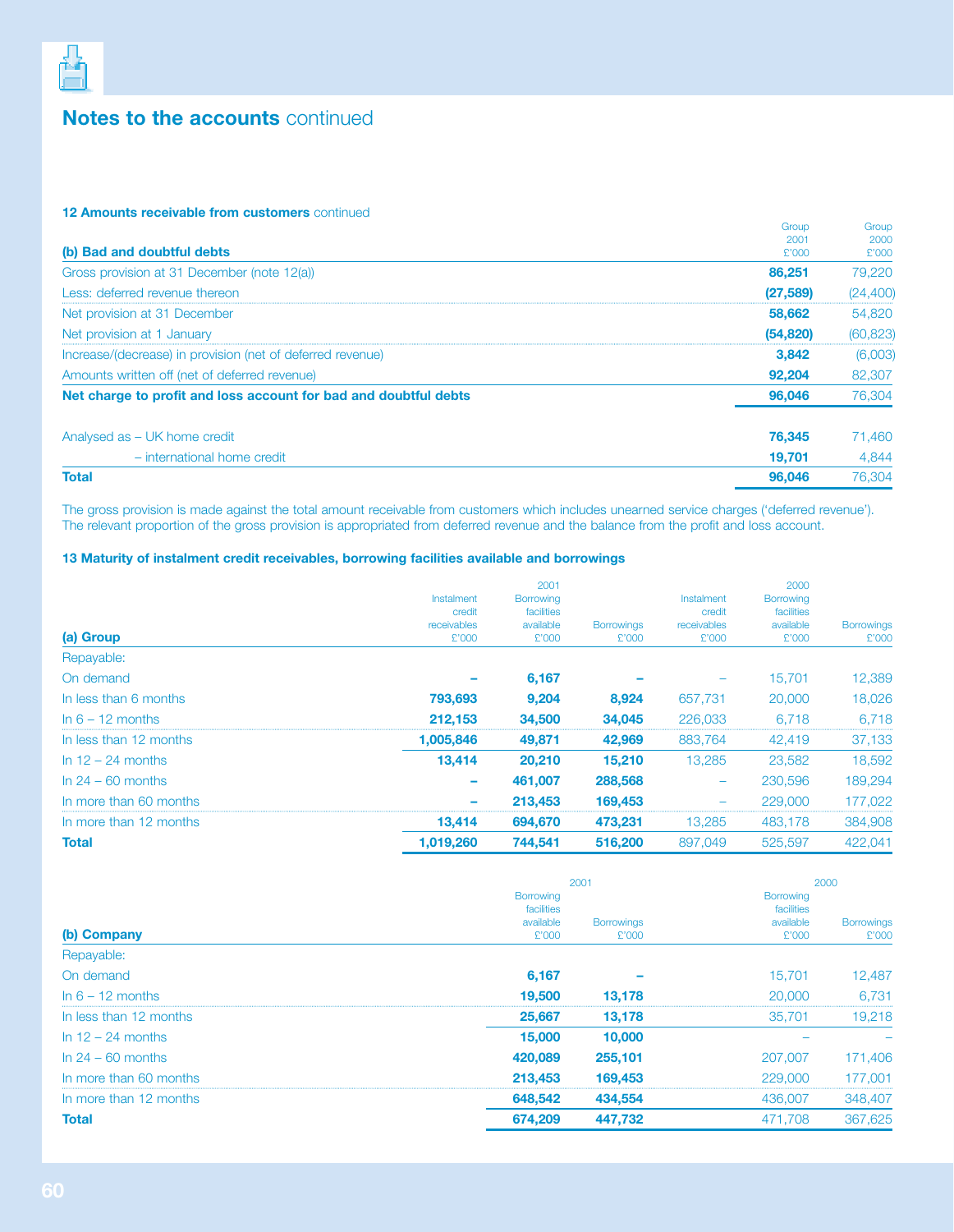## **13 Maturity of instalment credit receivables, borrowing facilities available and borrowings** continued **c) Borrowing facilities and borrowings**

Borrowing facilities comprise arrangements with banks for committed revolving loan and acceptance credit facilities in a number of currencies for periods of up to seven years, together with overdrafts and uncommitted loans which are repayable on demand, and loan notes privately placed with US and UK institutions (see note 13(d) below).

At 31 December 2001 borrowings under these facilities amounted to £516,200,000 (company £447,732,000) (2000 £422,041,0000; company £367,625,000). These borrowings are under:

- (i) committed revolving loan and acceptance credit facilities which are generally drawn for periods of three to six months, then repaid and redrawn;
- (ii) borrowings on overdrafts and uncommitted loan facilities which are repayable on demand; and
- (iii) loan notes, as described below.

The borrowings shown in notes 13(a) and 13(b) are analysed by reference to the maturity of the facility under which they are drawn as required by FRS 4.

## **(d) Loan notes**

- On 10 May 2001, the company issued loan notes in 3 series:
- (i) £42,000,000 of 7.21% loan notes repayable on 10 May 2011;
- (ii) US\$64,000,000 of 7.40% loan notes repayable on 10 May 2008; and
- (iii) US\$24,000,000 of 7.60% loan notes repayable on 10 May 2011.

Cross currency swaps have been put in place to swap the proceeds and liabilities for principal and interest under the two US\$ denominated series into sterling.

## **(e) Cross currency swap arrangements**

Any borrowing, the liability of which is swapped into another currency, is accounted for as a liability in the swap currency and not in the original currency of denomination.

## **(f) Undrawn committed borrowing facilities**

The undrawn committed borrowing facilities at 31 December were as follows:

|                                  |         | Group   |         | Company |
|----------------------------------|---------|---------|---------|---------|
|                                  | 2001    | 2000    | 2001    | 2000    |
|                                  | £'000   | £'000   | £'000   | £'000   |
| Expiring within one year         | 1,902   | 5,286   | 7.489   | 16,483  |
| Expiring within one to two years | 5.000   | 4,990   | 5,000   |         |
| Expiring in more than two years  | 216,439 | 93,280  | 208,988 | 87,600  |
| <b>Total</b>                     | 223,341 | 103,556 | 221,477 | 104,083 |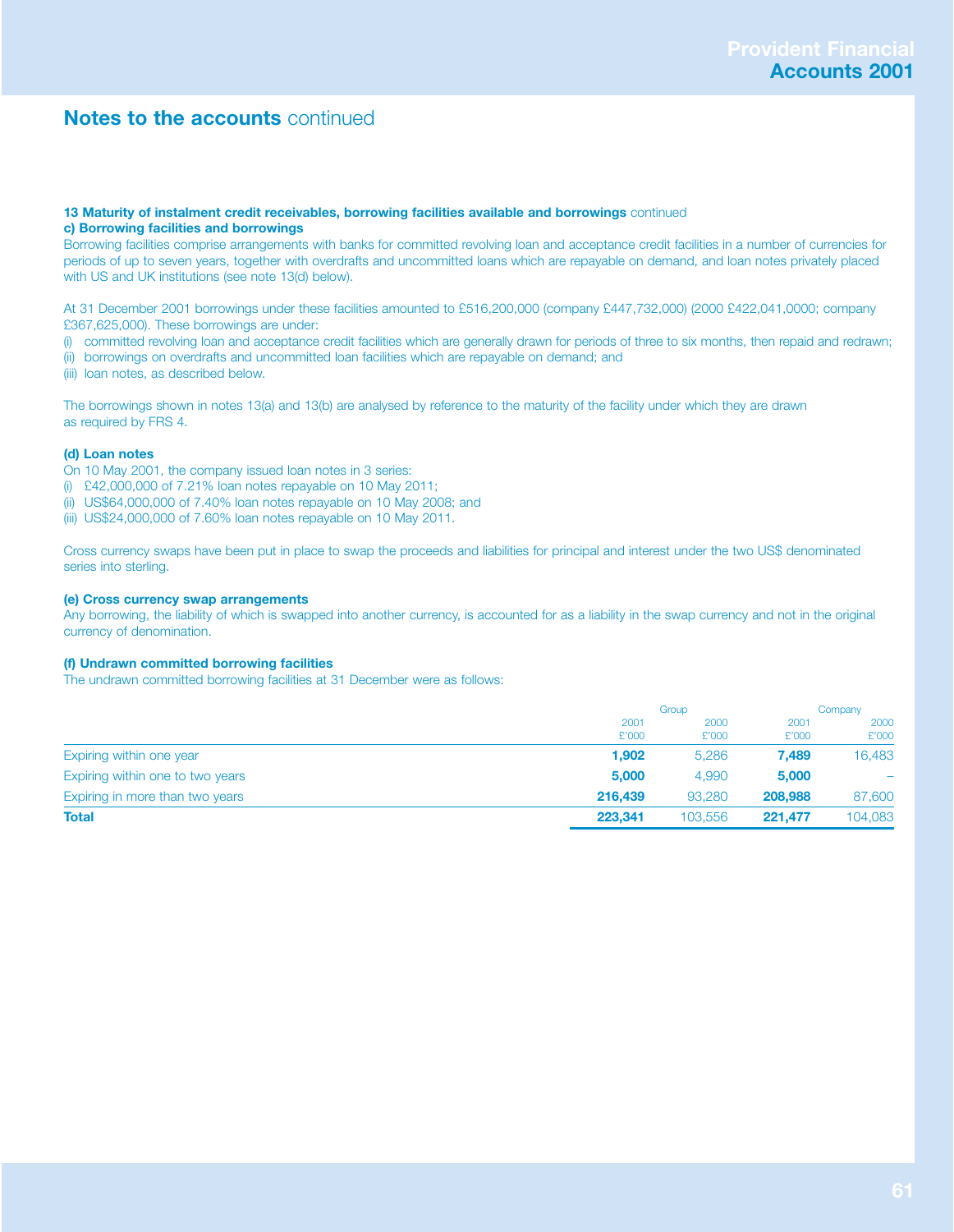

## **14 Derivatives and other financial instruments**

An explanation of the group's objectives, policies and strategies in the use of derivatives and other financial instruments is included in the financial review on pages 26 to 29. The numerical disclosures in this note deal with financial assets and financial liabilities as defined in FRS 13 'Derivatives and Other Financial Instruments: Disclosures'.

As permitted by FRS 13, short-term debtors and creditors have been excluded from the disclosures other than the currency disclosures in note 14(e).

## **(a) Interest rate profile of financial liabilities**

After taking account of the various interest rate swaps entered into by the group and the currency swap arrangements referred to in note 13(e) (but before the interest rate caps of up to £50 million referred to below), the interest rate exposure on the group's borrowings at 31 December 2001 was:

|                  |         | 2001                     |          |         | 2000                     |          |  |
|------------------|---------|--------------------------|----------|---------|--------------------------|----------|--|
|                  | Total   | Fixed                    | Floating | Total   | Fixed                    | Floating |  |
| Currency         | £'000   | £'000                    | £'000    | £'000   | £'000                    | £'000    |  |
| <b>Sterling</b>  | 381,004 | 248,648                  | 132,356  | 347,719 | 255,000                  | 92,719   |  |
| Irish punt/euro  | 12,280  | $\overline{\phantom{a}}$ | 12,280   | 10,938  | $\overline{\phantom{0}}$ | 10,938   |  |
| Polish zloty     | 88,631  | 46,713                   | 41,918   | 40,045  | 25,098                   | 14,947   |  |
| Czech crown      | 32,969  | 28,032                   | 4,937    | 23,339  | $\overline{\phantom{m}}$ | 23,339   |  |
| Hungarian forint | 1,316   | -                        | 1,316    |         |                          |          |  |
| <b>Total</b>     | 516,200 | 323,393                  | 192.807  | 422,041 | 280,098                  | 141,943  |  |

At 31 December 2001, the group's floating rate borrowings were £192,807,000 as shown in the table above. In accordance with FRS 13, these are defined as borrowings which have their interest rates reset at least once a year. In practice, the group typically draws down on its borrowing facilities for periods of between three and six months. The group's exposure to increases in interest rates on the sterling floating rate borrowings position at 31 December 2001 is also protected by an interest rate cap on borrowings of up to £50 million at a rate of 7.35% until 2 January 2003. The cross currency swap arrangements in respect of \$57m of the loan notes described in note 13(d) result in these borrowings being at floating rates until November 2002. Thereafter, these borrowings will attract fixed rates until their maturity. These borrowings have been shown as floating rate borrowings in the above table at 31 December 2001.

The weighted average interest rate on sterling fixed rate borrowings at 31 December 2001 amounted to 6.65% (2000 6.3%) and the weighted average period to maturity was 3.7 years (2000 2.7 years).

The weighted average interest rate on Polish zloty fixed rate borrowings at 31 December 2001 amounted to 15.93% (2000 17.02%) and the weighted average period to maturity was 1.9 years (2000 2.7 years).

The weighted average interest rate on Czech crown fixed rate borrowings at 31 December 2001 amounted to 5.19% and the weighted average period to maturity was 1.6 years.

The floating rate borrowings bear interest at rates linked to relevant national LIBOR equivalents.

## **(b) Interest rate profile of financial assets**

After taking account of the various interest rate swaps entered into by the group, the interest rate exposure on the group's cash and investments at 31 December 2001 was:

|                                    |                | 2001                  |                   |                | 2000           |                   |
|------------------------------------|----------------|-----------------------|-------------------|----------------|----------------|-------------------|
|                                    | Total<br>£'000 | <b>Fixed</b><br>£'000 | Floating<br>£'000 | Total<br>£'000 | Fixed<br>£'000 | Floating<br>£'000 |
| Cash at bank and in hand           | 44.623         | ۰                     | 44.623            | 50,881         |                | 50,881            |
|                                    |                |                       |                   |                |                |                   |
| Bank and building society deposits | 430.621        | 240,000               | 190.621           | 330,000        | 330,000        |                   |
| <b>Total</b>                       | 475.244        | 240,000               | 235,244           | 380,881        | 330,000        | 50,881            |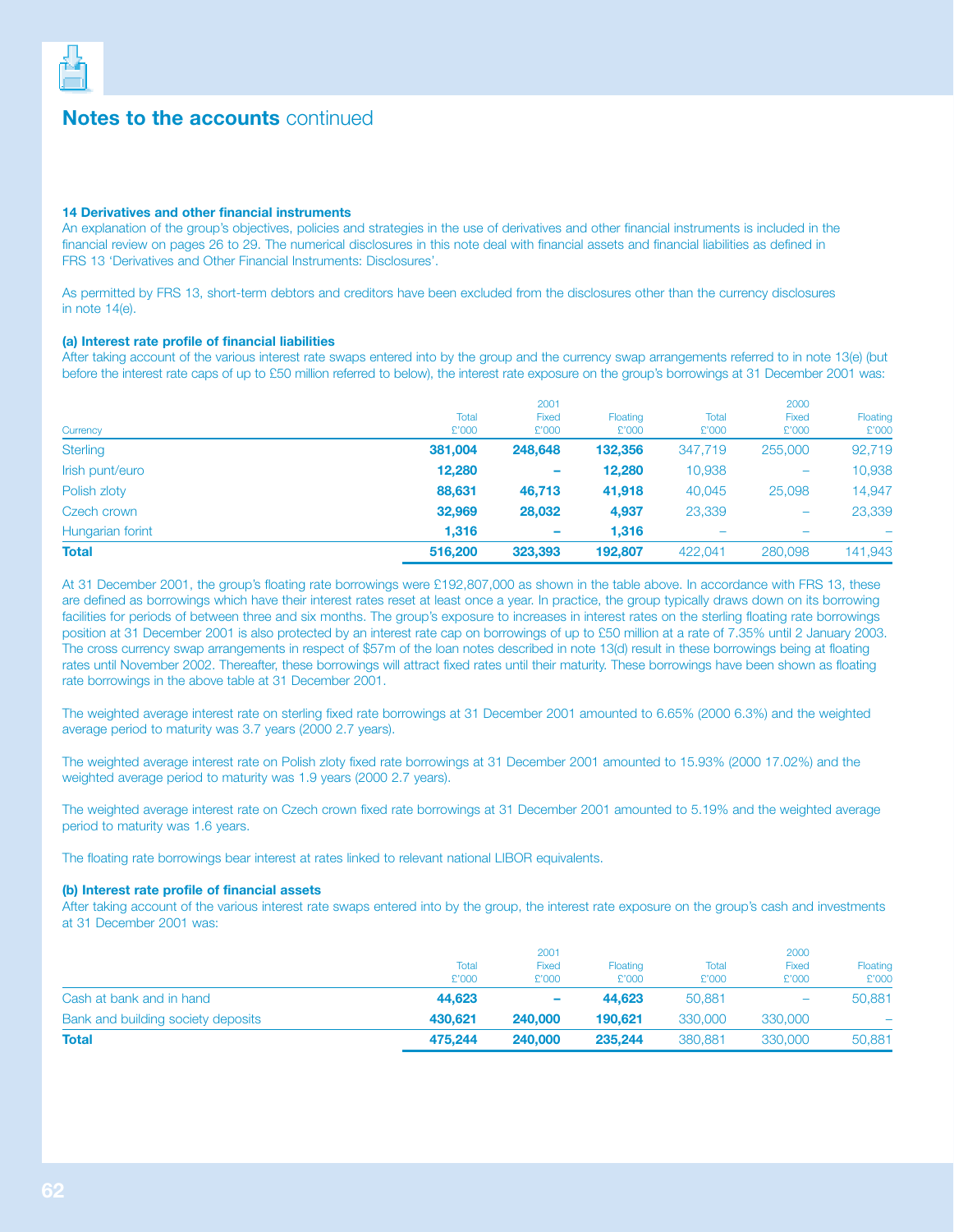## **14 Derivatives and other financial instruments** continued

#### **(b) Interest rate profile of financial assets** continued

At 31 December 2001, £8,280,000 of the floating rate bank and building society deposits are denominated in Polish zloty, £3,326,000 is denominated in Czech crown and the remainder is denominated in sterling. All fixed rate deposits are denominated in sterling.

Of the cash at bank and in hand balance at 31 December 2001, £28,306,000 is denominated in sterling, £9,514,000 is denominated in Polish zloty, £4,571,000 is denominated in Czech crown, £1,275,000 is denominated in Hungarian forint, £288,000 is denominated in Slovak crown and £669,000 is denominated in South African rand.

The weighted average interest rate on fixed rate investments at 31 December 2001 amounted to 6.41% (2000 6.5%) and the weighted average period to maturity was 2.6 years (2000 2.5 years).

The floating rate cash and investments bear interest at rates linked to LIBOR.

#### **(c) Fair values**

The fair values and book values of the group's financial instruments by category at 31 December 2001 are set out below:

|                                                                                    | 2001        |            | 2000        |            |
|------------------------------------------------------------------------------------|-------------|------------|-------------|------------|
|                                                                                    | <b>Book</b> | Fair       | <b>Book</b> | Fair       |
|                                                                                    | value       | value      | value       | value      |
|                                                                                    | £'000       | £'000      | £'000       | £'000      |
| Primary financial instruments held to finance the group's operations:              |             |            |             |            |
| Current asset investments                                                          | 430,621     | 430,621    | 330,000     | 330,000    |
| Cash at bank and in hand                                                           | 44,623      | 44,623     | 50,881      | 50,881     |
| Bank loans and overdrafts                                                          | (454, 747)  | (454, 747) | (415, 323)  | (415, 323) |
| US\$ bank loan                                                                     |             |            | (6, 718)    | (6,628)    |
| US\$ loan notes                                                                    | (61, 453)   | (60, 523)  |             |            |
| Derivative financial instruments held to manage the interest and currency profile: |             |            |             |            |
| Currency swap re US\$ bank loan                                                    |             |            |             | (127)      |
| Currency swap re US\$ loan notes*                                                  |             | (1,484)    |             |            |
| Other currency swaps – contracts in profit                                         |             | 160        |             |            |
| - contracts in loss                                                                |             | (8, 704)   |             | (2,628)    |
| Interest rate swaps on borrowings - contracts in profit                            |             |            |             | 195        |
| - contracts in loss                                                                |             | (5, 773)   |             | (4, 462)   |
| Interest rate swaps on investments – contracts in profit                           |             | 7,455      |             | 6,157      |
| - contracts in loss                                                                |             | (193)      |             | (768)      |
| Interest rate caps                                                                 | 193         | 4          | 583         | 22         |

\* The deferred losses on these currency swaps are mainly offset by the deferred gains on their underlying liabilities (the US\$ loan notes).

Market values have been used to determine the fair values of the group's financial instruments.

#### **(d) Hedging instruments**

The following table shows the extent to which the group has unrecognised and deferred gains and losses, in respect of financial instruments used as hedges, at the beginning and end of the year.

All gains and losses on the hedging instruments are expected to be matched by losses and gains on the hedged transactions or positions.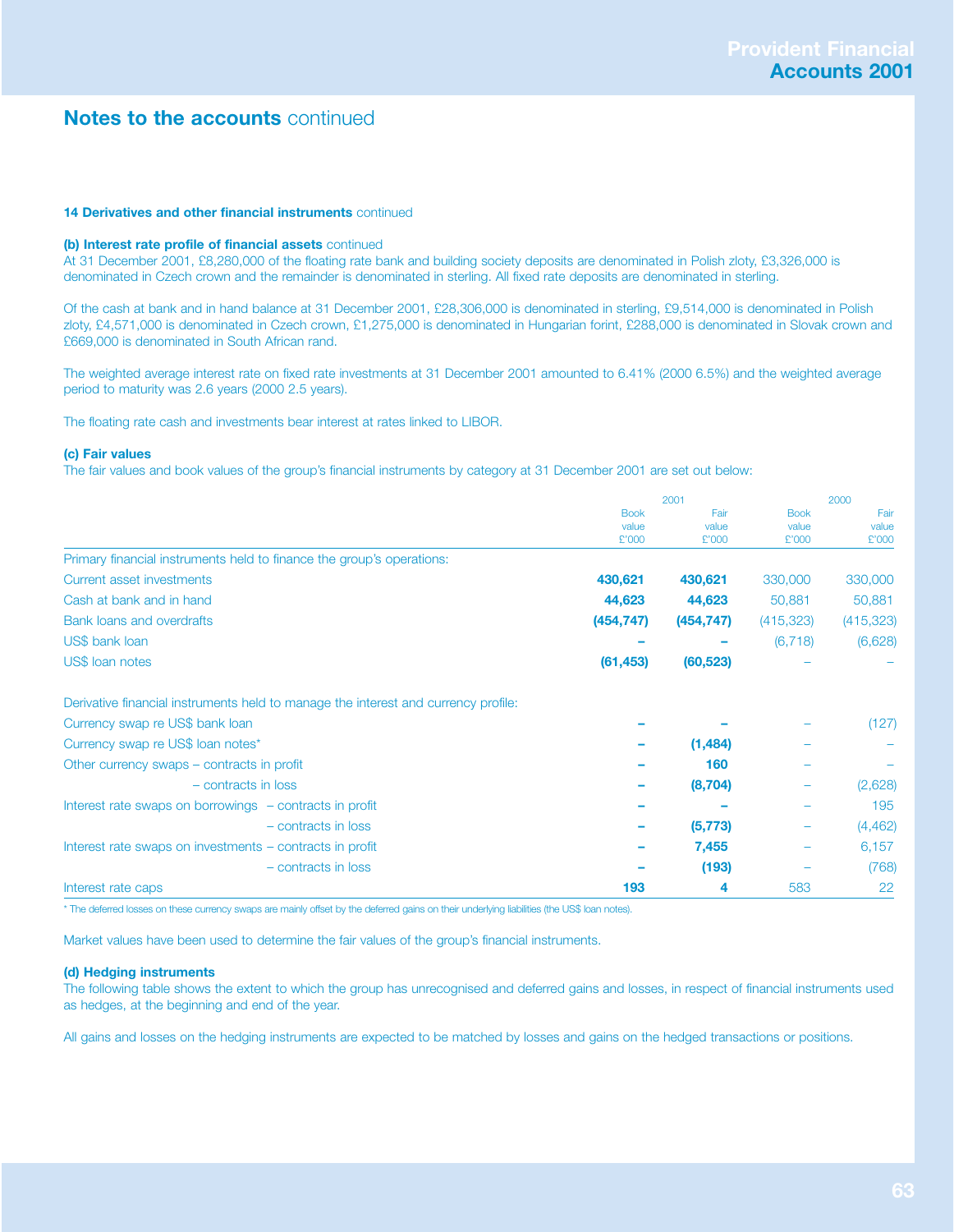

## **14 Derivatives and other financial instruments** continued

## **(d) Hedging instruments continued**

The US\$ loan notes, which are fully hedged by a currency swap arrangement, are translated at the forward rate inherent in the contract. Consequently, the carrying value of the loan effectively includes the gain or loss on the hedging instrument, which is treated as deferred for the purpose of the table below:

|                                         | Unrecognised |           |                  | <b>Deferred</b> |        |                  |
|-----------------------------------------|--------------|-----------|------------------|-----------------|--------|------------------|
|                                         |              |           | <b>Total net</b> |                 |        | <b>Total net</b> |
|                                         | Gains        | Losses    | gains/(losses)   | Gains           | Losses | gains/(losses)   |
| Gains and losses on hedging instruments | £'000        | £'000     | £'000            | £'000           | £'000  | £'000            |
| At 1 January 2001                       | 6,374        | (7,895)   | (1,521)          |                 | (90)   | (90)             |
| Arising in previous years that were     |              |           |                  |                 |        |                  |
| recognised in 2001                      | 2,291        | (4,979)   | (2,688)          |                 | (90)   | (90)             |
| Arising in previous years               |              |           |                  |                 |        |                  |
| not recognised in 2001                  | 4,083        | (2,916)   | 1,167            |                 |        |                  |
| Arising in 2001                         | 3,536        | (12,308)  | (8, 772)         |                 | (930)  | (930)            |
| Gains and losses on hedging instruments |              |           |                  |                 |        |                  |
| at 31 December 2001                     | 7,619        | (15, 224) | (7,605)          |                 | (930)  | (930)            |
| Of which:                               |              |           |                  |                 |        |                  |
| Gains and losses expected               |              |           |                  |                 |        |                  |
| to be recognised in 2002                | 5,600        | (9, 416)  | (3,816)          |                 |        |                  |
| Gains and losses expected to be         |              |           |                  |                 |        |                  |
| recognised in 2003 or later             | 2,019        | (5,808)   | (3,789)          |                 | (930)  | (930)            |
|                                         |              |           |                  |                 |        |                  |

#### **(e) Currency exposures**

As explained in the group's accounting policy, exchange differences arising from the retranslation of the opening net assets of subsidiary undertakings and branches, which have currencies of operation other than sterling, net of any related foreign currency loans taken out to hedge overseas investments, are taken to reserves, together with the differences arising when the profit and loss accounts are translated at average rates and compared with rates ruling at the year end.

The table below shows the extent to which group companies have monetary assets and liabilities in currencies other than their functional currency. Foreign exchange differences on retranslation of these assets and liabilities are taken to the profit and loss account of the group subsidiary concerned and the group. The position at 31 December 2001 was as follows:

|                                        | Net foreign currency monetary assets/(liabilities) |                       |                      |                       |                |
|----------------------------------------|----------------------------------------------------|-----------------------|----------------------|-----------------------|----------------|
| Functional currency of group operation | <b>Sterling</b><br>£'000                           | Polish zloty<br>£'000 | Czech crown<br>£'000 | Slovak crown<br>£'000 | Total<br>£'000 |
| <b>Sterling</b>                        | $\overline{\phantom{m}}$                           | 727                   | (704)                | 418                   | 441            |
| Polish zloty                           | (78)                                               |                       |                      |                       | (78)           |
| Czech crown                            | (266)                                              |                       |                      |                       | (266)          |
| Hungarian forint                       | (211)                                              | (94)                  |                      |                       | (305)          |
| Slovak crown                           | (103)                                              |                       | (155)                |                       | (258)          |
| <b>Total</b>                           | (658)                                              | 633                   | (859)                | 418                   | (466)          |

The position at 31 December 2000 was as follows:

|                                        |       | Net foreign currency monetary assets/(liabilities) |       |  |  |
|----------------------------------------|-------|----------------------------------------------------|-------|--|--|
|                                        |       | Polish zloty Czech crown                           | Total |  |  |
| Functional currency of group operation | £'000 | £'000                                              | £'000 |  |  |
| <b>Sterling</b>                        | 611   | 1,290                                              | 1.901 |  |  |

The above tables exclude the US\$ loan notes because they are fully hedged by a currency swap arrangement.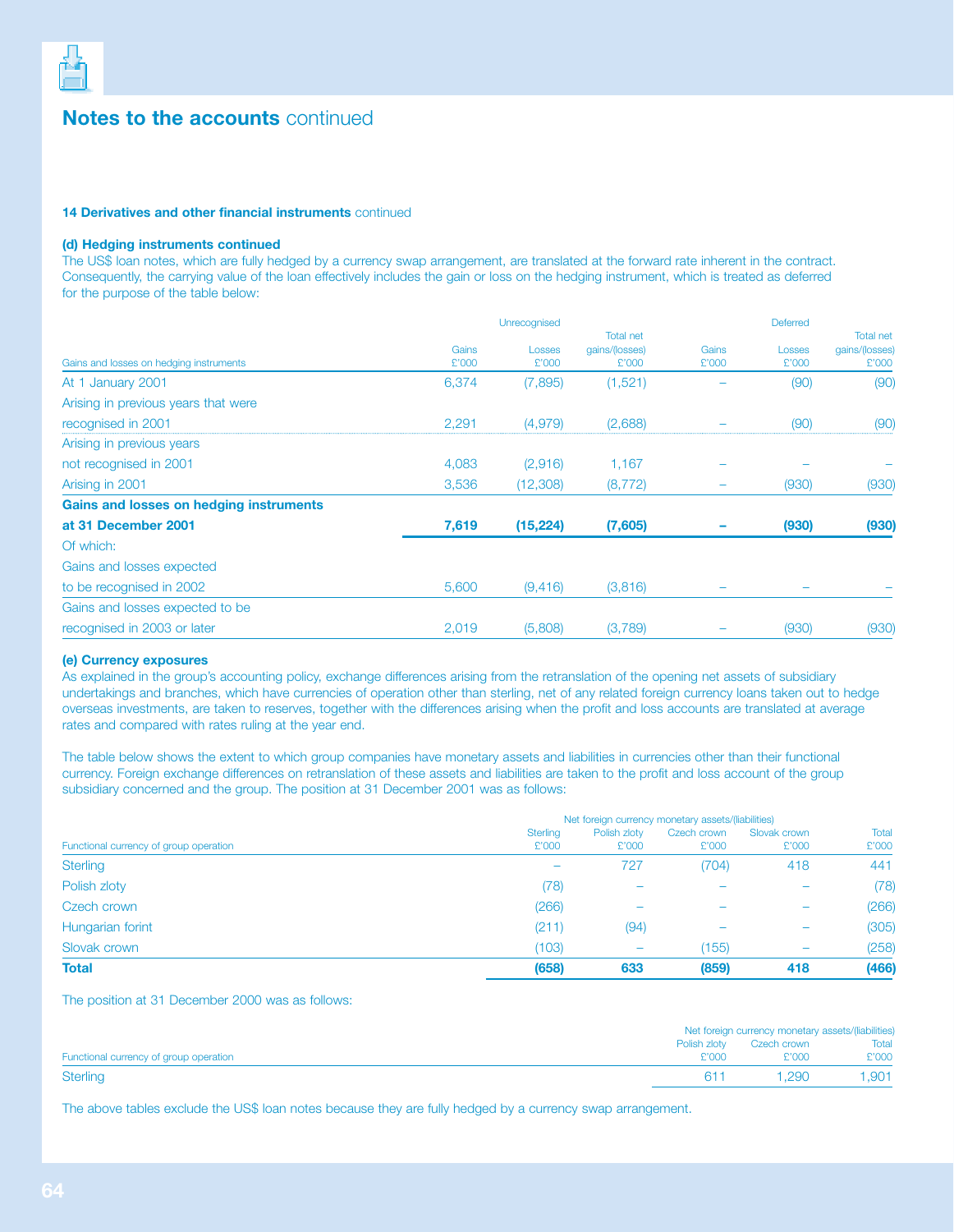## **14 Derivatives and other financial instruments** continued

## **(f) Instruments held for trading purposes**

None of the group's financial instruments is held for trading purposes.

## **15 Debtors – amounts falling due within one year**

|                                                                               | Group   |                          | Company |                          |
|-------------------------------------------------------------------------------|---------|--------------------------|---------|--------------------------|
|                                                                               | 2001    | 2000                     | 2001    | 2000                     |
|                                                                               | £'000   | £'000                    | £'000   | £'000                    |
| Trade debtors                                                                 | 62,188  | 66,652                   |         | $\overline{\phantom{0}}$ |
| Amounts recoverable from reinsurers                                           | 69,145  | 57,494                   |         |                          |
| Other debtors                                                                 | 2,516   | 5,209                    | 243     | 217                      |
| Prepayments and accrued income                                                | 18,446  | 17,156                   | 9.281   | 9,390                    |
| Commissions prepaid to insurance brokers and other deferred acquisition costs | 18,836  | 16,216                   |         |                          |
| Amounts owed by group undertakings                                            |         | $\overline{\phantom{0}}$ | 533.265 | 426,501                  |
| Overseas tax recoverable                                                      | 2,085   |                          |         |                          |
| <b>Total</b>                                                                  | 173,216 | 162,727                  | 542.789 | 436,108                  |
|                                                                               |         |                          |         |                          |

## **16 Investments and cash at bank and in hand**

|                                                                  | Group   | Group   |
|------------------------------------------------------------------|---------|---------|
|                                                                  | 2001    | 2000    |
| Investments and cash at bank and in hand comprise:               | £'000   | £'000   |
| Bank, building society and other fixed interest deposits at cost | 430.621 | 330,000 |
| Cash at bank and in hand                                         | 44.623  | 50,881  |
| <b>Total</b>                                                     | 475.244 | 380,881 |

£413,782,000 of the investments and £12,709,000 (2000 £12,530,000) of the cash at bank and in hand are held by Provident Insurance plc, Colonnade Reinsurance Limited, Provident Reinsurance Limited and Colonnade Insurance Brokers Limited. The regulators of these companies require their investments and cash to be retained within the relevant company and these monies cannot be used to finance other parts of the group or to repay group borrowings. These monies are invested and held on deposit, pending future claims payments and payments to insurance companies.

## **17 Creditors – amounts falling due within one year**

|                                                                  | Group   |         | Company |        |
|------------------------------------------------------------------|---------|---------|---------|--------|
|                                                                  | 2001    | 2000    | 2001    | 2000   |
|                                                                  | £'000   | £'000   | £'000   | £'000  |
| Amounts due to retailers and customers' unspent balances         | 19,248  | 20,766  |         |        |
| <b>Trade creditors</b>                                           | 15,474  | 14,034  |         |        |
| Amounts owed to group undertakings                               |         |         | 28,591  | 37,270 |
| Other creditors including taxation and social security           | 51,118  | 58,803  | 14,102  | 16,361 |
| <b>Accruals</b>                                                  | 44,390  | 32,099  | 7,981   | 5,294  |
| Dividends payable                                                | 42,817  | 40,389  | 42,817  | 40,389 |
| <b>Total</b>                                                     | 173,047 | 166,091 | 93,491  | 99,314 |
| Other creditors including taxation and social security comprise: |         |         |         |        |
| UK corporation tax                                               | 31,472  | 34,076  | 7,027   | 3,337  |
| Overseas tax                                                     | 1,630   | 1,032   |         |        |
|                                                                  | 33,102  | 35,108  | 7,027   | 3,337  |
| Social security                                                  | 3,817   | 3,044   | 160     | 119    |
| Value added tax                                                  |         | 55      |         |        |
| Other creditors                                                  | 14,199  | 20,596  | 6,915   | 12,905 |
| <b>Total</b>                                                     | 51,118  | 58,803  | 14,102  | 16,361 |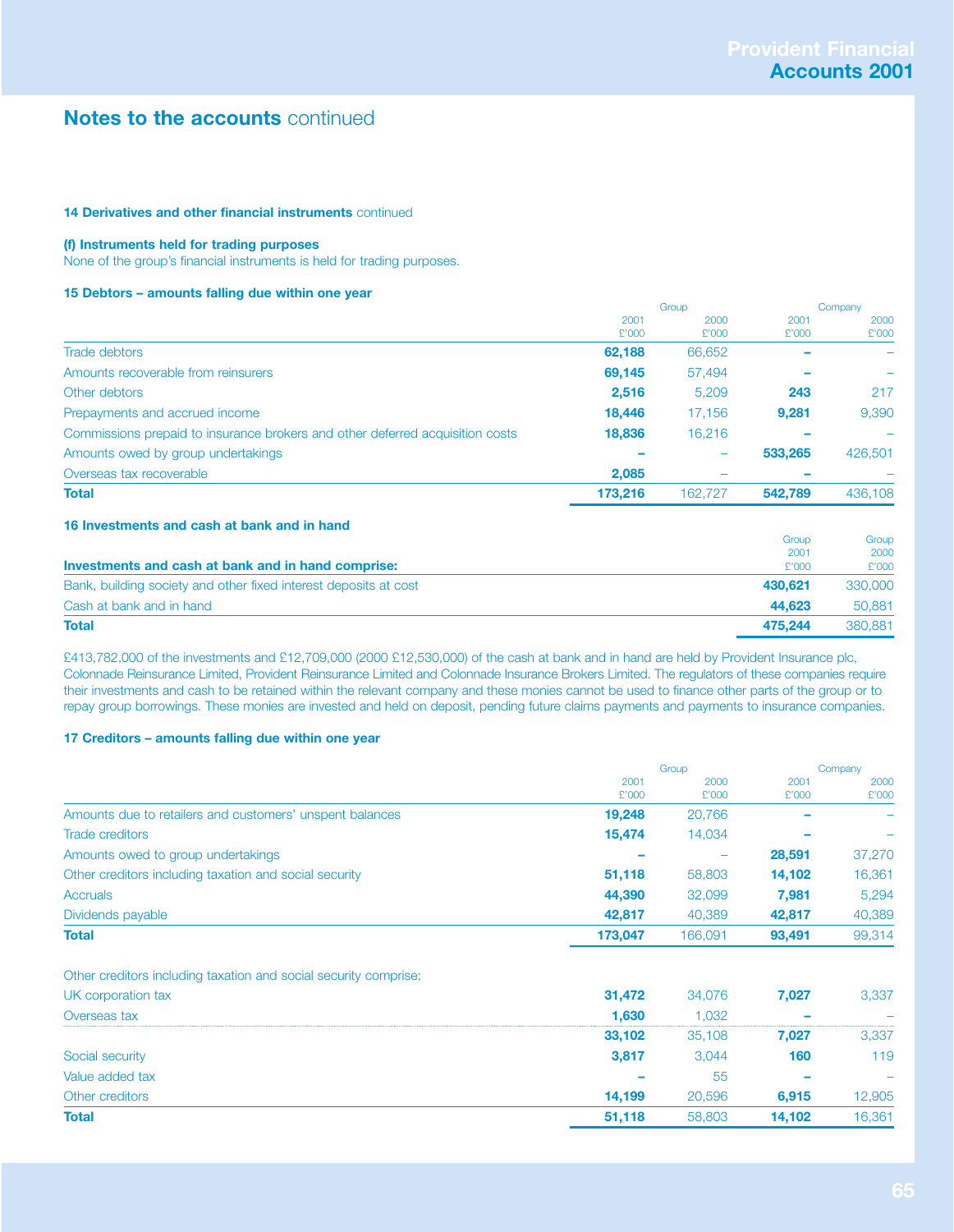

## **18 Insurance accruals and deferred income – amounts falling due within one year**

|                                       | Group   | Group   |
|---------------------------------------|---------|---------|
|                                       | 2001    | 2000    |
|                                       | £'000   | £'000   |
| Provision for unpaid insurance claims | 308.775 | 257,206 |
| Unearned insurance premiums           | 129,090 | 116,448 |
| Other deferred income                 | 973     | 957     |
| <b>Total</b>                          | 438,838 | 374,611 |

## **19 Deferred taxation**

|                                    |           | 2001      |                  | 2000      |  |
|------------------------------------|-----------|-----------|------------------|-----------|--|
|                                    |           | Full      |                  | Full      |  |
|                                    |           | potential |                  | potential |  |
|                                    | Provision | liability | <b>Provision</b> | liability |  |
| (a) Group                          | £'000     | £'000     | £'000            | £'000     |  |
| Accelerated capital allowances     | (36)      | (440)     | (495)            | 1,564)    |  |
| Other timing differences           | 6.052     | 8.352     | 3.061<br>        | 3.028     |  |
|                                    | 6,016     | 7.912     | 2.566            | .464      |  |
| Realised capital gains deferred    |           | 511       |                  | 511       |  |
| <b>Deferred taxation liability</b> | 6,016     | 8.423     | 2.566            | .975      |  |
|                                    |           |           |                  |           |  |

|                                    | 2001      |           | 2000      |             |
|------------------------------------|-----------|-----------|-----------|-------------|
|                                    |           | Full      |           | <b>Full</b> |
|                                    |           | potential |           | potential   |
|                                    | Provision | liability | Provision | liability   |
| (b) Company                        | £'000     | £'000     | £'000     | £'000       |
| Accelerated capital allowances     | (65)      | (65)      | (51)      | (51)        |
| Other timing differences           | 1.459     | 3.759     | .477      | l.477       |
| <b>Deferred taxation liability</b> | 1,394     | 3.694     | .426      | .426        |

| 2001  |
|-------|
| £'000 |
|       |
| 2,566 |
| (34)  |
| 3.484 |
| 6,016 |
|       |

## **20 Called-up share capital**

|                                                        |                   | <b>Group and Company</b> |        |                   |
|--------------------------------------------------------|-------------------|--------------------------|--------|-------------------|
|                                                        |                   | 2001                     |        |                   |
|                                                        | <b>Issued and</b> |                          |        | <b>Issued and</b> |
|                                                        | Authorised        | fully paid<br>Authorised |        | fully paid        |
|                                                        | £'000             | £'000                    | £'000  | £'000             |
| Ordinary shares of 10 <sup>4</sup> <sub>1</sub> p each | 40,000            | 25.433                   | 40,000 | 25,798            |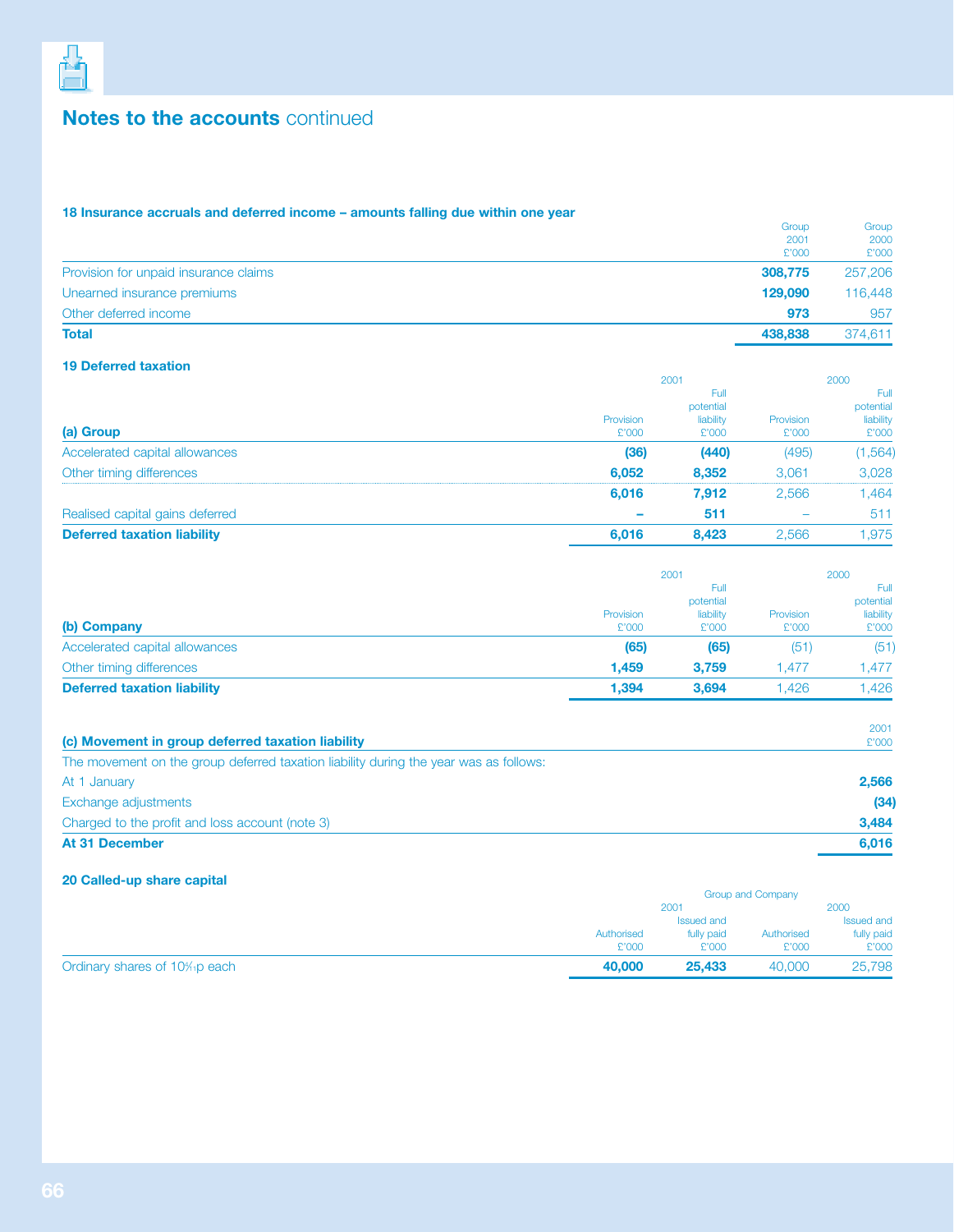## **20 Called-up share capital continued**

The movement on the number of shares in issue during the year is as follows:

|                                                   | <b>Number</b> |
|---------------------------------------------------|---------------|
| At 1 January 2001                                 | 248,931,030   |
| Shares issued pursuant to the exercise of options | 254,309       |
| Shares purchased and subsequently cancelled       | (3,772,000)   |
| At 31 December 2001                               | 245,413,339   |

The aggregate consideration received in respect of the shares issued pursuant to the exercise of options during the year was £1,135,000.

Details of the shares purchased during the year are included in the directors' report on page 33 in paragraph 3.7.2.

## **21 Share premium account**

|                                                           |        | Group and Company |  |
|-----------------------------------------------------------|--------|-------------------|--|
|                                                           | 2001   | 2000              |  |
|                                                           | £'000  | £'000             |  |
| At 1 January                                              | 51.638 | 47.211            |  |
| Premium on shares issued during the year                  | 1.109  | 6,306             |  |
| Premium on shares purchased and cancelled during the year | (907)  | (1,879)           |  |
| <b>At 31 December</b>                                     | 51.840 | 51,638            |  |

## **22 Other reserves**

|                                              |       | Group |         | Company |  |
|----------------------------------------------|-------|-------|---------|---------|--|
|                                              | 2001  | 2000  | 2001    | 2000    |  |
|                                              | £'000 | £'000 | £'000   | £'000   |  |
| Capital redemption reserve:                  |       |       |         |         |  |
| At 1 January                                 | 3,140 | 2,163 | 3,140   | 2,163   |  |
| Share buy-back                               | 391   | 977   | 391     | 977     |  |
| At 31 December                               | 3,531 | 3,140 | 3,531   | 3,140   |  |
| Retained profit capitalised by a subsidiary: |       |       |         |         |  |
| At 1 January and 31 December                 | 827   | 827   |         |         |  |
| Non-distributable reserve:                   |       |       |         |         |  |
| At 1 January                                 |       |       | 736,272 |         |  |
| Inter-group reorganisation                   |       |       |         | 736,272 |  |
| Increase during the year                     |       |       | 43,344  |         |  |
| At 31 December                               |       |       | 779,616 | 736,272 |  |
| <b>Total at 31 December</b>                  | 4,358 | 3,967 | 783,147 | 739,412 |  |

The capital redemption reserve represents profits on the redemption of preference shares arising in prior years, together with the capitalisation of the nominal value of shares purchased and cancelled, net of the utilisation of this reserve to capitalise the nominal value of shares issued to satisfy scrip dividend elections.

The non-distributable reserve was created as a result of an inter-group reorganisation to create a more efficient capital structure that more accurately reflects the group's management structure.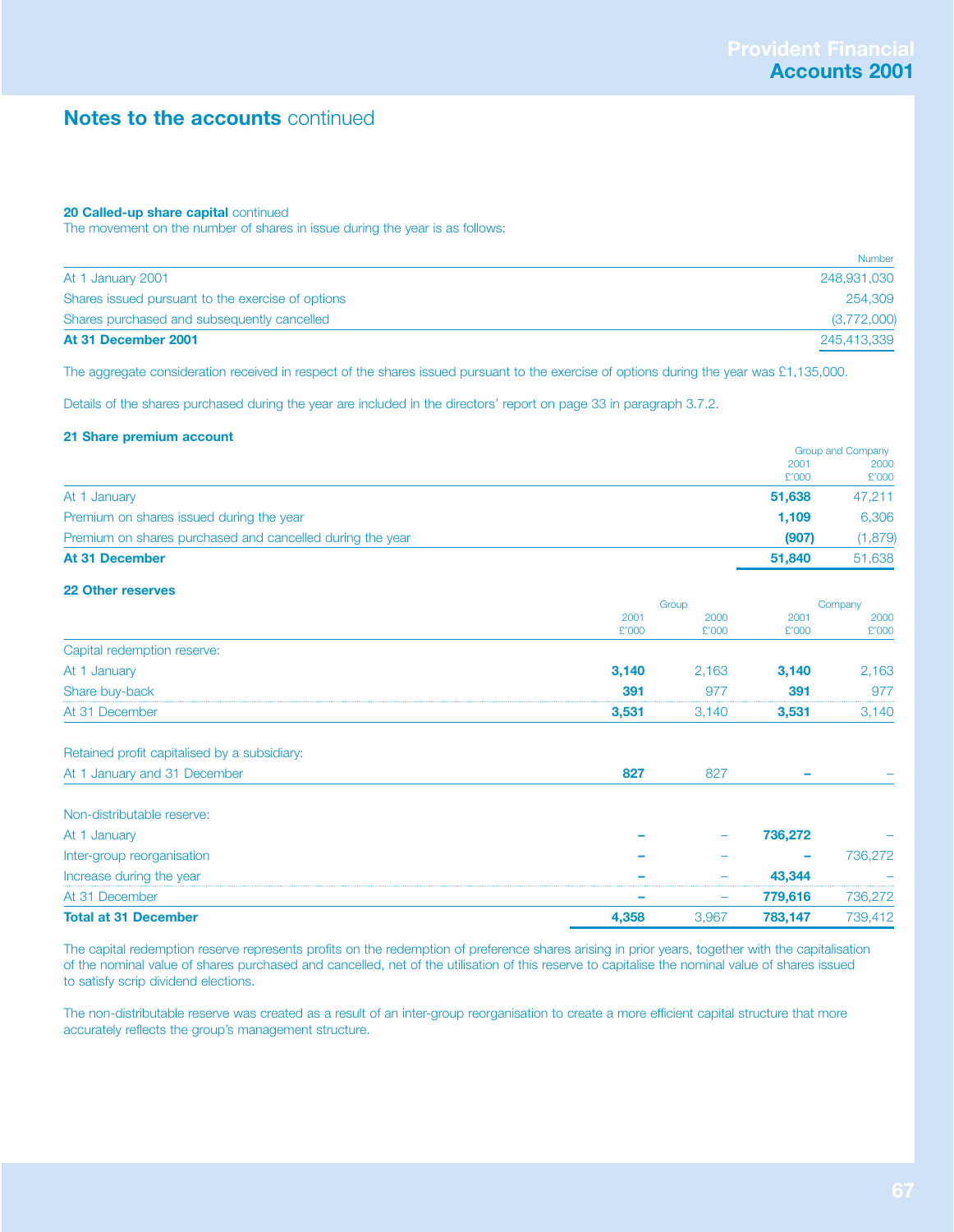

## **23 Profit and loss account**

| At 31 December 2001              | 213,276        | 91,774           |
|----------------------------------|----------------|------------------|
| Currency translation differences | (120)          |                  |
| Share buy-back                   | (22, 273)      | (22, 273)        |
| Retained profit for the year     | 52,027         | 52,586           |
| At 1 January 2001                | 183,642        | 61,461           |
|                                  | Group<br>£'000 | Company<br>£'000 |

In accordance with the exemption allowed by Section 230 of the Companies Act 1985, the company has not presented its own profit and loss account. The profit for the financial year dealt with in the accounts of the company was £124,374,000 (2000 £59,358,000).

The group profit and loss account balance is shown after writing off cumulative goodwill of £16,364,000 (2000 £16,229,000). In addition, cumulative goodwill of £2,335,000 has been written off against the merger reserve in previous years.

## **24 Reconciliation of movement in equity shareholders' funds**

|                                            | Group<br>2001 | Group<br>2000 |
|--------------------------------------------|---------------|---------------|
|                                            | £'000         | £'000         |
| Profit attributable to equity shareholders | 123,815       | 117,606       |
| <b>Dividends</b>                           | (71, 788)     | (65, 810)     |
| Retained profit for the year               | 52,027        | 51,796        |
| New share capital issued                   | 1.135         | 6.376         |
| Share capital cancelled on share buy-back  | (907)         | (1,879)       |
| Share buy-back                             | (22, 273)     | (47, 173)     |
| Shares issued to the QUEST (note 11)       |               | (1,610)       |
| Currency translation differences           | (120)         | 160           |
| Net addition to equity shareholders' funds | 29,862        | 7.670         |
| Equity shareholders' funds at 1 January    | 266,686       | 259,016       |
| Equity shareholders' funds at 31 December  | 296,548       | 266,686       |
|                                            |               |               |

## **25 Commitments**

|                                                               |       | Group |        | Company |  |
|---------------------------------------------------------------|-------|-------|--------|---------|--|
|                                                               | 2001  | 2000  | 2001   | 2000    |  |
| (a) Capital commitments                                       | £'000 | £'000 | £'000  | £'000   |  |
| Capital expenditure commitments contracted with third parties |       |       |        |         |  |
| but not provided for at 31 December                           | 309   | 509   | $\sim$ |         |  |

## **(b) Operating lease commitments**

Operating lease commitments in respect of land and buildings are as follows:

|                          | Group |       | Company                  |                          |
|--------------------------|-------|-------|--------------------------|--------------------------|
|                          | 2001  | 2000  | 2001                     | 2000                     |
|                          | £'000 | £'000 | £'000                    | £'000                    |
| Leases expiring:         |       |       |                          |                          |
| Within one year          | 1,105 | 2,611 | $\overline{\phantom{a}}$ | 16                       |
| Within two to five years | 3,650 | 2,757 | $\overline{\phantom{a}}$ | $\overline{\phantom{0}}$ |
| In more than five years  | 4,672 | 847   | 29                       | 29                       |
| <b>Total</b>             | 9,427 | 6,215 | 29                       | 45                       |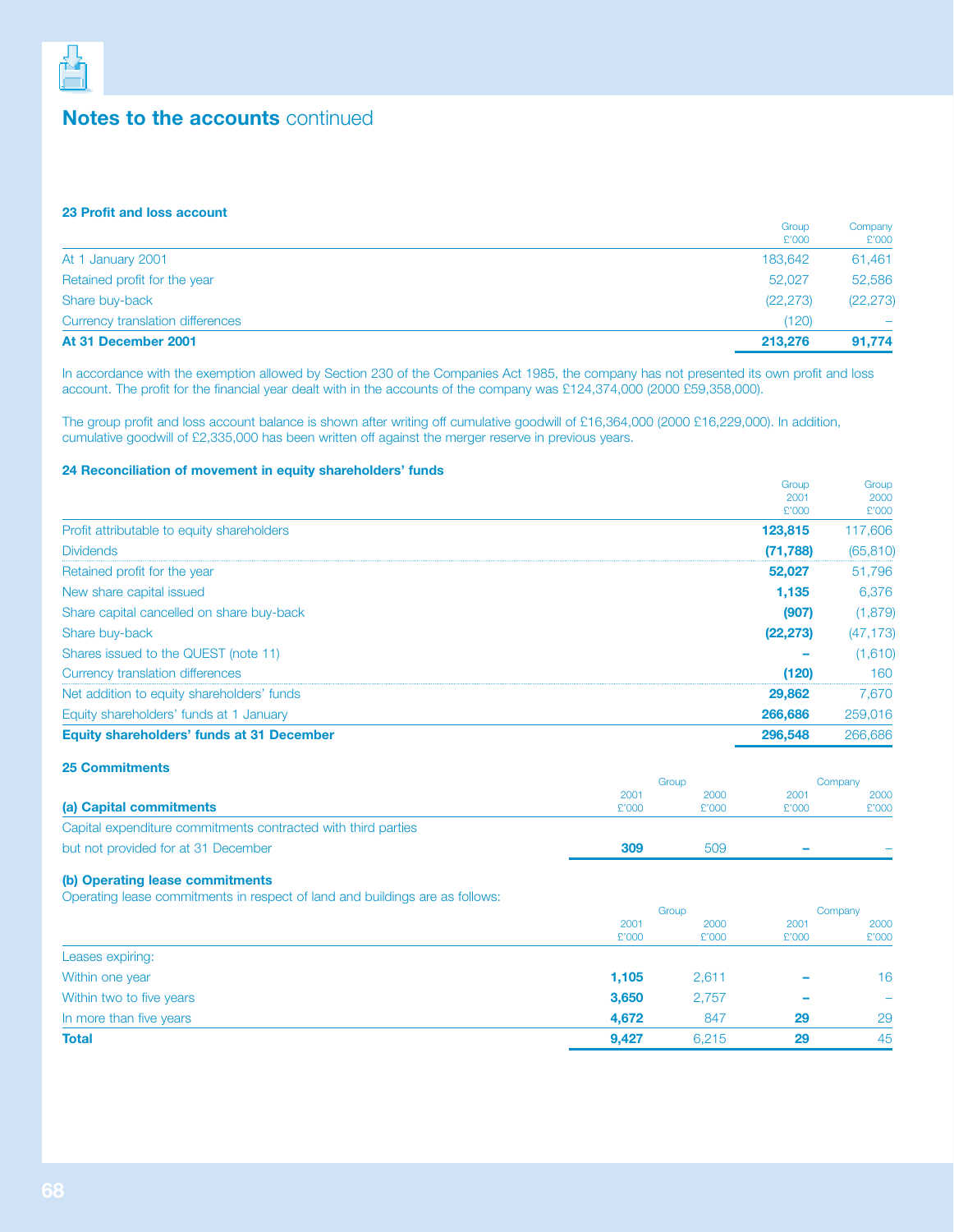## **26 Pension schemes**

## **(a) Pension schemes**

The group operates a number of pension schemes. The two major schemes, which cover 99% of scheme members, are of the funded, defined benefit type. The assets of the schemes are held in separate, trustee administered funds. The total pension cost for the group (note 7(b)) was assessed in accordance with the advice of an independent qualified actuary using the projected unit method.

The latest actuarial valuations for the schemes were as at 1 January 2001 for the Provident Financial Senior Pension Scheme ('Senior Scheme') and 1 June 2001 for the Provident Financial Staff Pension Scheme ('Staff Scheme'). The principal assumptions used were that the rate of return on investments would be 2.1% per annum higher than the rate of increase in salaries for the Staff Scheme and 1.1% higher for the Senior Scheme, and 4.1% and 3.6% per annum higher than the rate of increase in present and future pensions for the Staff Scheme and Senior Scheme respectively. At the valuation dates the market value of the assets of the schemes was £181,100,000. The market value of the assets was sufficient to cover 87% of the benefits that had accrued to members after allowing for expected future increases in earnings.

For the purposes of establishing the pension costs in the group's profit and loss account, the deficit is being amortised over the average remaining service lives of the employees who are currently members of the respective schemes. Included in the group's balance sheet is a prepayment of £5,661,000 (2000 £5,659,000), which represents the excess of the contributions paid to the schemes over the charge in the profit and loss account.

#### **(b) FRS 17 disclosures**

As noted above, the group operates two major defined benefit schemes in the UK. A full actuarial valuation was carried out by a qualified independent actuary at 1 January 2001 on the Senior Scheme and as at 1 June 2001 on the Staff Scheme. The valuation used in the FRS 17 disclosures has been based on these valuations which have been updated by the actuary to take account of the requirements of FRS 17 in order to assess the liabilities of the schemes at 31 December 2001. Scheme assets are stated at market value at 31 December 2001.

The major assumptions used by the actuary were:

|                              | $\%$ |
|------------------------------|------|
| Rate of increase in salaries | 4.08 |
| Rate of increase in pensions | 2.50 |
| Discount rate                | 6.00 |
| Inflation assumption         | 2.50 |

The combined assets in the schemes and the expected rate of return were:

| Long term                           |                                                        |
|-------------------------------------|--------------------------------------------------------|
| rate of return<br>expected at<br>%  | Value at<br>31 December 2001 31 December 2001<br>£'000 |
| <b>Equities</b><br>8.5              | 140,500                                                |
| <b>Bonds</b><br>5.0                 | 15,500                                                 |
| Property<br>6.0                     | 9,200                                                  |
| Cash and net current assets<br>3.5  | 2,500                                                  |
| <b>Total market value of assets</b> | 167,700                                                |

The following amounts at 31 December 2001 were measured in accordance with the requirements of FRS 17.

| <b>Net pension liability</b>        | (53, 200)  |
|-------------------------------------|------------|
| Related deferred tax asset          | 22,800     |
| Deficit in the schemes              | (76,000)   |
| Present value of scheme liabilities | (243, 700) |
| Total market value of assets        | 167,700    |
|                                     | £'000      |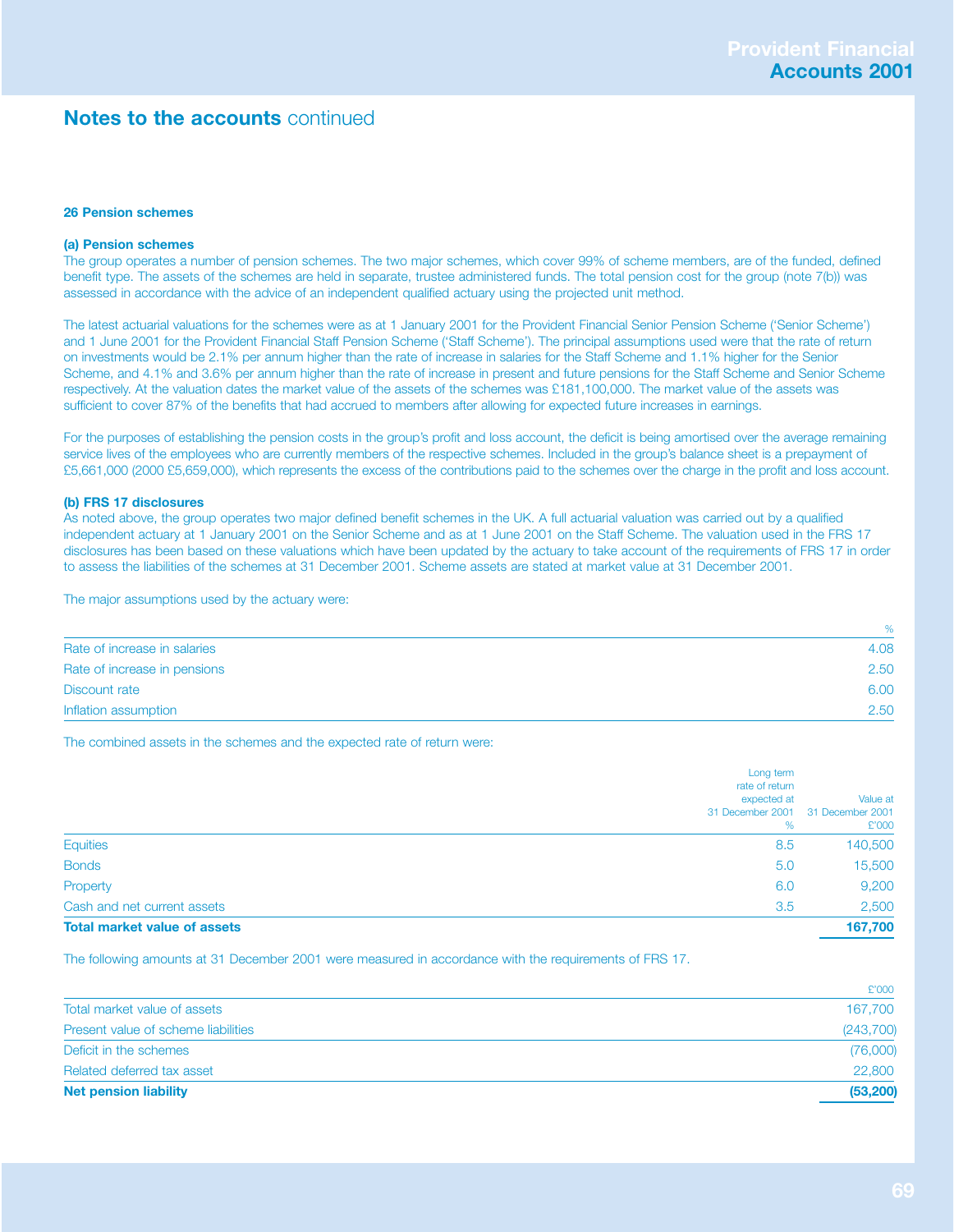

## **26 Pension schemes** continued

## **(b) FRS 17 disclosures** continued

If the above amounts had been recognised in the financial statements, the group's net assets and profit and loss reserve at 31 December 2001 would be as follows:

|                                                                            | £'000     |
|----------------------------------------------------------------------------|-----------|
| Net assets excluding pension liability and SSAP 24 prepayment              | 292,585   |
| <b>Pension liability</b>                                                   | (53, 200) |
| Net assets including pension liability                                     | 239,385   |
| Profit and loss reserve excluding pension liability and SSAP 24 prepayment | 209,313   |
| <b>Pension liability</b>                                                   | (53, 200) |
| <b>Profit and loss reserve including pension liability</b>                 | 156.113   |

Had the group adopted FRS 17 in full, the estimated pension cost for the group for the year ended 31 December 2001 would have increased by £2,750,000 to £10,025,000.

## **27 Related party transactions**

The group recharges the two major pension schemes referred to in note 26 with a proportion of the costs of administration and professional fees incurred by the group. The total amount recharged during the year was £768,000 (2000 £560,000).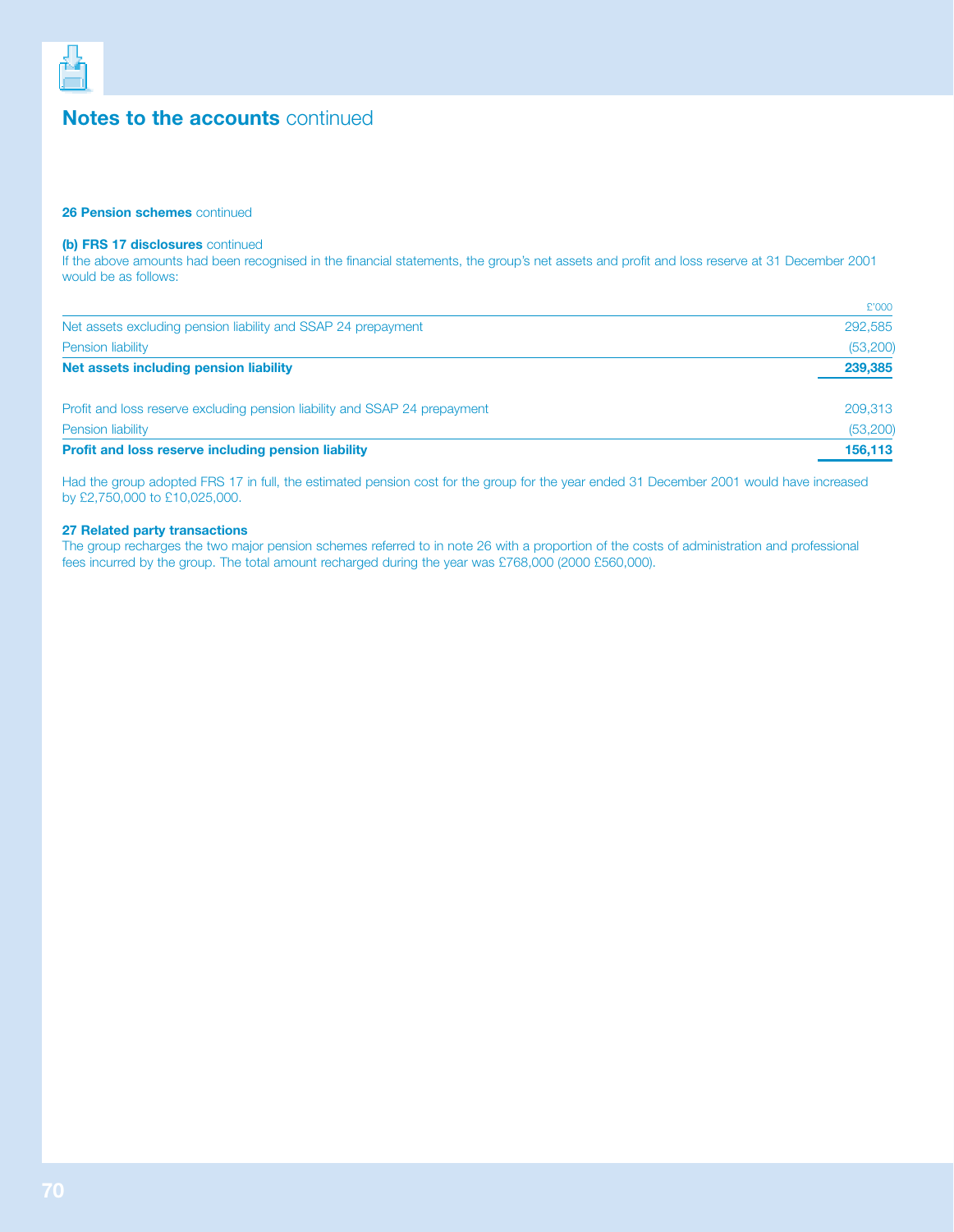## **Independent auditors' report**

#### **To the members of Provident Financial plc**

We have audited the accounts which comprise the profit and loss account, the statement of total recognised gains and losses, the balance sheets, the cash flow statement and the related notes.

#### **Respective responsibilities of directors and auditors**

The directors' responsibilities for preparing the annual report and the accounts in accordance with applicable United Kingdom law and accounting standards are set out in the statement of directors' responsibilities.

Our responsibility is to audit the accounts in accordance with the relevant legal and regulatory requirements, United Kingdom Auditing Standards issued by the Auditing Practices Board and the Listing Rules of the Financial Services Authority.

We report to you our opinion as to whether the accounts give a true and fair view and are properly prepared in accordance with the Companies Act 1985. We also report to you if, in our opinion, the directors' report is not consistent with the accounts, if the company has not kept proper accounting records, if we have not received all the information and explanations we require for our audit, or if information specified by law or the Listing Rules regarding directors' remuneration and transactions is not disclosed.

We read the other information contained in the annual report and consider the implications for our report if we become aware of any apparent misstatements or material inconsistencies with the accounts. The other information comprises only the chairman's statement, the chief executive's review, the financial review, the directors' report and the corporate governance statement.

We review whether the corporate governance statement reflects the company's compliance with the seven provisions of the Combined Code specified for our review by the Listing Rules, and we report if it does not. We are not required to consider whether the board's statements on internal control cover all risks and controls, or to form an opinion on the effectiveness of the company's or group's corporate governance procedures or its risk and control procedures.

#### **Basis of audit opinion**

We conducted our audit in accordance with Auditing Standards issued by the Auditing Practices Board. An audit includes examination, on a test basis, of evidence relevant to the amounts and disclosures in the accounts. It also includes an assessment of the significant estimates and judgements made by the directors in the preparation of the accounts, and of whether the accounting policies are appropriate to the company's circumstances, consistently applied and adequately disclosed.

We planned and performed our audit so as to obtain all the information and explanations which we considered necessary in order to provide us with sufficient evidence to give reasonable assurance that the accounts are free from material misstatement, whether caused by fraud or other irregularity or error. In forming our opinion we also evaluated the overall adequacy of the presentation of information in the accounts.

#### **Opinion**

In our opinion the accounts give a true and fair view of the state of affairs of the company and the group at 31 December 2001 and the profit and cash flows of the group for the year then ended and have been properly prepared in accordance with the Companies Act 1985.

PricewaterhouseCoopers Chartered Accountants and Registered Auditors Leeds 8 March 2002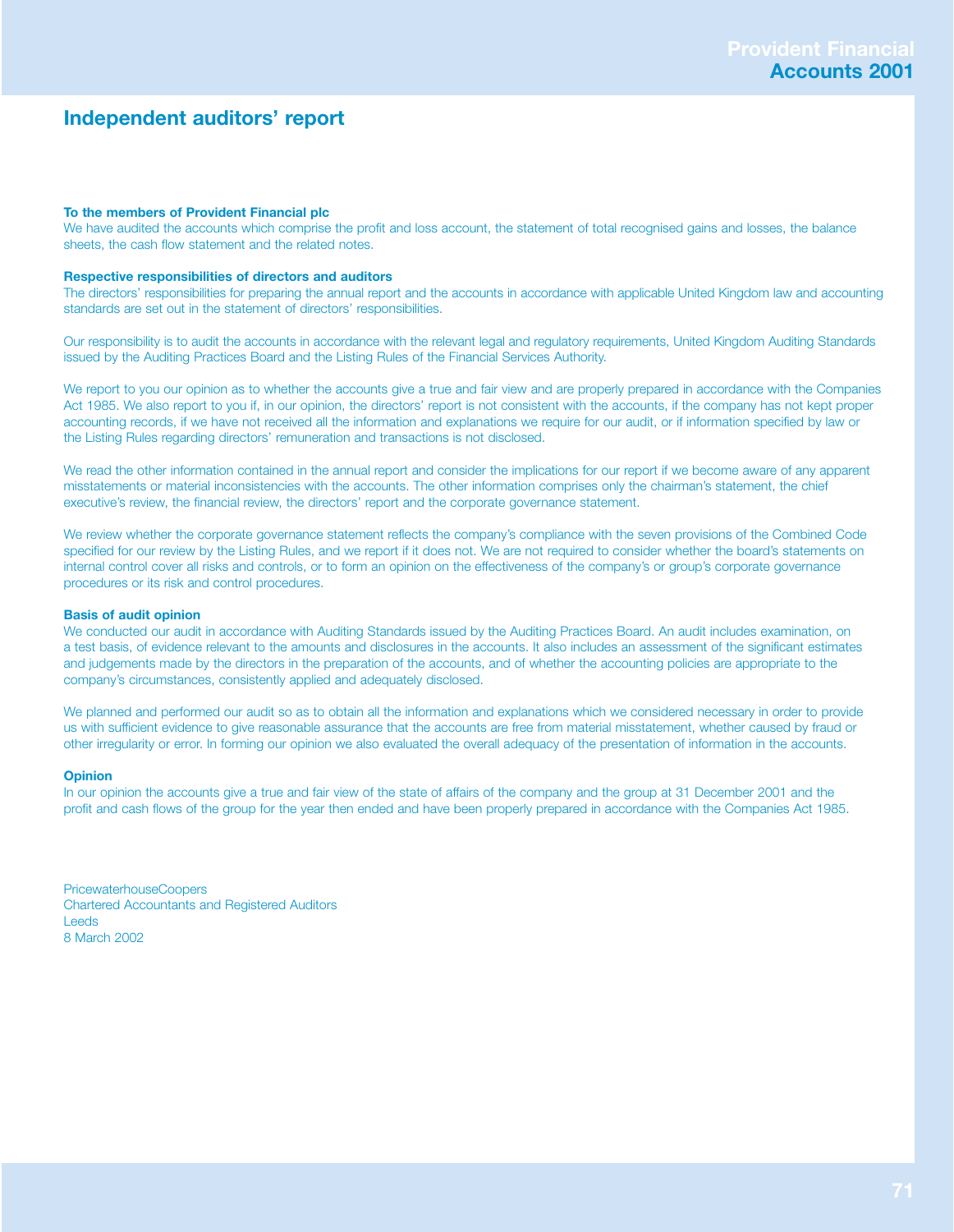

## **Information for shareholders**

| 1 Financial calendar - dividends     | <b>2001 Final</b>    | 2002 Interim      |
|--------------------------------------|----------------------|-------------------|
| Dividend announced                   | 27 February 2002     | 24 July 2002      |
| Ex-dividend date for ordinary shares | <b>17 April 2002</b> | 18 September 2002 |
| Record date for the dividend         | <b>19 April 2002</b> | 20 September 2002 |
| Annual general meeting               | 1 May 2002           |                   |
| Payment date of the dividend         | 10 May 2002          | 18 October 2002   |

#### **2 Share price**

Information on our share price is available on the company's website, www.providentfinancial.com and Ceefax on BBC1/BBC2 and on Teletext on ITV/Channel 4. It is also available on FT Cityline (telephone: 0906 843 3731).

The share price is listed in the following daily newspapers:

| <b>Financial Times</b> | The Daily Telegraph | The Guardian | Daily Mail              | <b>Yorkshire Post</b> |
|------------------------|---------------------|--------------|-------------------------|-----------------------|
| The Times              | The Independent     | The Express  | <b>Evening Standard</b> |                       |

#### **3 Individual Savings Account (ISA)**

Shareholders may take out an ISA which includes shares in the company with a provider of their choice. However, the company has made arrangements with Redmayne Bentley for the provision of an ISA for its shareholders and employees. Shareholders who are eligible and who wish to take advantage of this should contact Redmayne Bentley, Merton House, 84 Albion Street, Leeds, West Yorkshire LS1 6AG (telephone: 0113 243 6941).

#### **4 Tax on capital gains**

**4.1** For the purposes of tax on capital gains, the price of an ordinary share in the company on 31 March 1982 was 130.50p. When adjusted for the 1 for 5 scrip issue in 1986, the 5 for 2 share split in 1993, the 1 for 1 bonus issue in 1996 and the share capital consolidation in 1998, this gives a figure of 22.54p.

**4.2** Shareholders for whom the price of ordinary shares at 31 March 1982 is relevant should note that their allowable expenditure in relation to future disposals of ordinary shares may also be affected by other factors, such as indexation and/or the disposal of fractional entitlements pursuant to the share capital consolidation of the company in April 1998.

#### **5 Tax on dividends**

**5.1** A UK resident individual shareholder who receives a dividend is entitled to a tax credit in respect of the dividend.

**5.2** The tax credit is 1/9th of the dividend (corresponding to 10% of the dividend and the associated tax credit).

**5.3** A UK resident individual shareholder is therefore treated as having paid tax at 10% on the aggregate of the dividend and the associated tax credit; as starting, lower and basic rate taxpayers are liable to tax on the dividend and associated tax credit at 10%, they will have no further liability to tax in respect of the dividend.

**5.4** The tax liability on dividends for UK resident higher rate taxpayers is 32.5% on the aggregate of the dividend and the associated tax credit, so that their liability for additional tax is equal to 22.5% on the aggregate of the dividend and the associated tax credit.

**5.5** Except as mentioned in 5.6 below, UK resident individuals cannot claim a refund of the 10% tax credit.

**5.6** Shareholders who hold their shares through PEPs or ISAs will be able to reclaim the 10% tax credit attaching to dividends paid on or before 5 April 2004.

**5.7** Arrangements can be made for a shareholder's dividends to be paid directly into a nominated bank account. Details are available on request from the company's registrar (see paragraph 7 below).

#### **6 The Provident Financial Company Nominee Scheme**

**6.1** The company has established the Provident Financial Company Nominee Scheme. The key features of the scheme are:

**6.1.1** Your shares are held for you in a nominee account and you will receive regular statements of your account; you will not hold a share certificate;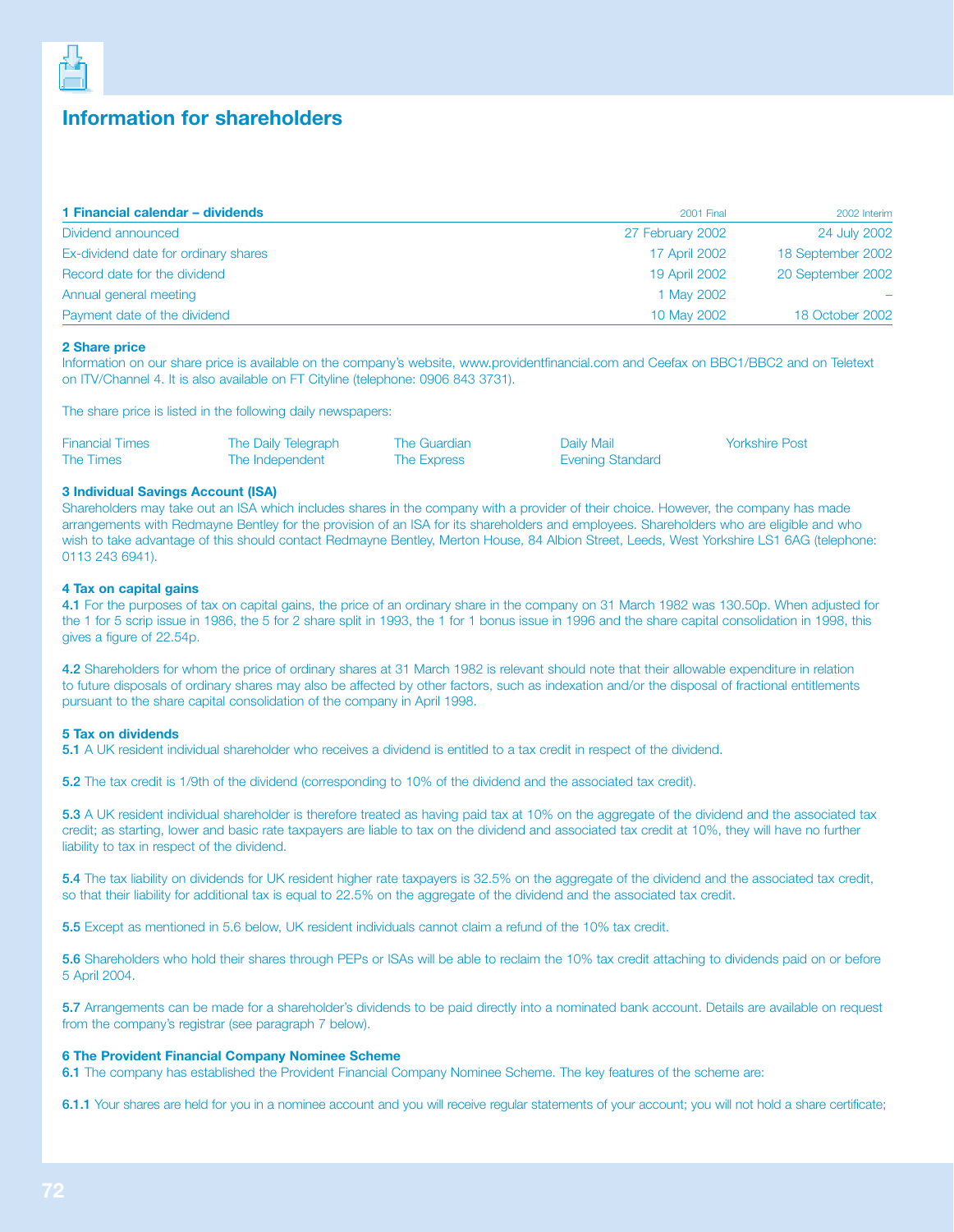## **Information for shareholders**

**6.1.2** It provides a facility to allow you to deal in the company's shares by means of a low-cost telephone dealing service through the CREST electronic settlement system;

**6.1.3** It provides a facility for you to reinvest your dividends in the company's shares;

**6.1.4** You will still retain the benefits of direct shareholding, such as prompt payments of dividends, a copy of the annual report and attendance, and voting, at the annual general meeting; and

**6.1.5** The service is provided at no cost to you. However, if you wish to use the facility to deal in the company's shares or reinvest your dividends, you will have to pay charges.

**6.2** Full details are available on request from the company's registrar (see paragraph 7 below).

#### **7 Registrar**

**7.1** The registrar deals with all matters relating to transfers of ordinary shares in the company and with enquiries concerning holdings. The registrar is: Capita IRG Plc, Bourne House, 34 Beckenham Road, Beckenham, Kent BR3 4TU (telephone: 0870 162 3100).

**7.2** The registrar's website is www.capita-irg.com. This will give you access to your personal shareholding by means of your investor code (which is printed on your share certificate or statement of holding).

#### **8 Share ownership analysis as at 28 February 2002**

|                       | Shareholders | Shareholders |
|-----------------------|--------------|--------------|
| Shareholding range    | (Number)     | (% )         |
| up to 1,000           | 3,316        | 43.97        |
| $1,001 - 5,000$       | 2,653        | 35.18        |
| $5,001 - 50,000$      | 1.142        | 15.15        |
| $50,001 - 500,000$    | 347          | 4.60         |
| $500,001 - 1,000,000$ | 30           | 0.40         |
| $1,000,001+$          | 53           | 0.70         |
| <b>Total</b>          | 7,541        | 100          |

**Group senior management Company Secretary**

Rosamond Marshall Smith

**UK home credit division** Fred Forfar

**International home credit division** Nick Illingworth

**Motor insurance division** John Thornton

**Group functions** Richard Heels (Finance) John Lomas (Corporate Affairs/Human Resources) David Rees (Legal)

**Advisers Auditors** PricewaterhouseCoopers

**Joint financial advisers and stockbrokers** Dresdner Kleinwort Wasserstein Merrill Lynch

**Registrar** Capita IRG Plc

**Solicitors** Slaughter and May

#### **Company details**

**Registered office and contact details** Provident Financial plc **Colonnade** Sunbridge Road **Bradford** West Yorkshire  $BD12LO$ 

telephone: +44 (0) 1274 731111 fax: +44 (0) 1274 727300 email: enquiries@providentfinancial.com website: www.providentfinancial.com

**Company number** 668987